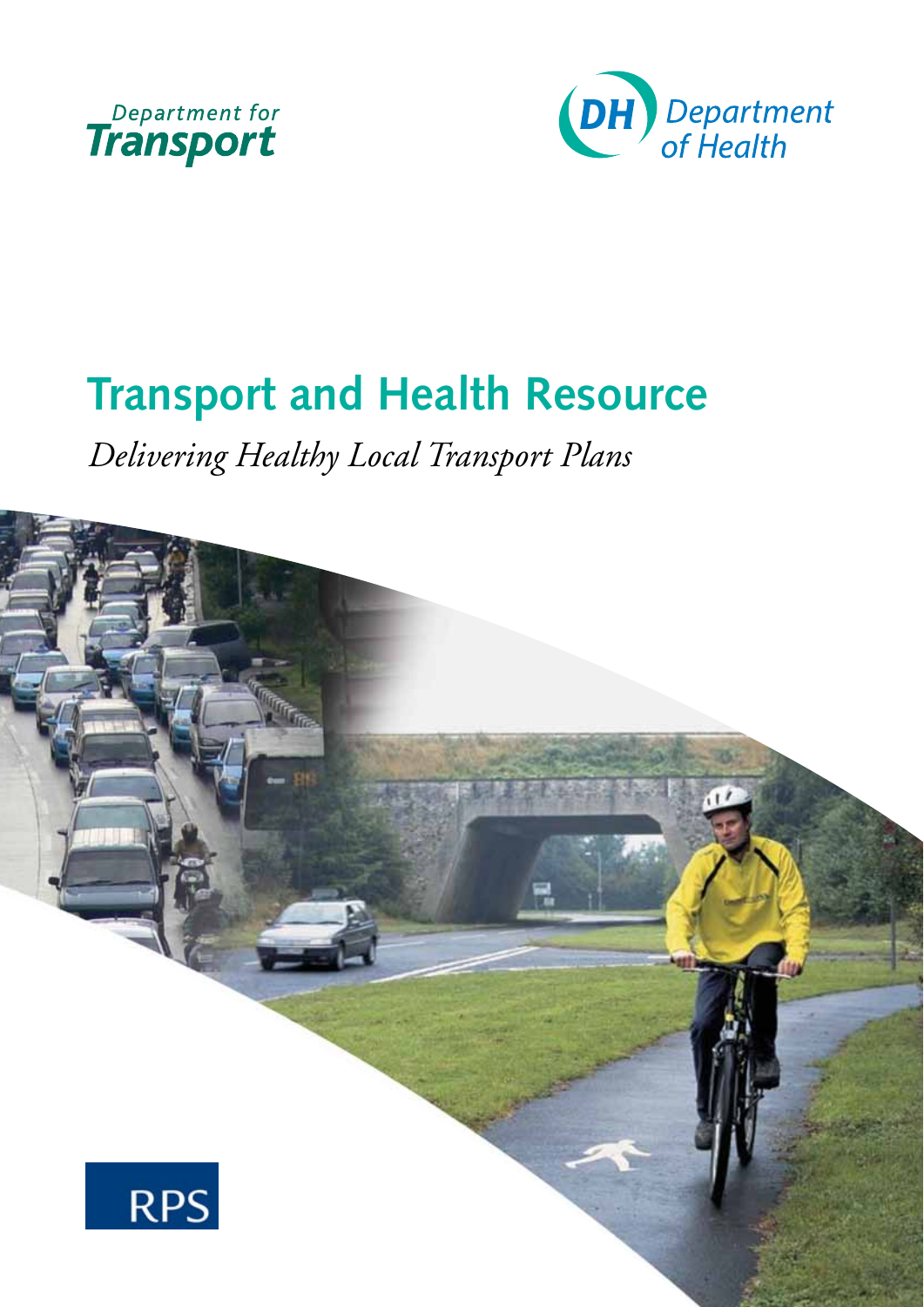#### **DH InfoRmaTIon ReaDeR BoX**

| Policy<br>HR/Workforce<br>Management<br>Planning<br>Clinical | Estates<br>Commissioning<br><b>IM&amp;T</b><br>Finance<br>Social Care/Partnership Working                                                                                                                      |
|--------------------------------------------------------------|----------------------------------------------------------------------------------------------------------------------------------------------------------------------------------------------------------------|
| Document purpose                                             | For information                                                                                                                                                                                                |
| Gateway reference                                            | 15079                                                                                                                                                                                                          |
| <b>Title</b>                                                 | Transport and Health Resource: Delivering Healthy Local<br><b>Transport Plans</b>                                                                                                                              |
| Author                                                       | DH and DfT                                                                                                                                                                                                     |
| <b>Publication date</b>                                      | 20 January 2011                                                                                                                                                                                                |
| <b>Target audience</b>                                       | PCT CEs, SHA CEs, Directors of PH, Local Authority<br>CEs, Directors of Adult SSs, PCT Chairs, NHS Trust<br><b>Board Chairs</b>                                                                                |
| <b>Circulation list</b>                                      |                                                                                                                                                                                                                |
| Description                                                  | The resource provides transport and health evidence<br>and tools to support the development of Local Tranport<br>Plans round 3 and their assessment through the<br>Strategic Environmental Assessment process. |
| Cross reference                                              | Draft Guidance on Health in Strategic Environmental<br>Assessment 2007                                                                                                                                         |
| <b>Superseded documents</b>                                  |                                                                                                                                                                                                                |
| <b>Action required</b>                                       | N/A                                                                                                                                                                                                            |
| Timing                                                       | N/A                                                                                                                                                                                                            |
| <b>Contact details</b>                                       | Public Health Strategy and Social Marketing<br>Room 580D Skipton House<br>80 London Road<br>SE1 5LH<br>020 7972 3762                                                                                           |
| For recipient use                                            |                                                                                                                                                                                                                |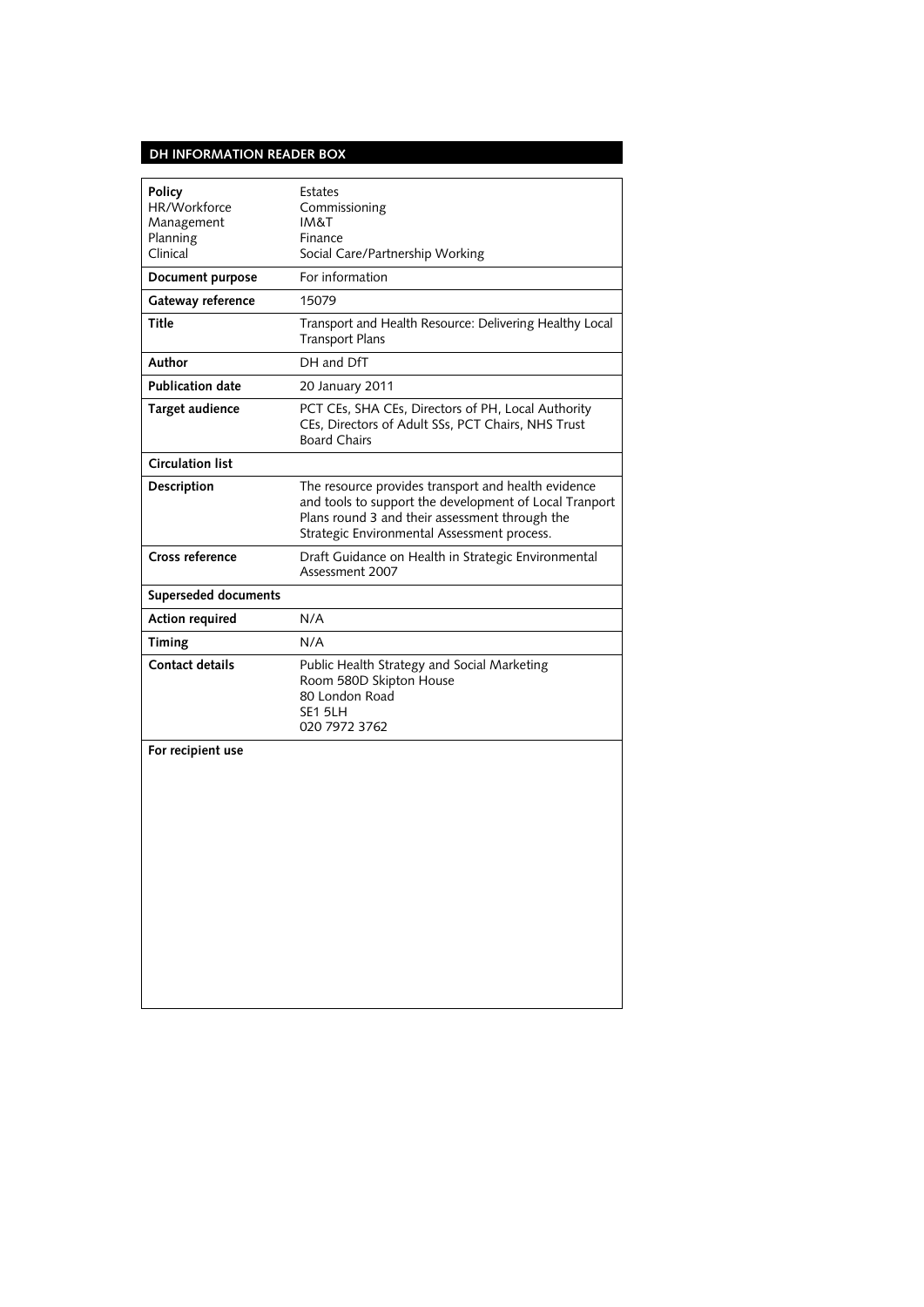



# **Transport and Health Resource**

*Delivering Healthy Local Transport Plans* 

**January 2011**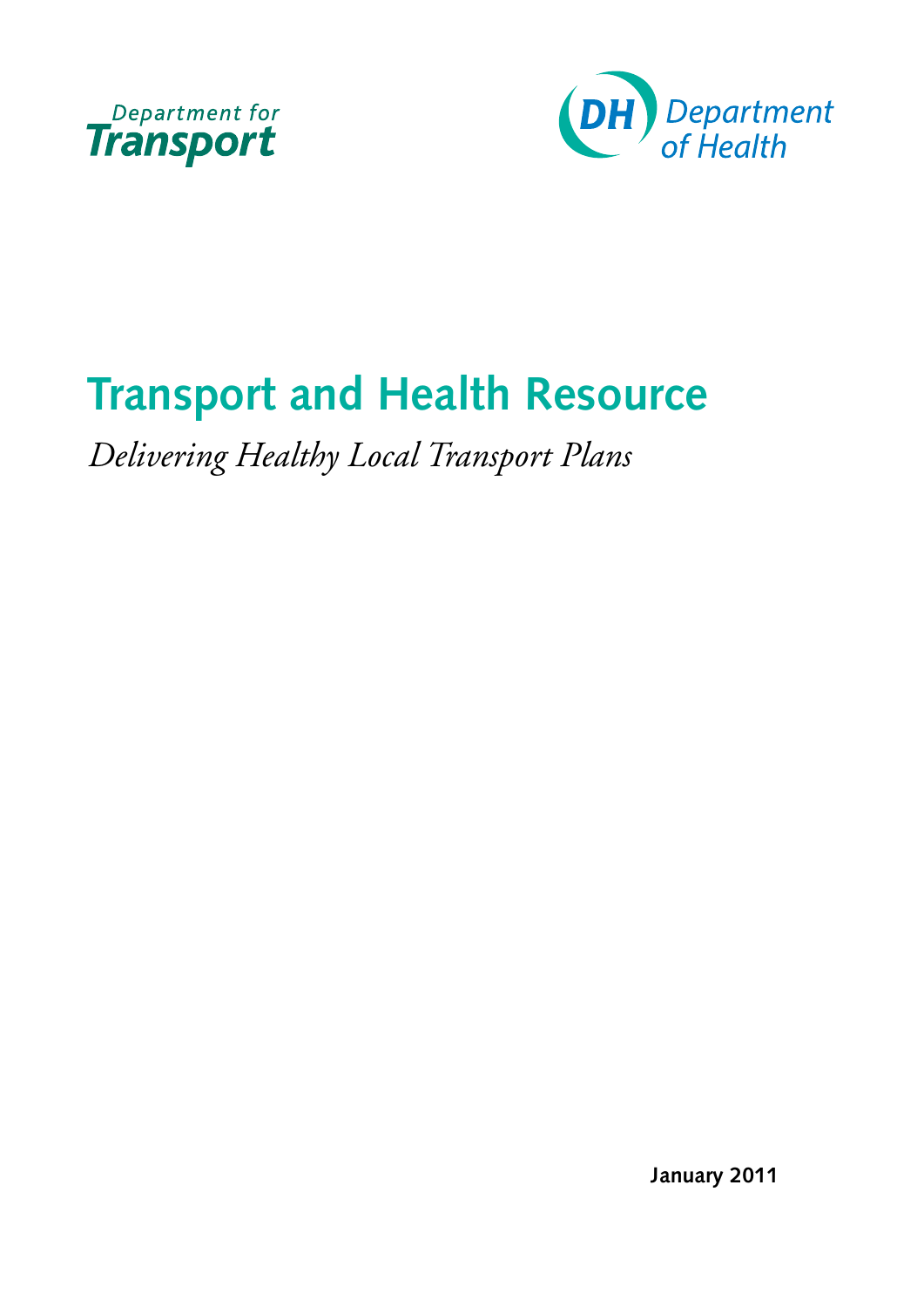|            | Written by:          |                      | Checked by:     | Authorised by:  |
|------------|----------------------|----------------------|-----------------|-----------------|
| Name:      | Andrew Buroni        | Laura Jones          | Daniel Smyth    | Daniel Smyth    |
| Job Title: | Senior<br>Consultant | Senior<br>Consultant | Senior Director | Senior Director |
| Date:      |                      |                      |                 |                 |
| Signature: |                      |                      |                 |                 |

| <b>Revision</b><br><b>Number</b> | Date of Issue | <b>Status</b> | <b>Reason for Revision</b>    |
|----------------------------------|---------------|---------------|-------------------------------|
|                                  | 09/03/10      | Draft 1       | <b>Technical Review</b>       |
| 2                                | 15/03/10      | Draft 2       | <b>Technical Review</b>       |
| 3                                | 24/03/10      | Draft 3       | DoH & DfT Review              |
| 4                                | 31/03/10      | Draft 4       | DoH Review                    |
| 5                                | 6/05/10       | Draft 5       | CLG comments                  |
| 6                                | 02/06/10      | Final         | Final CLG and DoH<br>comments |

### **RPS Planning & Development Ltd**

6-7 Lovers Walk Brighton East Sussex BN1 6AH

**Tel** 01273 546800 **fax** 01273 546801 **email** [rpsbn@rpsgroup.com](mailto:rpsbn@rpsgroup.com) 

The preparation of this report by RPS has been undertaken within the terms of the Brief using all reasonable skill and care. RPS accepts no responsibility for data provided by other bodies and no legal liability arising from the use by other persons of data or opinions contained in this report.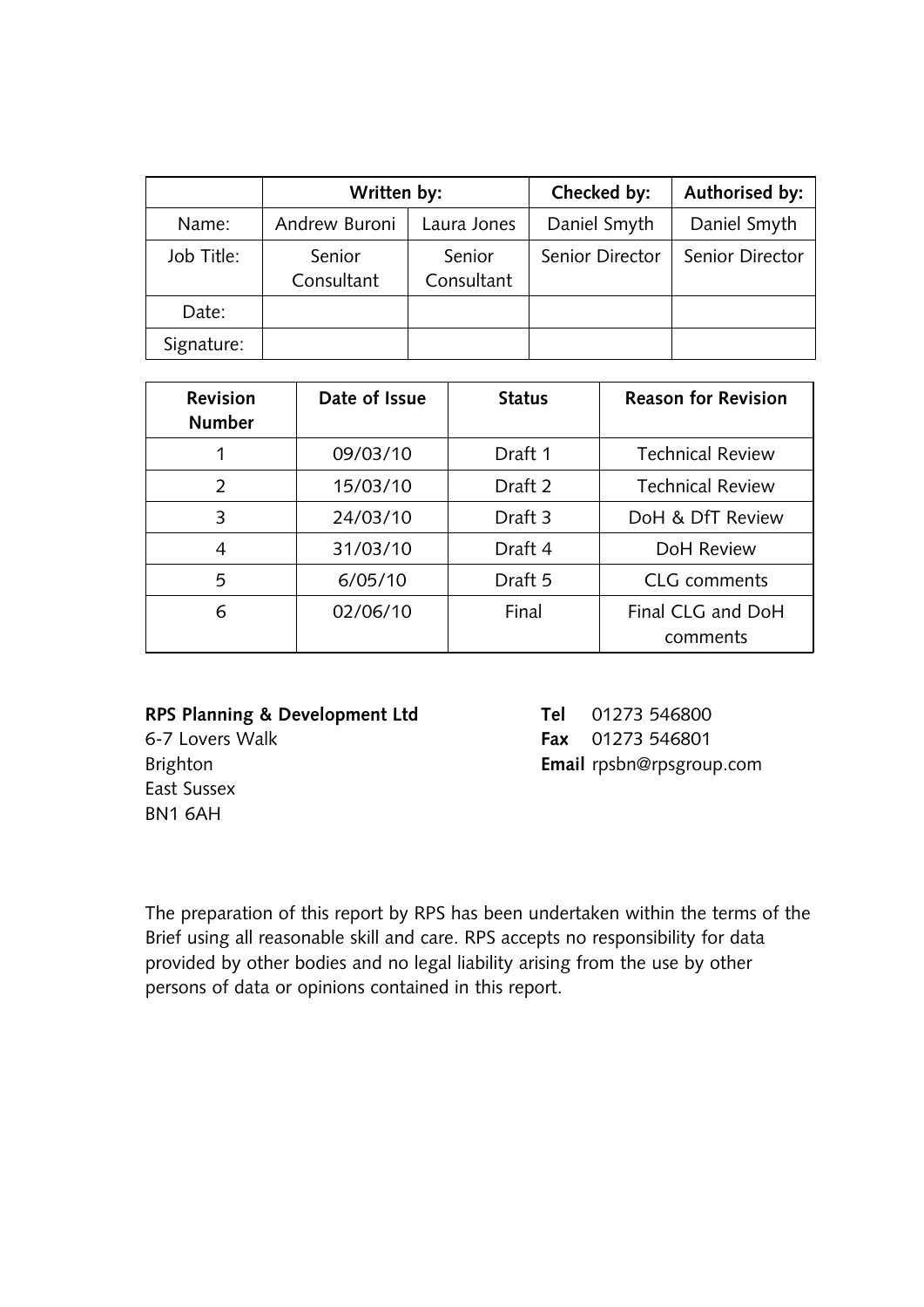# **foreword**

The Transport and Health resource was jointly commissioned by the Department of Health (DH) and Department for Transport (DfT) to support the development and delivery of health conscious Local Transport Plans throughout England.

Local Transport Plans (LTPs) are required to be assessed through Strategic Environmental Assessment (SEA) (European Directive 2001/42/EC) as an integral part of developing, appraising and later, delivering LTPs. Addressing human health is a key requirement of the SEA directive, and health impacts are also covered in the statutory duty to assess for the Impact on Equality, which will need to be carried out for all LTPs.

This resource is for information and relates to existing policy. It is intended for use by Transport Planners for developing their plans, Public Health Departments that can advise on local health issues, and SEA practitioners assessing the plan and informing its preparation. It contains easily accessible evidence on the full range of the health impacts of transport modes so that the information can be incorporated into the evidence base for local transport plans and their assessment to ensure health issues are effectively covered throughout the process.

The resource:

- suggests how and when to use the four key elements of the resource (Transport and Health Screening Tool, summary of the Transport and health evidence base, suggested assessment methods and the Transport and Health Bibliography Matrix) in Chapter 1;
- shows how the different elements inform the five stages in SEA in Chapter 2;
- provides a quick reference screening tool linking health outcomes with transport mode Chapter 3;
- gives a summary of the transport and health evidence in Chapter 4 with supplementary information in Appendix A;
- suggests approaches to using SEA and health impact assessment (HIA) in Chapter 5;
- provides information on key health pathways and how they can be addressed in transport planning in Chapter 6;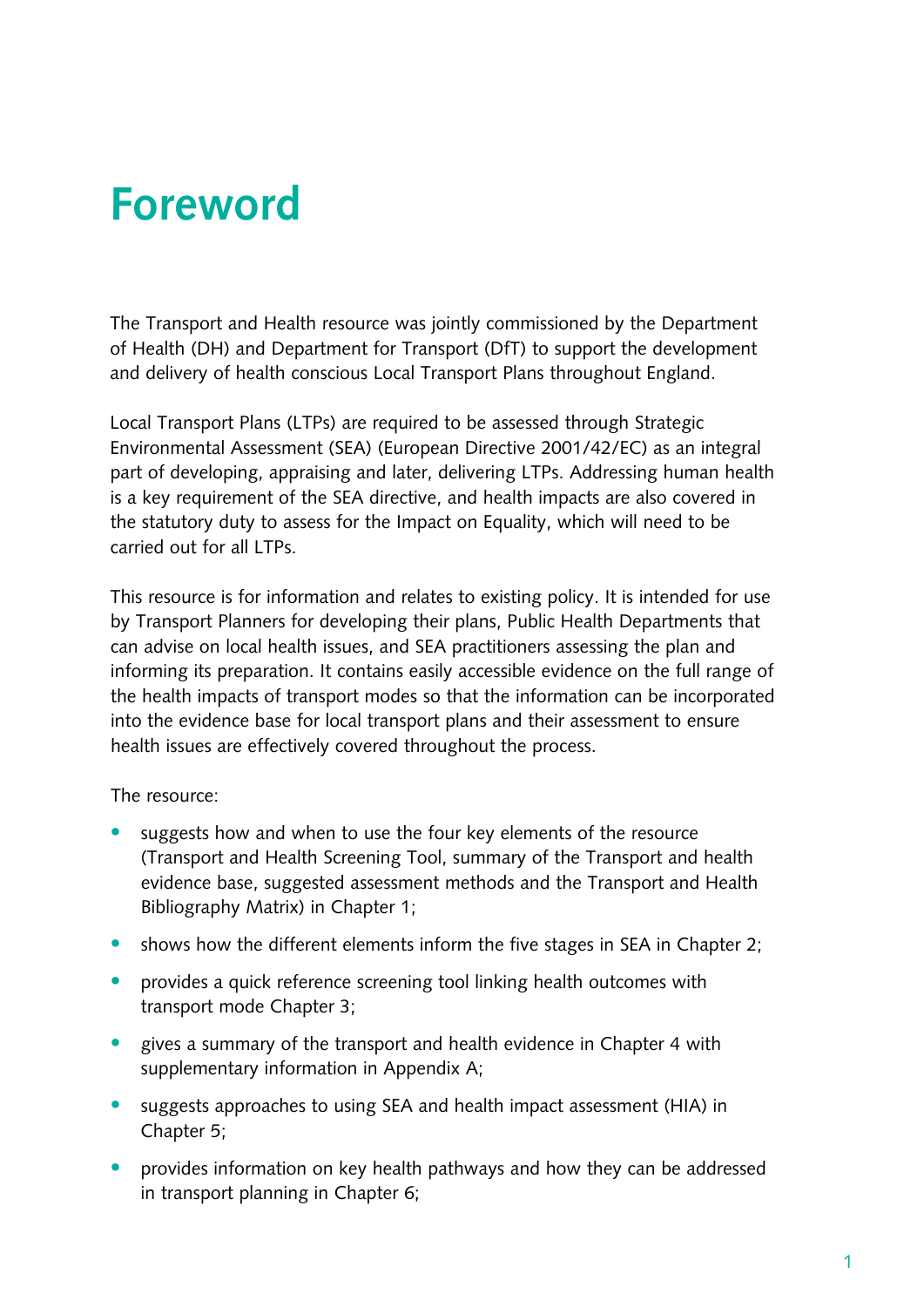- suggests key performance indicators for monitoring human health impacts in Chapter 7; and
- sets out suggested transport mitigation and community support initiatives in Chapter 8.

#### **The benefits of more health conscious transport planning include:**

- measures to improve health invariably help reduce congestion, improve air quality; increase accessibility; reduce illness related absenteeism at work; and reduce risk of injury;
- low levels of physical activity through car use in place of active travel modes contributes to the burden of chronic disease through higher levels of heart disease, stroke, cancers, diabetes and other illnesses including those resulting from obesity;
- walking and cycling are the easiest ways for most people to increase their physical activity levels. Use of public transport can also increase physical activity due to use of active travel to reach public transport interchanges;
- adults who cycle regularly have a longer life expectancy than those who don't;
- at school age active travel is one of the main contributors to achieving the Chief Medical Officer's recommendations for physical activity and maintaining a healthy weight;
- reducing motor traffic speeds in urban areas to less than 30mph directly reduces casualties and increases opportunities for active travel; and
- Infrastructure measures to benefit the active travel modes result in an average of a 13:1 Benefit to Cost Ratio<sup>(1)</sup>.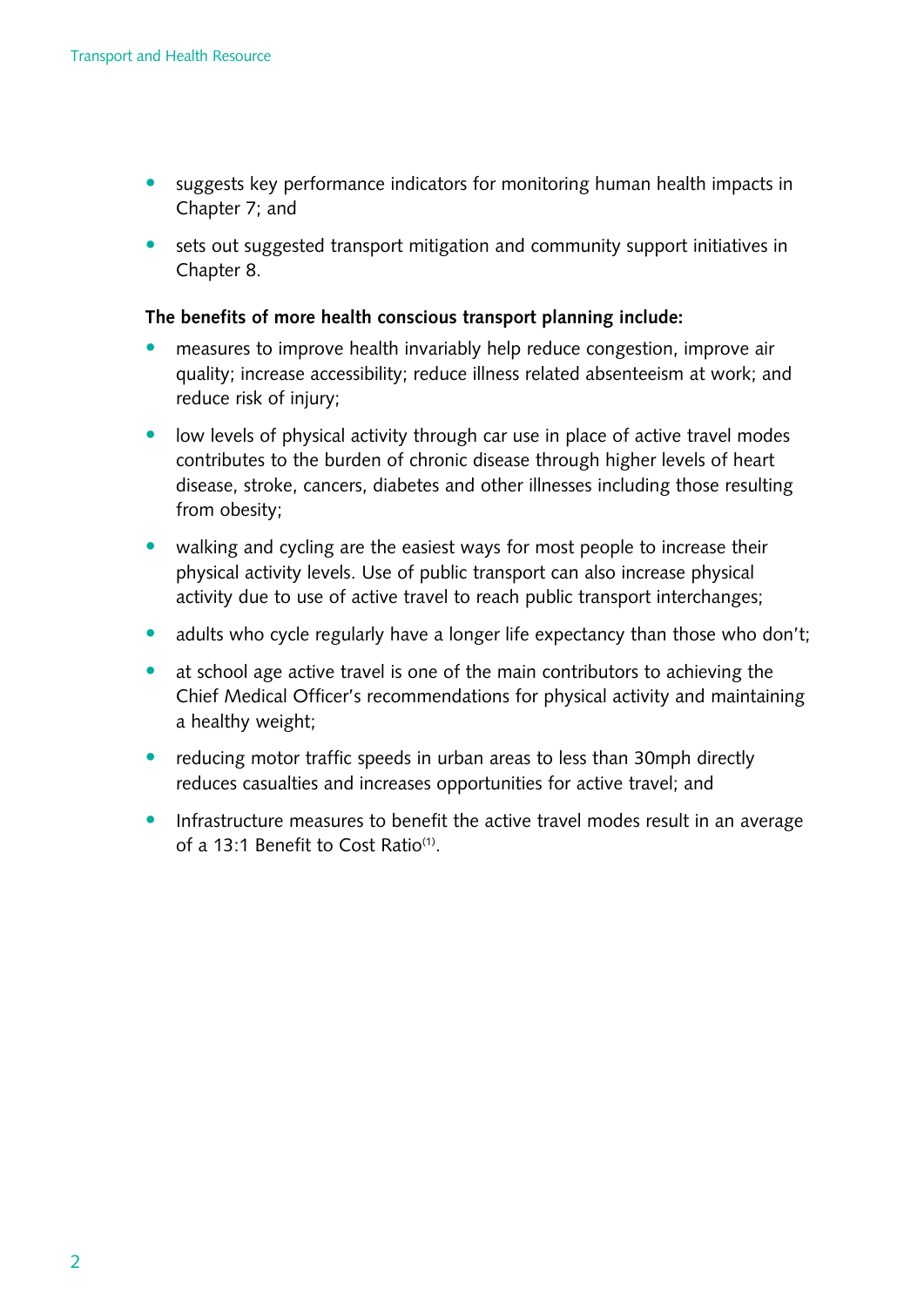## **Contents**

| 1. | How and when to use the Transport and Health Resource  5              |  |
|----|-----------------------------------------------------------------------|--|
| 2. | The Strategic Environmental Assessment Process and Interface with the |  |
| 3. |                                                                       |  |
| 4. | Transport Behaviour and Environmental and Health Consequence  34      |  |
| 5. |                                                                       |  |
| 6. | Risk of being Killed or Seriously Injured (KSI) from Collision  46    |  |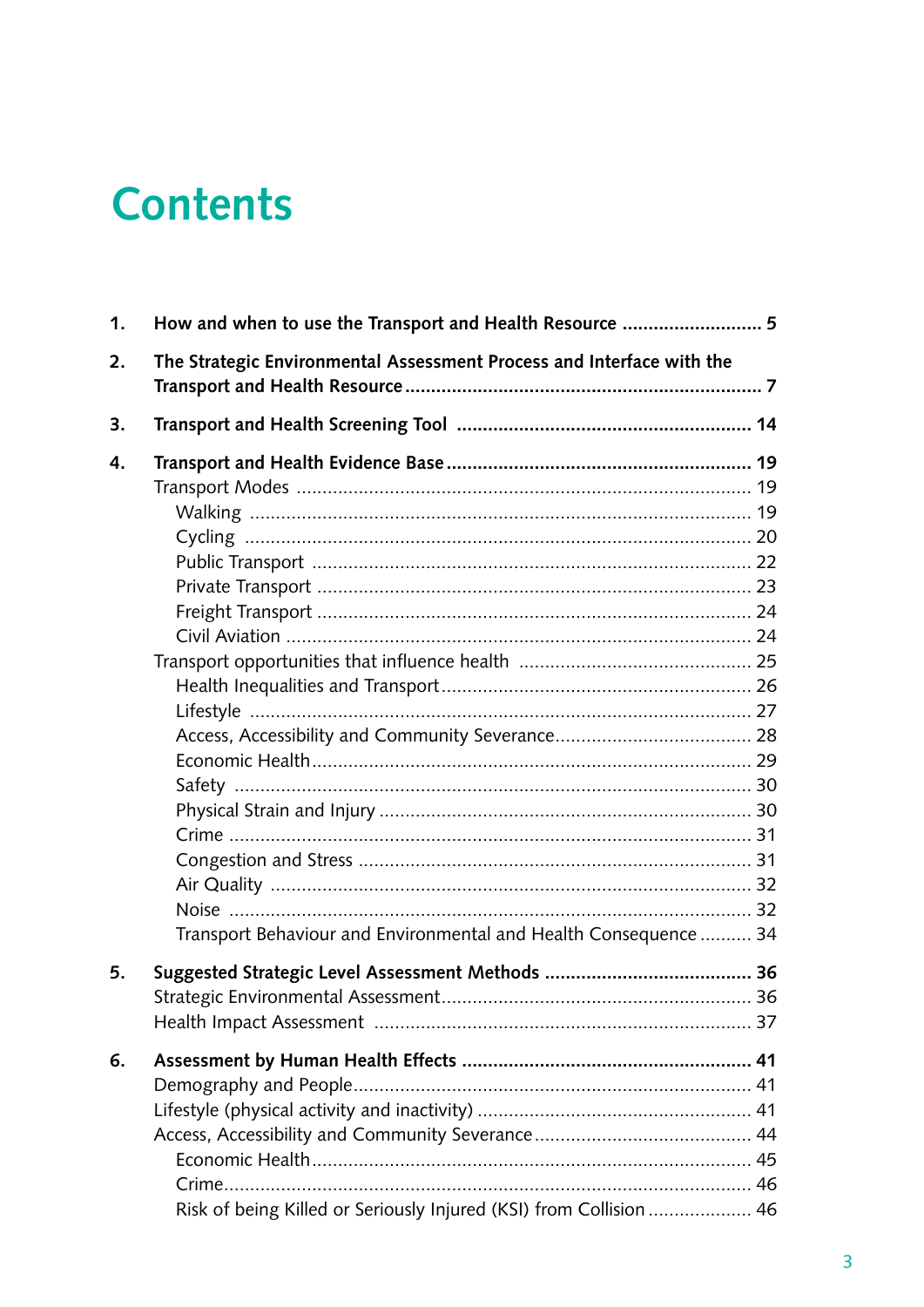| 7. | Delivering Local Transport Plans: Key Performance Indicators 63      |    |
|----|----------------------------------------------------------------------|----|
|    | Monitoring Programme and Key Performance Indicators  63              |    |
| 8. | Suggested Transport Mitigation and Community Support Initiatives  67 |    |
|    |                                                                      |    |
|    |                                                                      |    |
|    |                                                                      | 72 |

## **Tables and appendices**

### **Tables**

| Table 5.1: Recommended HIA Appraisal Format and Criteria 40                 |  |
|-----------------------------------------------------------------------------|--|
| Table 6.1: Guideline Values for Community Noise in Specific Environments 58 |  |
|                                                                             |  |
|                                                                             |  |

## **appendices**

| Appendix A: Supplementary Transport and Health Evidence Base 81 |  |
|-----------------------------------------------------------------|--|
|                                                                 |  |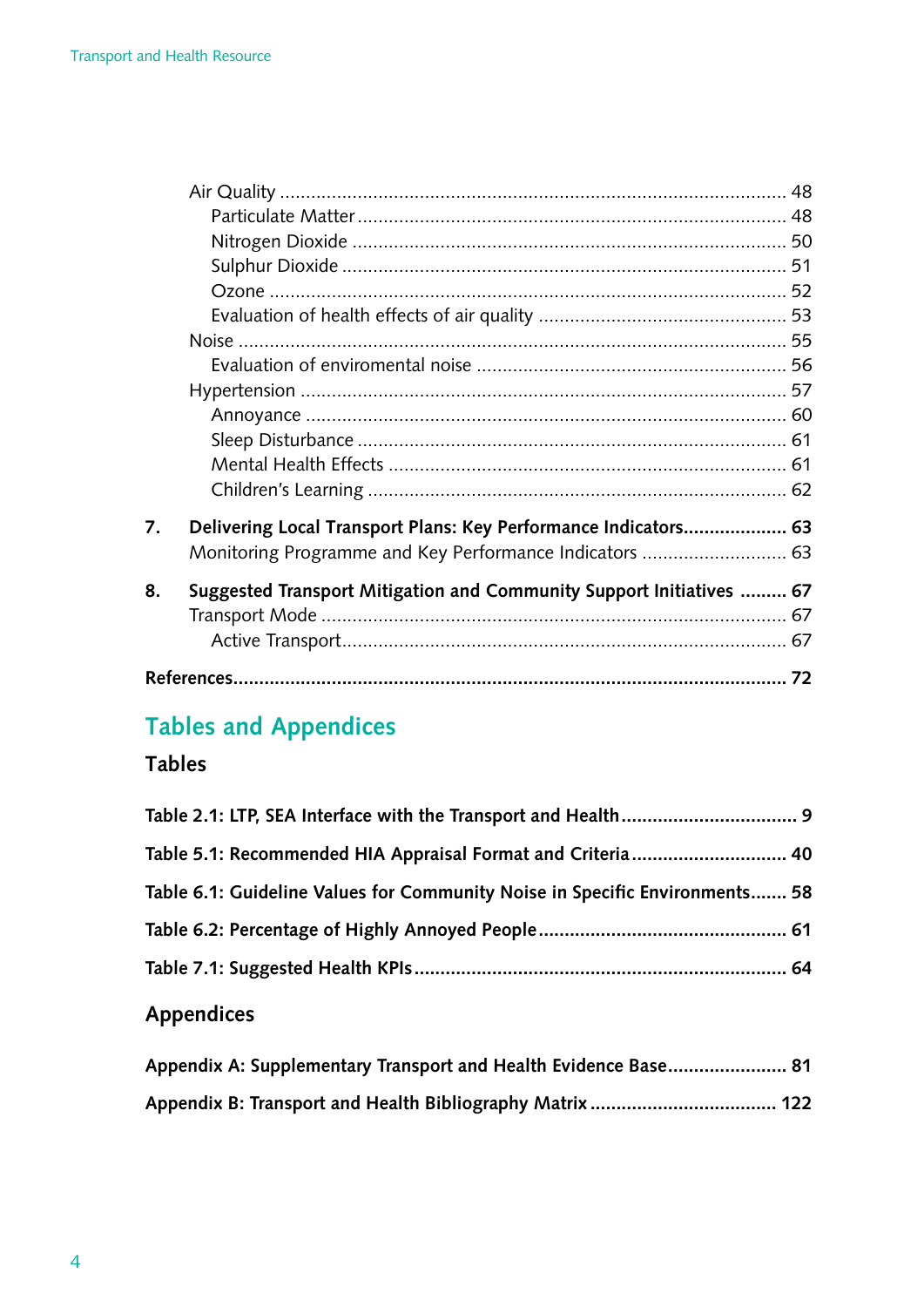# **1. How and when to use the Transport and Health Resource**

1.1 This resource is intended to aid in the initial development of transport plans, support and inform their assessment through the Strategic Environmental Assessment (SEA) process and help deliver Local Transport Plan (LTP) strategic objectives in line with the LTP3 Guidance. This section establishes how and when to use the resource by introducing the key content, and its interface with the SEA process.

#### **Transport and Health Screening Tool**

- 1.2 The Transport and Health Screening Tool in Section 3.1, is a matrix designed to structure and refine the detailed literature review informing the development of the transport and health evidence base. It provides a means for transport planners, their partners in other Local Authority departments and SEA practitioners to rapidly screen the key health pathways and potential health outcomes associated with specific transport modes. It can be applied to inform a number of tasks in Stage A of the SEA process, including:
	- informing the screening and scoping of human health issues to be addressed within SEA;
	- as a means to navigate to areas of interest in the transport and health evidence base; and
	- as a means to inform and develop a local human health baseline section and monitoring programme.
- 1.3 The transport and health screening tool can be further applied to inform Stages  $D \& E$  of the SEA process, by highlighting particularly vulnerable groups to engage with and the development of an appropriate health monitoring programme.

### **Transport and Health evidence Base**

1.4 The Transport and Health Evidence Base has been compiled from a wide range of systematic reviews on transport and health in the UK, within the specific context of the LTP3 Guidance. Given the range of health pathways associated with transport, and the requirement to focus upon health protection as well as health and wellbeing, the review was further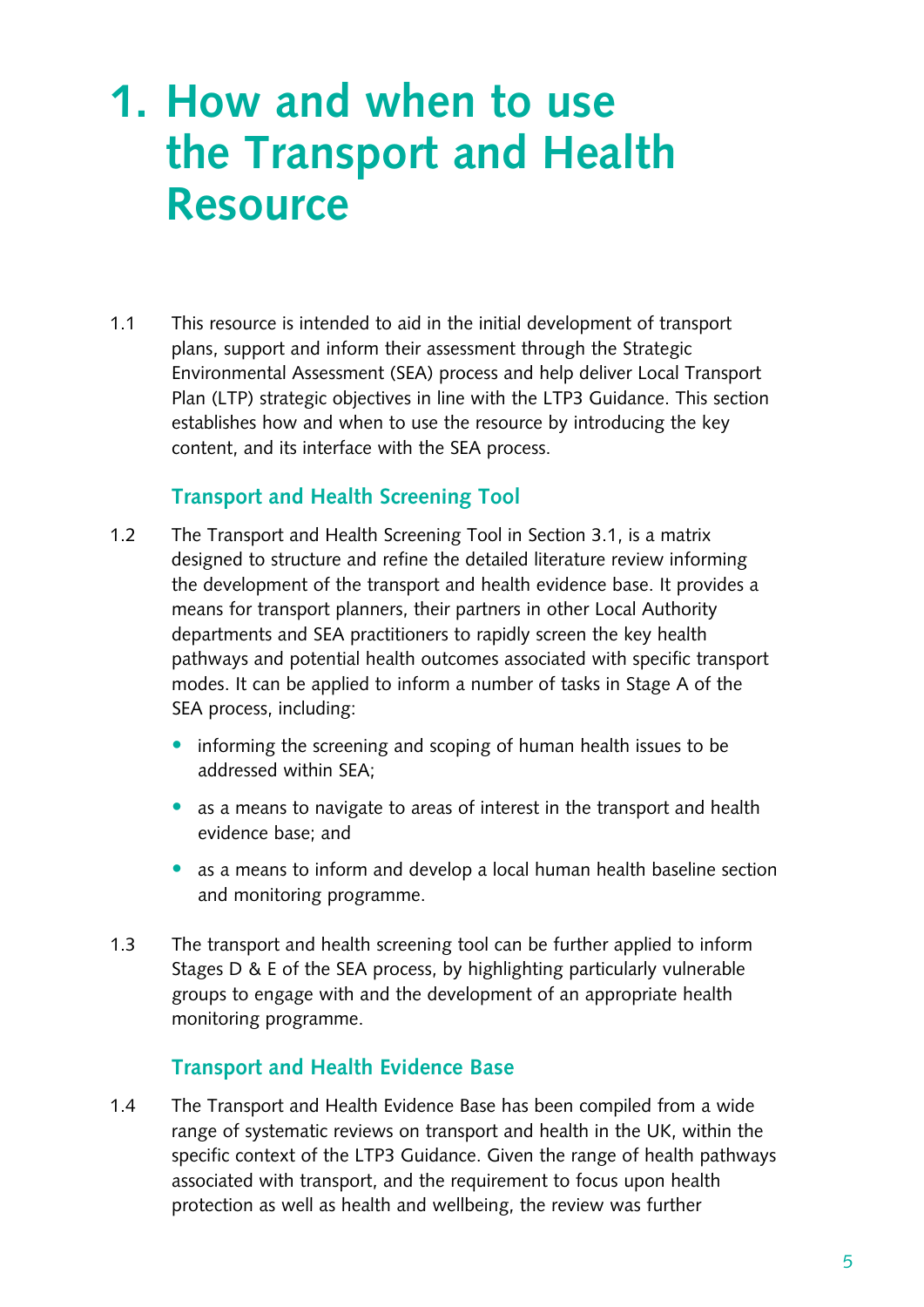supplemented through a synthesis of available literature held by the Department of Health and the Department for Transport.

Chapter 2, supports stages A and B of the SEA process by providing a concise discussion as to the particular health issues and opportunities associated with transport modes and their disproportionate distribution within communities and vulnerable groups. Supplementary information is in Appendix A, and supports Stages C, D and E of the SEA process. Transport planners and partners from the health sector and SEA practitioners can apply the text to support the development of specific human health sections within SEA Environmental Reports, inform the assessment of transport options and apply it during consultation exercises to inform and address local health concerns.

#### **Recommended assessment methods**

Chapter 3 presents assessment methods that can be applied at the strategic level to determine the distribution, magnitude, likelihood and significance of potential health outcomes. The purpose of this section is to inform stage B of the SEA process by establishing methods that can be applied to inform the assessment of transport options, and to signpost to existing methods that are inherently designed to address human health. As demonstrated in Table 3.1, Chapter 3 provides transport planners, public health specialists and SEA practitioners with a means to more effectively draw from, and where appropriate supplement, assessment methods, offering a more consistent and cost effective approach to human health and equality impact assessment on LTPs. It is not however intended to suggest that quantitative predictions can be made of the health effects of plans.

#### **Transport and Health Bibliography matrix**

1.5 The matrix lists the evidence bibliography used in this document and indicates the health impacts each one covers by the mode of transport. This is a quick method of signposting key health literature by transport mode and support stages A,B,C and D of the SEA process. and will also aid in justifying and defending strategic decision-making.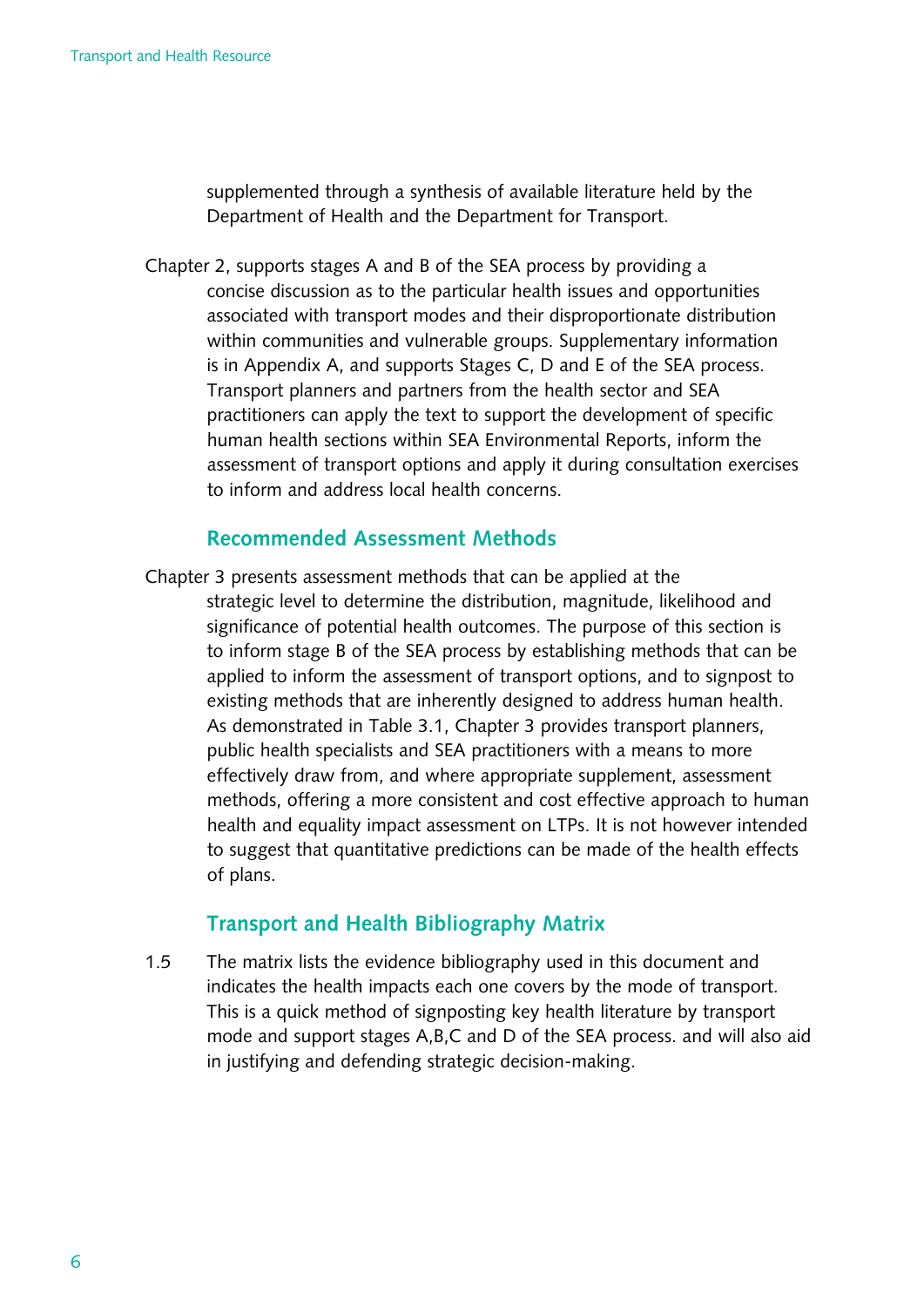# **2. The Strategic Environmental assessment Process and Interface with the Transport and Health Resource**

- 2.1 The European Directive on Strategic Environmental Assessment (SEA) creates a formal process for predicting and evaluating the environmental effects of plans or programmes $(2)$ .
- 2.2 The former Office of the Deputy Prime Minister, now the Department for Communities and Local Government (CLG), published the *Practical Guide to the Strategic Environmental Assessment Directive* 2005 which should be referred to for information on meeting the requirements of the SEA Directive: http://www.communities.gov.uk/publications/ planningandbuilding/practicalguidesea
- 2.3 The SEA Directive requires consideration of the likely significant effects of a plan or programme on human health. Responsible Authorities may find it helpful to draw on the methods of health impact assessment (HIA) when considering how a plan or programme might affect people's health, and how positive effects could be enhanced and negative effects reduced.

*Article 5 and Annex I of European Directive 2001/42/EC* 

*This specifies that an Environmental Report should be written that includes an assessment of… "the likely significant effects on the environment, including on issues such as biodiversity, population, human health*, *fauna, flora, soil, water, air, climatic factors, material assets, cultural heritage including architectural and archaeological heritage, landscape and the interrelationship between the above factors."* 

2.4 The Department of Health recommends that the definition of health used is the one used by the World Health Organization (WHO).

> *'Health is a state of complete physical, mental and social well-being and not merely the absence of disease or infirmity'(3)*

2.5 This covers the full range of potential health impacts as shown in Figure 2.1. It applies to a broad environmental and socio-economic model of health that can be applied to assess how plans and programmes will influence key determinants of health and wellbeing.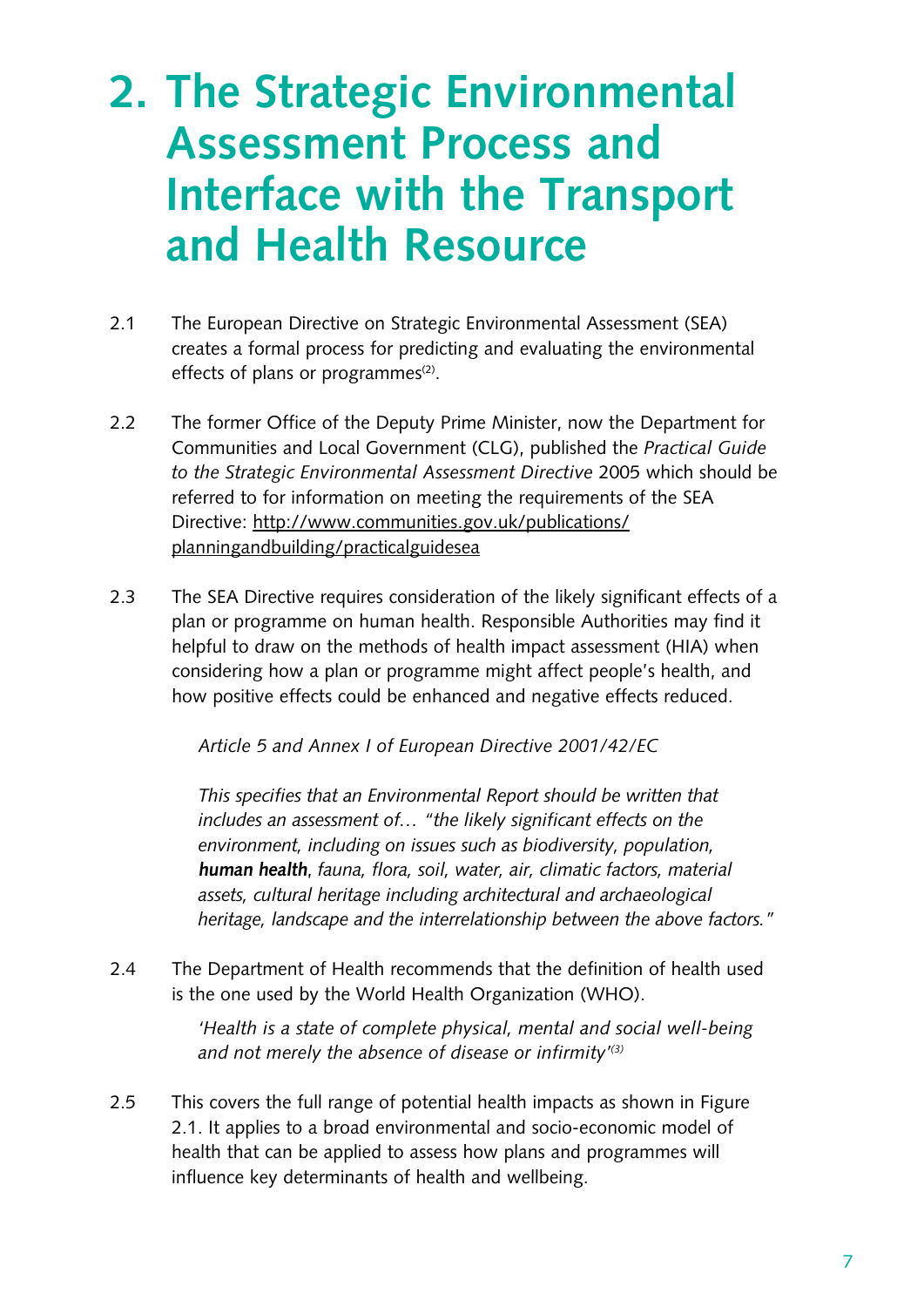- 2.6 Though consideration of health within an SEA offers the opportunity to consider issues of health and transport more formally, it is not the only mechanism for bringing about greater health gain associated with transport plans. Rather it should be viewed as one of range of tools, including HIA, that can support effective joint working across transport and health sectors on a broader and ongoing basis.
- 2.7 For further explanation of the coverage of human health in SEA refer to the Department of Health's *Draft Guidance on Health in SEA* 2007:

[http://www.dh.gov.uk/en/Consultations/Closedconsultations/DH\\_073261](http://www.dh.gov.uk/en/Consultations/Closedconsultations/DH_073261) 



**figure 2‑1 Population Health and the environment** 

Source: Hugh Barton and Marcus Grant (2006), drawing on Whitehead and Dahlgren (1991) and Barton (2005). United Kingdom Public Health Association (UKPHA) Strategic Interest Group and the WHO Healthy Cities Programme.

2.8 Table 2.1 presents the five key stages of the SEA process, as set out in the Practical Guide, and how and when this resource can be applied to support both the LTP and SEA process.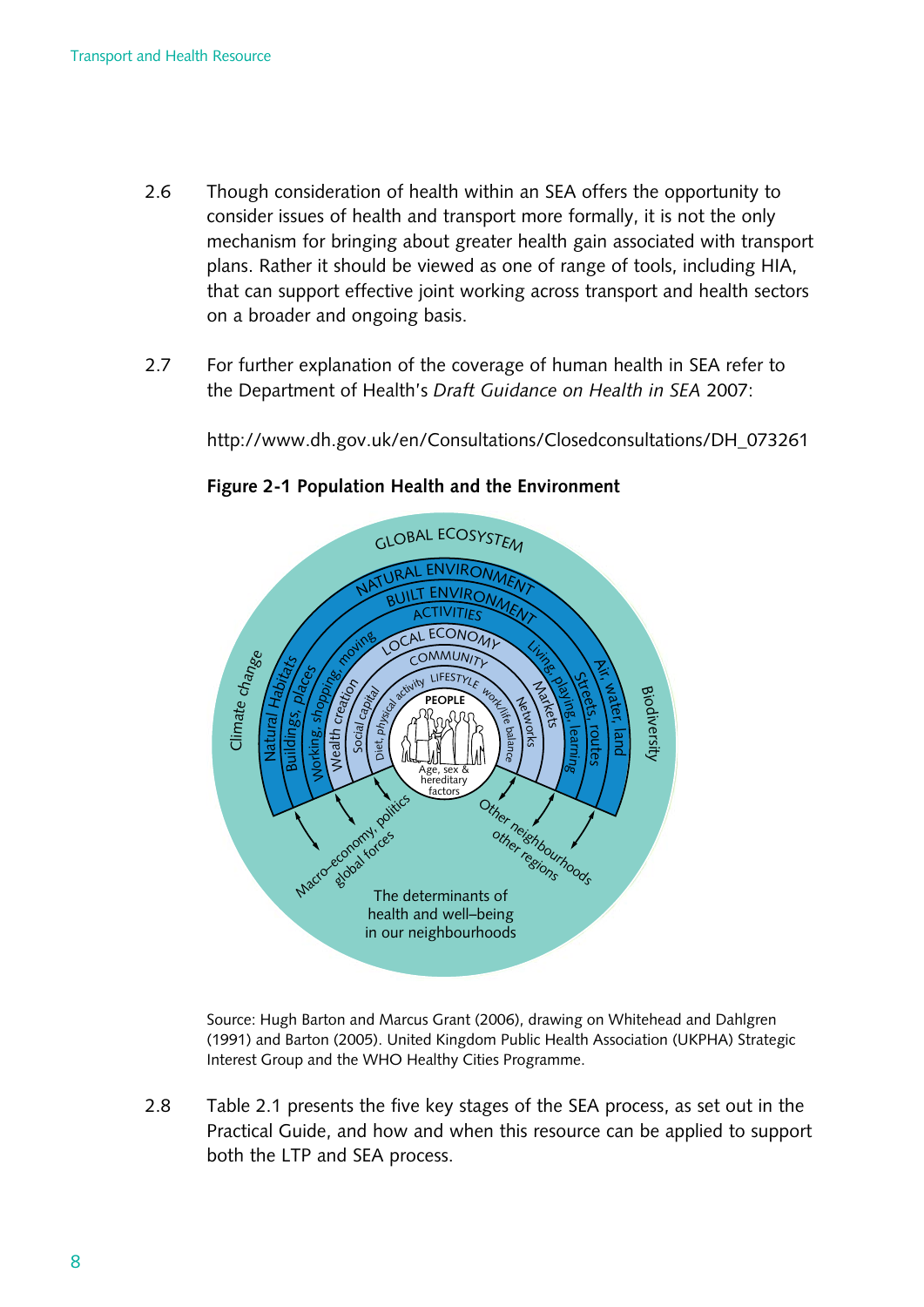| <b>LTP Process</b>                                                                                                                                                                      | <b>SEA Process</b>                                                                                                 |                                                                                                     |                                                            |                                                    | Interface with Transport and Health Resource       |                                                                        |                                                                                                                                                                                                                                                                                                                                                                                                                                                                                                                                                                                                                                                                                                                                                                                                                                                                                  |
|-----------------------------------------------------------------------------------------------------------------------------------------------------------------------------------------|--------------------------------------------------------------------------------------------------------------------|-----------------------------------------------------------------------------------------------------|------------------------------------------------------------|----------------------------------------------------|----------------------------------------------------|------------------------------------------------------------------------|----------------------------------------------------------------------------------------------------------------------------------------------------------------------------------------------------------------------------------------------------------------------------------------------------------------------------------------------------------------------------------------------------------------------------------------------------------------------------------------------------------------------------------------------------------------------------------------------------------------------------------------------------------------------------------------------------------------------------------------------------------------------------------------------------------------------------------------------------------------------------------|
|                                                                                                                                                                                         | <b>Stages</b>                                                                                                      | <b>Task</b>                                                                                         |                                                            | Tool and Location within Document                  |                                                    |                                                                        | Description                                                                                                                                                                                                                                                                                                                                                                                                                                                                                                                                                                                                                                                                                                                                                                                                                                                                      |
|                                                                                                                                                                                         |                                                                                                                    |                                                                                                     | Chapter 3                                                  | Chapter 4<br>and<br>Appendix A                     | Chapter 5                                          | <b>Appendix B</b>                                                      |                                                                                                                                                                                                                                                                                                                                                                                                                                                                                                                                                                                                                                                                                                                                                                                                                                                                                  |
|                                                                                                                                                                                         |                                                                                                                    |                                                                                                     | <b>Transport</b><br>and Health<br><b>Screening</b><br>Tool | Transport<br>and Health<br>Evidence<br><b>Base</b> | Recommended<br><b>Assessment</b><br><b>Methods</b> | <b>Transport</b><br>and Health<br><b>Bibliography</b><br><b>Matrix</b> |                                                                                                                                                                                                                                                                                                                                                                                                                                                                                                                                                                                                                                                                                                                                                                                                                                                                                  |
| Determine the<br>scope of the<br>LTP (strategy<br>and<br>Implementation<br>Plan) clarifying<br>goals;<br>specifying the<br>problems or<br>challenges the<br>authority wants<br>to solve | Stage A: Setting<br>the context and<br>objectives,<br>establishing the<br>baseline and<br>deciding on the<br>scope | Identifying other<br>relevant plans,<br>programmes and<br>environmental<br>protection<br>objectives | $\checkmark$                                               | $\checkmark$                                       |                                                    |                                                                        | By highlighting the potential health pathways and outcomes<br>associated with specific transport modes, it is possible to aid in the<br>identification of wider plans, programmes and environmental<br>objectives that may further influence or compound health and<br>inequality.                                                                                                                                                                                                                                                                                                                                                                                                                                                                                                                                                                                               |
|                                                                                                                                                                                         |                                                                                                                    | Collect baseline<br>information                                                                     | $\checkmark$                                               | $\checkmark$                                       | $\checkmark$                                       | $\checkmark$                                                           | By providing a summary of the available transport and health<br>evidence base and cataloguing the key health pathways and potential<br>health outcomes associated with specific transport modes, it is<br>possible to inform the development of bespoke evidence, and the<br>development of more focused and effective health baseline<br>consistently throughout the UK.<br>Furthermore, knowing the specific data requirements for assessment<br>methods at an early stage will:<br>• foster more effective engagement with representatives from health<br>and healthcare organisations;<br>• reduce unnecessary repetition of effort in the collection of baseline<br>statistics (by designing the health baseline section to inform the<br>assessment stage and be transferable to the monitoring stage); and<br>• support the development of appropriate health indicators. |

### **Table 2.1: LTP, Sea Interface with the Transport and Health**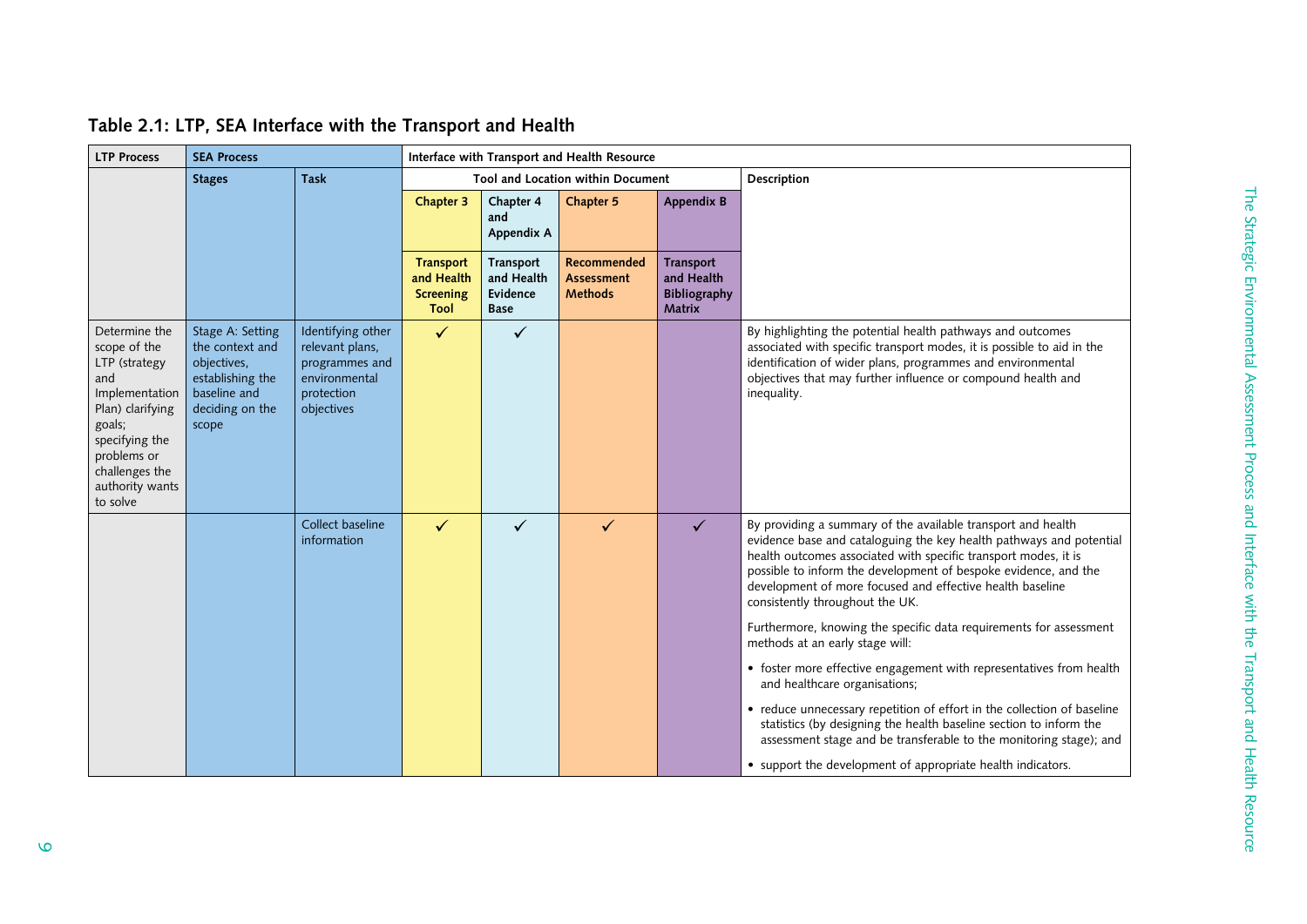| <b>LTP Process</b> | <b>SEA Process</b>           |                                       |                                                            |                                             | Interface with Transport and Health Resource              |                                                                        |                                                                                                                                                                                                                                                                                                                                                                         |
|--------------------|------------------------------|---------------------------------------|------------------------------------------------------------|---------------------------------------------|-----------------------------------------------------------|------------------------------------------------------------------------|-------------------------------------------------------------------------------------------------------------------------------------------------------------------------------------------------------------------------------------------------------------------------------------------------------------------------------------------------------------------------|
|                    | <b>Stages</b><br><b>Task</b> |                                       |                                                            |                                             | Tool and Location within Document                         |                                                                        | Description                                                                                                                                                                                                                                                                                                                                                             |
|                    |                              |                                       | Chapter 3                                                  | Chapter 4<br>and<br>Appendix A              | Chapter 5                                                 | <b>Appendix B</b>                                                      |                                                                                                                                                                                                                                                                                                                                                                         |
|                    |                              |                                       | <b>Transport</b><br>and Health<br><b>Screening</b><br>Tool | Transport<br>and Health<br>Evidence<br>Base | <b>Recommended</b><br><b>Assessment</b><br><b>Methods</b> | <b>Transport</b><br>and Health<br><b>Bibliography</b><br><b>Matrix</b> |                                                                                                                                                                                                                                                                                                                                                                         |
|                    |                              | Identify<br>environmental<br>problems | $\checkmark$                                               | $\checkmark$                                |                                                           | $\checkmark$                                                           | By highlighting the key health outcomes (both adverse and beneficial)<br>of specific transport modes and their potential uneven distribution<br>within communities, will aid in the identification of issues and<br>opportunities at an early stage of bespoke LTPs.                                                                                                    |
|                    |                              |                                       |                                                            |                                             |                                                           |                                                                        | The identification of vulnerable community groups also provides a<br>means to further refine consultation programmes with local<br>communities, vulnerable groups and key health stakeholders.                                                                                                                                                                          |
|                    |                              |                                       |                                                            |                                             |                                                           |                                                                        | Furthermore, the identification of potential mitigation and community<br>support initiatives will further aid in establishing the distribution,<br>likelihood and significance of such health outcomes at an early stage                                                                                                                                                |
|                    |                              | Developing SEA<br>objectives          | $\checkmark$                                               | $\checkmark$                                | ✓                                                         | $\checkmark$                                                           | By establishing the potential health outcomes (both adverse and<br>beneficial) associated with specific transport modes, and the methods<br>available to assess them, it is not only possible to inform the<br>development of more health focused SEA objectives, but also indicate<br>as to how the broader SEA objectives are implicitly geared to address<br>health. |
|                    |                              | Consulting on<br>the scope of SEA     | $\checkmark$                                               | ✓                                           |                                                           | $\checkmark$                                                           | By establishing the key health pathways associated with a specific<br>transport mode, and how those pathways can be unevenly distributed<br>throughout a population, provides a means to target engagement<br>programmes more effectively.                                                                                                                              |
|                    |                              |                                       |                                                            |                                             |                                                           |                                                                        | Furthermore, the application of the transport and health evidence<br>base will:                                                                                                                                                                                                                                                                                         |
|                    |                              |                                       |                                                            |                                             |                                                           |                                                                        | • facilitate more informed discussion with local communities and key<br>health stakeholders:                                                                                                                                                                                                                                                                            |
|                    |                              |                                       |                                                            |                                             |                                                           |                                                                        | • highlight how community health has been an implicit consideration<br>from the onset of the project; and                                                                                                                                                                                                                                                               |
|                    |                              |                                       |                                                            |                                             |                                                           |                                                                        | • provide a means to address community health concerns rapidly,<br>robustly and with confidence.                                                                                                                                                                                                                                                                        |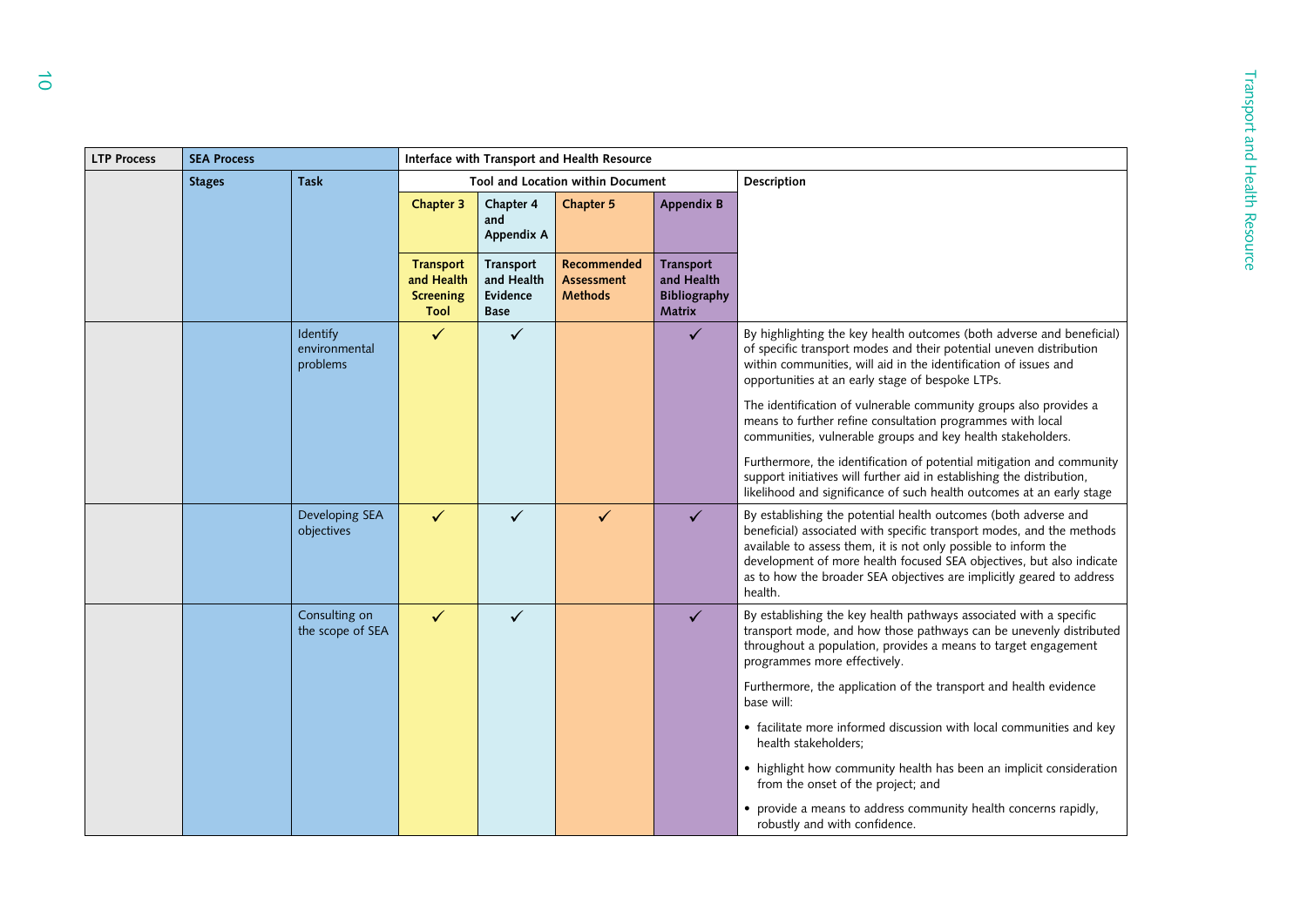| <b>LTP Process</b>                                                                                                                                                                                                                                                                              | <b>SEA Process</b>                                                              |                                                                                                                                                                                                                                                                                                                | Interface with Transport and Health Resource               |                                                    |                                                    |                                                                        |                                                                                                                                                                                                                                                                                                                                                                                                                                                                                                                                                                                                                                                                                                                                                                                                                                                                                                                                                            |
|-------------------------------------------------------------------------------------------------------------------------------------------------------------------------------------------------------------------------------------------------------------------------------------------------|---------------------------------------------------------------------------------|----------------------------------------------------------------------------------------------------------------------------------------------------------------------------------------------------------------------------------------------------------------------------------------------------------------|------------------------------------------------------------|----------------------------------------------------|----------------------------------------------------|------------------------------------------------------------------------|------------------------------------------------------------------------------------------------------------------------------------------------------------------------------------------------------------------------------------------------------------------------------------------------------------------------------------------------------------------------------------------------------------------------------------------------------------------------------------------------------------------------------------------------------------------------------------------------------------------------------------------------------------------------------------------------------------------------------------------------------------------------------------------------------------------------------------------------------------------------------------------------------------------------------------------------------------|
|                                                                                                                                                                                                                                                                                                 | <b>Stages</b>                                                                   | <b>Task</b>                                                                                                                                                                                                                                                                                                    |                                                            |                                                    | Tool and Location within Document                  |                                                                        | Description                                                                                                                                                                                                                                                                                                                                                                                                                                                                                                                                                                                                                                                                                                                                                                                                                                                                                                                                                |
|                                                                                                                                                                                                                                                                                                 |                                                                                 |                                                                                                                                                                                                                                                                                                                | Chapter 3                                                  | Chapter 4<br>and<br>Appendix A                     | Chapter 5                                          | <b>Appendix B</b>                                                      |                                                                                                                                                                                                                                                                                                                                                                                                                                                                                                                                                                                                                                                                                                                                                                                                                                                                                                                                                            |
|                                                                                                                                                                                                                                                                                                 |                                                                                 |                                                                                                                                                                                                                                                                                                                | <b>Transport</b><br>and Health<br><b>Screening</b><br>Tool | Transport<br>and Health<br>Evidence<br><b>Base</b> | Recommended<br><b>Assessment</b><br><b>Methods</b> | <b>Transport</b><br>and Health<br><b>Bibliography</b><br><b>Matrix</b> |                                                                                                                                                                                                                                                                                                                                                                                                                                                                                                                                                                                                                                                                                                                                                                                                                                                                                                                                                            |
| Generating<br>options for the<br>strategy and<br>implementation<br>plan to resolve<br>these<br>challenges;<br>appraising the<br>options and<br>predicting their<br>effects<br>Selecting<br>preferred<br>options for the<br>strategy and<br>implementation<br>plan and<br>deciding<br>priorities | Stage B:<br>Developing and<br>refining<br>alternatives and<br>assessing effects | Testing the plan<br>or programme<br>objectives against<br>the SEA<br>objectives<br>Developing<br>strategic<br>alternatives<br>Predicting the<br>effects of the<br>plan or<br>programme,<br>including<br>alternatives<br>Evaluating the<br>effects of the<br>plan or<br>programme,<br>including<br>alternatives | $\checkmark$                                               | $\checkmark$                                       | $\checkmark$                                       | $\checkmark$                                                           | The evidence base and supporting tools provide a basis to integrating<br>health and equality impact assessment into planned SEA work streams<br>consistently throughout the UK.<br>Knowledge of the potential health outcomes of a specific transport<br>mode, and how to assess them can be applied to:<br>• support and iteratively assess the potential health influence of<br>transport options;<br>• inform and support the justification for the appraisal of multiple<br>options;<br>• mitigate potential risks, and support the delivery of transport<br>objectives through community support; and<br>• indicate how environmental monitoring and indicators are geared<br>towards the protection of health, and rationalise the development<br>of appropriate health specific KPI.<br>In addition, such a resource can also be applied to defining more<br>specific and cost effective scope of work when commissioning<br>technical assessments. |
|                                                                                                                                                                                                                                                                                                 |                                                                                 | Mitigating<br>adverse effects<br>Proposing<br>measures to<br>monitor the<br>environmental<br>effects of the<br>plan or<br>programme<br>implementation                                                                                                                                                          |                                                            |                                                    |                                                    |                                                                        |                                                                                                                                                                                                                                                                                                                                                                                                                                                                                                                                                                                                                                                                                                                                                                                                                                                                                                                                                            |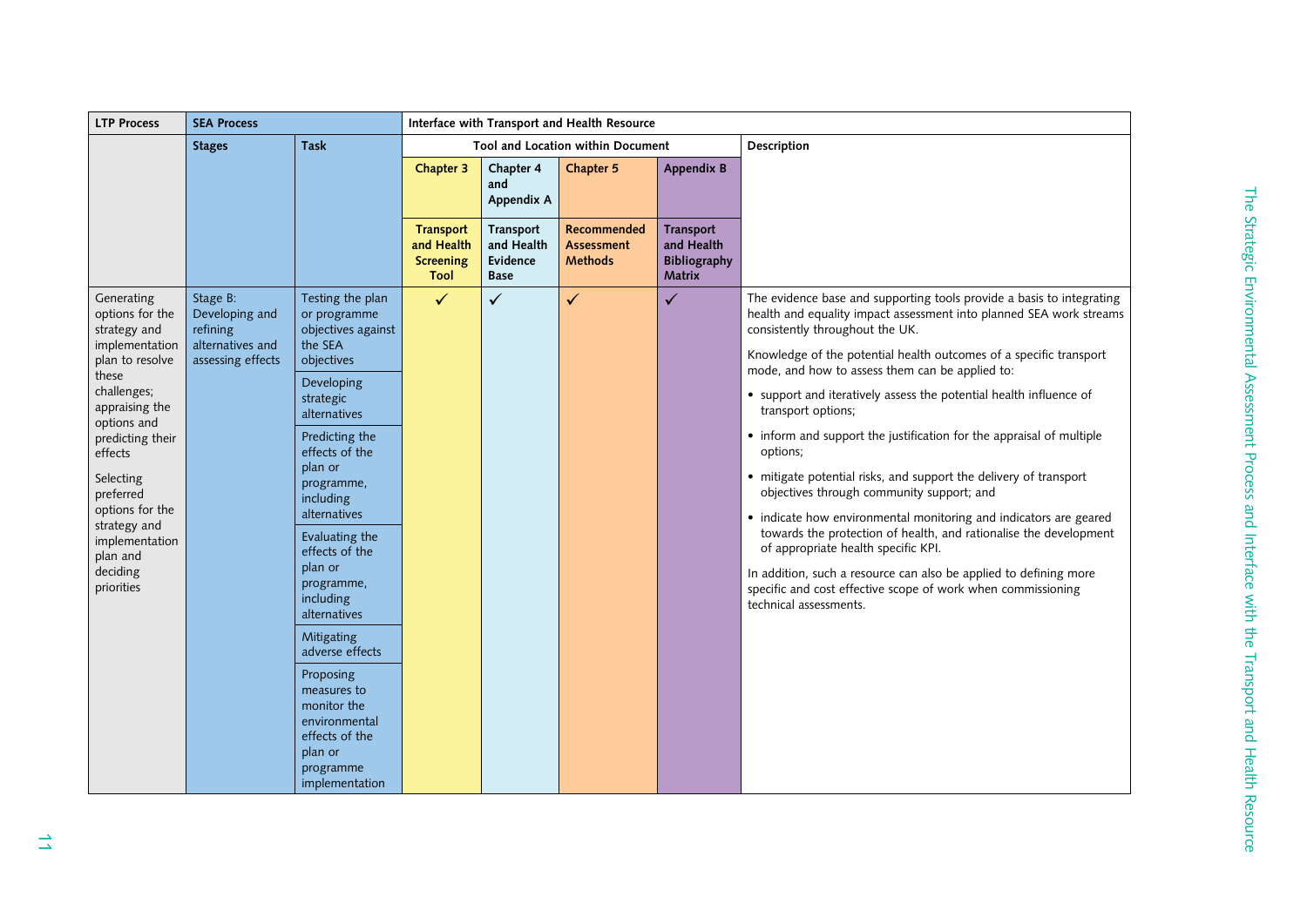| <b>LTP Process</b>                                                                                             | <b>SEA Process</b>                                                                                | Interface with Transport and Health Resource                                                                                                                                       |                                                     |                                             |                                             |                                                          |                                                                                                                                                                                          |
|----------------------------------------------------------------------------------------------------------------|---------------------------------------------------------------------------------------------------|------------------------------------------------------------------------------------------------------------------------------------------------------------------------------------|-----------------------------------------------------|---------------------------------------------|---------------------------------------------|----------------------------------------------------------|------------------------------------------------------------------------------------------------------------------------------------------------------------------------------------------|
|                                                                                                                | <b>Stages</b>                                                                                     | Task                                                                                                                                                                               |                                                     |                                             | Tool and Location within Document           |                                                          | Description                                                                                                                                                                              |
|                                                                                                                |                                                                                                   |                                                                                                                                                                                    | Chapter 3                                           | Chapter 4<br>and<br>Appendix A              | Chapter 5                                   | Appendix B                                               |                                                                                                                                                                                          |
|                                                                                                                |                                                                                                   |                                                                                                                                                                                    | Transport<br>and Health<br><b>Screening</b><br>Tool | Transport<br>and Health<br>Evidence<br>Base | Recommended<br>Assessment<br><b>Methods</b> | Transport<br>and Health<br><b>Bibliography</b><br>Matrix |                                                                                                                                                                                          |
| Production of<br>draft LTP<br>Consultation<br>on draft LTP<br>Production of<br>final LTP<br>Adoption of<br>LTP | Stage C:<br>Preparing the<br>Environmental<br>Report                                              | The<br>Environmental<br>Report is a key<br>output of the<br>SEA, presenting<br>information on<br>the effects of the<br>'draft plan or<br>programme',<br>issued for<br>consultation | $\checkmark$                                        | $\checkmark$                                | $\checkmark$                                |                                                          | The resource provides a founding platform for developing the health<br>and equality aspects of the Environmental Report, its consultation and<br>the assessment of any further revision. |
|                                                                                                                | Stage D:<br>Consulting on<br>the draft plan or<br>programme and<br>the<br>Environmental<br>report | Consulting the<br>public and<br>Consultation<br>Bodies on the<br>draft plan or<br>programme and<br>the<br>Environmental<br>report                                                  |                                                     |                                             |                                             | $\checkmark$                                             |                                                                                                                                                                                          |
|                                                                                                                |                                                                                                   | Assessing<br>significant<br>changes                                                                                                                                                |                                                     |                                             |                                             |                                                          |                                                                                                                                                                                          |
|                                                                                                                |                                                                                                   | Making decisions<br>and providing<br>information                                                                                                                                   |                                                     |                                             |                                             |                                                          |                                                                                                                                                                                          |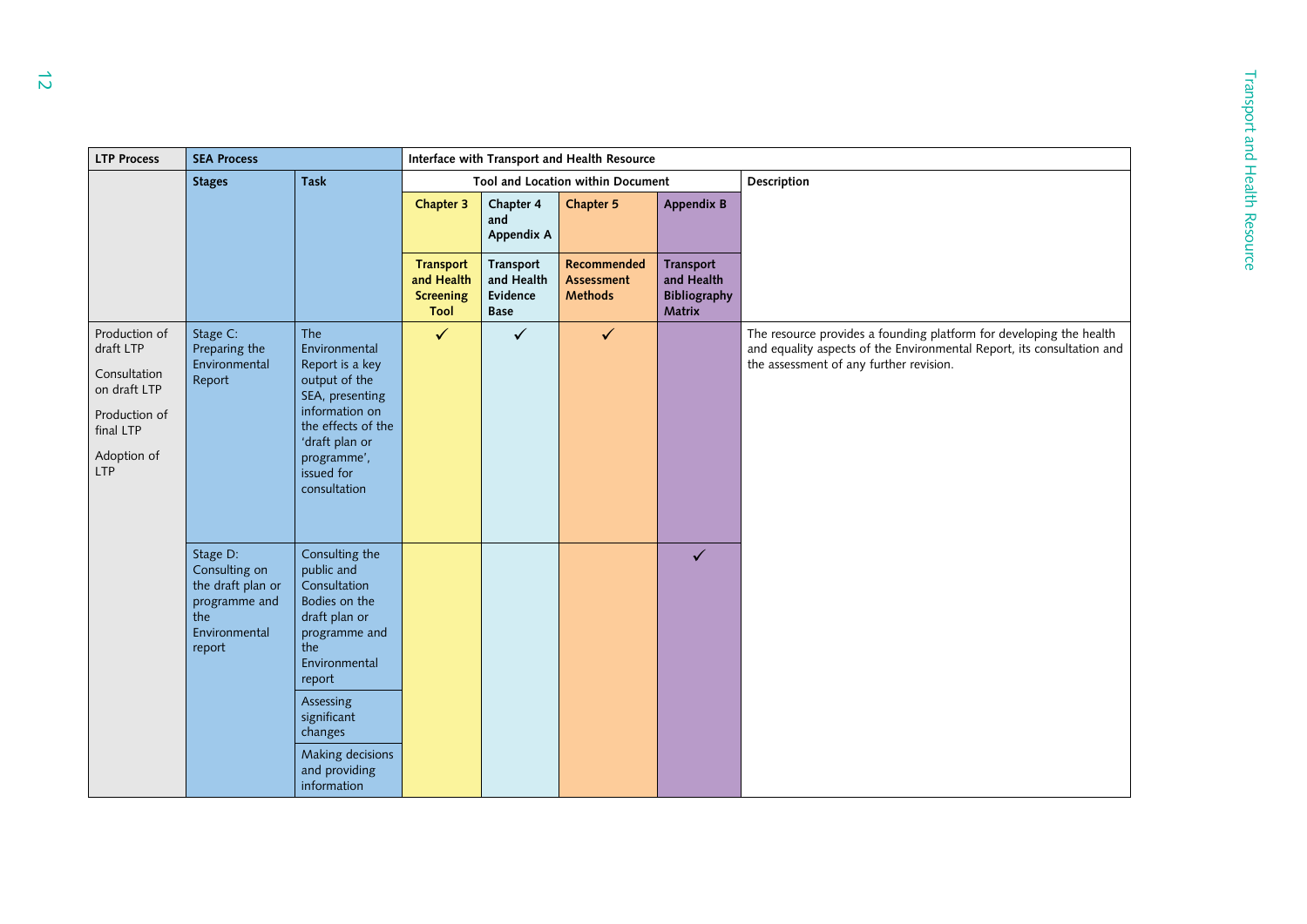| <b>LTP Process</b>                    | <b>SEA Process</b>                                                                                                     | Interface with Transport and Health Resource                                         |                                                            |                                             |                                                    |                                                                 |                                                                                                                                                                                                                                                                                                          |
|---------------------------------------|------------------------------------------------------------------------------------------------------------------------|--------------------------------------------------------------------------------------|------------------------------------------------------------|---------------------------------------------|----------------------------------------------------|-----------------------------------------------------------------|----------------------------------------------------------------------------------------------------------------------------------------------------------------------------------------------------------------------------------------------------------------------------------------------------------|
|                                       | <b>Stages</b>                                                                                                          | <b>Task</b>                                                                          | Tool and Location within Document                          |                                             |                                                    |                                                                 | Description                                                                                                                                                                                                                                                                                              |
|                                       |                                                                                                                        |                                                                                      | Chapter 3                                                  | Chapter 4<br>and<br>Appendix A              | Chapter 5                                          | <b>Appendix B</b>                                               |                                                                                                                                                                                                                                                                                                          |
|                                       |                                                                                                                        |                                                                                      | <b>Transport</b><br>and Health<br><b>Screening</b><br>Tool | Transport<br>and Health<br>Evidence<br>Base | Recommended<br><b>Assessment</b><br><b>Methods</b> | Transport<br>and Health<br><b>Bibliography</b><br><b>Matrix</b> |                                                                                                                                                                                                                                                                                                          |
| Reviewing<br>implementation<br>of LTP | Stage E:<br>Monitoring the<br>significant effects<br>of implementing<br>the plan or<br>programme on<br>the environment | Developing aims<br>and methods for<br>monitoring<br>Responding to<br>adverse effects | $\sqrt{}$                                                  | ✓                                           | $\checkmark$                                       |                                                                 | As previously discussed, the resource provides a founding platform for<br>developing an appropriate monitoring programme including<br>appropriate health indicators, but also provides a basis to signposting<br>how environmental indicators are inherently geared towards the<br>protection of health. |

Source: Table Modified from A Practical Guide to the SEA Directive (Office of the Deputy Prime Minister) and Guidance on Local Transport Plans from the Department of Transport (Annex F)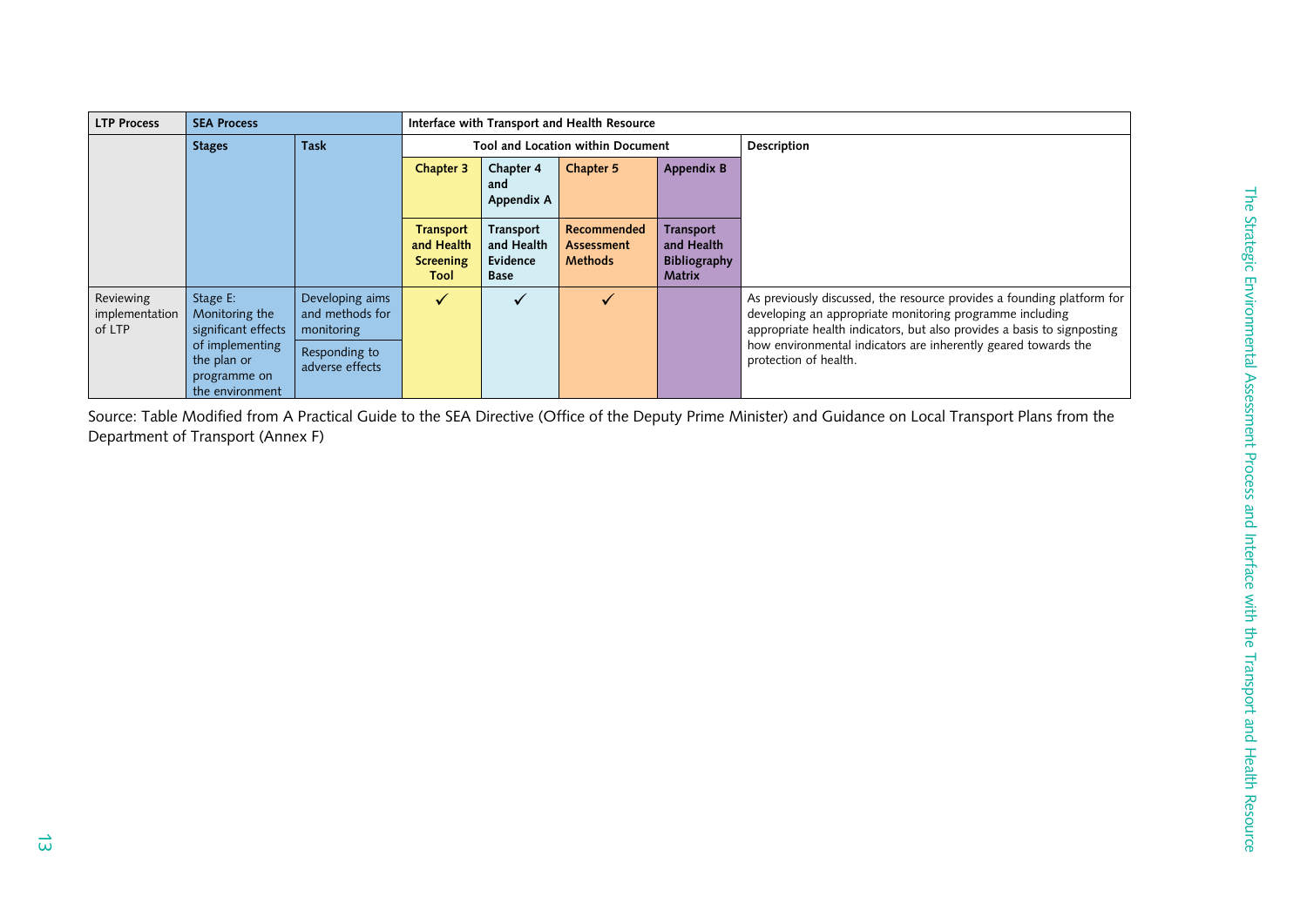# **3. Transport and Health Screening Tool**

- 3.1 The transport and health screening tool provides, transport planners, health professionals and SEA practitioners with a rapid means of identifying potential health pathways associated with transport modes, informing both the initial stages of the LTP process and stages A and B of the SEA process as set out in Figure 2.1.
- 3.2 To use it, select the appropriate transport mode column and scroll down to establish the key health opportunities and issues associated with that transport mode. This information can be applied as a primary means to establish potential human health issues or a gap analysis to ensure human health has been sufficiently addressed. It can also be applied to navigate to key information within the summary of the transport and health evidence base in Chapter 4, or the more detailed evidence base within Appendix A. The screening tool helps develop an evidence base tailored to the development of LTPs.
- 3.3 By indicating the potential health outcomes associated with transport modes (both adverse and beneficial), the screening tool also provides, transport planners, health professionals and SEA practitioners with the means to inform the development of appropriate human health strategic objectives, appraisal criteria and select appropriate assessment methods from Chapter 5 (Recommended Assessment Methods).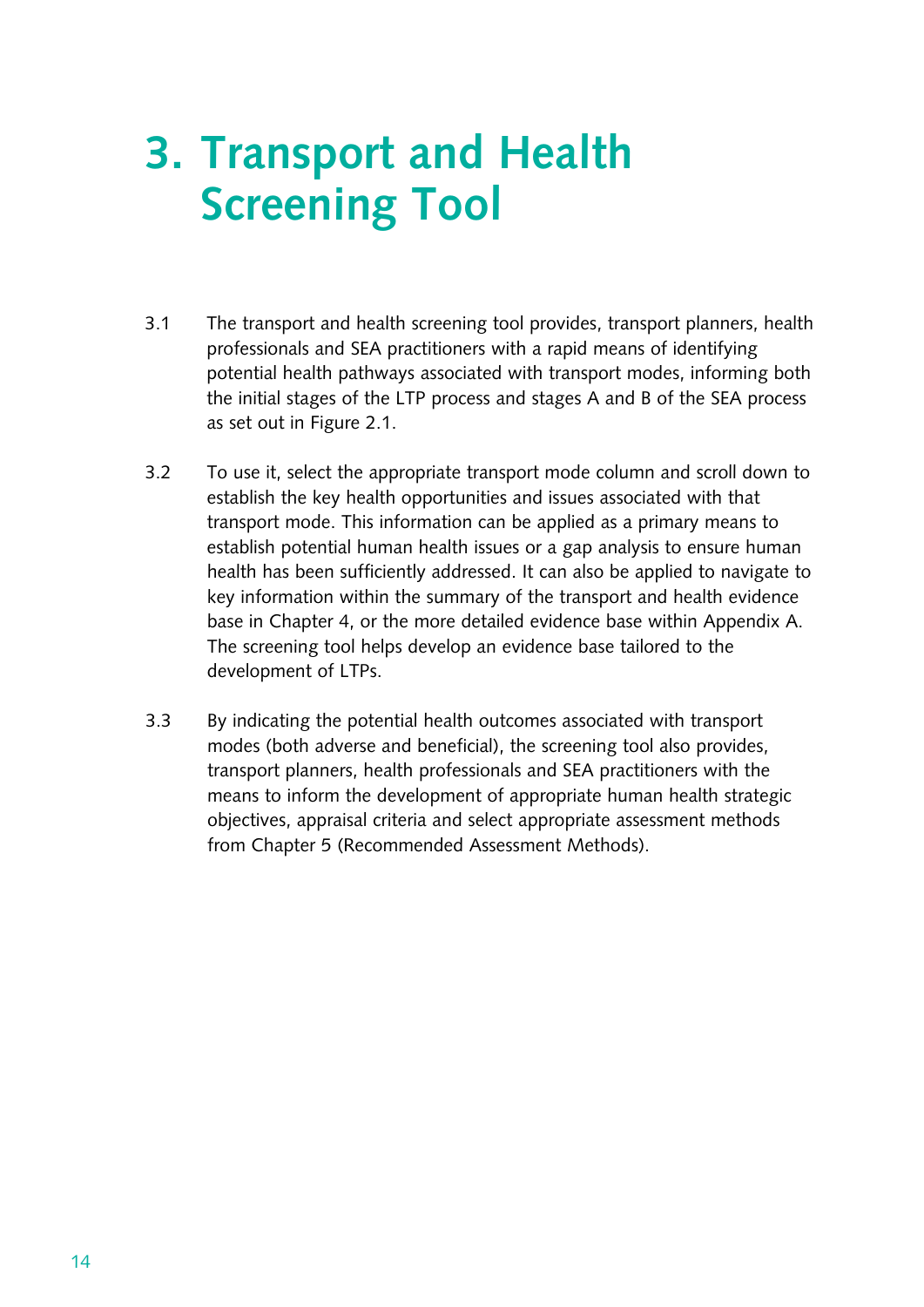### **figure 3.1: Transport and Health Screening Tool**

| Determinant of Health   Health Pathway                     |                                                           | <b>Potential Health Outcome</b>                                                                                                                                                   |              | <b>Transport Mode</b>   |    |           |                                                                                                                                                                                                                                                                                                                                                                                                                                           |   |   |   | l₹<br>✓ |  |
|------------------------------------------------------------|-----------------------------------------------------------|-----------------------------------------------------------------------------------------------------------------------------------------------------------------------------------|--------------|-------------------------|----|-----------|-------------------------------------------------------------------------------------------------------------------------------------------------------------------------------------------------------------------------------------------------------------------------------------------------------------------------------------------------------------------------------------------------------------------------------------------|---|---|---|---------|--|
|                                                            |                                                           |                                                                                                                                                                                   |              | <b>Active Transport</b> |    |           | Private Transport   Public Transport<br>Tram/Light Rail/<br>Underground<br>Freight (Road,<br>Rail and Canal)<br>Bus/Coach<br>Boat<br>Ferry<br>Taxi<br>Rail<br>✓<br>✓<br>$\checkmark$<br>$\checkmark$<br>$\checkmark$<br>$\checkmark$<br>$\checkmark$<br>✓<br>$\checkmark$<br>✓<br>✓<br>✓<br>✓<br>$\checkmark$<br>✓<br>✓<br>✓<br>✓<br>✓<br>✓<br>✓<br>✓<br>$\checkmark$<br>✓<br>✓<br>$\checkmark$<br>✓<br>$\checkmark$<br>$\checkmark$<br>✓ |   |   |   |         |  |
|                                                            |                                                           |                                                                                                                                                                                   | Walk         | Cycle                   | ថិ | Motorbike |                                                                                                                                                                                                                                                                                                                                                                                                                                           |   |   |   |         |  |
| <b>HEALTH OPPORTUNITIES</b>                                |                                                           |                                                                                                                                                                                   |              |                         |    |           |                                                                                                                                                                                                                                                                                                                                                                                                                                           |   |   |   |         |  |
| Lifestyle                                                  | Increase in                                               | Cardiovascular benefits (prevention and recovery)                                                                                                                                 | ✓            | ✓                       |    |           |                                                                                                                                                                                                                                                                                                                                                                                                                                           |   |   |   |         |  |
|                                                            | physical activity                                         | Respiratory benefits                                                                                                                                                              | $\checkmark$ | $\checkmark$            |    |           |                                                                                                                                                                                                                                                                                                                                                                                                                                           |   |   |   |         |  |
|                                                            |                                                           | Obesity management                                                                                                                                                                | ✓            | ✓                       |    |           |                                                                                                                                                                                                                                                                                                                                                                                                                                           |   |   |   |         |  |
|                                                            |                                                           | Diabetes (type 2) minimisation & management                                                                                                                                       | ✓            | $\checkmark$            |    |           |                                                                                                                                                                                                                                                                                                                                                                                                                                           |   |   |   |         |  |
|                                                            |                                                           | Improvement in life expectancy                                                                                                                                                    | ✓            | ✓                       |    |           |                                                                                                                                                                                                                                                                                                                                                                                                                                           |   |   |   |         |  |
|                                                            |                                                           | Reduced stress levels (mental health)                                                                                                                                             | $\checkmark$ | $\checkmark$            |    |           |                                                                                                                                                                                                                                                                                                                                                                                                                                           |   |   |   |         |  |
|                                                            |                                                           | Improved emotional wellbeing                                                                                                                                                      | ✓            | $\checkmark$            |    |           |                                                                                                                                                                                                                                                                                                                                                                                                                                           |   |   |   |         |  |
|                                                            |                                                           | Strengthen bones/muscles/joints                                                                                                                                                   | ✓            | $\checkmark$            |    |           |                                                                                                                                                                                                                                                                                                                                                                                                                                           |   |   |   |         |  |
|                                                            |                                                           | Reduced cancer prevalence (some types)                                                                                                                                            | ✓            | ✓                       |    |           |                                                                                                                                                                                                                                                                                                                                                                                                                                           |   |   |   |         |  |
|                                                            |                                                           | Reduced cost to health care and society                                                                                                                                           | $\checkmark$ | $\checkmark$            |    |           |                                                                                                                                                                                                                                                                                                                                                                                                                                           |   |   |   |         |  |
| <b>Economic Health</b>                                     | Reduced<br>transport costs<br>and increased<br>disposable | Relatively improved socio-economic health and coping<br>skills                                                                                                                    | $\checkmark$ | $\checkmark$            |    |           |                                                                                                                                                                                                                                                                                                                                                                                                                                           |   |   |   |         |  |
|                                                            | income                                                    | Improved pedestrianisation of streets and increased<br>patronage/viability of community resources, amenities<br>and facilities leading to healthy and more vibrant<br>communities | ✓            | $\checkmark$            |    |           |                                                                                                                                                                                                                                                                                                                                                                                                                                           |   |   |   |         |  |
|                                                            | Supporting a<br>sustainable and<br>vibrant economy        | Delivering both goods and customers to services,<br>amenities and resources critical to maintaining and<br>promoting a healthy vibrant population                                 |              |                         |    |           |                                                                                                                                                                                                                                                                                                                                                                                                                                           |   |   |   |         |  |
| Increased access to<br>social networks and<br>destinations | Improved social<br>cohesion and<br>interaction            | Generally improved social, mental and physical health                                                                                                                             | $\checkmark$ | $\checkmark$            |    |           |                                                                                                                                                                                                                                                                                                                                                                                                                                           |   |   |   |         |  |
|                                                            | Crime prevention                                          | Design out crime and the perception of crime through<br>improved and more frequent use of surrounding areas/<br>community facilities                                              | ✓            | ✓                       |    |           |                                                                                                                                                                                                                                                                                                                                                                                                                                           | ✓ | ✓ | ✓ |         |  |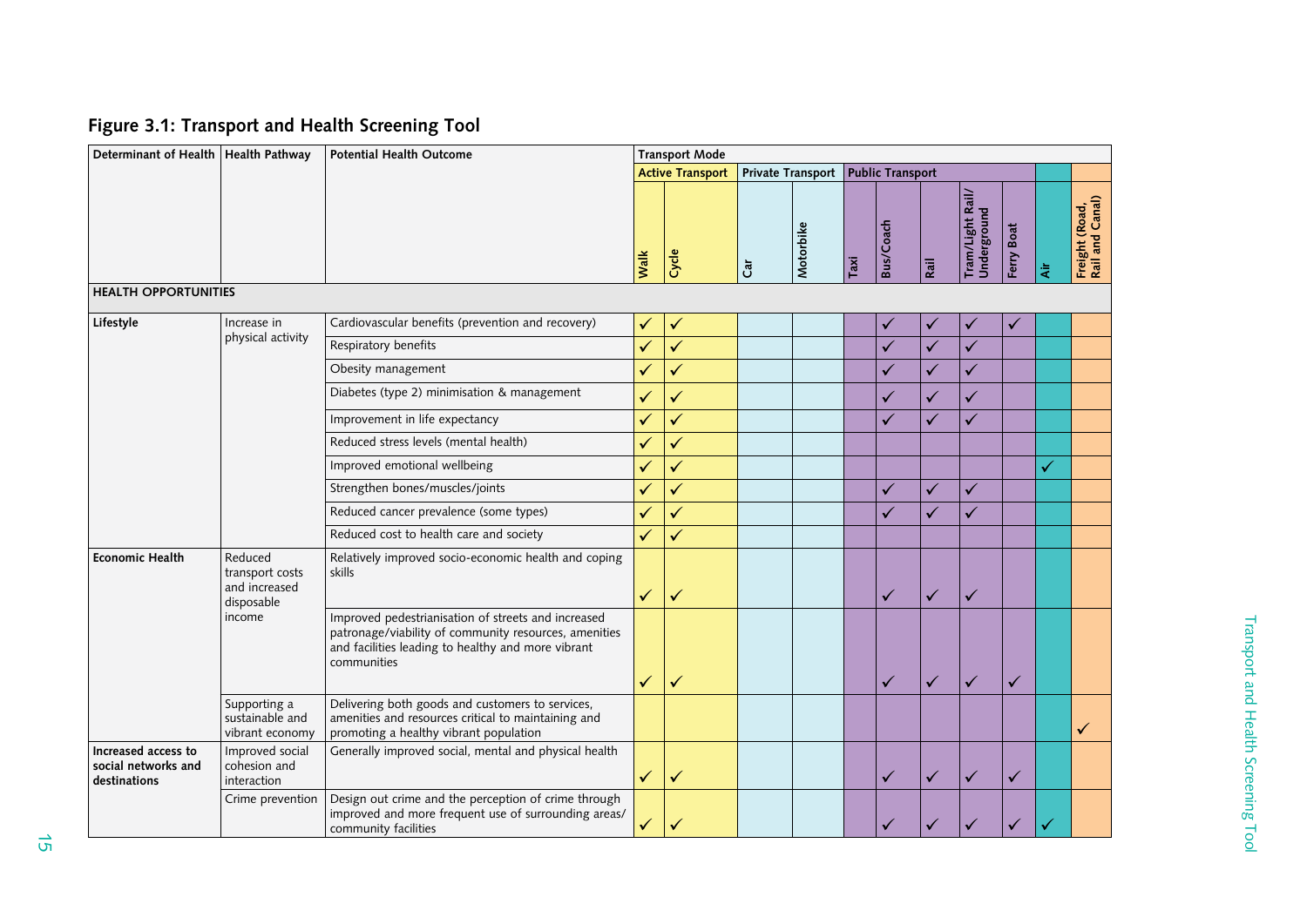| Determinant of Health   Health Pathway |                                                                 | <b>Potential Health Outcome</b>                                                                                                                                                                                     | <b>Transport Mode</b> |                         |                          |           |      |                         |              |                                 |               |    |                                   |
|----------------------------------------|-----------------------------------------------------------------|---------------------------------------------------------------------------------------------------------------------------------------------------------------------------------------------------------------------|-----------------------|-------------------------|--------------------------|-----------|------|-------------------------|--------------|---------------------------------|---------------|----|-----------------------------------|
|                                        |                                                                 |                                                                                                                                                                                                                     |                       | <b>Active Transport</b> | <b>Private Transport</b> |           |      | <b>Public Transport</b> |              |                                 |               |    |                                   |
|                                        |                                                                 |                                                                                                                                                                                                                     | Walk                  | Cycle                   | ថិ                       | Motorbike | Taxi | Bus/Coach               | Rail         | Tram/Light Rail/<br>Underground | Boat<br>Ferry | ।इ | Freight (Road,<br>Rail and Canal) |
| Environmental<br><b>Benefits</b>       | Improved urban<br>environment                                   | Generally improved social, mental and physical health                                                                                                                                                               | $\checkmark$          | $\checkmark$            |                          |           |      | $\checkmark$            | ✓            | ✓                               |               |    |                                   |
|                                        | Improved air<br>quality                                         | Improved cardiovascular and respiratory health                                                                                                                                                                      | $\checkmark$          | ✓                       |                          |           |      | ✓                       | ✓            | ✓                               |               |    |                                   |
|                                        |                                                                 | Reduction in cardiovascular and respiratory hospital<br>admissions                                                                                                                                                  | $\checkmark$          | $\checkmark$            |                          |           |      | $\checkmark$            | ✓            | ✓                               |               |    |                                   |
|                                        |                                                                 | Reduction in all cause mortality rate and improved life<br>expectancy                                                                                                                                               | $\checkmark$          | $\sqrt{}$               |                          |           |      | $\checkmark$            | ✓            | ✓                               |               |    |                                   |
|                                        | Road safety                                                     | Improved road safety and reduction in the number of<br>killed and seriously injured                                                                                                                                 | $\sqrt{}$             | $\sqrt{}$               |                          |           |      | $\checkmark$            | ✓            | ✓                               |               |    |                                   |
|                                        | Contribute to<br>reducing the UK<br>greenhouse gas<br>emissions | Potential health benefit at the local, national and global<br>level                                                                                                                                                 | ✓                     | $\checkmark$            |                          |           |      | $\checkmark$            | $\checkmark$ | ✓                               |               |    |                                   |
|                                        | Improved noise<br>environment                                   | Reduction in annoyance and associated stress and<br>anxiety                                                                                                                                                         | $\checkmark$          | $\sqrt{}$               |                          |           |      |                         |              |                                 |               |    |                                   |
|                                        |                                                                 | Reduction in sleep disturbance                                                                                                                                                                                      | $\checkmark$          | $\checkmark$            |                          |           |      |                         |              |                                 |               |    |                                   |
|                                        |                                                                 | Improved mental health and cognitive function                                                                                                                                                                       | $\checkmark$          | $\checkmark$            |                          |           |      |                         |              |                                 |               |    |                                   |
|                                        | Reduced<br>congestion                                           | Improved urban environment with implications for<br>improved access and accessibility, reduced community<br>severance, reduced noise and air pollution exposure<br>with physical, mental and social health benefits | $\checkmark$          | $\checkmark$            |                          |           |      |                         | ✓            |                                 |               |    | $\checkmark$                      |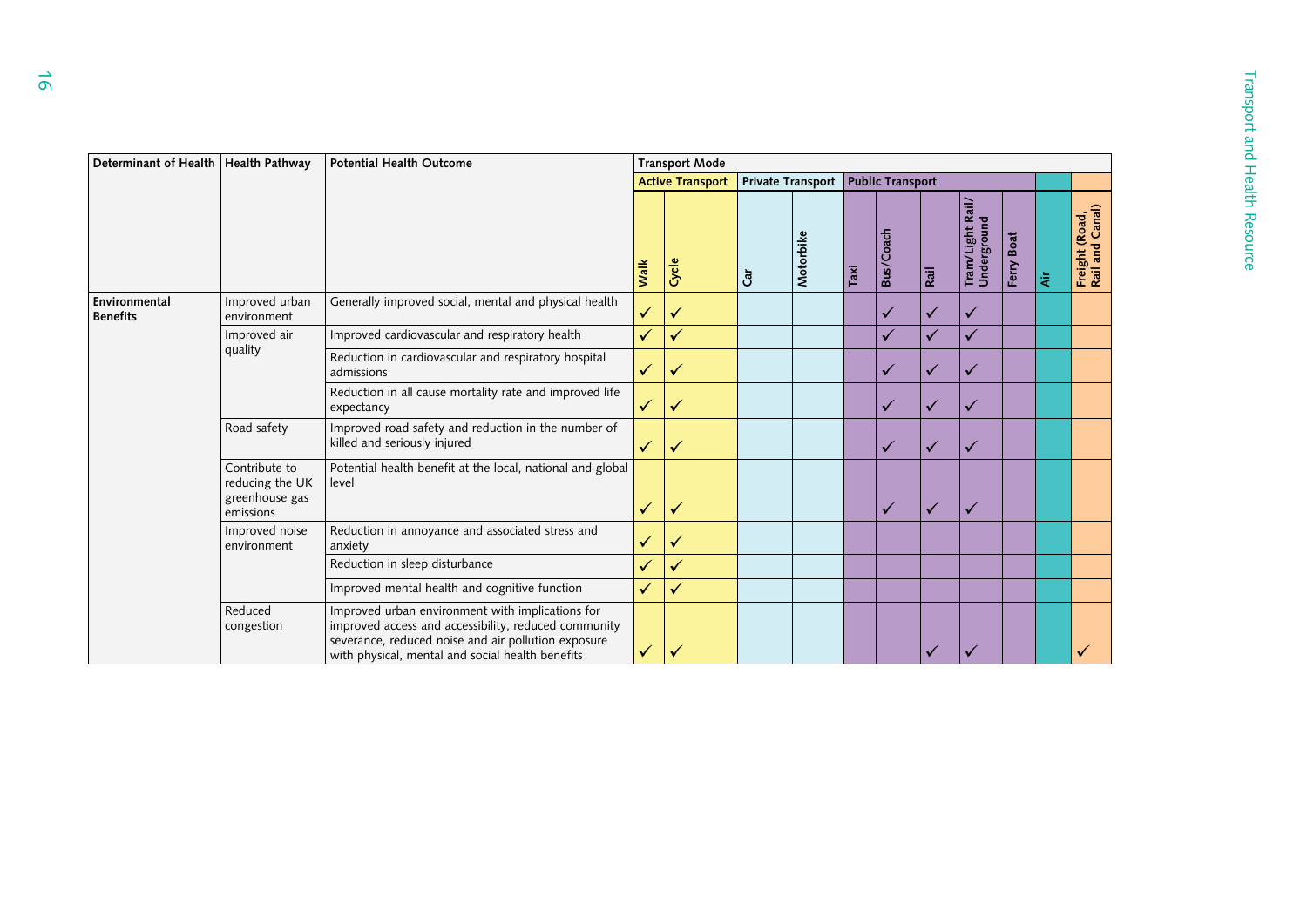| Determinant of Health   Health Pathway |                                                                                   | <b>Potential Health Outcome</b>                                                                                                                                                                                                                                                                                                                                                                                                                         |              | <b>Transport Mode</b>   |              |                   |              |                         |              |                                 |                      |   |                                   |
|----------------------------------------|-----------------------------------------------------------------------------------|---------------------------------------------------------------------------------------------------------------------------------------------------------------------------------------------------------------------------------------------------------------------------------------------------------------------------------------------------------------------------------------------------------------------------------------------------------|--------------|-------------------------|--------------|-------------------|--------------|-------------------------|--------------|---------------------------------|----------------------|---|-----------------------------------|
|                                        |                                                                                   |                                                                                                                                                                                                                                                                                                                                                                                                                                                         |              | <b>Active Transport</b> |              | Private Transport |              | <b>Public Transport</b> |              |                                 |                      |   |                                   |
|                                        |                                                                                   |                                                                                                                                                                                                                                                                                                                                                                                                                                                         | Walk         | Cycle                   | Čā           | Motorbike         | Taxi         | Bus/Coach               | Rail         | Tram/Light Rail/<br>Underground | <b>Boat</b><br>Ferry | 毒 | Freight (Road,<br>Rail and Canal) |
| <b>HEALTH ISSUES</b>                   |                                                                                   |                                                                                                                                                                                                                                                                                                                                                                                                                                                         |              |                         |              |                   |              |                         |              |                                 |                      |   |                                   |
| Lifestyle                              | Reduced                                                                           | Increased cardiovascular disease risk and prevalence                                                                                                                                                                                                                                                                                                                                                                                                    |              |                         | $\checkmark$ | $\checkmark$      | $\checkmark$ | ✓                       | ✓            |                                 | ✓                    |   |                                   |
|                                        | opportunity for<br>physical activity                                              | Increased risk of overweight and obesity prevalence                                                                                                                                                                                                                                                                                                                                                                                                     |              |                         | $\checkmark$ | $\checkmark$      | $\checkmark$ |                         |              |                                 |                      |   |                                   |
|                                        |                                                                                   | Increased risk of Diabetes (type 2) prevalence                                                                                                                                                                                                                                                                                                                                                                                                          |              |                         | $\checkmark$ | $\checkmark$      | $\checkmark$ |                         |              |                                 |                      |   |                                   |
|                                        |                                                                                   | General reduction in stress management and coping<br>skills                                                                                                                                                                                                                                                                                                                                                                                             |              |                         |              |                   |              |                         |              |                                 |                      |   |                                   |
|                                        |                                                                                   | Increased risk of osteoporosis prevalence and increased<br>risk and severity from slips, trips and falls within the<br>older population                                                                                                                                                                                                                                                                                                                 |              |                         | $\checkmark$ | ✓                 | ✓            |                         |              |                                 |                      |   |                                   |
|                                        |                                                                                   | Increased risk of cancer prevalence (some types)                                                                                                                                                                                                                                                                                                                                                                                                        |              |                         | $\checkmark$ | $\checkmark$      | $\checkmark$ |                         |              |                                 |                      |   |                                   |
|                                        |                                                                                   | Increase in all cause mortality and reduction in life<br>expectancy                                                                                                                                                                                                                                                                                                                                                                                     |              |                         | $\checkmark$ | ✓                 | $\checkmark$ |                         |              |                                 |                      |   |                                   |
|                                        |                                                                                   | Increased cost to health care and society                                                                                                                                                                                                                                                                                                                                                                                                               |              |                         | $\checkmark$ | $\checkmark$      | $\checkmark$ |                         |              |                                 |                      |   |                                   |
|                                        | Physical strain                                                                   | Risk of injury from increased levels of physical activity                                                                                                                                                                                                                                                                                                                                                                                               | $\checkmark$ | ✓                       |              |                   |              |                         |              |                                 |                      |   |                                   |
|                                        | Community<br>severance                                                            | Reduced access and accessibility to social networks,<br>amenities and facilities with a subsequent impact upon<br>general social, mental and physical health                                                                                                                                                                                                                                                                                            |              |                         | $\checkmark$ | ✓                 | $\checkmark$ | ✓                       |              |                                 |                      |   |                                   |
| <b>Economic Health</b>                 | Cost of transport<br>to the individual                                            | Relative reduction in socio-economic health and coping<br>skills                                                                                                                                                                                                                                                                                                                                                                                        |              |                         | $\checkmark$ | $\checkmark$      | $\checkmark$ | ✓                       | $\checkmark$ | $\checkmark$                    | ✓                    | ✓ |                                   |
|                                        | Local economy<br>and viable<br>local amenities,<br>facilities and<br>social areas | Less active modes of transport reduce the level of<br>footfall within communities and can adversely reduce<br>the level of local spending that in turn reduces the<br>viability of local level services and amenities, with<br>social, mental and physical health impacts. This has a<br>tendency to impact upon specific community groups<br>in particular (older people, the infirm and socio-<br>economically disadvantaged) with fewer alternatives |              |                         | ✓            | ✓                 |              |                         |              |                                 |                      |   |                                   |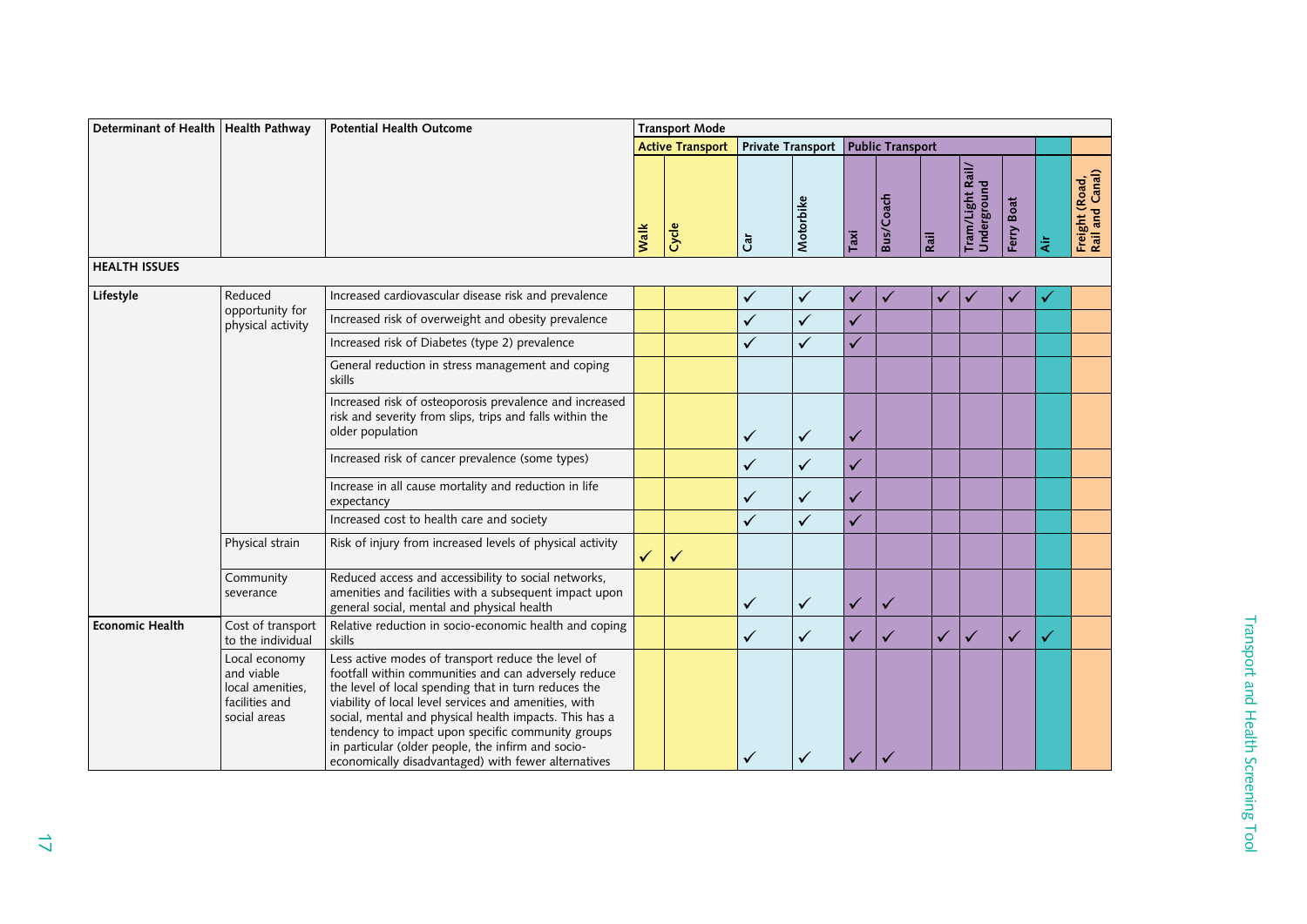| Determinant of Health   Health Pathway |                                                  | <b>Potential Health Outcome</b>                                                                                                                                                                                                                                                                                     | <b>Transport Mode</b>   |       |                                    |              |              |                      |              |                                 |                      |              |                                   |  |  |
|----------------------------------------|--------------------------------------------------|---------------------------------------------------------------------------------------------------------------------------------------------------------------------------------------------------------------------------------------------------------------------------------------------------------------------|-------------------------|-------|------------------------------------|--------------|--------------|----------------------|--------------|---------------------------------|----------------------|--------------|-----------------------------------|--|--|
|                                        |                                                  |                                                                                                                                                                                                                                                                                                                     | <b>Active Transport</b> |       | Private Transport Public Transport |              |              |                      |              |                                 |                      |              |                                   |  |  |
|                                        |                                                  |                                                                                                                                                                                                                                                                                                                     | Walk                    | Cycle | Car                                | Motorbike    | Taxi         | Bus/Coach            | Rail         | Tram/Light Rail/<br>Underground | <b>Boat</b><br>Ferry | I≹           | Freight (Road,<br>Rail and Canal) |  |  |
| <b>Environmental Issues</b>            | Risk of collision                                | Risk of serious and fatal injuries                                                                                                                                                                                                                                                                                  |                         |       | $\checkmark$                       | $\checkmark$ | $\checkmark$ | $\checkmark$         | $\checkmark$ |                                 |                      |              |                                   |  |  |
|                                        | Increased<br>generation to<br>vehicle emissions  | Increased risk and prevalence of cardiovascular and<br>respiratory disease                                                                                                                                                                                                                                          |                         |       | $\checkmark$                       | $\checkmark$ | $\checkmark$ | ✓                    | $\checkmark$ | ✓                               | ✓                    |              | ✓                                 |  |  |
|                                        |                                                  | Increase in cardiovascular and respiratory hospital<br>admissions                                                                                                                                                                                                                                                   |                         |       | $\checkmark$                       | $\checkmark$ | ✓            | $\checkmark$         | $\sqrt{}$    | ✓                               | ✓                    |              | ✓                                 |  |  |
|                                        |                                                  | Increase in all cause mortality rate and reduced life<br>expectancy                                                                                                                                                                                                                                                 |                         |       | ✓                                  | ✓            | ✓            | ✓                    | $\sqrt{}$    | ✓                               | ✓                    |              | ✓                                 |  |  |
|                                        |                                                  | Noise & Vibration   Increase in annoyance and associated stress and<br>anxiety                                                                                                                                                                                                                                      |                         |       | $\checkmark$                       | $\checkmark$ | $\checkmark$ | $\checkmark$         | $\checkmark$ | ✓                               | $\checkmark$         | $\checkmark$ | ✓                                 |  |  |
|                                        |                                                  | Sleep disturbance                                                                                                                                                                                                                                                                                                   |                         |       | $\checkmark$                       | $\checkmark$ | $\checkmark$ | $\checkmark$         | $\checkmark$ | $\checkmark$                    | $\checkmark$         |              | $\checkmark$                      |  |  |
| Increased<br>Severance                 |                                                  | Reduced mental health cognitive function                                                                                                                                                                                                                                                                            |                         |       | $\checkmark$                       | $\checkmark$ | $\checkmark$ | $\blacktriangledown$ | $\checkmark$ | $\blacktriangledown$            | $\checkmark$         |              | ✓                                 |  |  |
|                                        | Congestion                                       | Increased commuter stress and anxiety                                                                                                                                                                                                                                                                               |                         |       | ✓                                  |              |              |                      |              |                                 |                      |              |                                   |  |  |
|                                        | Community                                        | Reduced access to social networks, amenities and<br>facilities with subsequent impacts to social, mental and<br>physical health                                                                                                                                                                                     |                         |       |                                    |              |              |                      |              |                                 |                      |              |                                   |  |  |
|                                        | Personal crime<br>& security (and<br>perception) | Reduced opportunity to increase community patronage<br>of streets and prevent opportunistic crime/improve<br>perceptions of crime influencing social behaviour,<br>community use and ultimately physical, mental asocial<br>health. Of particular concern to older people and the<br>infirm with fewer alternatives |                         |       | ✓                                  | $\checkmark$ | ✓            |                      |              |                                 |                      |              |                                   |  |  |
|                                        |                                                  | Poor perceptions of safety at modal interchanges<br>limiting transport options and influencing social, mental<br>and physical health                                                                                                                                                                                |                         |       |                                    |              | ✓            |                      |              |                                 |                      |              |                                   |  |  |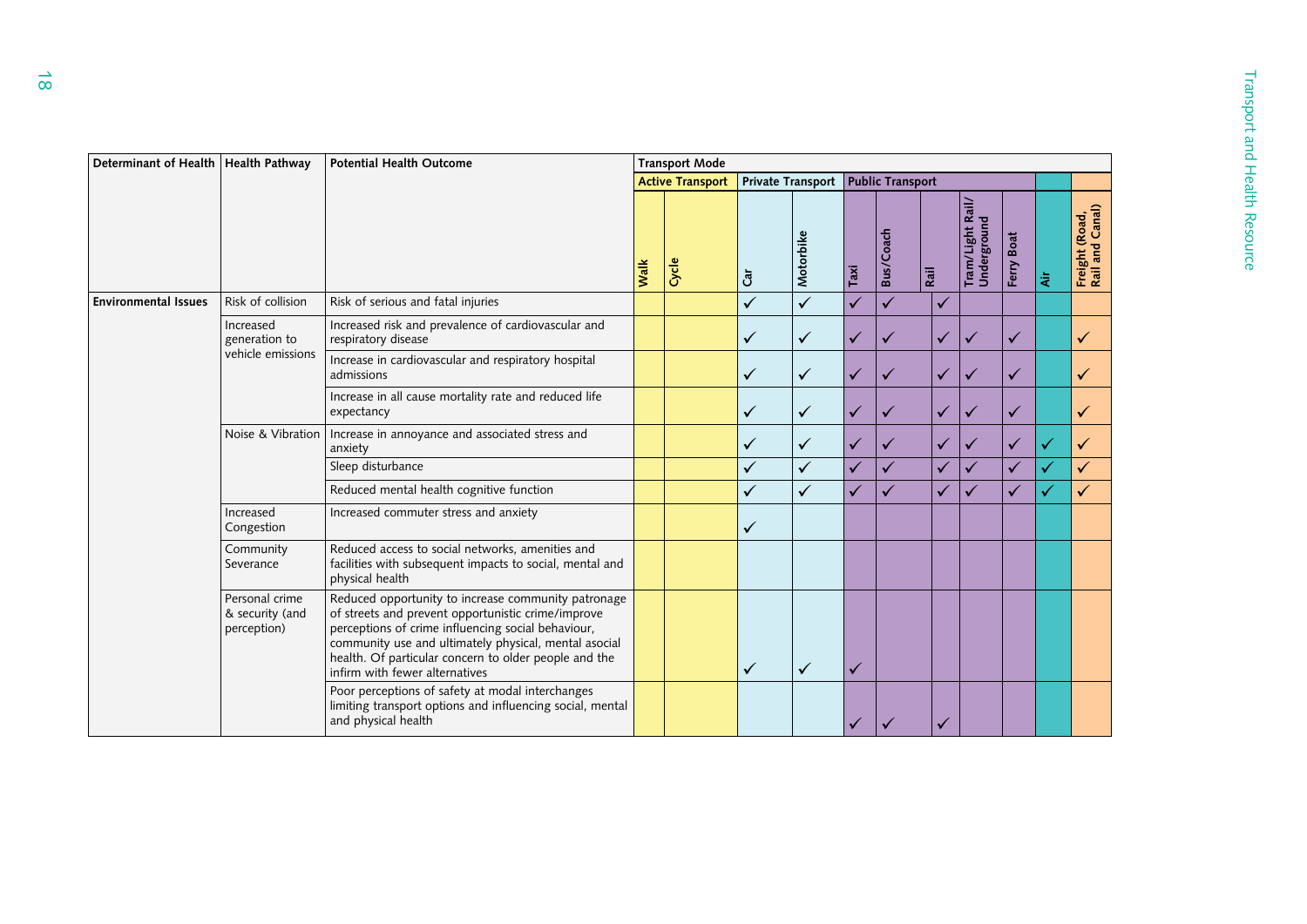# **4. Transport and Health evidence Base**

- 4.1 The transport and health evidence base has been compiled following a systematic review of the health effects from key transport modes, supplemented through a synthesis of available literature held by the Department of Health, the Department for Transport (DfT) and Voluntary Sector Organisations (e.g. Sustrans). This is a summary of the available evidence base, and is supported by a more in-depth discussion within Appendix A.
- 4.2 No single mode of transport is solely good or solely bad for health, and local strategies have to provide a balance to cater to community, retail and development needs in order to facilitate healthy, vibrant, sustainable and cohesive communities. For this reason, this chapter has been structured to provide a brief discussion of the potential health issues and opportunities associated with the individual transport modes (and their potential disproportionate influence upon vulnerable community groups), followed by a final discussion as to the potential health pathways and outcomes.

### **Transport modes**

### **Walking**

- 4.3 Evidence suggests that increasing levels of walking as a key mode of local transport not only promotes good health and wellbeing, but also aids in significantly reducing the prevalence and treatment costs for a wide range of key physical health issues in the UK. Including levels of obesity, type 2 diabetes, cardiovascular disease, cancer, osteoporosis and will ultimately aid in reducing all cause mortality. In addition, walking also promotes social inclusion, can reduce crime and perceptions of crime (more people walking and watching over neighbourhoods can discourage opportunistic crime and anti-social behaviour), has no direct environmental impact and is typically open to all age and socio-economic groups $(4)(5)$ .
- 4.4 Potential health risks are largely associated with the potential risk of collision with road vehicles. Despite a decline in child mortality from road traffic collisions, evidence suggests that children in general and children from some minority ethnic backgrounds and in disadvantaged areas in particular, are more at risk from road traffic collisions.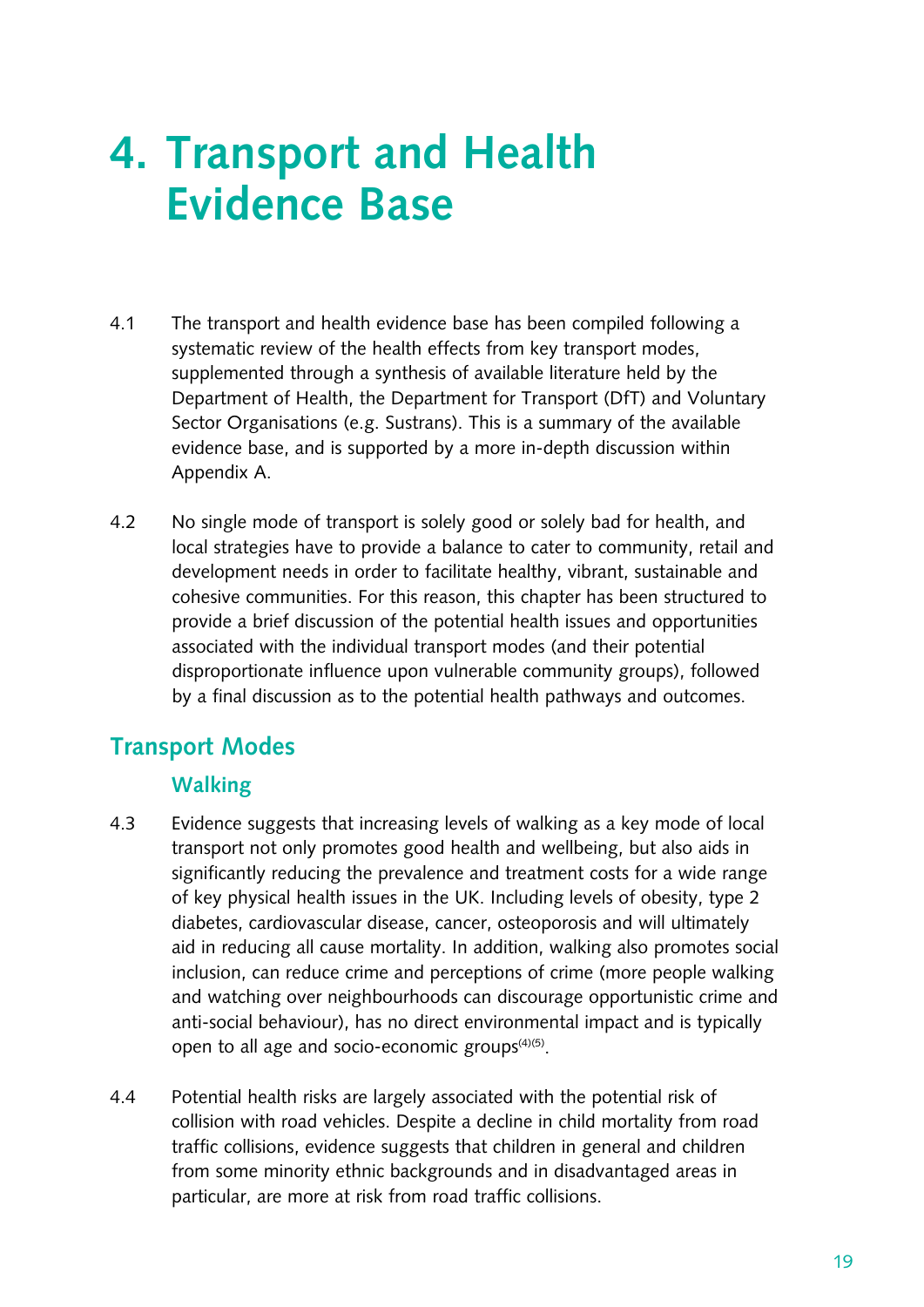- 4.5 Barriers to improving levels of walking within a population are largely environmental and behavioural. Environmental barriers may include physical barriers reducing access and accessibility, the quality of the urban environment influencing the need or desire to walk over alternative options, and pedestrian safety. The location and design of common destinations – eg employment and education sites, retail parks or leisure centres can make people favour the car.
- 4.6 Behavioural barriers are more complex, varying between the commuter type (i.e. office run, school run etc), age groups and relative socioeconomic status, and may include:
	- general sedentary behaviour and poor knowledge as to the convenience, economic and social, mental and physical health benefits of walking;
	- a lack of, or perceived lack of supporting infrastructure (e.g. public toilets, rest stops, shelters etc);
	- crime and perceptions of crime; and
	- safety and poor perceptions of safety (both from road vehicle collisions and the quality of the urban environment).

Community engagement is therefore important to gaining an appreciation of local community circumstance, and identifying and addressing barriers to walking and associated health benefit uptake during the development and assessment of bespoke transport plans.

### **Cycling**

4.7 Similar to walking, evidence suggests that encouraging a modal shift towards cycling not only offsets the health risks from other transport modes, but again promotes good health and wellbeing, and aids in significantly reducing the prevalence and treatment costs for a wide range of key UK health issues. Economic modelling commissioned by Cycling England has calculated the economic value of cycling. This estimated that a 20% increase in cycling by 2015 would result in decreased mortality valued at £107 million. Potential savings to the NHS are estimated at £52 million due to reduced illness, with a further £87 million saved by employers through reducing absences from work $(6)$ . Following the initial cost, cycling presents a relatively cheap, healthy transport mode with no direct environmental impact and is typically open to a range of commuter types (office workers, school run etc) and age and socio-economic groups.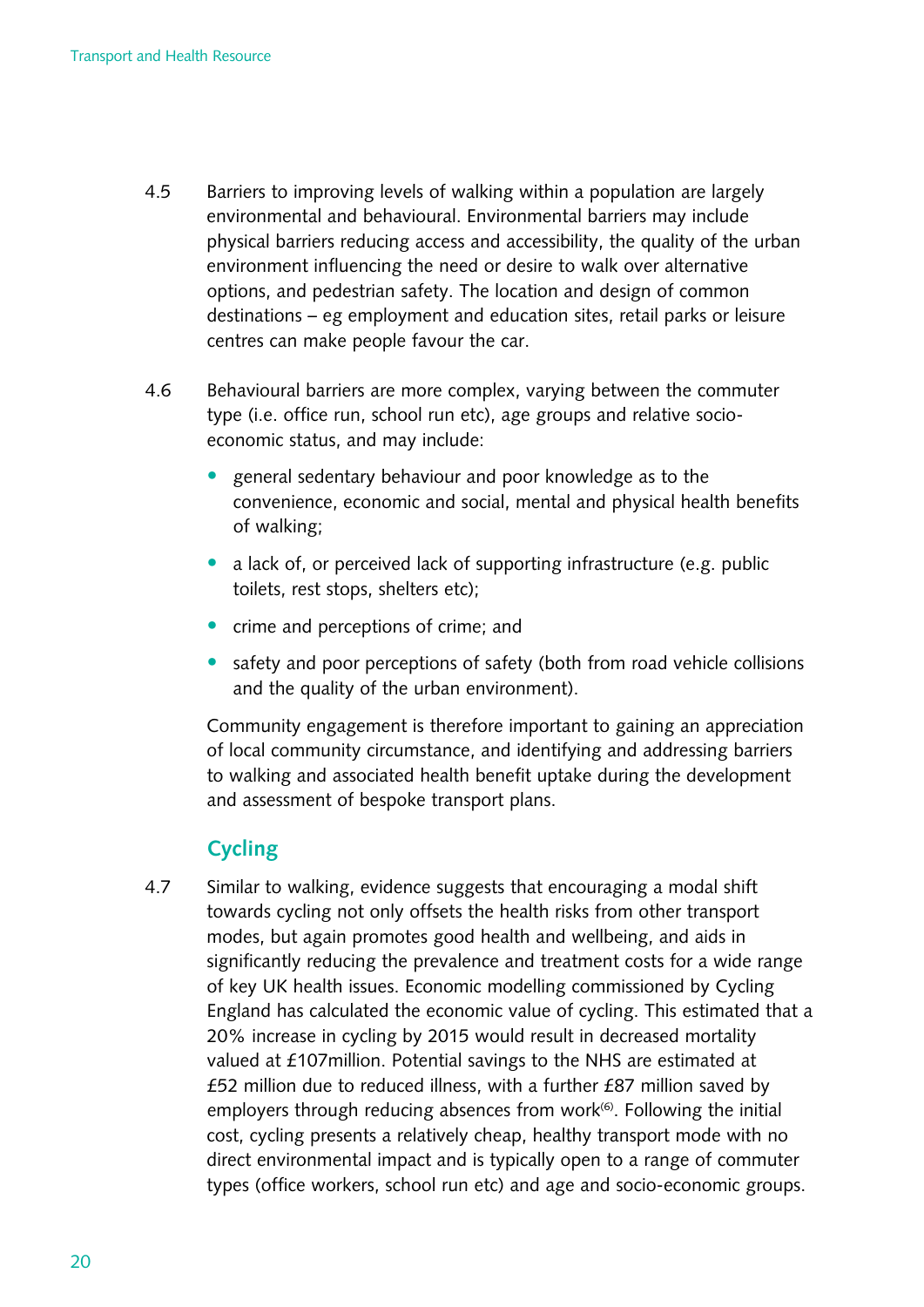- 4.8 The key health risks are again largely associated with a risk of collision with other road users. The total number of pedal cyclists killed or seriously injured has risen year on year since 2004, however, the rate of fatal and serious casualties per mile travelled has not changed significantly, suggesting much of this increase is the result of increased numbers of cyclists. There is some evidence that increasing the numbers of cyclists decreases the risk of casualties, known as the 'safety in numbers' hypothesis. However this effect is unlikely to be 100%, so any increase in numbers in cyclists may still be associated with an increased number of cycling casualties, though the proportion of cyclists affected would decrease. One study has suggested that as cycling doubles, the risk of accident per kilometre travelled by cyclists decreases by  $34\%$ <sup>(7)</sup>. The precise mechanisms associated with the safety in numbers effect is unclear, however the following possibilities have been proposed:
	- Greater expectation of other road users that they may encounter a cyclist and hence having visual search strategies to actively look for them;
	- Increased tendency for car drivers to have experience as cyclists such that there is more awareness of possible cyclist vulnerability; and
	- Better planning of highway and safety infrastructure to provide for increased levels of cycling<sup>(7)</sup>.
- 4.9 Key barriers to cycling are associated with the perception of danger, concerns about fitness, unrealistic assumptions about relative speed of car versus cycle journeys, initial cost, convenience, the secure storage of bicycles (both at home and destinations) and the opportunity for modal interchange with other forms of transport and perceptions about safety. Critical mass, where cycling becomes normalised may be a major factor in overcoming many of these barriers.
- 4.10 Unlike walking, cycling incurs additional costs to the individual for the bicycle, safety and security equipment (helmet, high visibility equipment and locks) and clothing. Such costs are relative to the individual, and primarily affects those on lower incomes. However, cycle ownership generally is much higher than cycle use, so affordability is not the only barrier to participation.
- 4.11 Cycling requires the ability to store bicycles safely at homes and at the desired destination. Unfortunately, not all homes are able or in the case of rented accommodation in particular, allowed to store bicycles indoors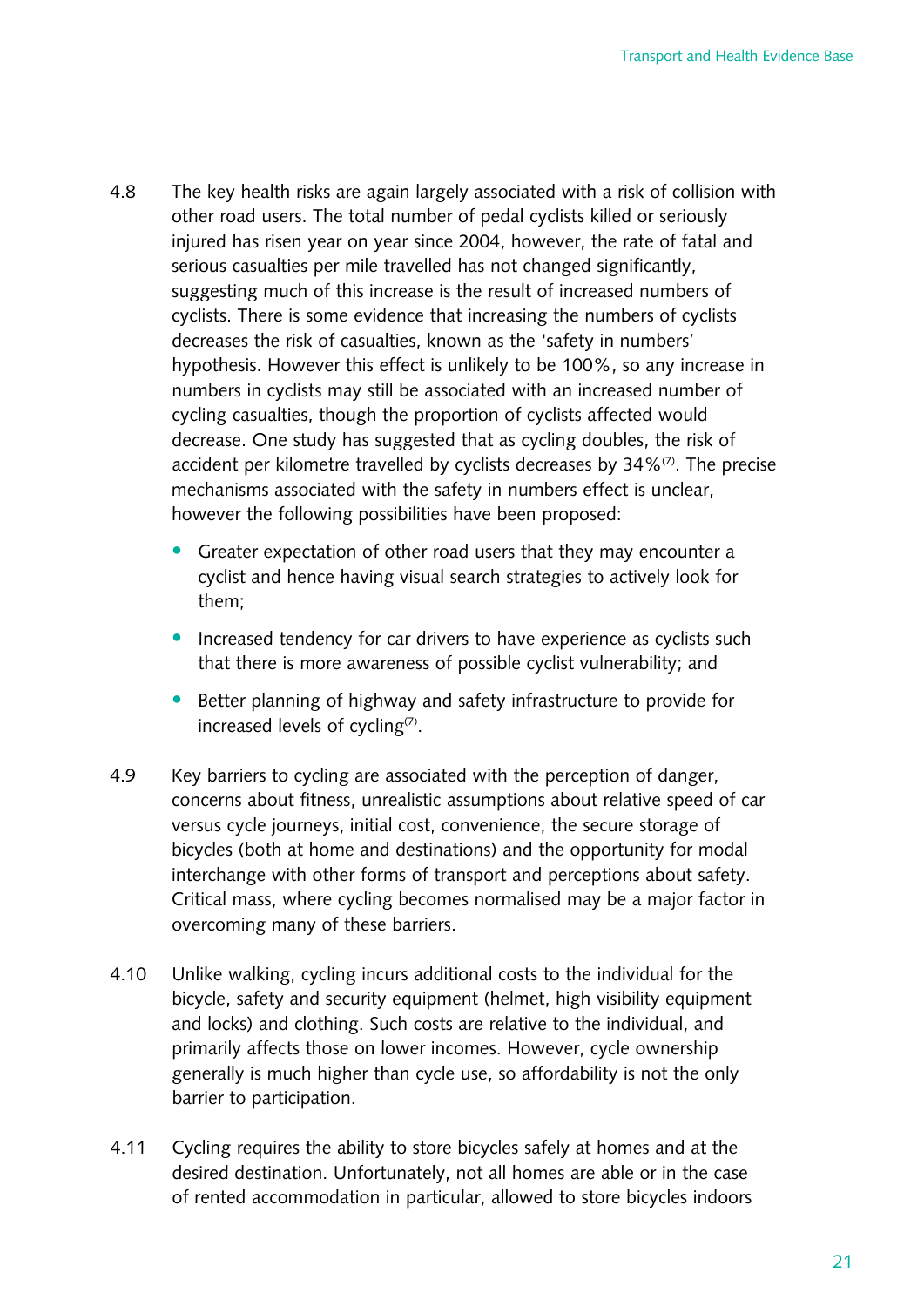(fire safety), and as with destinations, may further lack appropriate storage facilities outside. Poor storage can result in theft, vandalism or premature deterioration of bicycles, limiting the level and viability of cycling as a mode of daily transport. For many cyclists, the lack of secure storage facilities at destinations, is a key barrier limiting the choice of cycling over other transport modes.

- 4.12 Cycling also lends itself well to improved public transport modal interchange, providing a means to offset road vehicle trips to train and bus stations. In circumstances where bicycles can also be transported, cycling can provide additional interchange, thereby further promoting a modal shift to cycling and incurring additional health benefits. However, barriers limiting such additional modal interchange include:
	- a lack of storage facilities on public transport thereby removing any opportunity for further modal interchange;
	- additional carriage costs; and
	- a ban on bicycle carriage during peak transport hours.
- 4.13 Such barriers coupled with a lack of secure storage can significantly reduce the convenience, cost effectiveness and viability of cycling as a transport mode. Addressing such barriers will support the uptake of cycling as a key mode of transport and for recreational purposes.

#### **Public Transport**

- 4.14 The various public transport modes in the UK provide a crucial, safe and overlapping transport network within both urban and rural areas, catering to a wide range of commuter, age and socio-economic group needs. Public transport typically encourages environmental and health conscious transport behaviour, by reducing overall vehicle movements and associated health risks. Furthermore, there is typically a higher level of transfer between public transport and more active forms of transport, where on average, walking to and from public transport can contribute towards 66% of the recommended daily level of moderate physical activity necessary to promote good health<sup>(8)(9)(10)</sup>.
- 4.15 The key health issues associated with public transport are similar to that of private vehicle use and can include the generation of local level emissions to air, noise, risk of community severance and risk of accident and injury.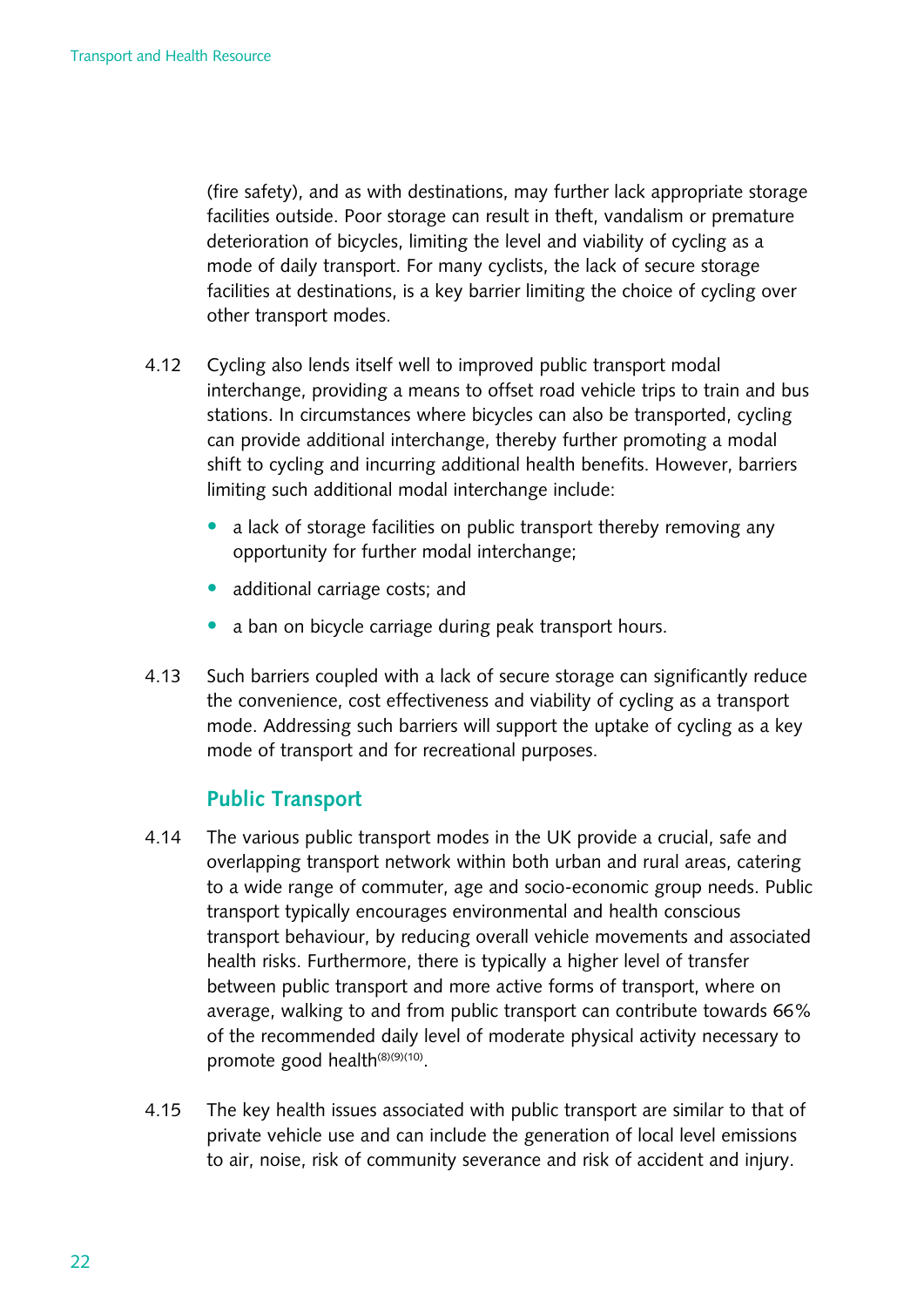- 4.16 The choice of public transport is relative to the individual and varies according to general availability, the commuter need, the distance to be travelled, speed and to some extent the overall convenience and quality of the trip (i.e. proximity to home and destination)<sup>(11)</sup>. Public transport may not always prove a viable, cost effective, or convenient option, particularly in rural areas or for particular commuter requirements (carriage of belongings or goods, linking multiple journey requirements etc).
- 4.17 Key barriers to the uptake of public transport and associated health benefits can vary within specific age and socio-economic groups, and can include actual and perceived concerns of comfort, speed, reliability, convenience and to some extent cost. Although some forms of public transport may be less accessible to socio-economically disadvantaged groups (particularly during peak times), the overlapping nature of public transport typically provides alternatives, yet may prove less convenient.
- 4.18 Evidence further suggests that addressing barriers to modal interchange between active and public transport modes is critical, where both men and women from a wide range of age groups indicate concerns of security and safety when waiting at train and bus stations.
- 4.19 Improvements to the quality and safety of intermodal areas (bus and train stations), information systems (real time display boards) and addressing common poor perceptions of public transport are therefore key when planning and supporting the delivery of effective transport systems.

#### **Private Transport**

- 4.20 The ownership and use of private vehicles has brought enormous freedom and convenience to a wide range of socio-economic groups and commuter types. Such convenience has enabled us take more control over our lives, providing greater access to amenities, facilities, housing, education, employment, recreation and social networks when we want them.
- 4.21 However, such convenience has not been without costs. The proliferation of private vehicle ownership, and their use over distances that could be typically taken via more active forms of transport has contributed towards a more sedentary lifestyle in the UK, which evidence suggests is linked to increasing levels of obesity, type 2 diabetes, cardiovascular disease and cancer. Given the increasing ageing population in the UK, such issues are likely to continue to grow, with significant impacts on the quality of life and the cost of treatment to the NHS and society.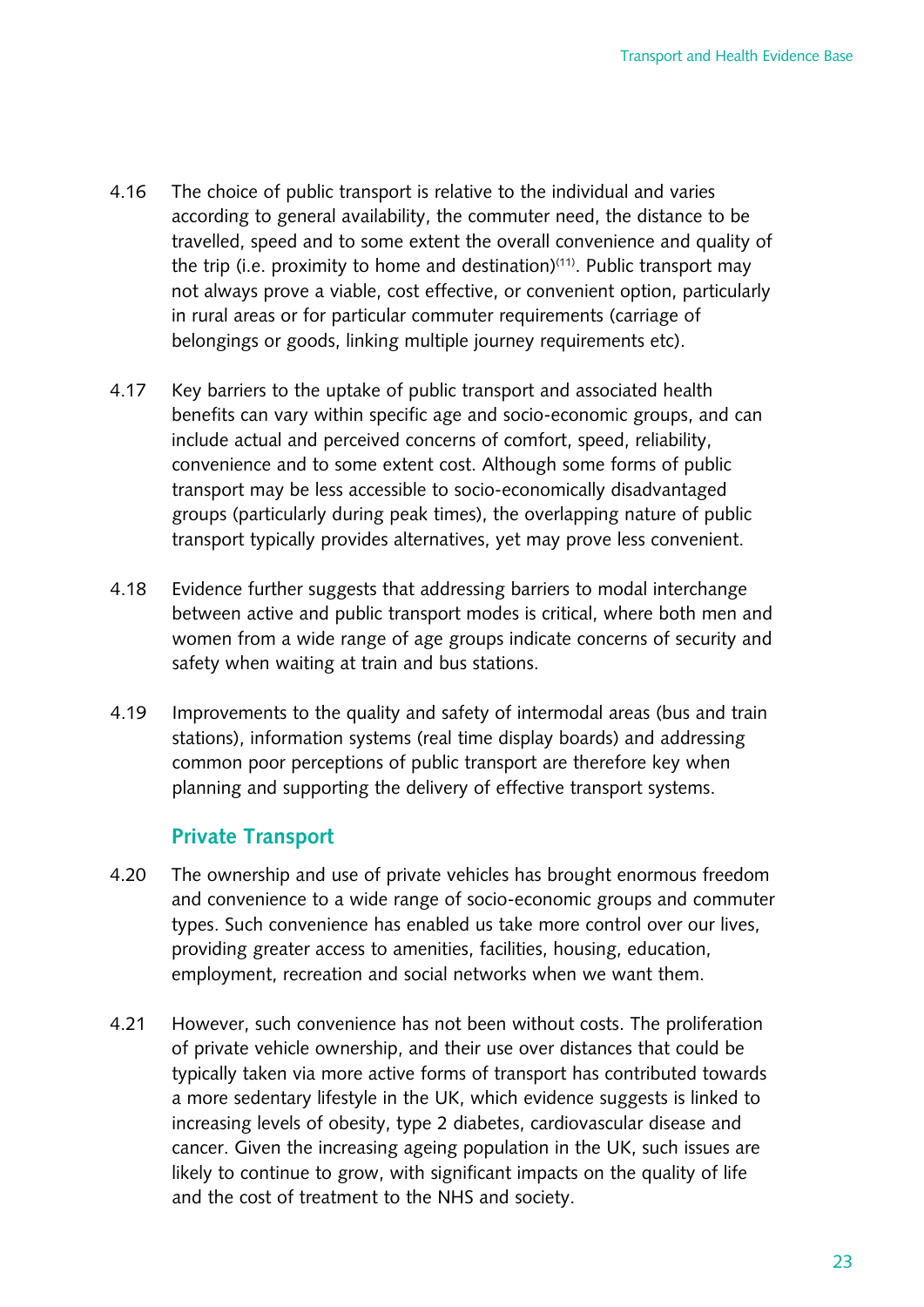- 4.22 Private vehicle trips are also a major source of noise and air pollution in urban areas (and disadvantaged communities in particular), creating a range of environmental barriers leading to community severance and are a key contributor to the UKs total green house gas emissions. The rate of fatal and serious road traffic collisions from private vehicles continues to decline. However casualty rates are not evenly distributed, with those aged between 16 and 29 years of age having the highest rates of death or serious injury<sup>(12)</sup>
- 4.23 Such convenience has further influenced spatial planning, where ownership and use of private vehicles has increased the distances we are prepared to travel for every day tasks (i.e. out of town shopping, employment, schools etc). Such planning has positively reinforced the requirement for private vehicle ownership, with long-term implications to the health and wellbeing of communities throughout the UK.
- 4.24 However, that is not to say private vehicle ownership does not have a place in an effective and sustainable LTPs, but that the issues must be managed to prevent risk and the widening of inequality within communities. Such management requires a more joined up approach to spatial planning, transport and health.

### **freight Transport**

4.25 Freight provides a crucial component in the construction and delivery of sustainable and vibrant communities, but, is typically poorly perceived by the general public and associated with risk of road traffic accidents, emissions, congestion and community severance. Although measures have been taken at the Government level to reduce the number of environmental risks and improve efficiency, reliability and cost of freight transport. Further consideration of freight in local transport planning can be applied to reduce cumulative impacts with other commuter types (i.e. to avoid employment and the school run) and vulnerable modes of transport (i.e. cyclists and pedestrians). Such consideration will aid in delivering more environmental and health conscious transport behaviour.

### **Civil aviation**

4.26 Civil Aviation has been included within the evidence base review as it has a number of factors which can influence resident communities and adjoining modes transport. However, the strategic framework for the development of airport capacity in the United Kingdom over the next 30 years has been set out by the Aviation White Paper $(13)$ , taking a strategic view of where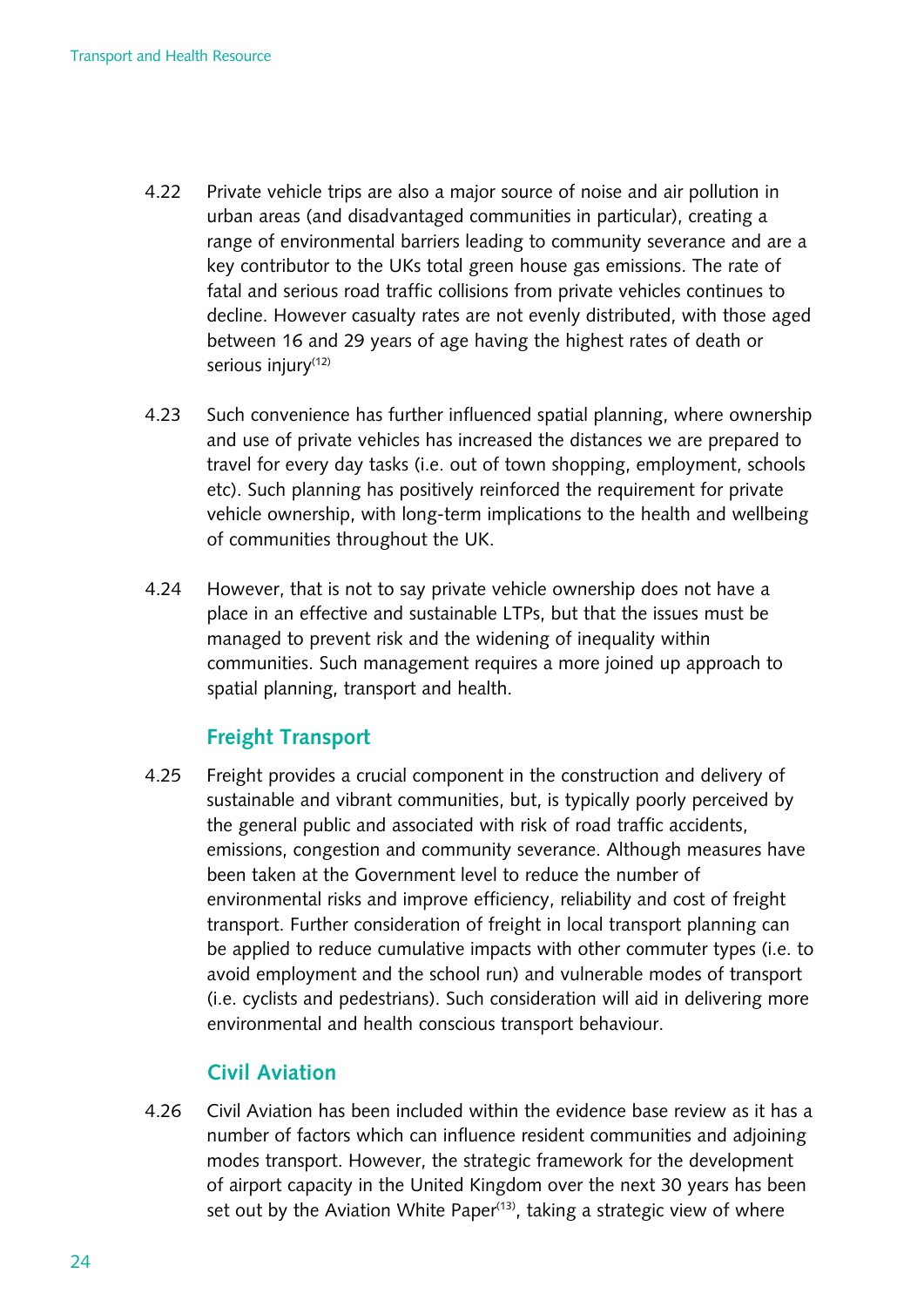airport development may be needed, balancing the benefits of new airports against the impacts they can have. As such, Local transport authorities are not required to develop or perform SEA on civil aviation projects. 

### **Transport opportunities that influence health**

- 4.27 The key and repeating message from the available evidence base is that transport has the opportunity to significantly influence the health and wellbeing of communities by:
	- improving access and accessibility to income, employment, housing, education, services, amenities, facilities and social networks crucial to maintaining a healthy vibrant and cohesive community;
	- influencing the quality of the urban environment (air quality, noise, severance and risk of collision) with social, mental and physical health outcomes; and
	- influencing lifestyle and behaviour with opportunities to either prevent or compound many of the UKs key economic, social, mental and physical health issues (and associated health care costs).
- 4.28 The development of more health conscious LTPs is therefore not only critical to facilitating daily tasks and driving sustainable employment, retail and manufacturing sectors but overlaps with the delivery of Local Development Framework (LDF) objectives, strategic health care planning and community support initiatives.
- 4.29 Research indicates that the key health pathways associated with the various transport modes are overlapping, vary between the commuter type and resident community groups and the distribution, magnitude, likelihood and significance of potential health outcomes are further influenced by relative socio-economic status and age structure. Such complex interactions cannot be addressed through a generic evidence base, however an appreciation of the following key health pathways, and their interaction with specific community groups will aid in the development and delivery of bespoke, health conscious LTPs.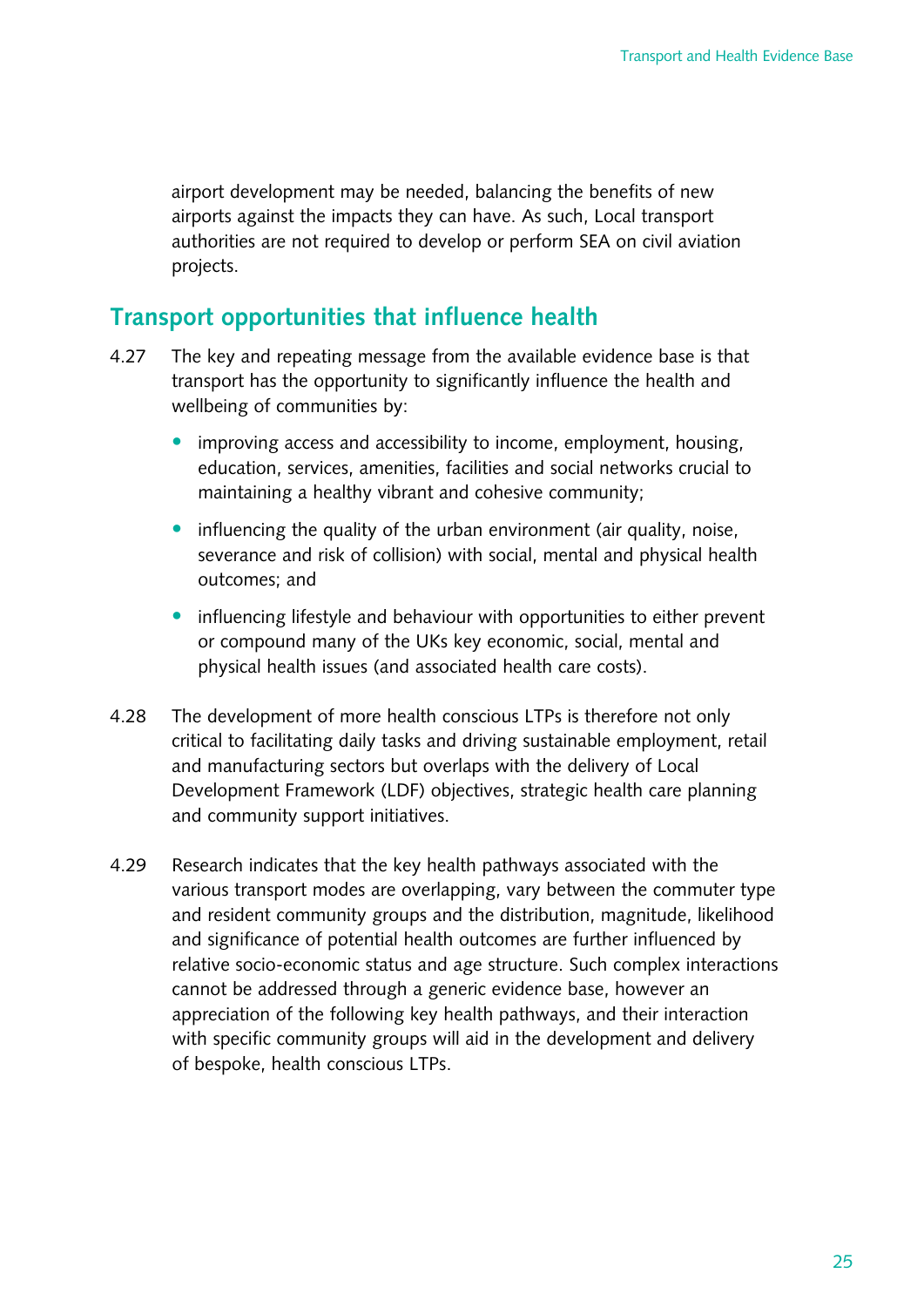- 4.30 As discussed below, the key health pathways associated with transport include:
	- lifestyle:
	- access, accessibility and community severance;
	- economic health;
	- safety (risk of trips, strain and collision);
	- crime:
	- congestion and stress;
	- air quality;
	- noise.

#### **Health Inequalities & Transport**

- 4.31 Fair Society, Healthy Lives, The Marmot Review<sup>(14)</sup> of health inequalities identified a series of recommendations to tackle the health inequalities that persist within England. The Review found that there remains a social gradient in health – the lower a person's social position, the worse his or her health.
- 4.32 The Review aimed to identify the 'causes of the causes' of these inequalities and concluded that health inequalities result from social inequalities. As a result, action on health inequalities requires action across all the social determinants of health and transport will have a role to play.
- 4.33 Transport enables access to work, education, social networks and services that can improve people's opportunities. However, the relationship between transport and health are multiple, complex and socio-economically patterned, for example there is a clear social gradient in access to work and services, with greater freedom to travel, linked to increased car ownership, as income increases.
- 4.34 The impact of transport on health inequalities is most significant when looking at deaths from road injuries. Children in the 10% most deprived wards in England are four times more likely to be hit by a car than children in the 10% least deprived wards.
- 4.35 The review recommends that to reduce the steepness of the social gradient in health, actions to tackle social inequalities must be universal, but with a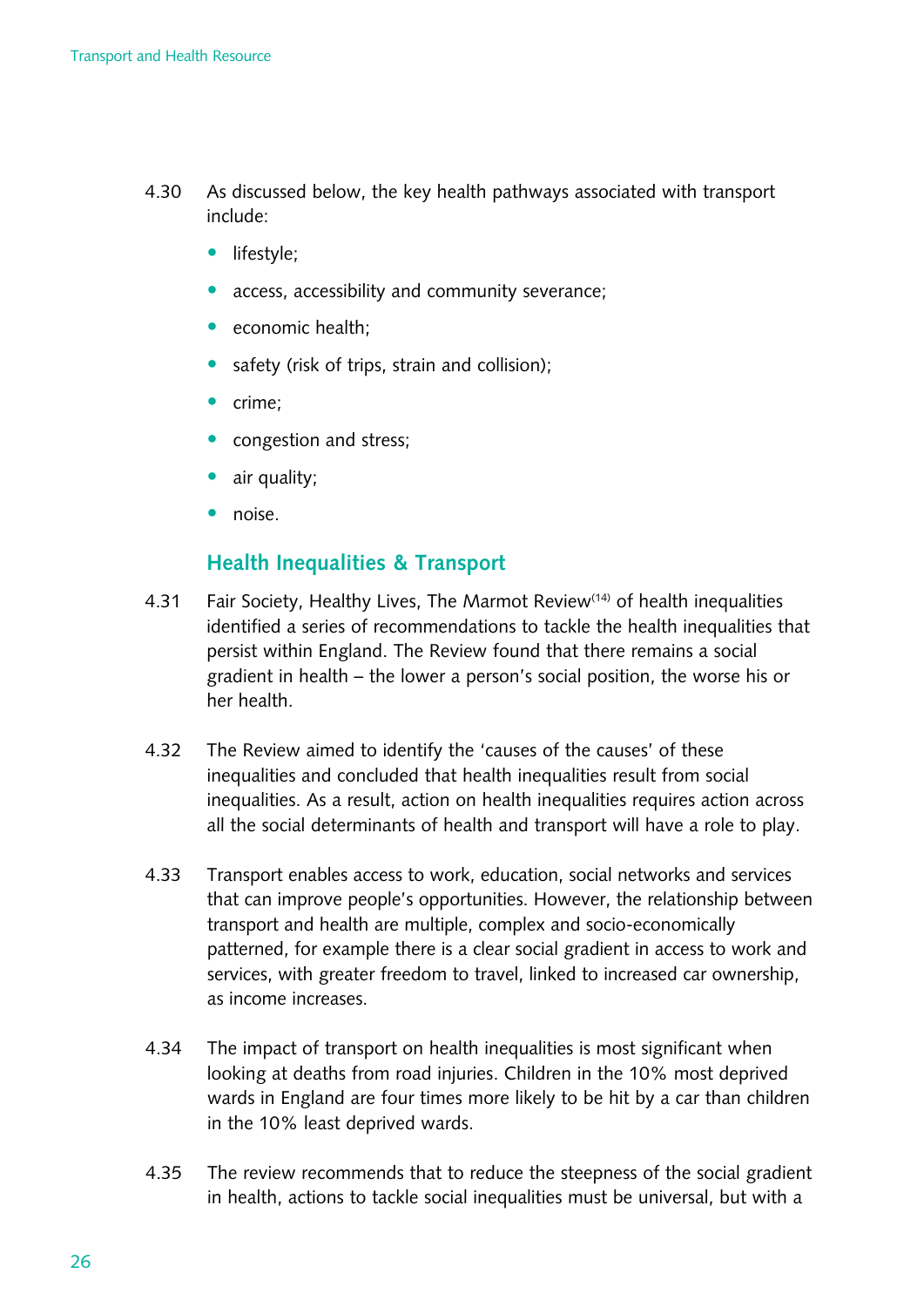scale and intensity that is proportionate to the level of disadvantage. A concept the review terms 'proportionate universalism'. Therefore the Review recommends that policies seeking to increase active travel should consider their impact on health inequalities, and work to target communities progressively across the social gradient.

- 4.36 The report supports a move towards an increase in active travel and public transport use, both as a way of directly increasing levels of physical activity and in turn improving health, but also because of its role in developing more sustainable communities.
- 4.37 In recognition of transports role in improving access, and its role as a key factor in making communities more sustainable transport planners and SEA practitioners may want to engage planning, housing, environmental and health systems in the LTP and SEA process in order to address the social determinants of health effectively.
- 4.38 The review concluded that improving active travel across the social gradient requires incentives to increase levels of active travel as well as initiatives to improve safety and encourage active travel. Interventions need to both improve road safety and improve parental and peer support<sup>(15)</sup>.
- 4.39 There is also evidence that there are potential health benefits and health inequality benefits from enabling increased use for public transport.
- 4.40 The Review also found evidence that where 20 mph zones have been introduced injuries have decreased by 40% with cyclist injuries falling by 17% and pedestrian injuries by a third. The review concludes that if appropriately targeted such zones could help achieve a relative reduction in inequalities in road injuries and deaths $(16)$ .

### **Lifestyle**

4.41 Transport choice and behaviour can significantly influence levels of physical activity or inactivity, with subsequent long-term consequences for physical, mental and social health and wellbeing throughout the UK. LTPs geared towards increasing the appeal and use of active and public modes of transport will contribute in increasing levels of physical activity with subsequent reductions in the prevalence of obesity, type 2 diabetes, coronary heart disease/stroke and some types of cancer. Evidence further suggests that increased 'walkability' within a built environment can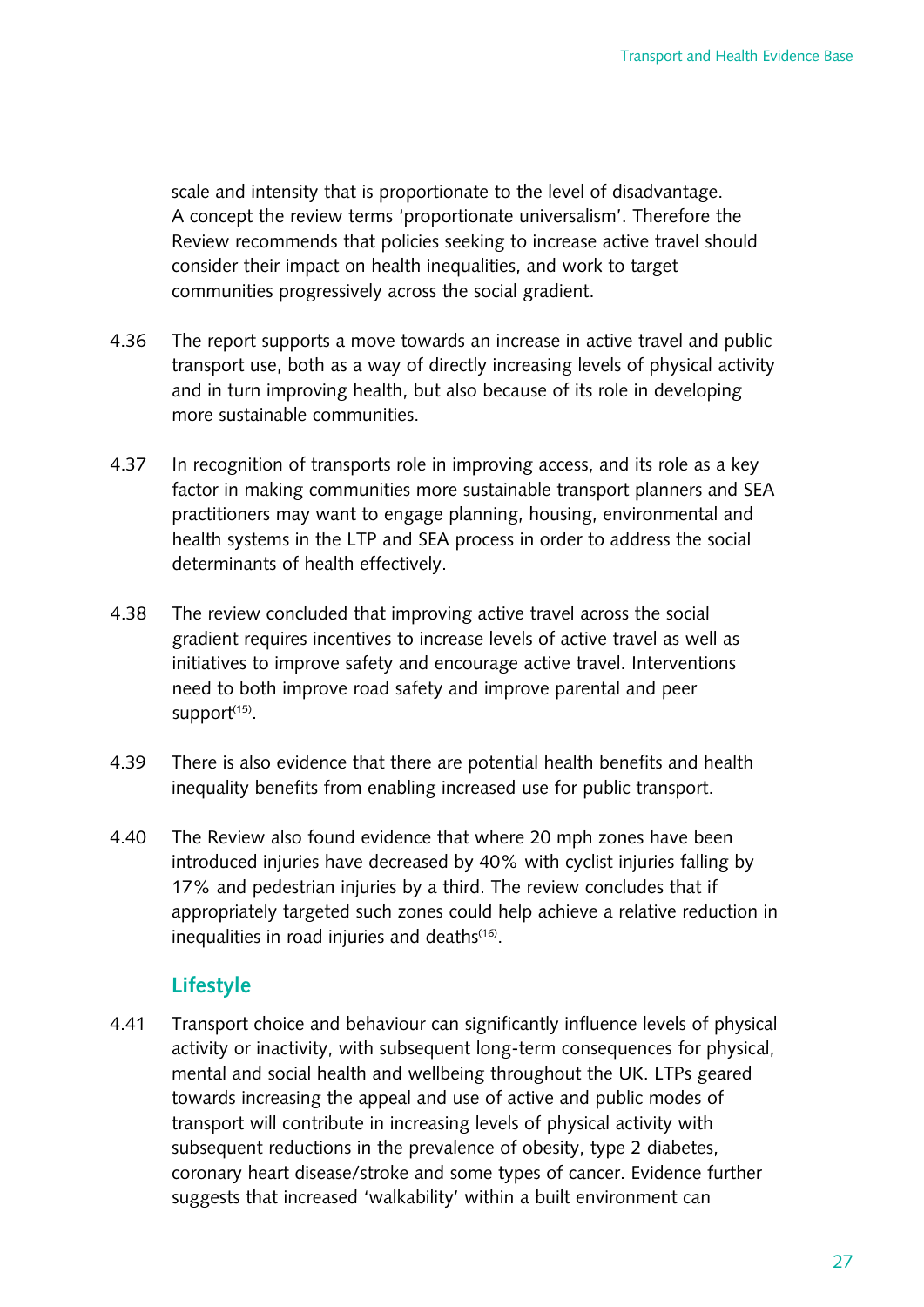improve perceptions of risk and personal safety, further encouraging walking and social networks within particularly vulnerable groups, including older people and the infirm $(17)$ .

- 4.42 Considering the increasing ageing population in the UK, the promotion of active transport will further aid in reducing the prevalence and managing the symptoms of osteoporosis, lower rates of all-cause mortality and aid in facilitating improvements in health and wellbeing for all age and socioeconomic groups. More health conscious transport planning can therefore have a profound influence upon lifestyle, the quality of life and reduce health care costs and the cost to society.
- 4.43 Strategies intended to improve physical activity however, should not adversely impact upon strategies geared towards improving access and accessibility or risk widening pockets of socio-economic and health inequality. To clarify, some commuter types and community group needs cannot always be accommodated through active and public transport. LTPs should therefore seek to encourage a modal shift away from private vehicle use that would be better served through active and public transport modes (i.e. the school run, employment etc).

#### **access, accessibility and Community Severance**

- 4.44 Improved access and accessibility is the principle aim of transport planning, providing and improving access to a wide range of activities and amenities critical to maintaining good social, economic, mental and physical health, and improve the level of control over and quality of life. The overlapping nature of active, public and private transport modes provides a means to cater to all commuter types and needs. However, with the increase in modal choice towards private vehicle use, the very process intended to improve access and accessibility is invariably impinging on access and accessibility, with a disproportionate impact upon communities subject to relative disadvatage.
- 4.45 To clarify, the increased modal preference for private vehicles significantly contributes towards current capacity and congestion issues, can create environmental and perceived barriers, resulting in community severance, and has influenced the nature of spatial planning which increases the distances the majority of the population are prepared to travel on a daily basis (i.e. schools, employment out of town shopping centres etc). This can not only reduce levels of access and accessibility to those with limited access to motorised modes of transportation, but the increased modal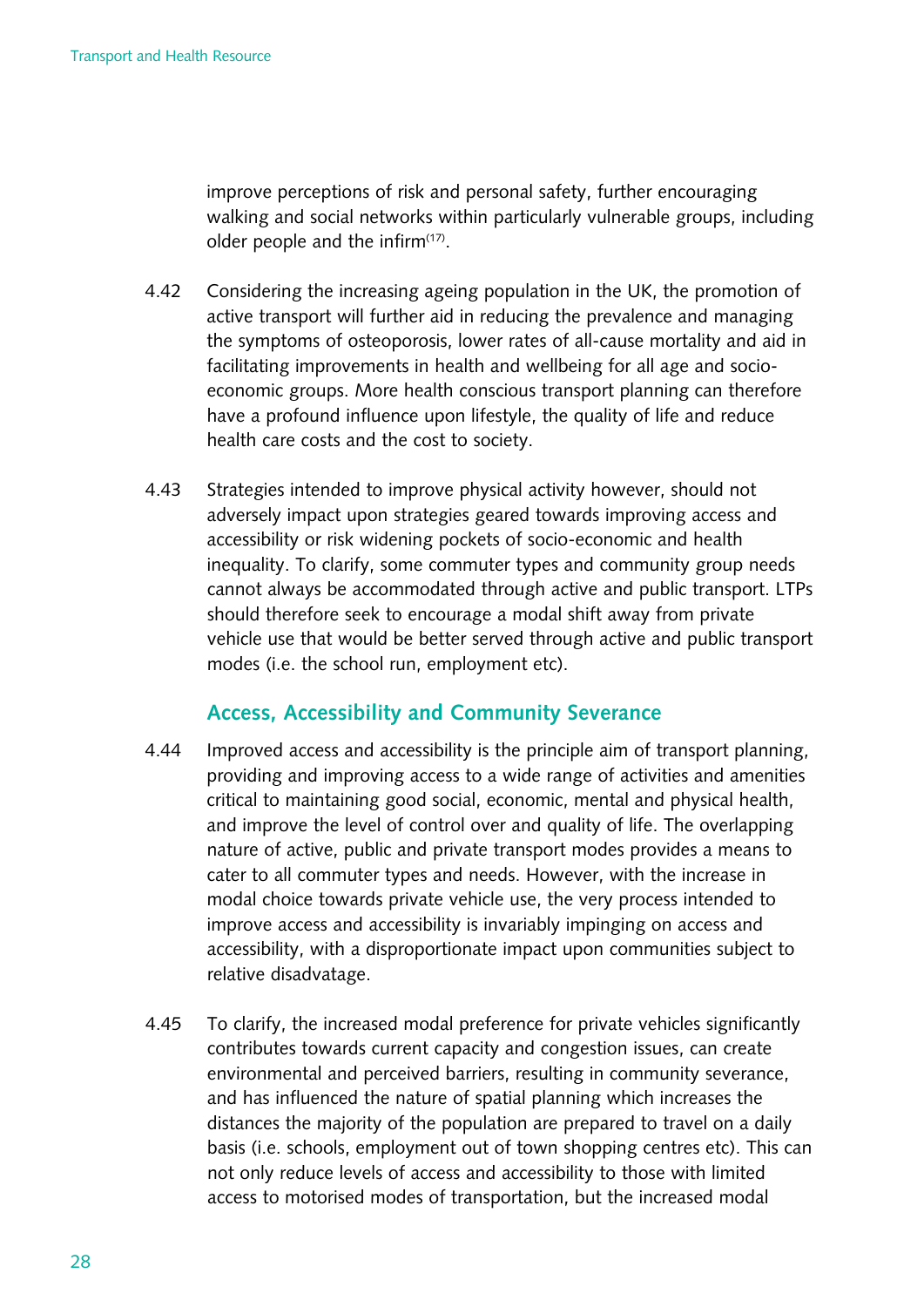preference for private vehicles can further compound such impacts by reducing patronage, viability and frequency of public transport modes in suburb areas, and reduces the viability of small, local level retail facilities and amenities.

- 4.46 In contrast, evidence suggests that well planned urban areas that promote high quality transport networks, and prioritise active and public transport modes facilitate improvements in lifestyle, increase physical activity, reduce crime and perceptions of crime, improve social networks and offset the risks associated with private vehicle  $use^{(11)(17)(18)(19)(20)}$ . Increased footfall within communities also presents an opportunity to increase induced spending, with subsequent opportunities to support local regeneration and the development and viability of local community facilities and amenities.
- 4.47 The development of LTPs cannot therefore work in isolation, and must be designed to complement and support the delivery of LDF objectives and address pockets of socio-economic and health inequality.

#### **economic Health**

- 4.48 Income and employment are key determinants of health influencing a wider range of health determinants, including access and accessibility to facilities, amenities and social networks, the location and quality of housing, levels of education and relative coping skills and can further influence lifestyle and risk taking behaviour. The association is statistically significant where pockets of socio-economic deprivation correlate with higher burdens of poor health, lower levels of life expectancy and higher treatment costs.
- 4.49 Although economic health is largely addressed at the strategic level through spatial planning in LDFs, LTPs play a critical roll in the delivery of LDF objectives and can further address local circumstance and sensitivity, and support the removal of barriers to income and employment, contributing towards the reduction of socio-economic and health inequality.
- 4.50 Vulnerable community groups include those experiencing relative disadvantage. It is important to note however, that although such communities experience both impacts and benefits from improved transport access to income and employment. Wider initiatives are required to improve the relative skills base to fully uptake such opportunities and prevent the widening of local inequality.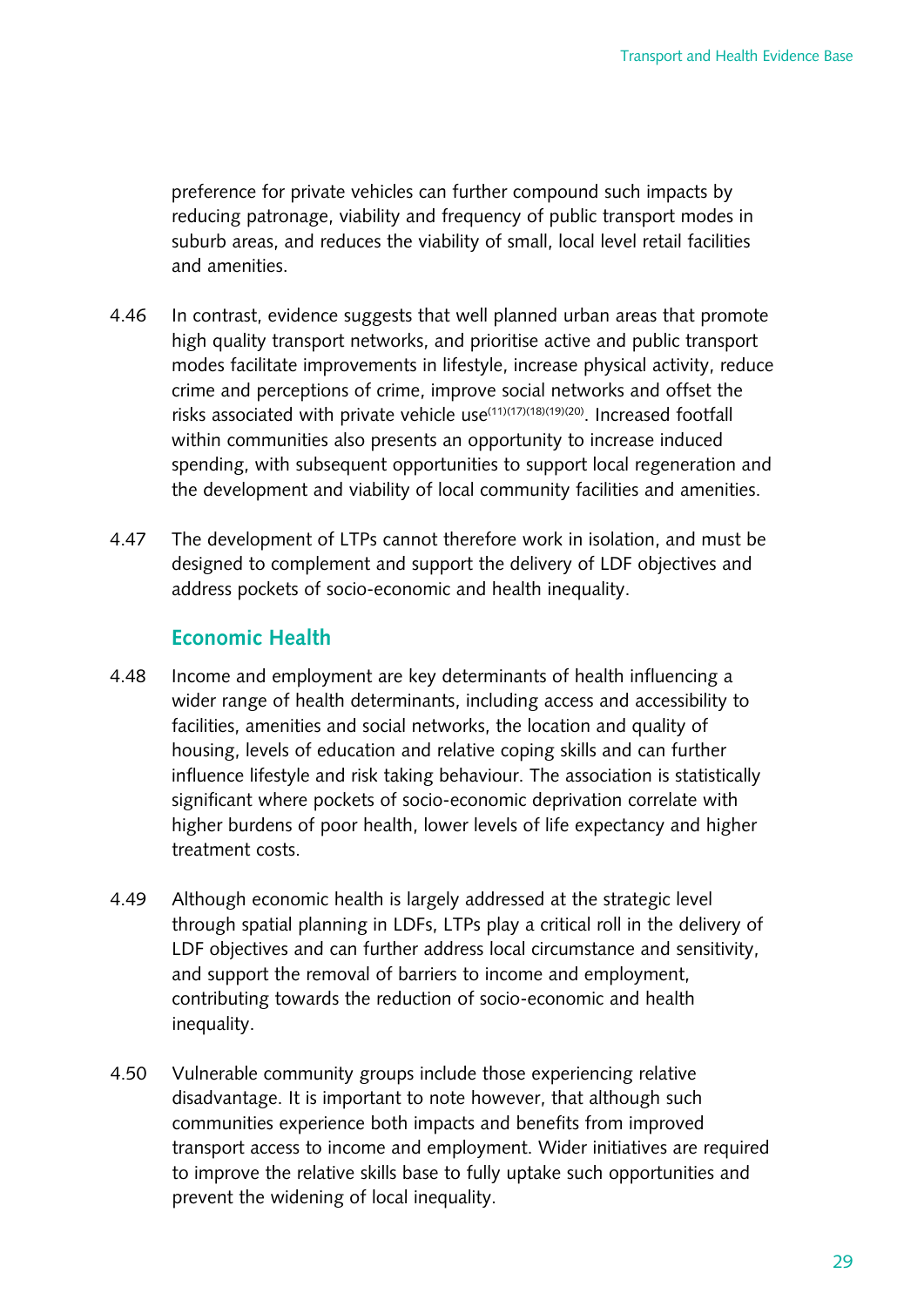### **Safety**

#### *Risk of Collision*

- 4.51 The most obvious and immediate health risk from transport is the risk of fatal and serious injuries from collision with vehicles. The rate of serious and fatal collisions have continued to decrease in the UK. Such improvements in road safety, and the relative differences between the specific transport modes are thought to be largely due to improved vehicle safety features, improved road infrastructure (e.g. junction improvements, more and better pedestrian crossings) and improvements in road user behaviour (including reduced drinking and driving and improved speed limit compliance). Despite overall improvements in road safety the relative magnitude and likelihood of risk varies between the various transport modes with motor cyclists, pedestrians and bicyclists having KSI rates orders of magnitude higher than those of car and public transport  $modes<sup>(21)</sup>.$
- 4.52 Evidence further suggests that there is a disproportionate risk of KSI injuries to children and children from socio-economic deprived and minority ethnic communities in particular. Such risk is thought to be due to a combination of factors including, a higher likelihood of such communities residing in proximity to main and busy roads, lower quality urban areas without open and green space for recreation, and a lower appreciation as to the relative risks.

#### *Trips and Slips*

4.53 The quality of the urban environment (including the provision of safe pavements and cycle paths) can significantly influence transport behaviour and levels of physical activity, where evidence suggests that older people and the infirm in particular, are sensitive to poorly maintained or poorly designed pedestrian amenities of which can form an environmental or perceived barrier. Such barriers not only reduce access and accessibility for such community groups, but can compound health issues by limiting opportunities for physical activity through transport. Such barriers need to be addressed to avoid isolating specific age groups and widening health burdens within this age group.

### **Physical Strain and Injury**

4.54 There is limited evidence to suggest that increased physical activity from active transport or interchange with public transport presents a significant risk from physical strain and associated injury. It is generally the case that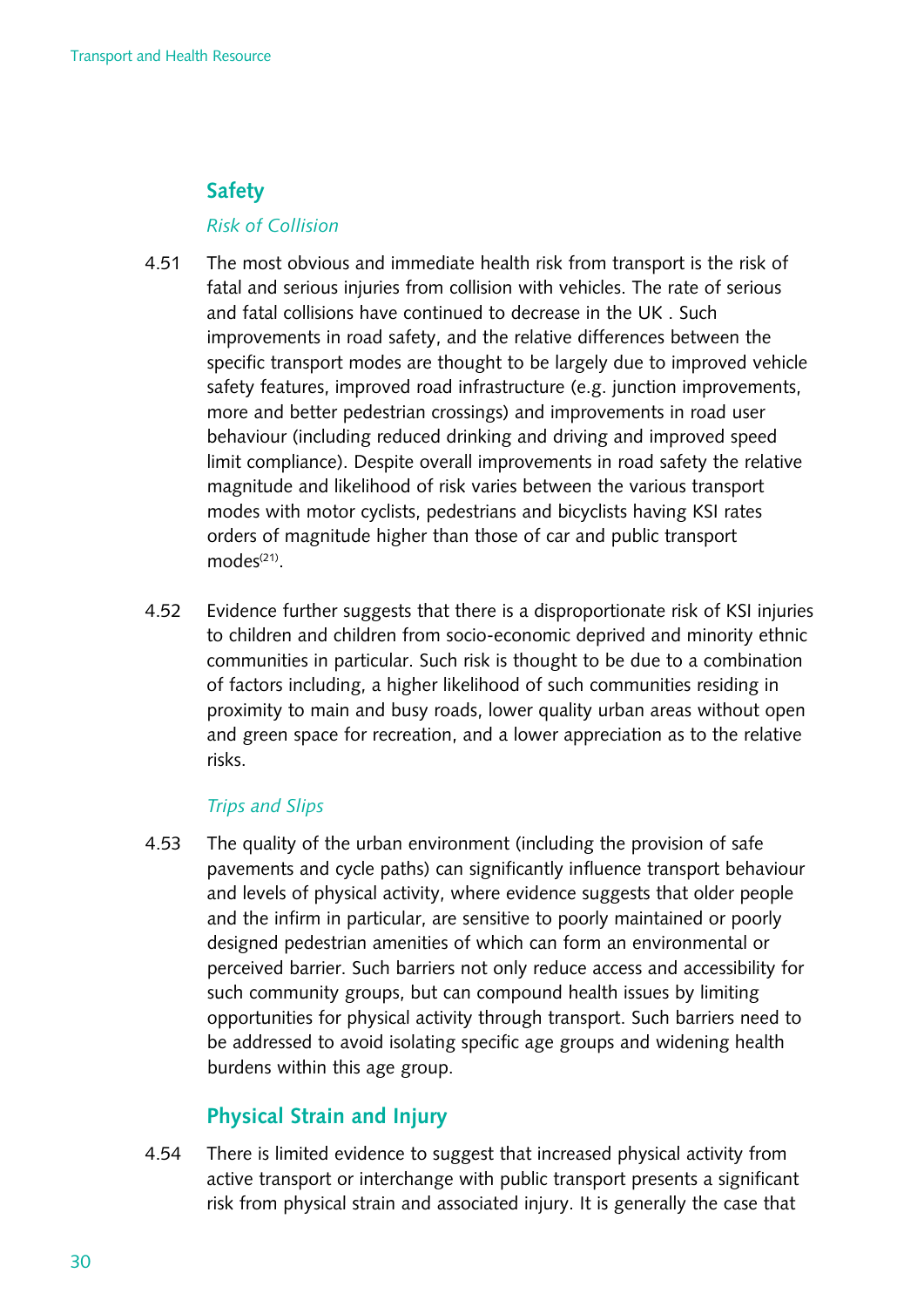individuals regardless of age and socio-economic status manage such risks to themselves by implementing a pace and journey distance that is appropriate to them and their specific commuter requirement.

#### **Crime**

- 4.55 In the context of developing and assessing LTPs, the key focus of transport crime is on prevention, and addressing barriers to more environmental and health conscious transport behaviour. Evidence suggests that a key barrier limiting levels of active and public transport use, is fear of personal safety on routes or while waiting for interchange. Research indicates that although all members of society express such concern, crime and fear of crime is likely to have the most significant impact upon older people and the infirm, with subsequent impacts upon their access and accessibility, behaviour (i.e. avoid active and public transport after dark) and levels of physical activity.
- 4.56 Evidence further suggests that improving the level of footfall and eyes on the street because of increased active and public transport can aid in reducing crime and improve perceptions of crime, thereby further reducing barriers to physical activity and social cohesion.

#### **Congestion and Stress**

- 4.57 As populations increase, so will the frequency of their relative transport requirements and subsequent risk of congestion. The potential impact to health largely includes the local level environmental impact from an increased number of stationary and slow moving road vehicles with subsequently higher concentrations and lower dispersion of vehicle emissions and noise along those routes.
- 4.58 Congestion leading to delay has the potential to increase stress to both the commuter and the communities that are subject to the environmental disruption. Congestion also presents a means to further compound environmental and behavioural community severance, leading to the isolation of vulnerable community groups (older people and the infirm), and can further reduce levels of physical activity as a key transport mode and recreation (through poor perceptions as to the quality and safety of the urban environment).
- 4.59 LTPs that manage risk of congestion within urban areas therefore presents an opportunity to reduce transport emission exposure (to commuters and recipient communities), improve access and accessibility and aid in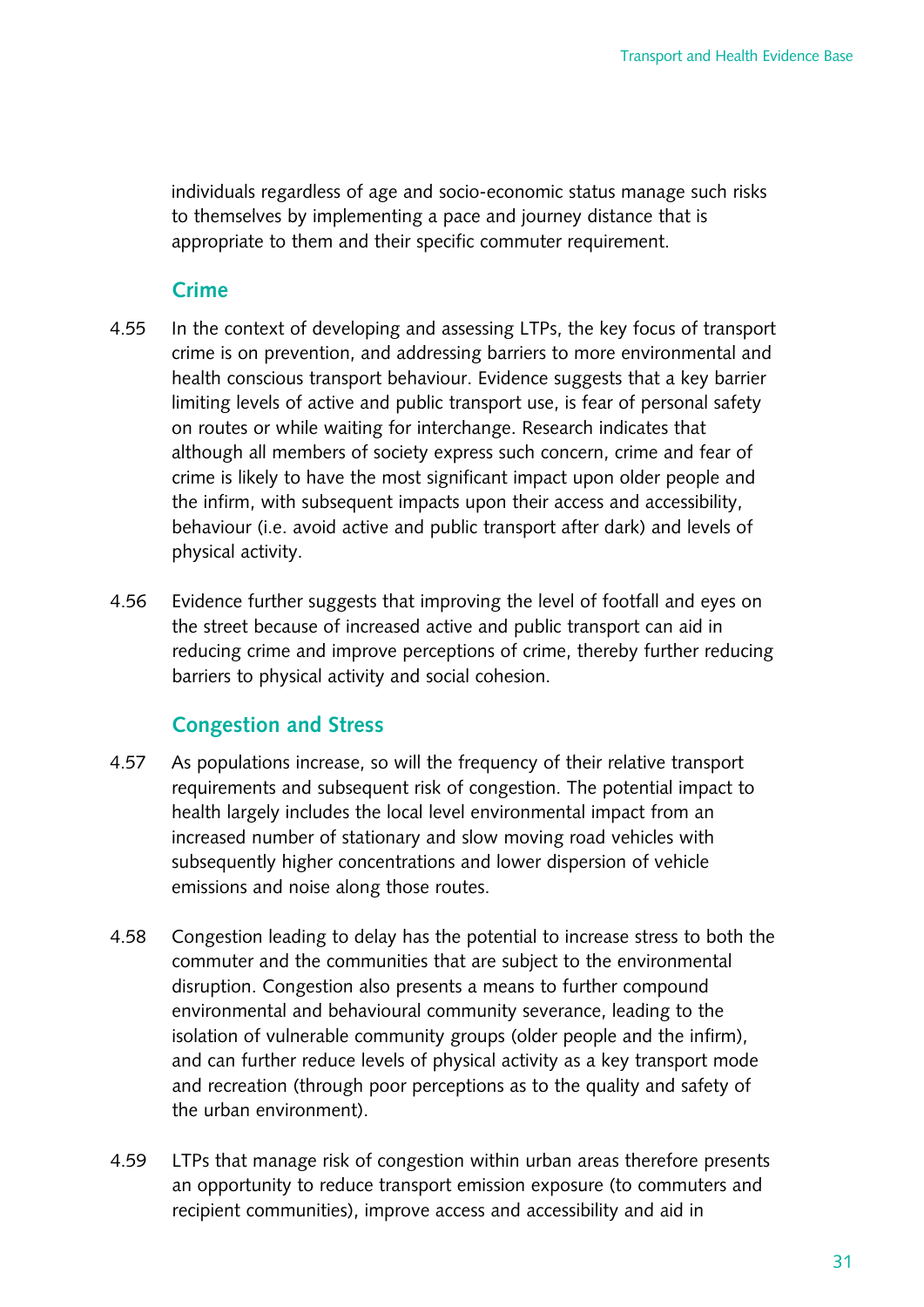addressing the instance of commuter and community stress with mental and social health benefits

#### **air Quality**

- 4.60 Research into the potential health effects of emissions is extensive and provides statistically significant associations between many classical air pollutants (e.g. Particulate Matter, Nitrogen Dioxide and Sulphur Dioxide) and effects on life expectancy and a wide range of cardiovascular and respiratory health outcomes. Such associations and the specific method to assess their impact on health are discussed in more detail within Chapter 6.
- 4.61 Transport is a leading source of emissions to air in the UK and the predominant exposure source within urban areas. At the strategic level, the health effect of air pollution is typically addressed through air quality standards and air quality management areas set to protect environment and health. However, the distribution, magnitude and significance of potential health outcome is also dependant upon local community circumstance and the existing burden of poor health.
- 4.62 Vulnerable community groups typically include older people, the infirm and those subject to relative socio-economic deprivation. In addition, disadvantaged community groups are also more likely to be subject to higher ambient concentrations of air pollution (through residing in proximity to main roads, congested areas and industrial sources and therefore being subject to higher concentrations of vehicle and industrial emissions). Such community groups are also less likely to have access to private vehicles. As such, disadvantaged communities typically bear the brunt of the environmental and health consequence of private vehicle use, are more sensitive to such impacts and are less likely to afford the associated convenience and health benefits. Transport planning therefore has a role to play in addressing and reducing pockets of health inequality throughout the UK, and need to consider the distribution of impacts and benefits upon local communities and their relative susceptibility.

#### **noise**

- 4.63 Similar to air quality, transport is a predominant noise exposure source within urban areas, and is associated with a range non-auditory health outcomes, including:
	- annoyance;
	- stress anxiety and mental health;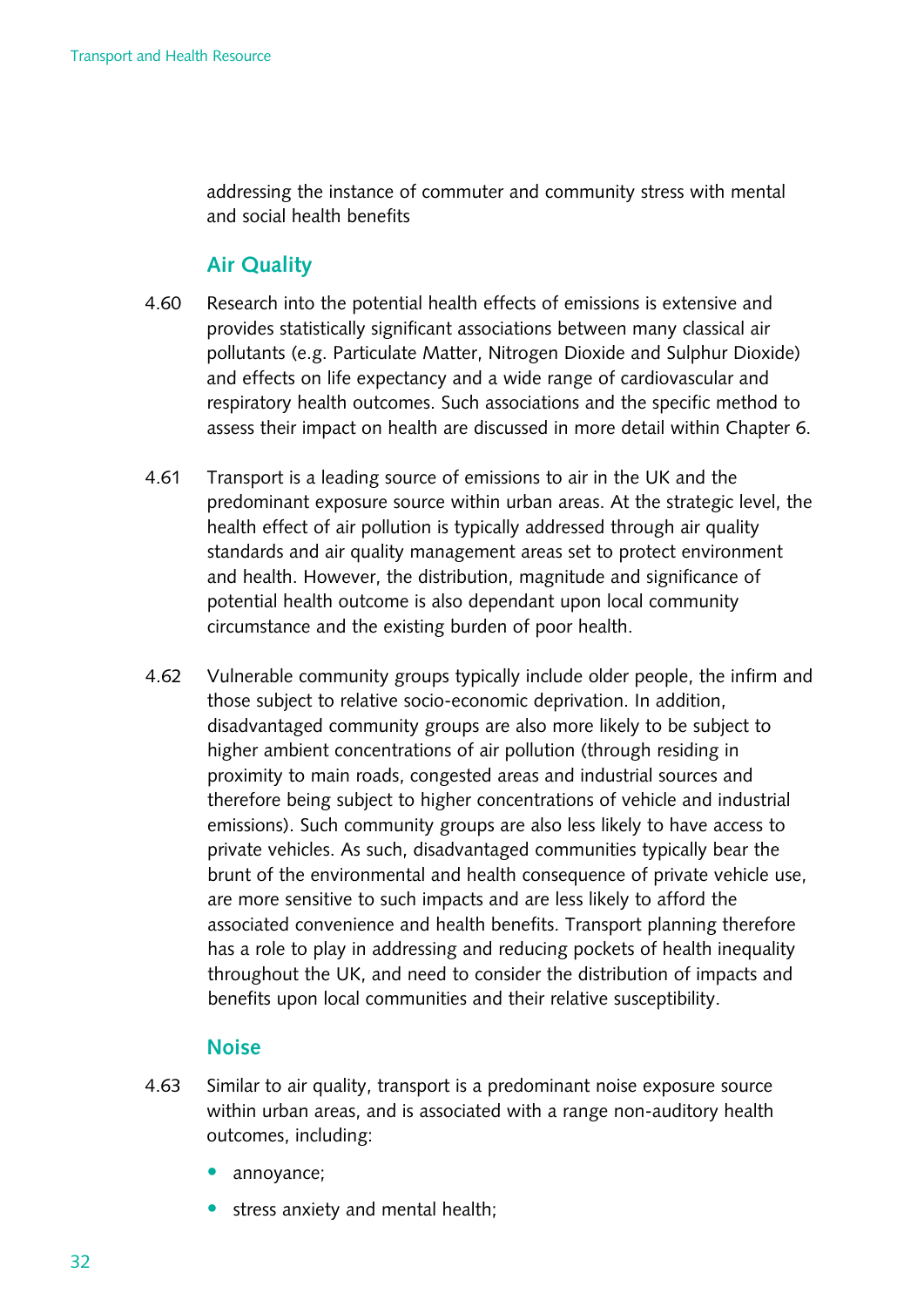- cardiovascular and physiological;
- cognitive function in children; and
- night time effects (sleep disturbance).
- 4.64 In addition, to the adverse effect that exposure to noise can cause on quality of life, there is emerging evidence that long term exposure to some types of transport noise can cause an increased risk of direct health effects
- 4.65 The potential causal pathway through which noise can affect health is shown in Figure 4.1. This mechanism is the basis of many of the epidemiological studies on health. As shown the potential clinical importance of the disease states increase towards the lower part of the diagram.



#### **figure 4-1 The Noise Health Pathway**

Source: Exposure and Effect indicators of Environmental noise. Ising, Babisch et al (1992)<sup>(108)</sup>

4.66 The Noise Policy Statement for England (NPSE)<sup>(22)</sup> includes the long term vision of noise policy to 'promote good health and good quality of life through the effective management of noise within the context of Government policy on sustainable development'.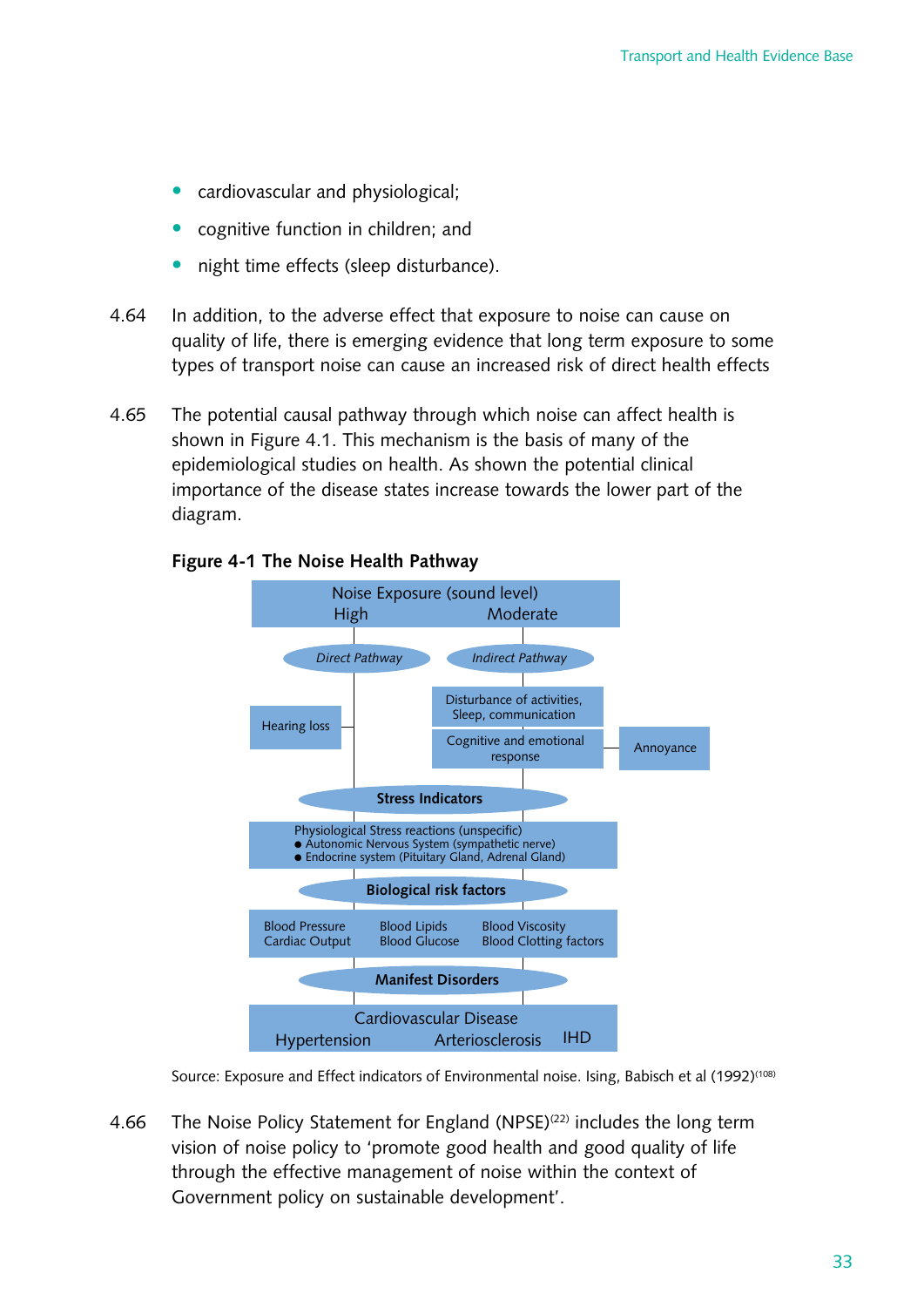- 4.67 A growing literature has developed around the links between noise and health most recently Environmental Noise and Health in the UK: a report by the Ad Hoc Expert Group on Noise and Health<sup>(23)</sup> and Estimating Dose-Response Relationships between Noise Exposure and Health in the  $UK<sup>(24)</sup>$  Evidence on the link between noise exposure and annoyance is commonly accepted and approaches to allow them to be reflected in analysis are commonly used in appraisal such as WebTAG<sup> $(25)$ </sup>.
- 4.68 Evidence on the links to other health impacts such as acute myocardial infarctions, sleep disturbances and hypertension are less developed. However, given the prevailing balance of evidence it is recommended that such effects should be considered in appraisal.
- 4.69 The World Health Organisation (WHO) Night Noise Guidelines for Europe report<sup> $(26)$ </sup> proposes evidence based night time noise guidelines. In this recently published review the WHO state that 'environmental noise is a threat to public health, having negative impacts on human health and well being'.
- 4.70 The Department for Environment, Food and Rural Affairs (Defra) has produced Noise Action Plans<sup>(27)</sup>, which have been prepared under the Environmental Noise Directive (2002/49/EC). Local transport authorities have been advised to consider the content of these plans and, where appropriate, integrate them with their LTPs to ensure a coordinated and systematic approach to the management of transport noise. As part of the LTP process, authorities could examine the options for addressing noise problems and any risks that policies might have on achieving targets and meeting the requirements of the Directive.

#### **Transport Behaviour and environmental and Health Consequence**

4.71 Evidence suggests that the choice of transport and subsequent influence on the environment and health is in part defined by the commuter type and need, including the distance to be travelled, the speed in which the journey can be made, carrying capacity and the security and relative safety of the transport mode. However, modal choice invariably returns to convenience, comfort and control. Such convenience has led to the increase in private vehicle trips, including those over relatively short journeys that would be better served through active and public transport.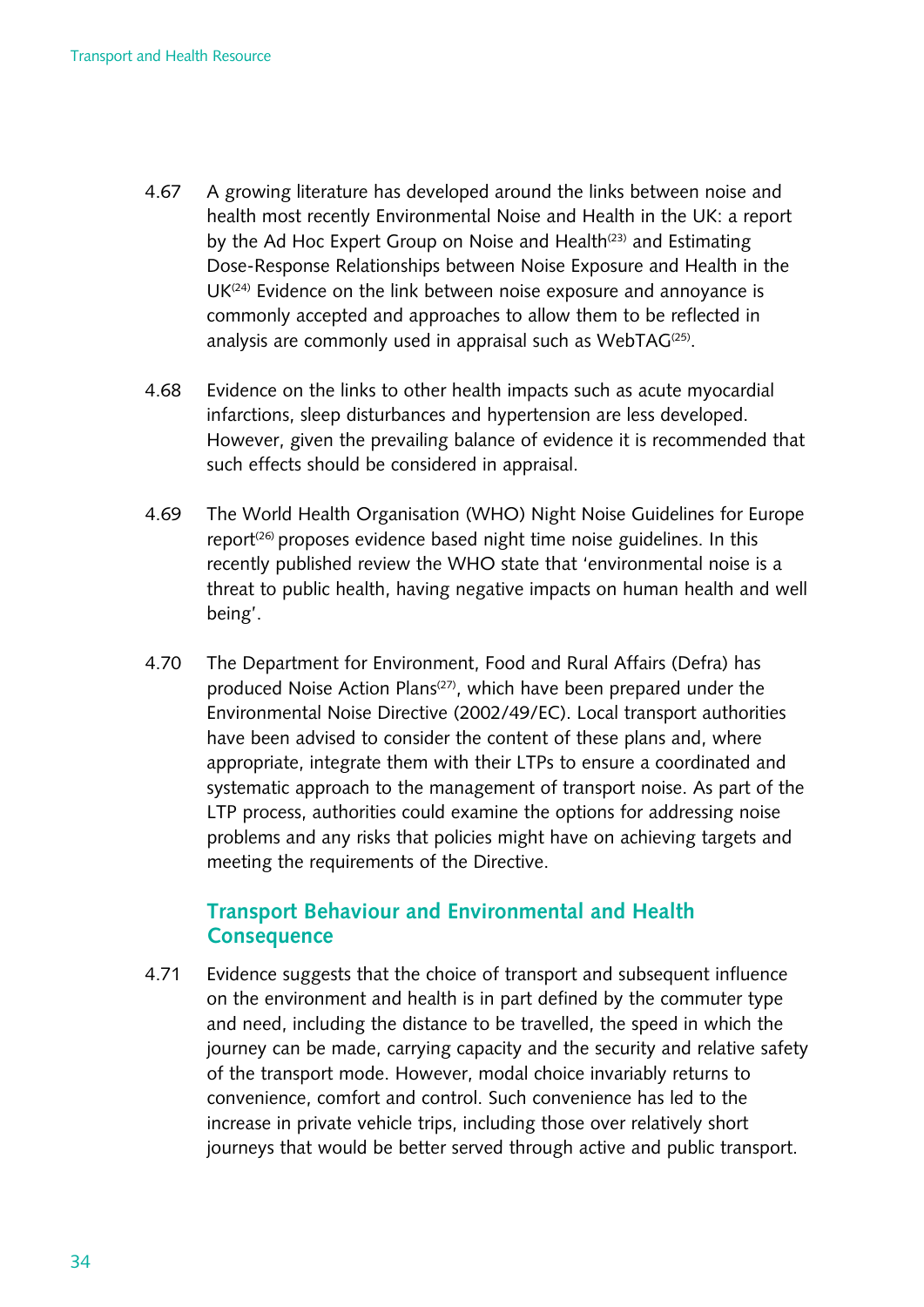- 4.72 Such behaviour is not only unsustainable but presents significant long-term health implications to all members of society. Given the growing population, and the increasing older population in particular, a failure to address sedentary lifestyles through more active transport will incur increasing costs to the NHS and ultimately society, to treat preventable diseases and address current social issues (community severance, crime and fear of crime, inequality etc).
- 4.73 No single transport mode is solely good or solely bad, and a network of transport modes is necessary to ensure all journey types and community needs are addressed. Health conscious LTPs therefore need to work alongside LDF objectives to support the strategic development of healthy, sustainable, vibrant and cohesive communities, and encourage more environmental and health conscious transport behaviour.
- 4.74 This resource provides an appropriate balance between content and brevity, however it is recognised that the development of specific LTPs and studies may require additional information on particular elements of the available evidence base. Where this is the case, please also refer to the Bibliography Matrix in Appendix B, signposting to key literature and specific forms of transport.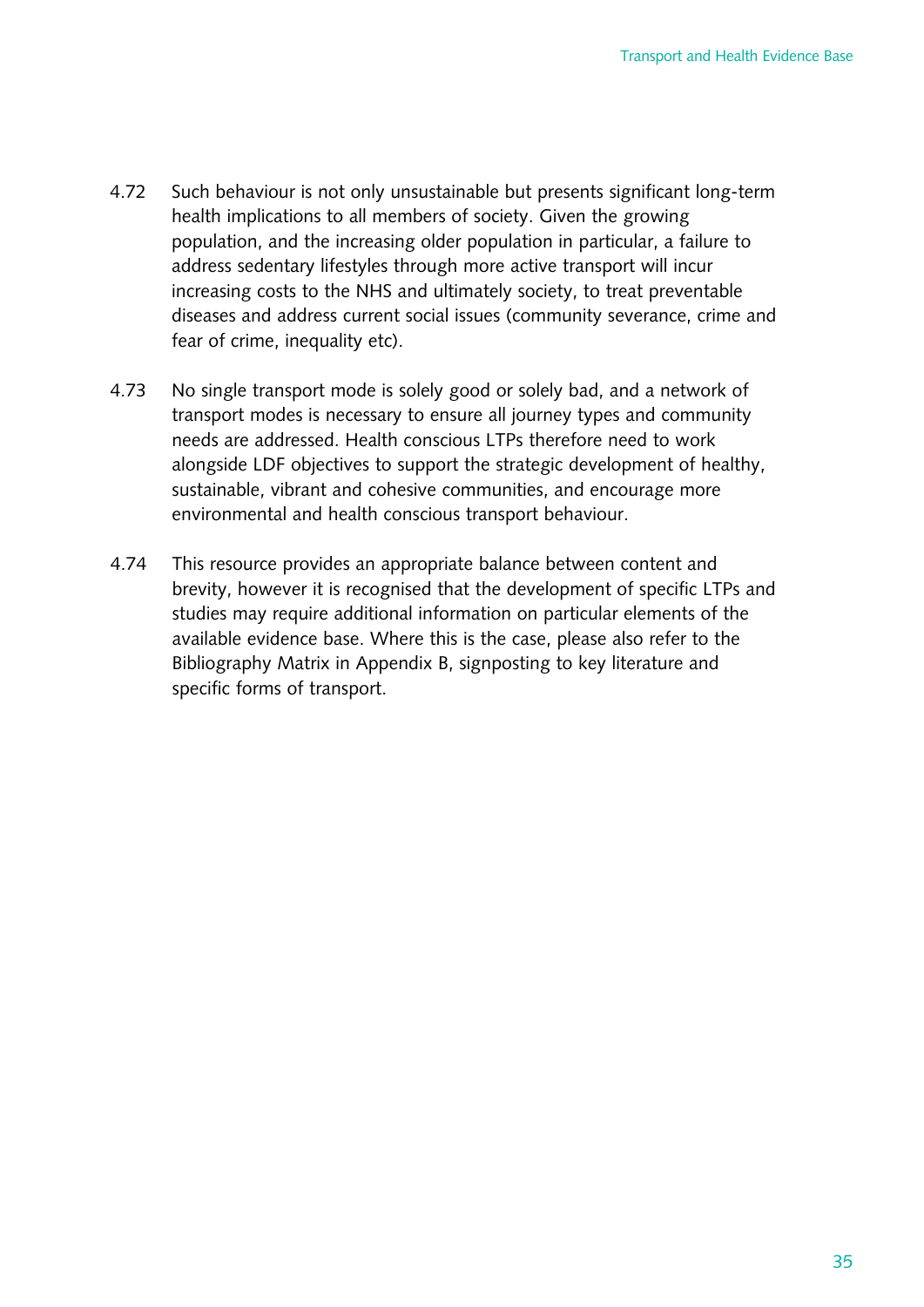# **5. Suggested Strategic Level assessment methods**

- 5.1 LTPs have the opportunity to develop plans to reduce community and commuter health risks and facilitate environmental and socio-economic benefits to deliver healthy, vibrant and cohesive communities. However, this message is often lost in LTPs, where the distribution and significance of potential health outcomes can be lost within the environmental and economic objectives used to structure the strategies and their appraisal criteria.
- 5.2 In order to clearly demonstrate how human health and equality has been implicitly addressed from the onset, it is recommended that LTPs provide a brief section on establishing how human health is covered under the various environmental and economic headings. In the SEA it is recommended that there is an overarching section on human health which covers overarching issues such as health inequalities and refers to other sections where health may also be covered such as under air quality, water, soil. Such an approach will aid in more effectively addressing community and key stakeholder concerns, and demonstrates a more coordinated approach to transport, planning, environment and health.

#### **Strategic Environment Assessment**

- 5.3 The SEA Directive requires consideration of the likely significant effects of a plan or programme on human health. Responsible Authorities may find it helpful to draw on the methods of HIA when considering how a plan or programme might affect people's health, and how positive effects could be enhanced and negative effects reduced.
- 5.4 The development of SEA objectives will be locally determined defined by the review of local policy, plans and programmes to establish local and regional environmental, socio-cultural and health priorities. In order to provide a more coordinated approach to transport, environment and health, it is suggested that there is a general introduction that would highlight how the SEA objectives are geared towards protecting human health and/or elements vital to delivering a healthy, vibrant and cohesive community. This will not only clearly establish how community health and health inequality has been addressed throughout the SEA, but also helps address common community concerns.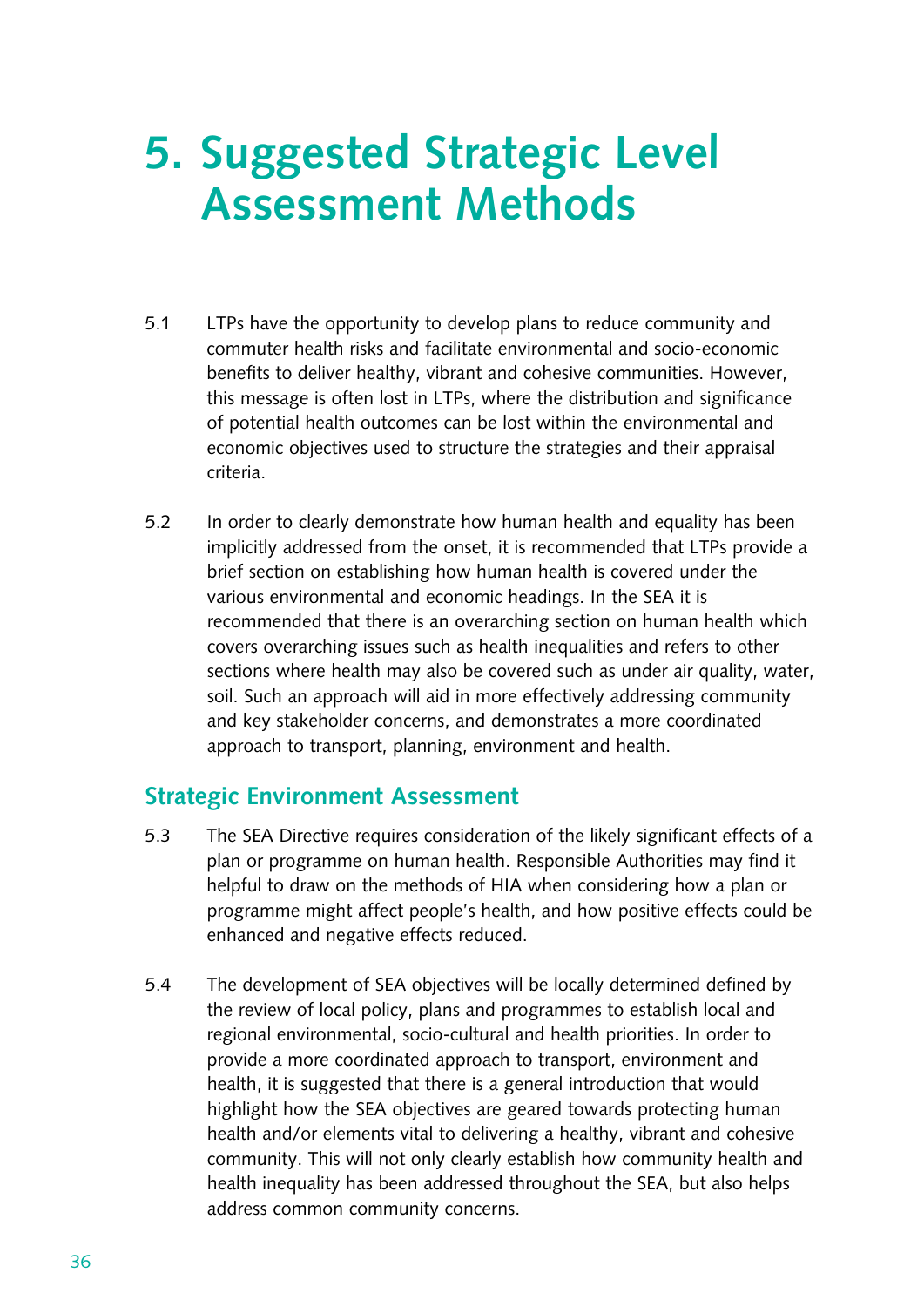- 5.5 In addition to the broad environmental, cultural and socio-economic fields, there is a specific requirement to set objectives that appraise the influence upon resident populations and more specifically, human health. It will be necessary to establish appropriate health focused objectives to cover the human health element of the SEA guidance.
- 5.6 Although such SEA objectives will be tailored to local policy and circumstance, it is recommended that they broadly cover risk prevention, health promotion and the potential disproportionate distribution of both. The number of objectives should be realistic and human health may be covered under several, but some examples include:
	- to reduce the potential health risks to communities and commuters;
	- to support and enhance access and accessibility crucial to maintaining a healthy vibrant and cohesive community;
	- $\bullet$  to encourage healthier lifestyles and promote physical activity as a key mode of transport and recreation;
	- to manage transport risk and support improvements in health throughout the community;
	- to address the relative needs and support health improvements in all community and age groups; and
	- to close the gaps in socio-economic and health inequality.

### **Health Impact Assessment**

5.7 Health Impact Assessment (HIA) can be beneficial for informing the health aspects of SEA to identify and inform health issues in Plans. A separate HIA would not necessarily be required, if health had been fully integrated in the SEA, unless there were very important health impacts which needed more detailed consideration than can be given within the Environmental Report.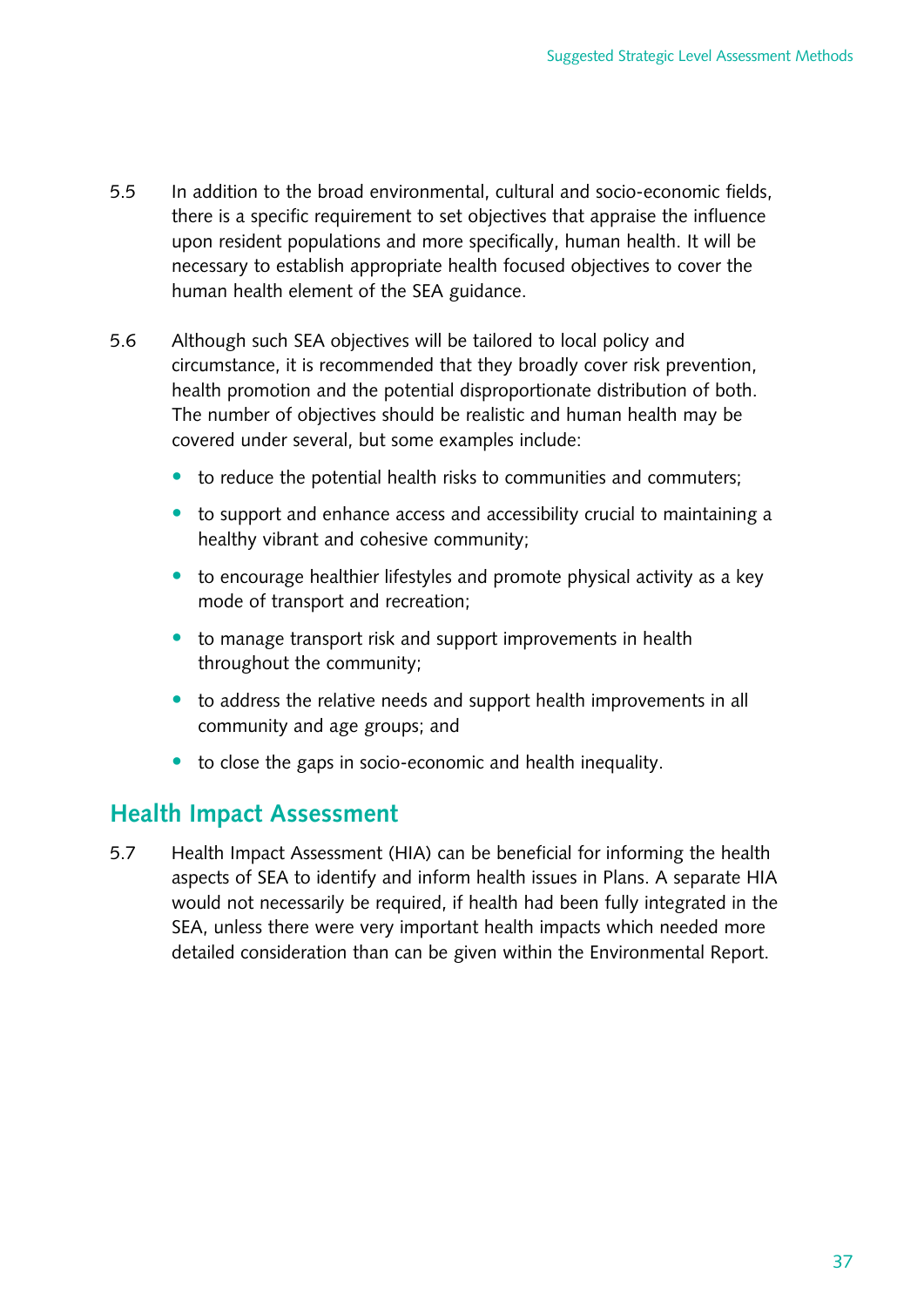**figure 5‑1: Health Impact assessment: approach for Local Transport Plans** 



- 5.8 For each LTP there is a requirement to carry out an assessment of the plans impact on equalities, in line with equalities legislation and human rights legislation.
- 5.9 If coordinated appropriately the human health section of the SEA may be able to inform part of the assessment of the LTPs impact on equality preventing unnecessary repetition of effort, consultation fatigue and associated time and financial costs during the development and appraisal of LTPs.
- 5.10 Table 5.1 presents a recommended human health appraisal format that applies the key determinants of health as the basis to the appraisal criteria. The appraisal structure includes:
	- the policy reference number, date and name: providing a point of reference to the iterative development of the relative transport options (i.e. as options are refined and re-appraised);
	- a summary paragraph of the transport option appraised: intended to provide the reader context to what is being appraised;
	- a health determinants / field column: providing the basis to the appraisal criteria;
	- a health pathway column: providing commentary and the rational to the potential health outcome;
	- a health outcome column: defining the potential direction and significance of health outcome (i.e. adverse  $-$ , beneficial  $+$ , unclear ? or neutral 0) during construction and operation of the transport option;
	- a sensitive group column: establishing any particular commuter type or community group that may demonstrate a particular susceptibility to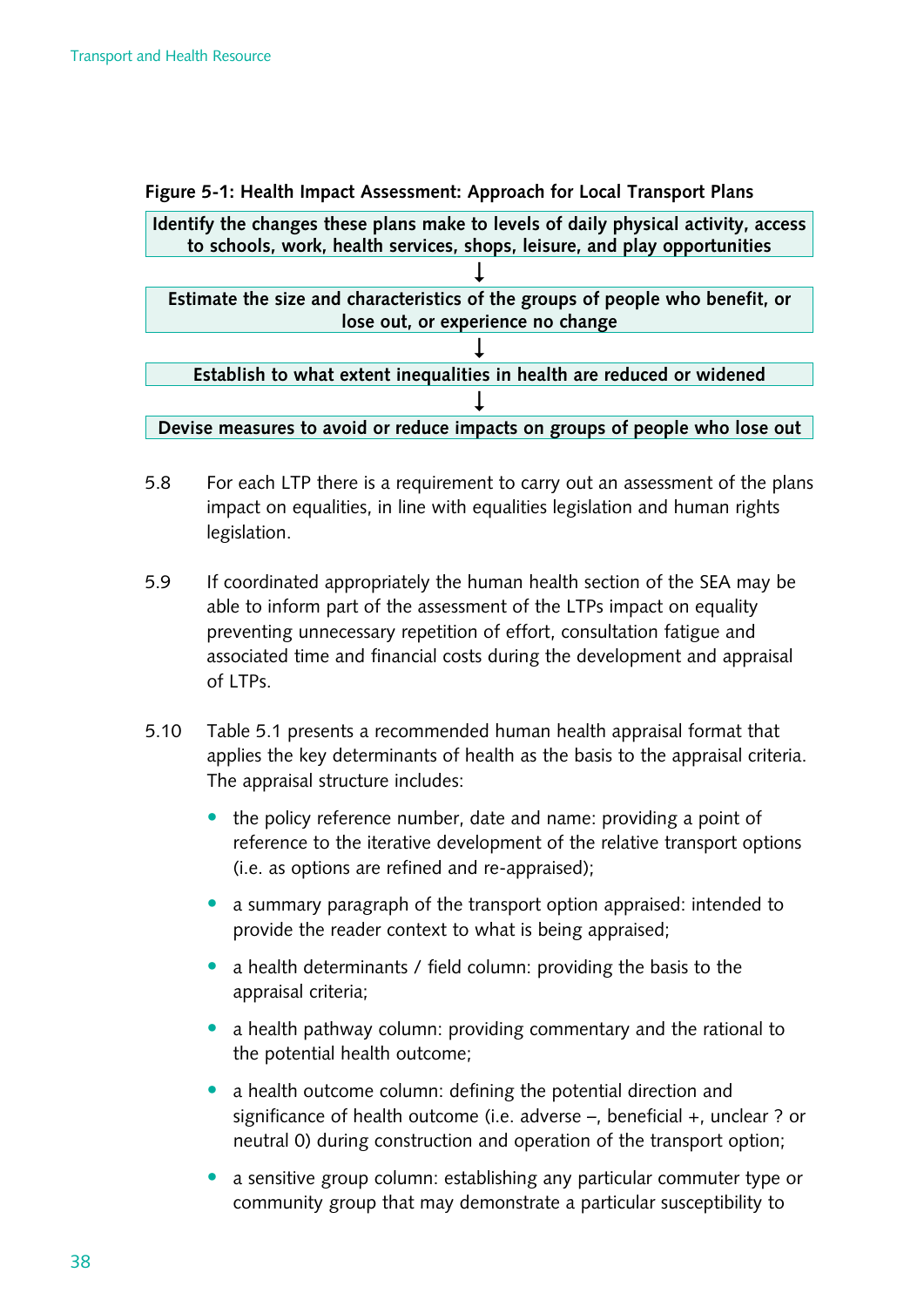potential outcomes (both adverse or beneficial) to establish potential inequality impacts; and

• an actions and recommendations column: to address potential risks, enhance opportunities to improve community health and address inequality.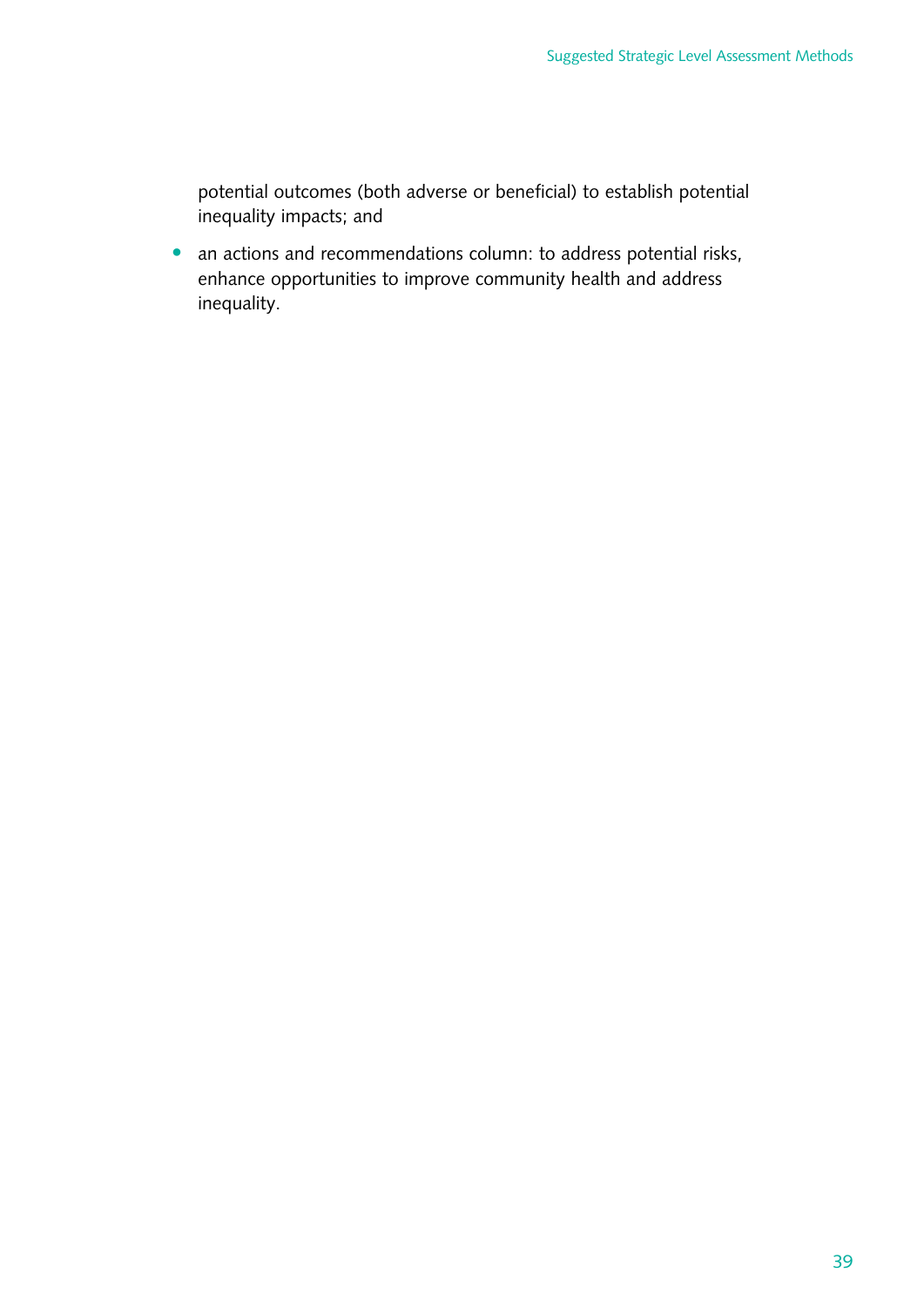| <b>Transport Option</b>       |                | Health                                      | Health  | <b>Potential Health Outcome</b> |           | Sensitive<br>Communities/ | Potential Actions to minimise adverse<br>impacts and inequality and enhance |
|-------------------------------|----------------|---------------------------------------------|---------|---------------------------------|-----------|---------------------------|-----------------------------------------------------------------------------|
|                               |                | Determinant/Field                           | Pathway | Construction                    | Operation | Groups                    | opportunities to improve health                                             |
| Reference<br>code and<br>date | Option<br>Name | <b>Transport Option Summary Description</b> |         |                                 |           |                           |                                                                             |
|                               |                | Demography<br><b>Health Needs</b>           |         |                                 |           |                           |                                                                             |
|                               |                | Lifestyle                                   |         |                                 |           |                           |                                                                             |
|                               |                | Services, amenities<br>and leisure          |         |                                 |           |                           |                                                                             |
|                               |                | Access and<br>Accessibility                 |         |                                 |           |                           |                                                                             |
|                               |                | Income and<br>Employment                    |         |                                 |           |                           |                                                                             |
|                               |                | Education                                   |         |                                 |           |                           |                                                                             |
|                               |                | Crime and Safety                            |         |                                 |           |                           |                                                                             |
|                               |                | Housing                                     |         |                                 |           |                           |                                                                             |
|                               |                | Transport                                   |         |                                 |           |                           |                                                                             |
|                               |                | <b>Built Environment</b>                    |         |                                 |           |                           |                                                                             |
|                               |                | Natural<br>Environment                      |         |                                 |           |                           |                                                                             |
|                               |                | Open space                                  |         |                                 |           |                           |                                                                             |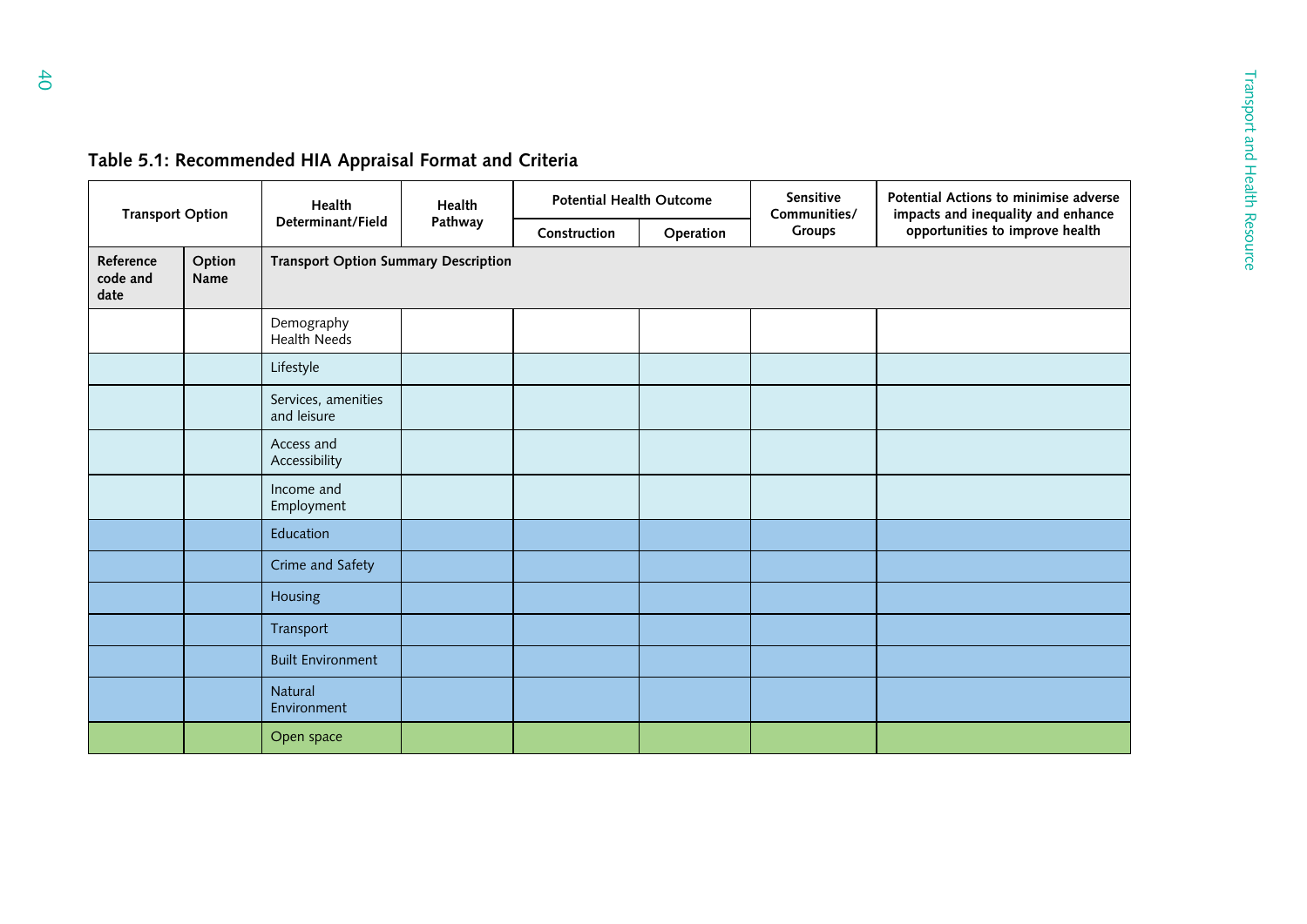# **6. assessment by Human Health effects**

- 6.1 This chapter sets out suggested assessment methods structured by the key transport health pathways established Chapter 4. It highlights how key transport health pathways are addressed within transport planning, and where appropriate, aids selecting and applying additional health assessment methods to inform and support decision-making.
- 6.2 Quantitative predictions of the effects of plans based on the epidemiological research and impact formulae presented below are not expected as part of local SEA's. They have been presented here to provide greater context to the information presented within this document and as an insight into the extent of analysis possible based on the available evidence.

# **Demography and People**

- 6.3 To obtain information about the local demography and health profile of the population, refer to the following local sources of information:
	- Health Profiles http://www.apho.org.uk/default.aspx?RID=49802
	- Joint Strategic Needs assessment

[http://www.dh.gov.uk/en/Managingyourorganisation/](http://www.dh.gov.uk/en/Managingyourorganisation/JointStrategicNeedsAssessment/DH_086692)  JointStrategicNeedsAssessment/DH\_086692

The Director of Public Health's Annual Public Health Report

### **Lifestyle (physical activity and inactivity)**

- 6.4 The WHO has developed guidance to illustrate the principles outlined in the WHO document: 'Methodological guidance on the economic appraisal of health effects related to walking and cycling<sup>'(82)</sup> and to assist anyone who wishes to conduct an economic appraisal of the health effects specifically related to increased levels of cycling.
- 6.5 It is designed to complement existing tools for economic appraisals of transport interventions which have traditionally tended to focus on other issues such as emissions or congestion. The Health Economic Assessment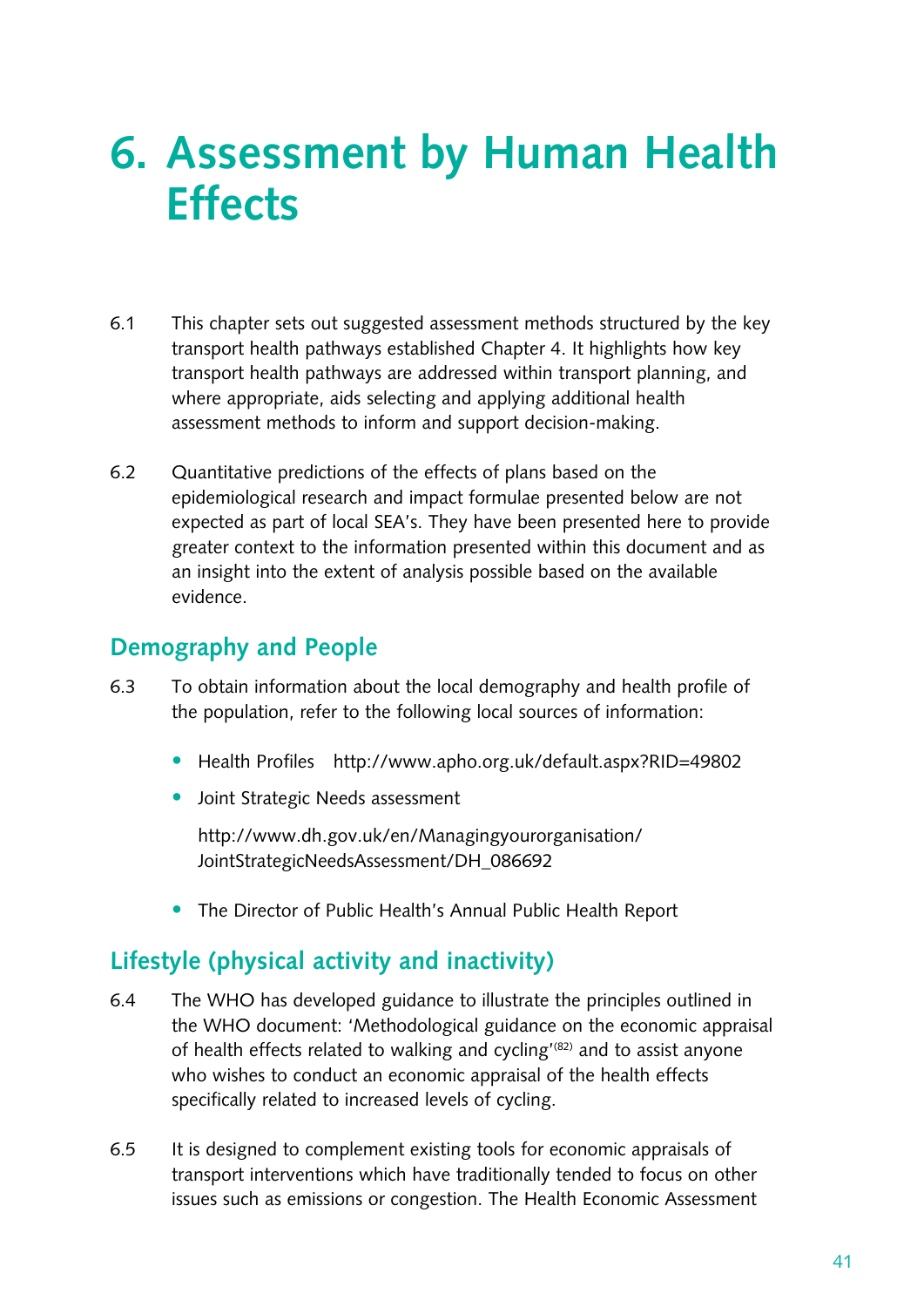Tool for Cycling (HEAT for cycling) is available to download as an Excel spreadsheet from the WHO. The tool will produce an estimate of the mean annual benefit (per cyclist; per trip; and total annual benefit) due to reduced mortality as a result of cycling, and could be applied in a number of situations, including:

- when planning a piece of new cycle infrastructure. It will allow the user to model the impact of different levels of cycling and attach a value to the health benefit resulting from an estimated level of cycling when the new infrastructure is in place. This can be compared to the costs to produce a benefit:cost ratio (and help make the case for investment), or as an input into a more comprehensive economic appraisal;
- to value the mortality benefits from current levels of cycling, such as to a specific workplace, across a city or in a country; and
- $\bullet$  to provide input into more comprehensive economic appraisals, or prospective HIAs. For example to estimate the mortality benefits from achieving national targets to increase cycling or to illustrate potential cost consequences to be expected in case of a decline of the current levels of cycling.
- 6.6 It is therefore geared for strategic decision making and is intended to aid in answering the following question:

*If x people cycle y distance on most days, what is the value of the health benefits that occur as a result of the reduction in mortality due to their increased physical activity?* 

- 6.7 The tool is based on the relative risk data from the Copenhagen Centre for Prospective Population studies which found a relative risk of all-cause mortality of 0.72 among regular commuter cyclists aged 20-60 years relative to the general population. The study controlled for the usual socioeconomic variables (age, sex, smoking etc.) as well as for leisure time physical activity. It also took account of a possible activity substitution: i.e. whether an observed increase in rates of commuter cycling could be compensated by a reduction of leisure time physical activity.
- 6.8 The tool then applies the data entered by the user to calculate the total value of the economic savings due to reductions in all-cause mortality among these cyclists.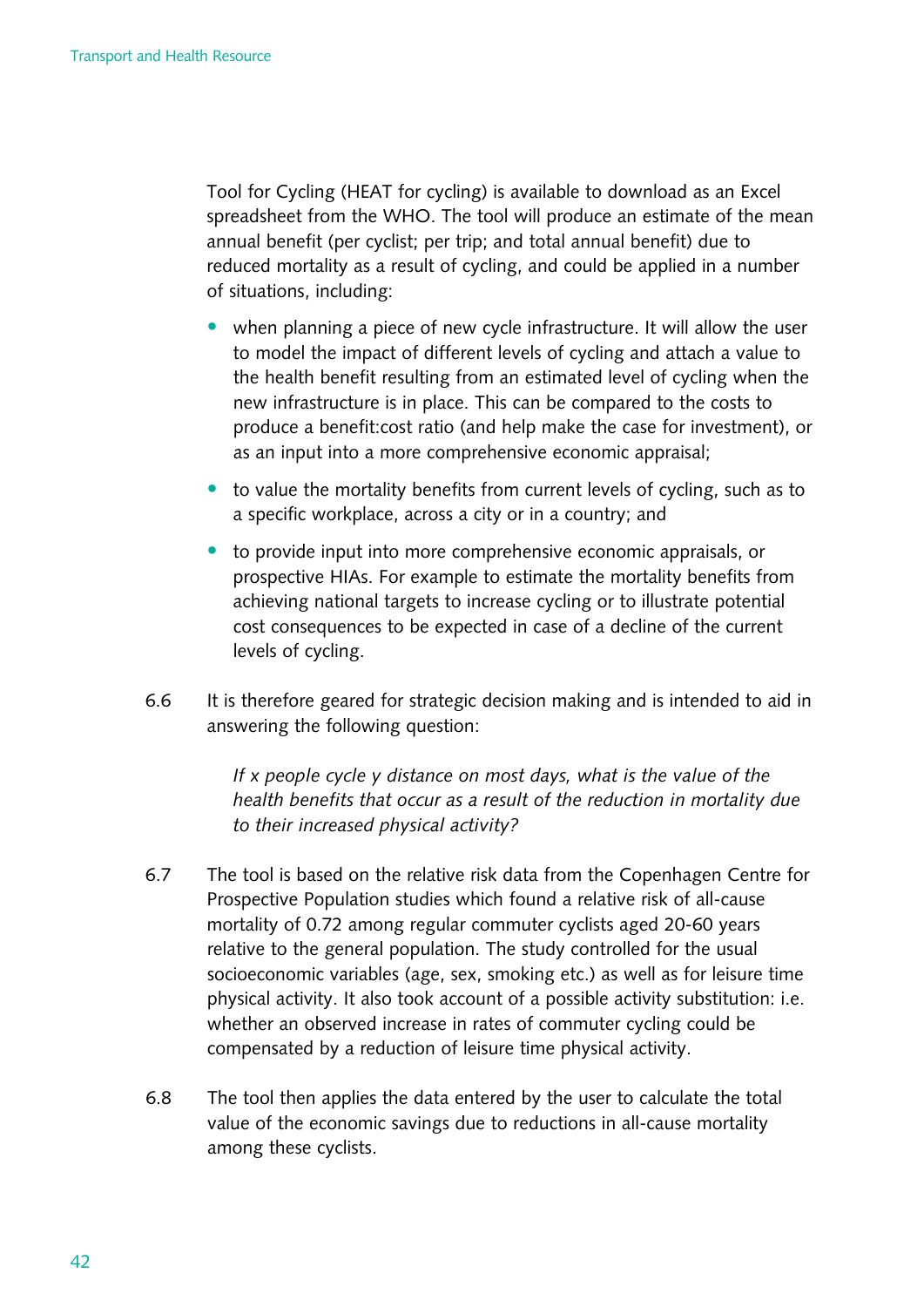- 6.9 Key inputs include the total number of cycle trips per day and the mean trip length as a consequence of the proposed transport option. The tool then calculates the overall value of this level of cycling, based on a number of default values. These have been derived from the literature and agreed as part of the expert consensus process, and should be used unless more relevant or accurate data are available.
- 6.10 As discussed in more detail below, key outputs include:
	- maximum annual benefit:
	- savings per km cycled per individual cyclist per year;
	- savings per individual cyclist per year;
	- savings per trip;
	- mean annual benefit;
	- present value of mean annual benefit.
- 6.11 The maximum annual benefit is the total value of reduced mortality due to the level of cycling entered by the user. This is a maximum value, as it assumes that the maximum possible benefits to health will have occurred as a result of the entered level of cycling. In reality, the health benefits are likely to accrue over time, and this build-up period can be adjusted.
- 6.12 The mean annual benefit is the key output of the model. It adjusts the maximum annual benefit (total value of lives saved due to the level of cycling entered by the user) by three main factors:
	- an estimate of the timeframe over which benefits occur. There is evidence to suggest that mortality reductions are likely within five years of a change in level of cycling so this is the default value.
	- a build-up period for uptake in cycling, which allows the user to vary the projections in uptake (such as for a new cycle path which may see increasing use over time) and varies for full usage occurring between 1 and 25 years; and
	- Total time period. This allows the user to look at discounted benefits averaged over a period of between 1-25 years.
- 6.13 The present value of mean annual benefit adjusts the above outputs to take the diminishing value of costs and outcomes over time into account. The model suggests a discount rate of  $5\%$  but this can be varied by users.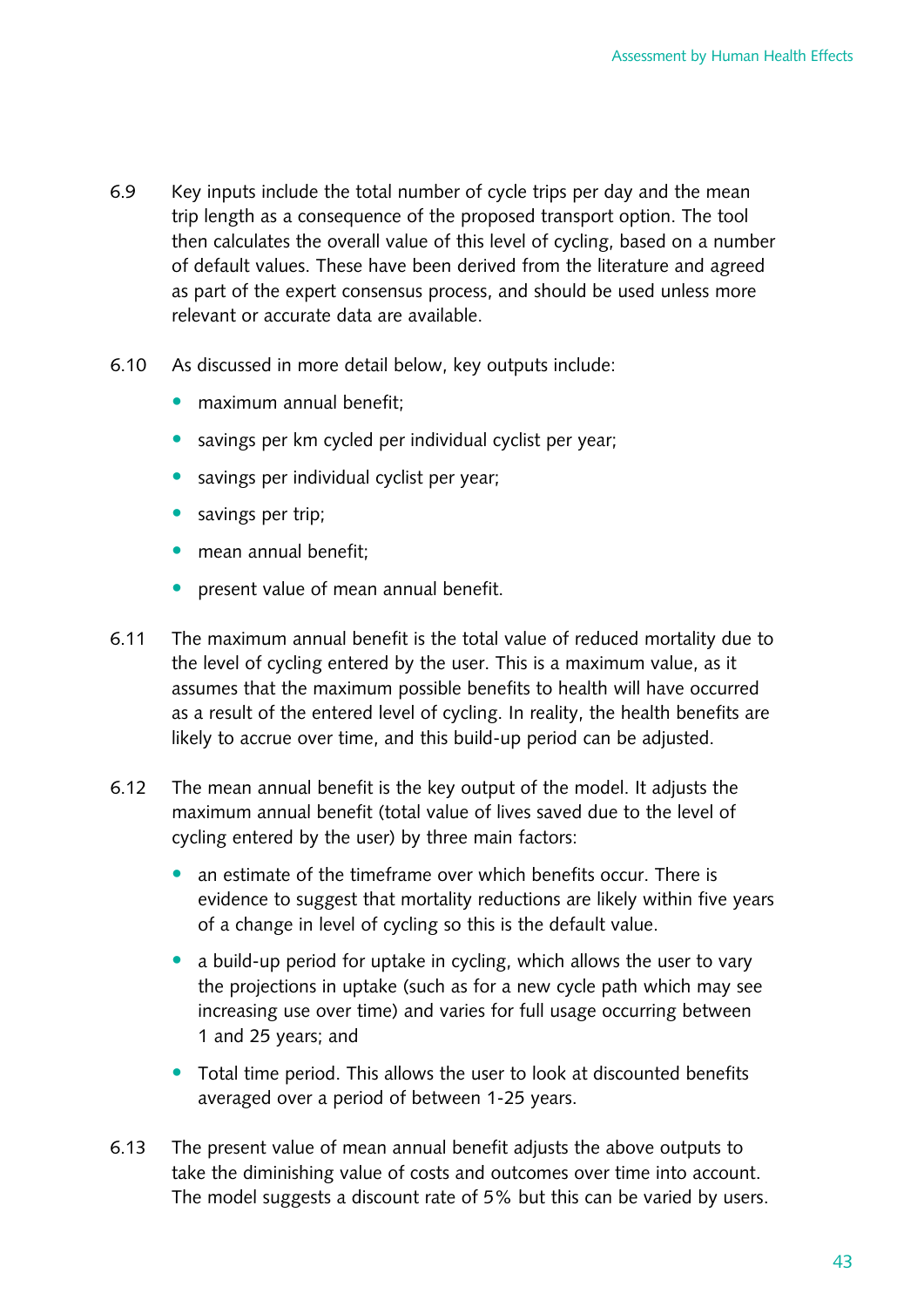# **access, accessibility and Community Severance**

- 6.14 LTPs are implicitly geared to improve access and accessibility to a range of facilities and amenities necessary to maintain and promote good health. However, it is the case that increased access and accessibility to commuters can result in the creation of environmental barriers at the community level, leading to community severance. LTPs therefore need to strike the appropriate balance of meeting both commuter and community needs.
- 6.15 The accessibility of trip destinations by each mode of travel will invariably affect the mode choice for each trip and the associated health effects of each. The DfT has prepared guidance in assessing accessibility to key opportunities<sup>(28)</sup> in order to identify accessibility problems faced by people from disadvantaged groups and areas through the use of Core and Local Indicators.
- 6.16 Each Core Indicator will allow a comparison between the accessibility of a relevant population for a journey purpose and those deemed to be an appropriate proxy for people at risk of social exclusion. For example, the proportion of a) households b) households without access to a car within 15 and 30 minutes of a GP by public transport.
- 6.17 The Core Indicators focus on journey times to jobs and services by public transport, walking and cycling (where appropriate), however, accessibility problems and solutions vary significantly between local areas and therefore journey time might not always be the most appropriate measure of local accessibility. The DfT therefore encourages Local Authorities to develop performance indicators based on their local priorities, such as areas associated with particular funding initiatives, rural and regeneration areas.
- 6.18 In particular, the Local Indicators provides Local Authorities with the toolkit to assess the accessibility for each mode for a specific transport option. The potential influence of transport options from accessibility should be based qualitatively using the Local Indicators and the effect of each mode assessed from the evidence base in Chapter 4.
- 6.19 Severance is the perceived division that can occur within a community when it becomes separated by a major traffic artery. Severance is difficult to measure and by its subjective nature is likely to vary between different groups within a single community.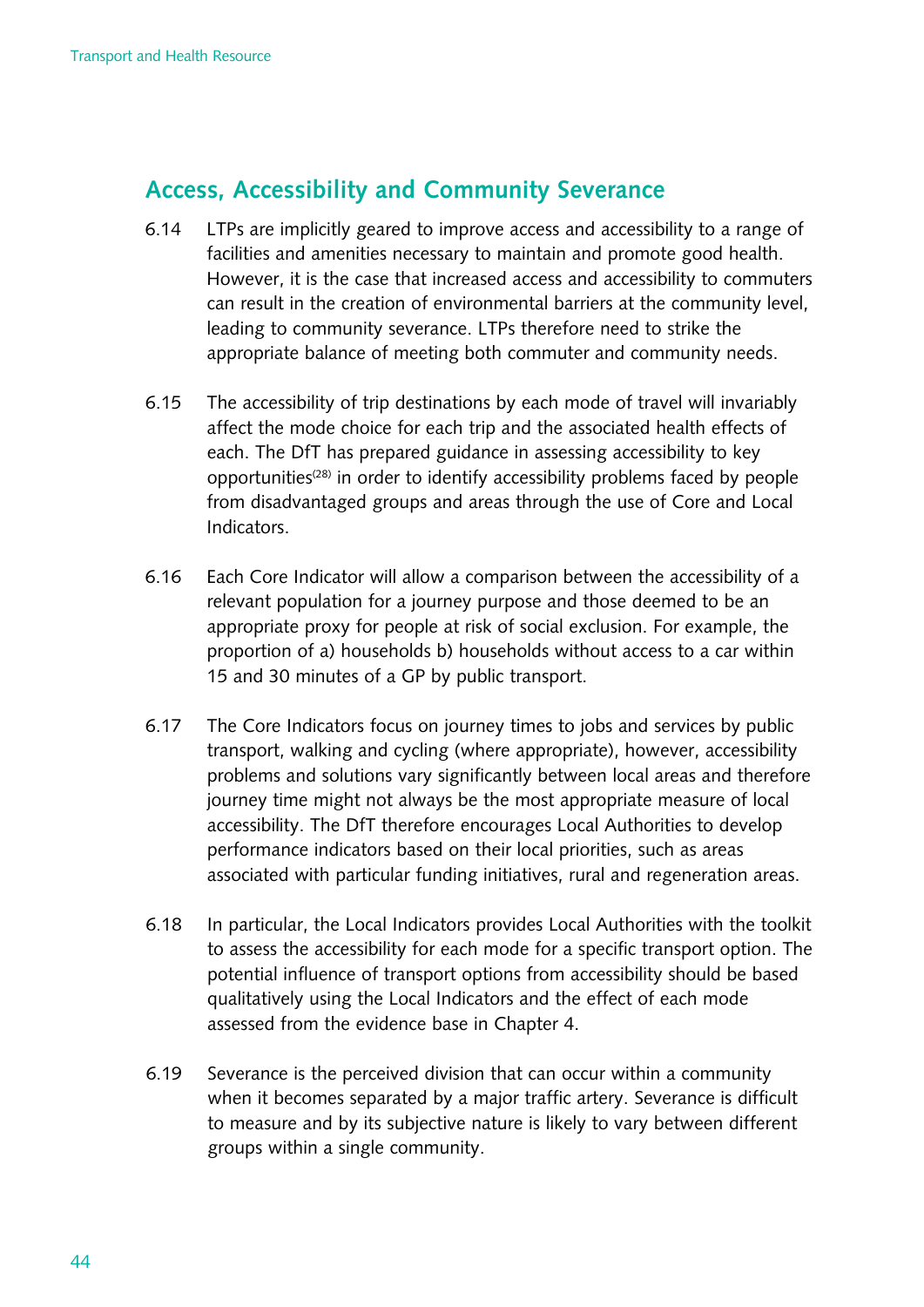- 6.20 In addition to the volume, composition and speed of traffic, severance is also likely to be influenced by the geometric characteristics of a road, the demand for movement across a road and the variety of land uses and extent of community located on either side of a road. All these factors should be considered when determining the likely severance effect.
- 6.21 In general terms, guidance prepared by the Institute of Environmental Management Assessment  $(ICMA)^{(29)}$  suggests that a 30% change in traffic flow is likely to produce a 'slight' change in severance, with 'moderate' and 'substantial' changes occurring at 60% and 90% respectively. The effect of severance from transport options should be assessed qualitatively with reference to the IEMA guidance and from the evidence base in Chapter 2 and Appendix A.

#### **economic Health**

- 6.22 Employment and income are potentially the most significant determinants of long-term health, influencing a range of factors including the quality of housing, education, diet, lifestyle, coping skills, access to services and social networks.
- 6.23 As a consequence, poorer socio-economic circumstances can influence health throughout life, where communities subject to socio-economic deprivation are more likely to suffer from morbidity, injury, suffer from mental anxiety, depression and tend to suffer from higher rates of premature death than those less disadvantaged<sup>(30)(31)(32)(33)(34)</sup>.
- 6.24 Although quantitative methods have been established to demonstrate the health benefit of employment and income, where a 10% rise in income can reduce the relative risk of mortality by 0.0035 in men and 0.03 in women, the intensive data requirements (i.e. the need for information on the relative change of an individual's pay range) limits this assessment to a qualitative appraisa $(34)$ .
- 6.25 LTPs that promote the potential for, and access to long-term, stable, quality employment will contribute in improving the health and wellbeing of communities. It is important to note however that increasing employment and income opportunities alone will not maximise health benefits. Increased support, training and community involvement is required in order to link and develop skills to employment and reduce the risk of inequality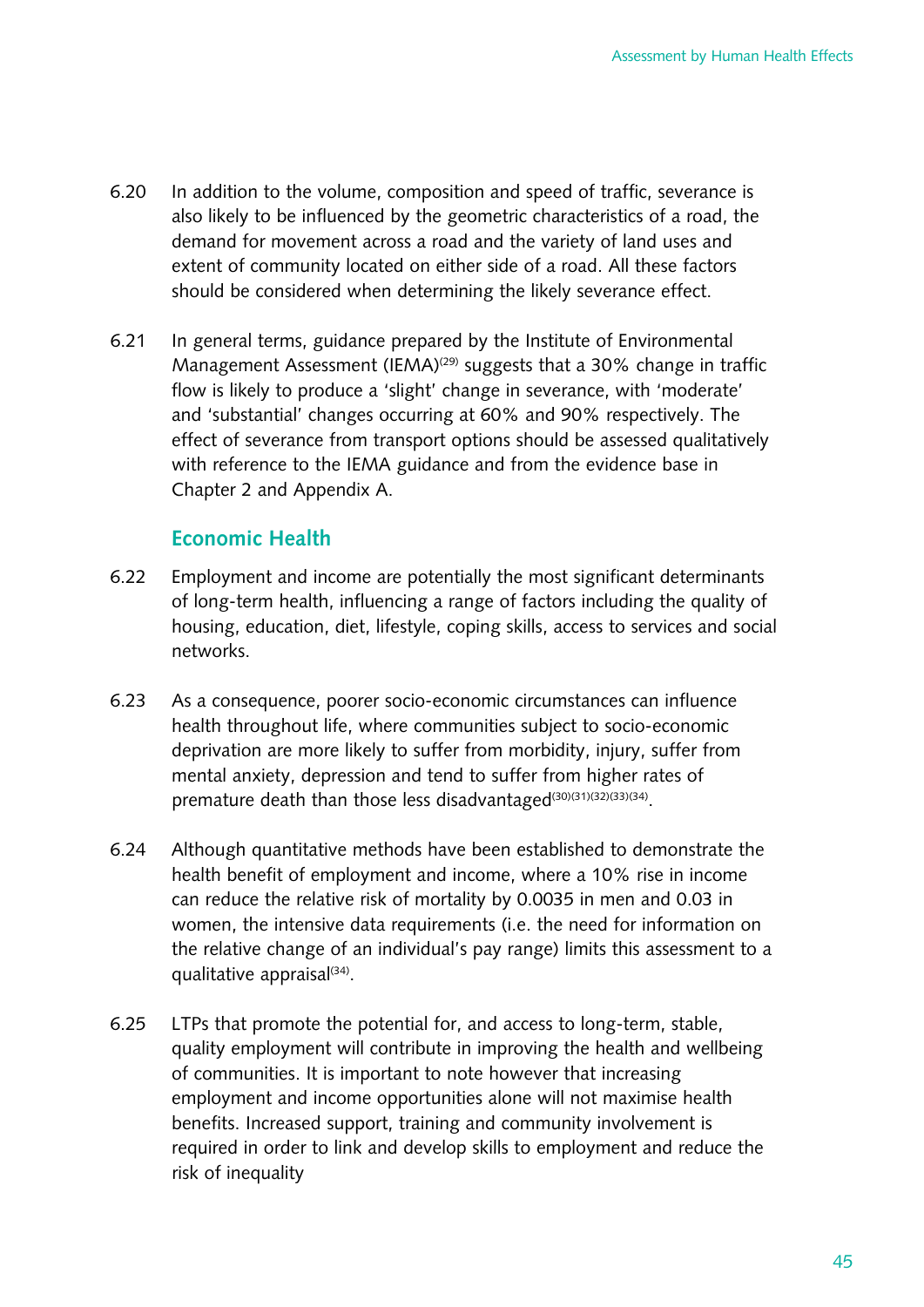#### **Crime**

6.26 There is currently insufficient evidence to quantify the change in crime and perceptions of crime from changes in the quality of the urban environment, or a modal shift towards active and public transport modes. However, there is sufficient evidence to suggest that such features will aid in addressing community barriers to physical and active transport modes, improve levels of physical activity through improved transport and recreation and contribute in fostering more cohesive communities. As such, the potential influence of transport options should be assessed qualitatively and supported by the evidence base in Chapter 4.

#### **Risk of being Killed or Seriously Injured (KSI) from Collision**

6.27 The calculation of injuries as a result of new journeys and increased traffic flows is not an exact science and as a result, local areas may find it more appropriate to present qualitative assessments of risk. As shown below, one approach for a quantative calculation is to calculate an accident rate per journey, based on the gross national statistics.

> According to UK Department for Transport statistics<sup>12</sup>, there were 26,912 people killed or seriously injured on all Great Britain roads for all forms of transport in 2009.

The annual number of vehicle journeys or 'trips' per person per annum can be estimated by the following method; there are currently 60 million people in Great Britain and an average of 973 trips per person per year, Taken together, the result is an estimated 58.38 billion trips per year in road vehicles.

Therefore, the incidence of a road user (including pedestrians) being killed or seriously injured per trip can be calculated by dividing the number of KSI by the number of trips.

 $=$  (26, 912 / 58,380,000,000 )  $\times$  100,000 = 0.461 KSI per 100,000 journeys 

An estimate of the extra number of accidents can then be calculated by applying the rate of KSI per injury to the number of new trips expected.

A similar calculation can be made to estimate the number of casualties per journey.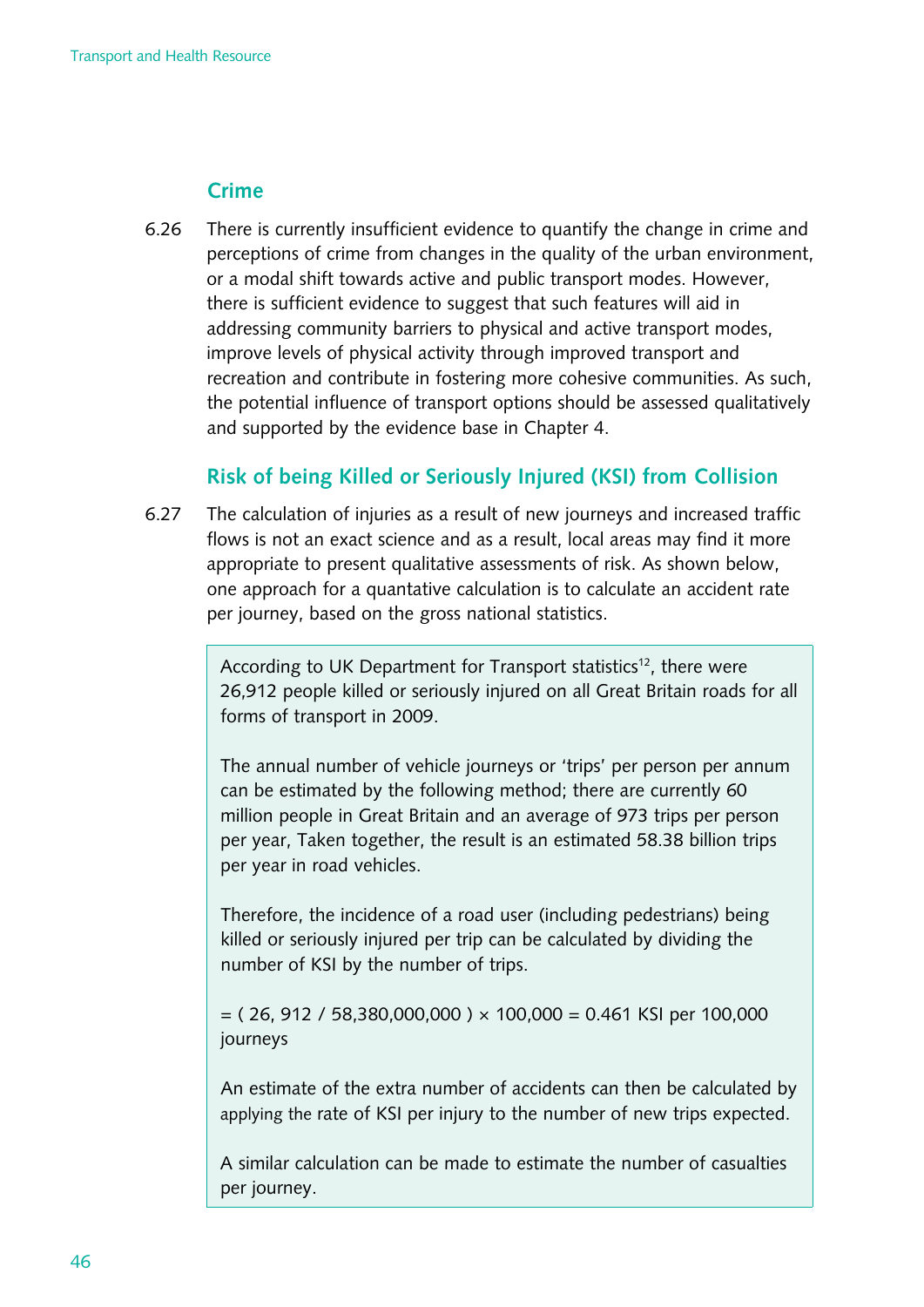- 6.28 The advantage of this method is that the number of accidents can be calculated without a detailed knowledge of road traffic movements on particular road types or the number of kilometres travelled. This method also takes into account the additional risk associated with the whole trip and not just the additional vehicle kilometres in the area.
- 6.29 The disadvantages are that it applies a standard rate to the population and does not consider any of the more sophisticated data that is available about particular road types or the effect of the number of kilometres. Notwithstanding this, it is consistent with the approach adopted on a national basis.
- 6.30 The alternative approach is to make use of national statistics relating to accidents by distance travelled. As shown below, in the instance the total change in kilometres travelled is available, it is possible to quantify a gross change in the number of KSI on those road networks.

|                                  | Road Type   |       |           |             |           |           |          |
|----------------------------------|-------------|-------|-----------|-------------|-----------|-----------|----------|
|                                  | Urban roads |       |           | Rural roads | Motorways |           |          |
|                                  | A road      | Other | All roads | A road      | Other     | All roads |          |
| Accident rate – all<br>vehicles  | 58          | 52    | 54        | 21          | 36        | 26        | 7.2      |
| User casualties                  | 66          | 52    | 57        | 30          | 47        | 36        | 11       |
| - of whom killed                 | 0.3         | 0.2   | 0.2       | 0.6         | 0.7       | 0.6       | 0.1      |
| $-$ of whom<br>seriously injured | 5.1         | 4.2   | 4.6       | 3.9         | 6.2       | 4.7       | 0.8      |
| Pedestrian<br>casualties         | 11          | 14    | 13        | 0.8         | 3.3       | 1.6       | 0.1      |
| - of whom killed                 | 0.3         | 0.2   | 0.2       | 0.1         | 0.1       | 0.1       | $\Omega$ |
| $-$ of whom<br>seriously injured | 2.6         | 2.7   | 2.6       | 0.2         | 0.7       | 0.4       | $\Omega$ |

Source: Department for Transport statistics: Reported road casualties Great Britain -Annual report 2008

- 6.31 The advantage of this approach is that if required, the depth of assessment can be expanded by road vehicle or road type, of which both have varying levels of KSI frequencies and severity.
- 6.32 The primary input to such assessments defining the type and detail of the method is road transport modelling and estimates of trip generation.
- 6.33 Key outputs will include high-level annual estimates of potential risk as a consequence of the change in vehicle trips, and, or the change in the number of vehicle kilometres travelled. Such information will aid in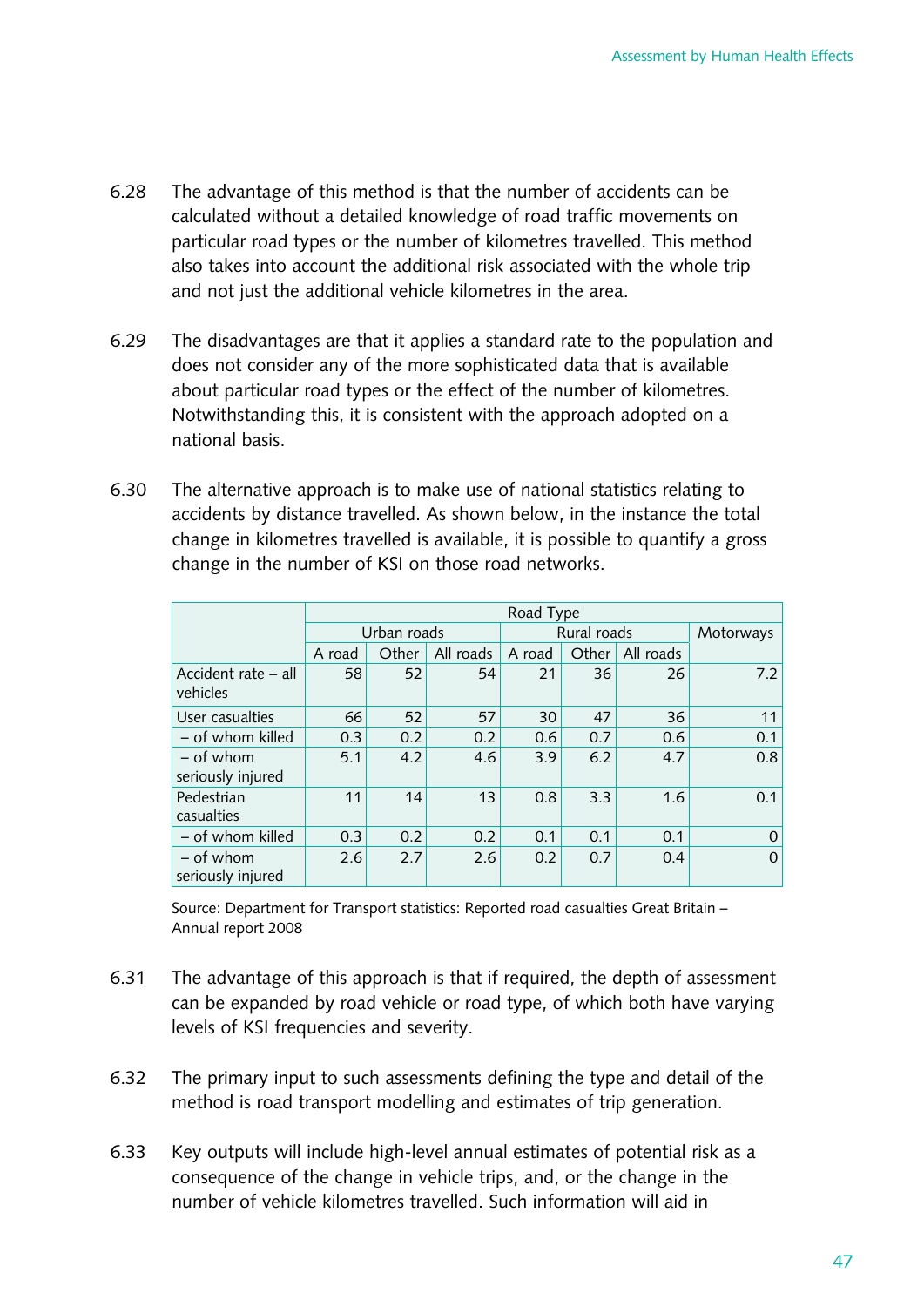establishing the potential change in risk or benefit to communities, the requirement and value of traffic calming and aid in selecting health conscious transport options.

# **air Quality**

- 6.34 Research into the effects of air pollutants, including those emitted from transport, is extensive and provides statistically significant associations between many classical air pollutants and effects on a wide range of cardiovascular and respiratory health outcomes.
- 6.35 However, assessments typically concentrates on risk from particulate matter (PM<sub>10</sub> and PM<sub>2.5</sub>), nitrogen dioxide (NO<sub>2</sub>), sulphur dioxide (SO<sub>2</sub>) which are key transport emissions, and Ozone (O<sub>3</sub>) which are key transport emissions and generally the primary focus for research by the UK Committee on the Medical Effects of Air Pollutants (COMEAP)<sup>(35)</sup>, Clean Air for Europe<sup>(36)</sup> and the World Health Organisation<sup>(37)</sup>.
- 6.36 The approach to quantifying the potential health outcome associated with a relative change in concentration exposure is discussed for each of these pollutants below.

#### **Particulate matter**

- 6.37 The UK Department of Health's Committee on the Medical Effects of Air Pollutants (COMEAP), have recommended risk coefficients for health impacts following exposure to particulate matter. There are two types of health impacts that can be assessed. Firstly, there are effects following short-term exposures, and secondly, effects resulting from long-term exposure.
- 6.38 In their 1998 report, COMEAP used the data from time-series studies (i.e. epidemiological studies assessing the impacts of daily variations in air pollution on mortality and/or hospital admissions on the following (or subsequent) days) and recommended coefficients that can be used to calculate the health impacts of short-term exposures. For particulate matter,  $PM_{10}$  (particulate matter with a respective mean aerodynamic diameter of 10 microns or less) data are the basis of the risk coefficients for short-term exposure. In 1998, COMEAP recommended coefficients of:
	- 0.75% increased risk of death from all causes per 10 µg.m<sup>-3</sup> increase in PM10 (24 hour mean)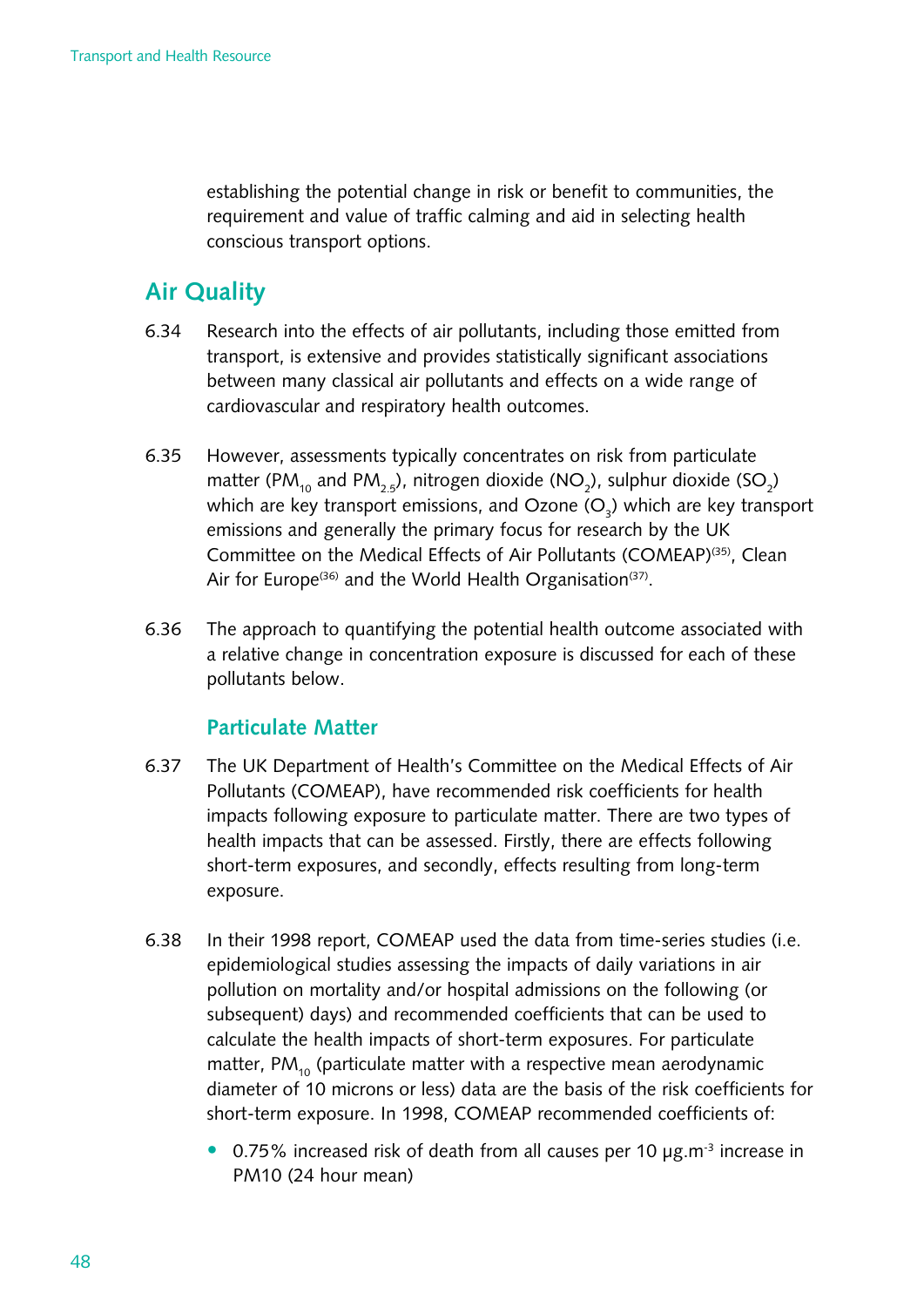• And 0.8% increased risk of respiratory hospital admissions per 10  $\mu$ g.m<sup>-3</sup> increase in PM<sub>10</sub> (24 hour mean)

In 2001, COMEAP were able to recommend a coefficient for cardiovascular hospital admissions following short-term exposure to  $PM_{10}$ of:

• 0.8% increased risk of cardiovascular hospital admissions per 10  $\mu$ g.m<sup>-3</sup> increase in  $PM_{10}$  (24 hour mean)

Since the COMEAP evaluations, WHO  $(2006)^{(38)}$ . have used a coefficient of 0.5% for calculating the increase in all cause acute mortality per 10  $\mu$ g.m<sup>-3</sup>  $PM_{10}$  (24-hour average).

- 6.39 In 2009, COMEAP recommended a coefficient that can be used to calculate increases in mortality due to long-term exposure to particulate matter measured as PM<sub>2.5</sub>. They concluded a 6% increase in relative risk of all-cause mortality associated with a 10  $\mu$ g.m<sup>-3</sup> increase in PM<sub>2.5</sub>. Health benefits from changes in annual average concentrations of  $PM_{25}$  resulting from a policy change are best evaluated using a life table approach (e.g. IOMLIFET<sup>(39)</sup>). It is likely that some of the health impacts calculated using this coefficient are a reflection of the impacts of short-term exposure to particulate matter. Therefore, if the long-term  $PM_{2.5}$  coefficient is used in a calculation of health impacts, it is suggested that the coefficient for 24-hour PM<sub>10</sub> averages is not also used in the central estimate, to avoid double-counting of effects
- 6.40 The depth of the exposure response assessment should be appropriately set to meet the project requirements. To clarify, project level assessments typically have access to detailed air dispersion modelling outputs, enabling an assessment of risk at the finest spatial resolution (i.e. applying population density and ward level morbidity and mortality data to quantify relative risk at the lower super output areas). In contrast, strategic level assessment will not typically have access to such information, where a high-level assessment will suffice.
- 6.41 On this basis, quantifying the relative change in health outcome at the strategic level requires the following information:

For changes in long term exposure

- all age all cause mortality rate;
- the relative change in PM<sub>25</sub> concentration exposure; and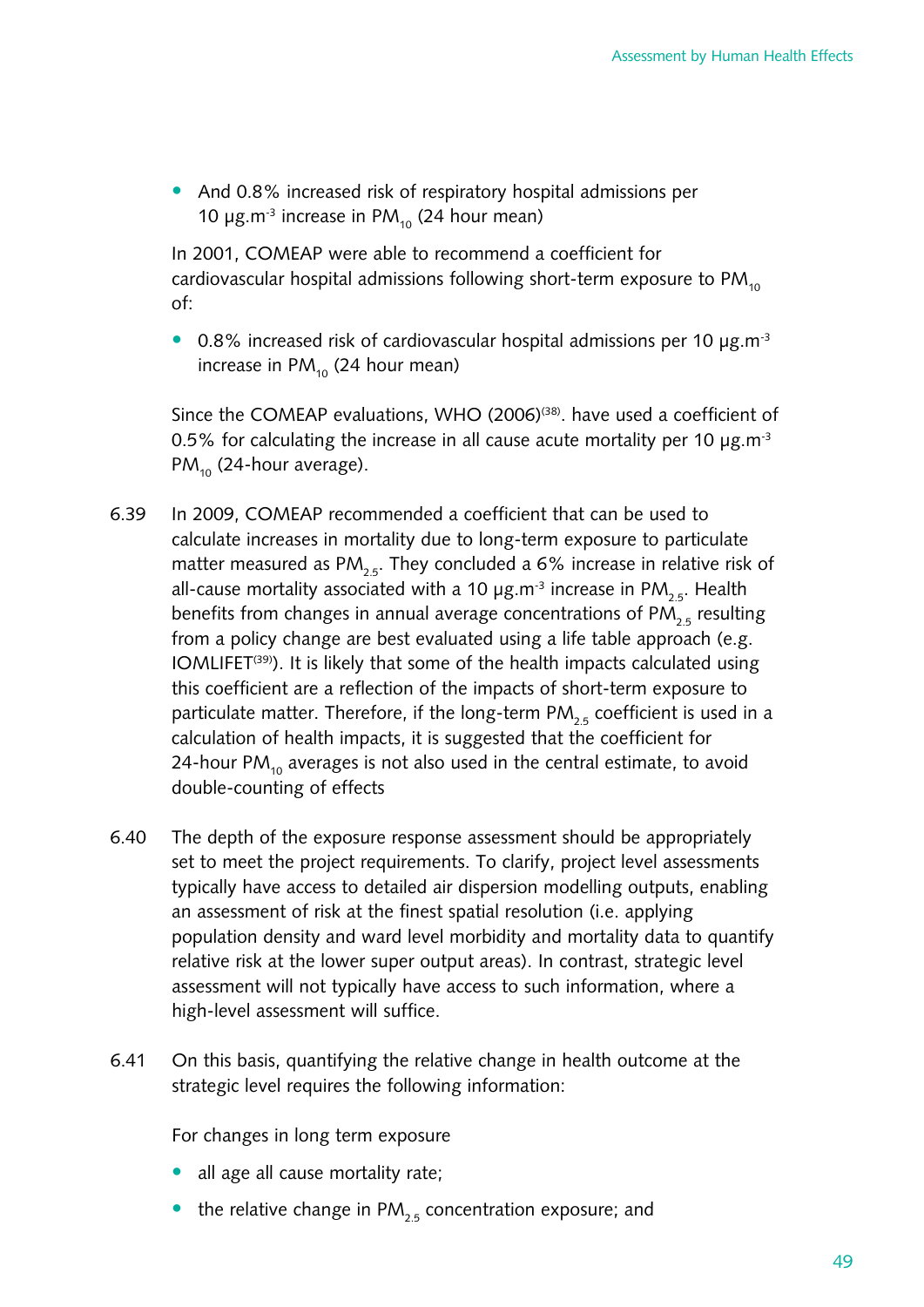$\bullet$  the total number of people subject to such changes in exposure.

For changes only affecting short term exposure

- all age all cause mortality rate;
- total respiratory hospital admission rate;
- total cardiovascular hospital admission;
- the relative change in  $PM_{10}$  concentration exposure; and
- the total number of people subject to such changes in exposure.
- 6.42 The health statistics can be obtained through the Public Health Department or other sources of local health intelligence, and should be requested at the Local Authority level.
- 6.43 The relative change in PM concentration exposure may be available from the air quality specialists in regards to specific transport options. If only the change in the local emissions of PM is available then it will be necessary to estimate the likely change in concentration resulting from these changes in emissions. Ambient PM concentrations typically include a large contribution from regional background sources; the proportional change in ambient concentration is therefore likely to be smaller than the change in local emissions from road traffic. The change in concentrations could be calculated using an air dispersion model or a simpler screening method<sup>(40)</sup>. The change in concentration will then need to be combined with information on the number of people affected by this change in order to estimate the change in overall health impact.
- 6.44 The 2010 report "Report on estimation of mortality impacts of particulate air pollution in London" for the Mayor of London provides a worked example of a health impact assessment<sup>(41)</sup>.

#### **nitrogen Dioxide**

6.45  $\;$  Although research indicates that a statistical relationship with NO $_{_2}$  exists, doubt remains as to whether the associations represent a toxic effect of  $\mathsf{NO}_2$ , per se, or whether they reflect a surrogate effect. Some epidemiological investigations have suggested that the reported associations between exposure to concentrations of NO<sub>2</sub> and health outcomes might be confounded by concentrations of particulate pollution. In addition, some epidemiological studies investigating the effects of particulate matter (PM) have shown that, in some geographic locations,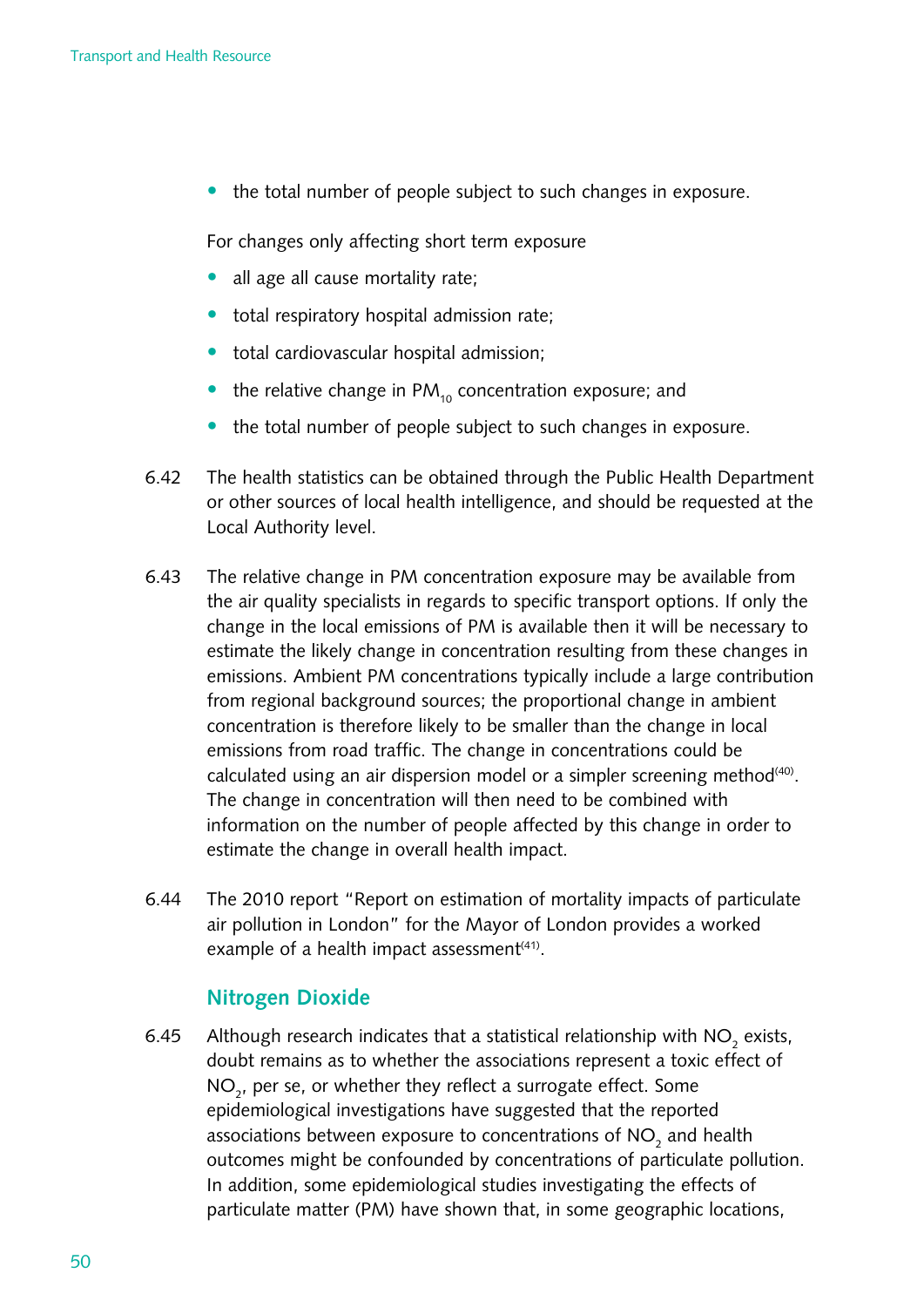the adverse effects of particulate pollution can be enhanced when concentrations of NO<sub>2</sub> are elevated, thus suggesting the possibility of effect-modification.

- 6.46 The inconsistencies in the evidence base on NO<sub>2</sub> have resulted in the tendency for many researchers and policy-makers to regard NO<sub>2</sub> as a surrogate of the pollution mixture emitted by combustion sources (primarily vehicular traffic).
- 6.47 On the basis of the available evidence, following short term exposures COMEAP do not consider that the evidence on  $NO_2$  is sufficiently robust for quantifying changes in mortality, but provides a caveated risk coefficient to be used for sensitivity analysis purposes only of 2.5% per 50  $\mu$ g.m<sub>3</sub> (24 hour average) increase for an effect on respiratory hospital admissions. This was not recommended for use in central estimates of health impacts as it was considered less soundly based than recommended coefficients for short-term effects of other pollutants<sup>(35)</sup>.
- 6.48 As stated by COMEAP in their 2009 report on long-term effects of air pollution, there is currently insufficient evidence to attempt to quantify the possible but unproven effects of exposure to ambient concentrations of nitrogen dioxide on mortality. Likewise, in their 2009 statement of nitrogen dioxide and respiratory morbidity in children, a direct effect of NO<sub>2</sub> on respiratory morbidity in children could not be clearly identified but a small effect could not be ruled out. Overall, it was concluded that it was not possible to quantify the direct effects of NO<sub>2</sub> on respiratory morbidity in children<sup>(42)</sup>.
- 6.49 However, since  $NO_2$  is converted to nitrate, a secondary particulate, which forms part of PM<sub>2.5</sub>, the quantification of effects of long-term exposure to NO<sub>2</sub> is typically addressed through the COMEAP PM<sub>2.5</sub> calculation previously discussed.

# Sulphur Dioxide (SO<sub>2</sub>)

6.50 COMEAP, in their 1998 report, provided risk coefficients of 0.6% per 10  $\mu$ g.m<sup>-3</sup> (24 hour mean) increase in SO<sub>2</sub> for acute mortality and 0.5% per 10  $\mu$ g.m<sup>-3</sup> (24 hour mean) increase in SO<sub>2</sub> for respiratory hospital admissions $^{\text{\tiny{(35)}}}.$  However, similar to NO $_{\text{\tiny{2}}}$ , in their 2009 report on long-term effects, COMEAP concluded that although some research indicates a positive and statistically significant association for sulphur dioxide and allcause long-term mortality, it is not possible to distinguish between a direct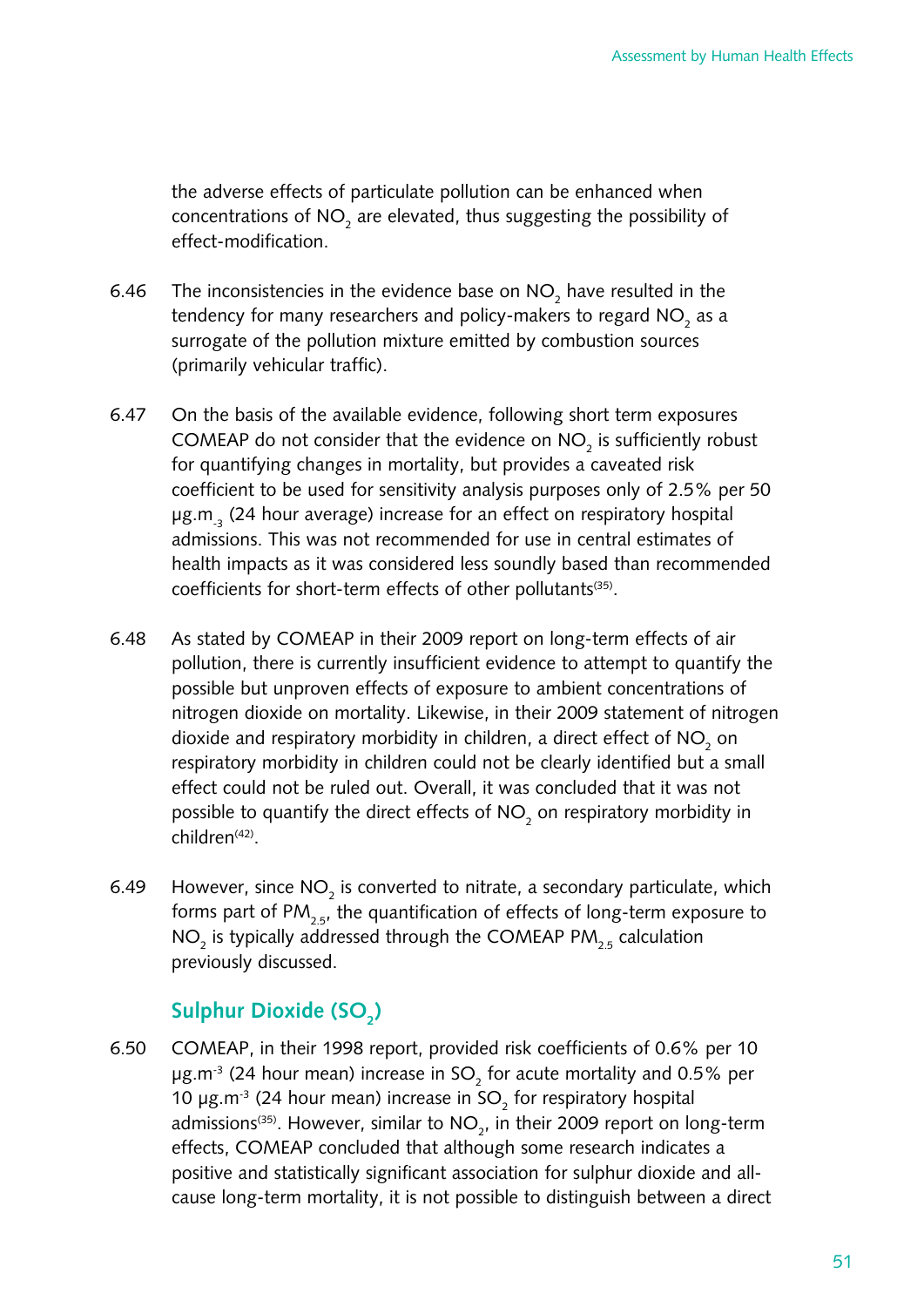effect of sulphur dioxide and an apparent effect due to sulphur dioxide acting as a marker for broader combustion sources. Therefore, COMEAP does not recommend quantifying the possible long-term effects of sulphur dioxide directly.

- 6.51 Instead, COMEAP recommends that the PM<sub>2.5</sub> coefficient should be applied irrespective of the relative contributions of sulphate, nitrate or any other component to the total. This is not to say that all components of PM<sub>25</sub> have the same toxicity, but that there is not, at present, evidence to quantify the effects of different components separately.
- 6.52 The quantification of potential health outcomes from relative changes in exposure to transport emissions can therefore be applied to establish the distribution, magnitude, likelihood and overall significance of potential health outcomes as a consequence of LTPs. The depth of such assessments will be largely defined by the level of air quality modelling available, and the desired depth of the analysis (i.e. high level estimates or sub ward level analysis).

# $Ozone(O<sub>3</sub>)$

- 6.53 As established by COMEAP, there is sufficient evidence to quantify the potential change in both mortality and morbidity from relative changes in exposure to ozone<sup>(35)</sup>. Such evidence can be summarised as following:
	- $\bullet$  there is a 3.0% increased risk in the background rate of all cause mortality per 50  $\mu$ g.m<sup>-3</sup> increase (8 hour mean) in ozone; and
	- there is a 3.5% increased risk in respiratory hospital admissions per 50  $\mu$ g.m<sup>-3</sup> increase in (8 hour mean) in ozone.

Since these 1998 COMEAP recommendations, WHO (2006)<sup>(38)</sup> and Defra in the 2007 Air Quality Strategy<sup>(43)</sup> have used coefficients of 0.3-0.5% increase in acute mortality per 10  $\mu$ g.m<sup>-3</sup> O<sub>3</sub> (8-hour average) and 0.3% increase in acute mortality per 10  $\mu$ g.m<sup>-3</sup> O<sub>3</sub> (8-hour average) respectively.

- 6.54 Cuantifying potential health outcomes from relative changes in ozone exposure would require the same information as that discussed for particulate matter above.
- 6.55 In their 2009 report on long-term effects of air pollution, COMEAP did not recommend quantification of effects of long-term exposure to ozone.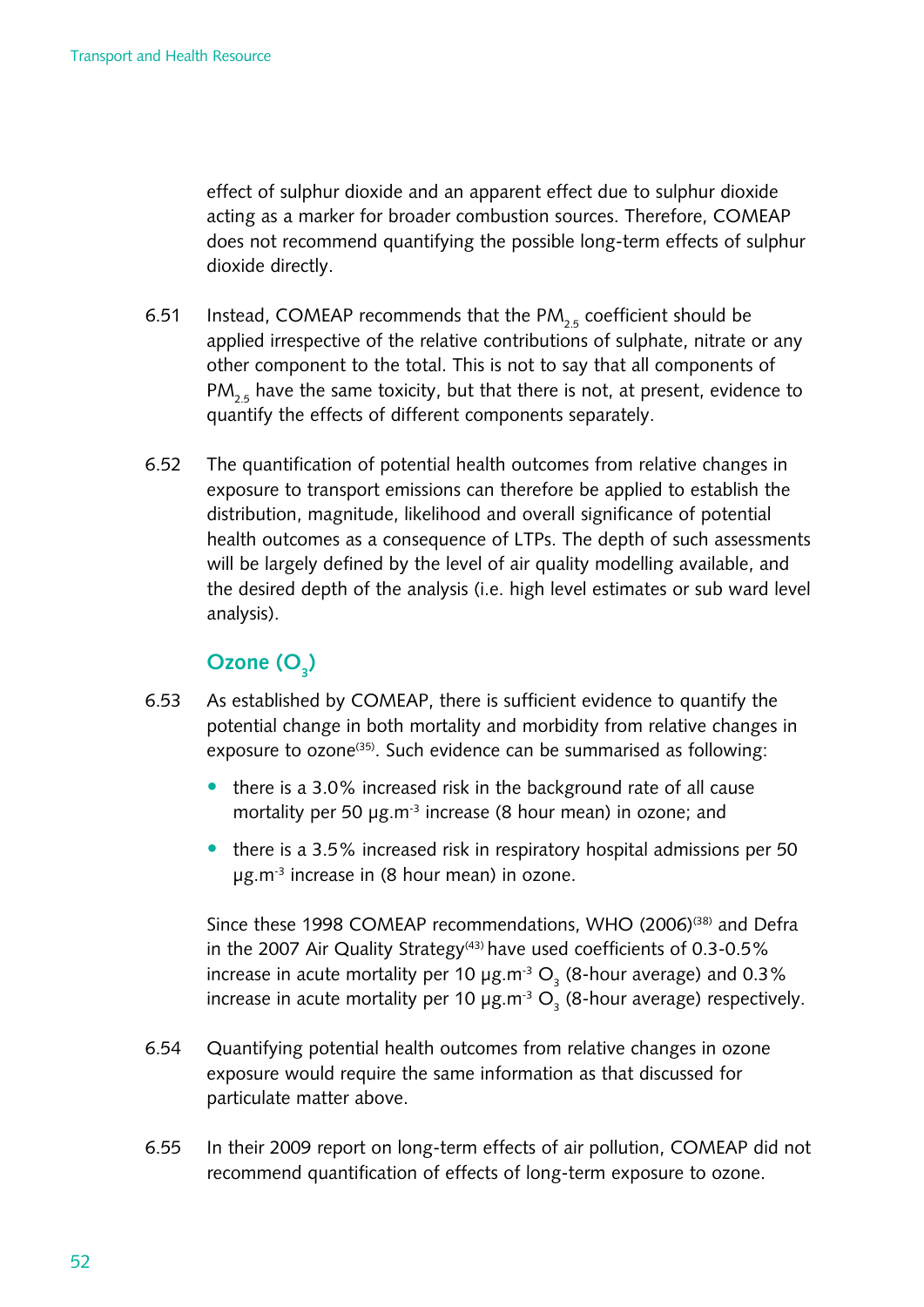### **evaluation of health effects of air quality**

- 6.56 Based on the health links set out above the Interdepartmental Group on Costs and Benefits Air quality subject group (IGCB(A)) have developed economic tools to estimate and value changes in air quality. These tools have been developed with involvement across Whitehall and represent best practice appraisal from the Green Book.
- 6.57 The two key methodologies presented by the  $IGCB(A)$  are:
	- Damage  $cost -$  providing a indicative estimate of the health impacts based on the level of emissions from a range of sources.
	- Impact Pathway provides a robust bespoke analysis of the air quality impacts of a policy, project or programme.
- 6.58 The Damage Cost Approach provides a reasonable approximation of the damage imposed on society when various pollutants are released into the air. This approach to air quality valuation is appropriate when the breach of a prescribed minimum standard is not at issue and both of the following conditions are met:
	- the total air quality impacts are estimated to be less than  $£20m$
	- $\bullet$  the impacts are expected to last for less than 20 years
- 6.59 Damage costs have been developed for four key pollutants: particulate matter (PM<sub>10</sub>), oxides of nitrogen (NO<sub>x</sub>), sulphur dioxide (SO<sub>2</sub>), and ammonia (NH $_{_3}$ ). Because the impact of particulate matter varies hugely depending on the sector it is produced by, values are provided for this pollutant for a number of sectors: electricity supply industries (ESI), domestic, agriculture, industrial, waste, and road transport (which is, in turn, broken down by National Transport Modal Area). These are all available in the table below.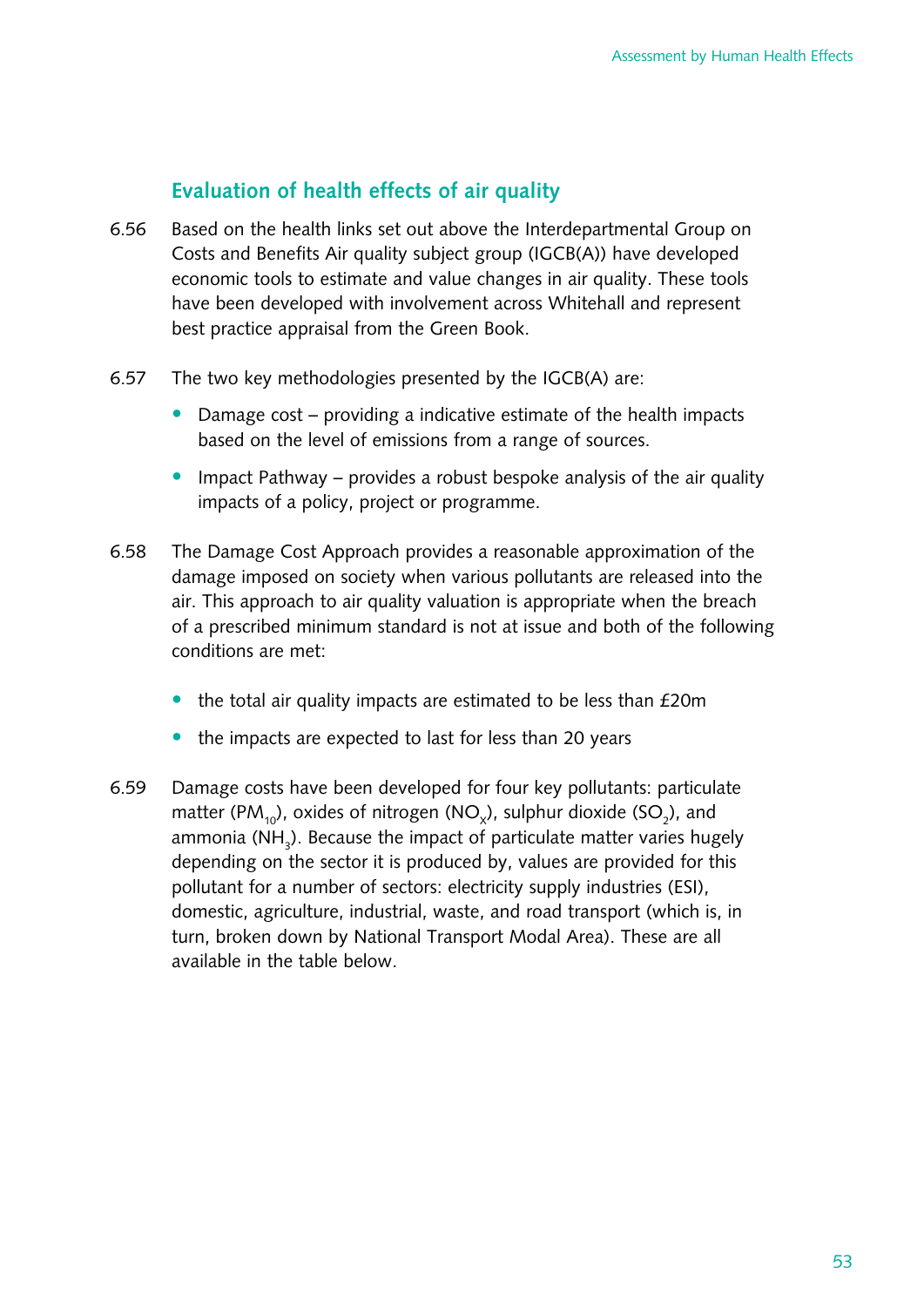|                                   |                         | <b>Sensitivities</b>     |                                  |                           |                            |  |  |
|-----------------------------------|-------------------------|--------------------------|----------------------------------|---------------------------|----------------------------|--|--|
|                                   | Central<br>Estimate (1) | Low Central<br>Range (2) | <b>High Central</b><br>Range (2) | Low<br>Sensitivity<br>(3) | High<br>Sensitivity<br>(3) |  |  |
| <b>NOX</b>                        | £955                    | £744                     | £1,085                           | £187                      | £2,164                     |  |  |
| SOX                               | £1,633                  | £1,320                   | £1,856                           | £520                      | £3,452                     |  |  |
| Ammonia                           | £1,972                  | £1,538                   | £2,241                           | £733                      | £1,069                     |  |  |
| <b>PM Domestic</b>                | £28,140                 | £22,033                  | £31,978                          | £3,033                    | £79,131                    |  |  |
| PM Agriculture                    | £9,703                  | £7,598                   | £11,027                          | £1,046                    | £27,286                    |  |  |
| PM Waste                          | £20,862                 | £16,335                  | £23,708                          | £2,248                    | £58,666                    |  |  |
| PM Industry                       | £25,229                 | £19,753                  | £28,669                          | £2,720                    | £70,945                    |  |  |
| PM ESI                            | £2,426                  | £1,900                   | £2,757                           | £495                      | £6,257                     |  |  |
| PM Transport Average              | £48,517                 | £37,987                  | £55,133                          | £9,897                    | £125,134                   |  |  |
| PM Transport Central<br>London    | £221,726                | £173,601                 | £251,961                         | £45,229                   | £571,859                   |  |  |
| PM Transport Inner<br>London      | £228,033                | £178,540                 | £259,129                         | £46,516                   | £588,126                   |  |  |
| PM Transport Outer<br>London      | £148,949                | £116,621                 | £169,261                         | £30,383                   | £384,160                   |  |  |
| PM Transport Inner<br>Conurbation | £117,899                | £92,309                  | £133,975                         | £24,050                   | £304,074                   |  |  |
| PM Transport Outer<br>Conurbation | £73,261                 | £57,362                  | £83,252                          | £14,944                   | £188,951                   |  |  |
| PM Transport Urban<br>Big         | £87,332                 | £68,377                  | £99,241                          | £17,815                   | £225,240                   |  |  |
| PM Transport Urban<br>Large       | £70,351                 | £55,081                  | £79,944                          | £14,351                   | £181,443                   |  |  |
| PM Transport Urban<br>Medium      | £55,310                 | £43,305                  | £62,853                          | £11,283                   | £142,652                   |  |  |
| PM Transport Urban<br>Small       | £34,932                 | £27,351                  | £39,696                          | £7,126                    | £90,096                    |  |  |
| PM Rural                          | £15,041                 | £11,776                  | £17,091                          | £3,068                    | £38,791                    |  |  |

#### **air Quality Damage Costs per tonne (2010 prices)**

- 6.60 To support the use of damage costs the IGCB provide the Damage Cost Calculator which is a spreadsheet tool that assists in the calculation of the monetary values to be attached to changes in emissions over time. The following pieces of information need to be inputted, and all other calculations will then be performed automatically
	- $\bullet$  The length (in years) of the policy appraisal
	- $\bullet$  The base year for the appraisal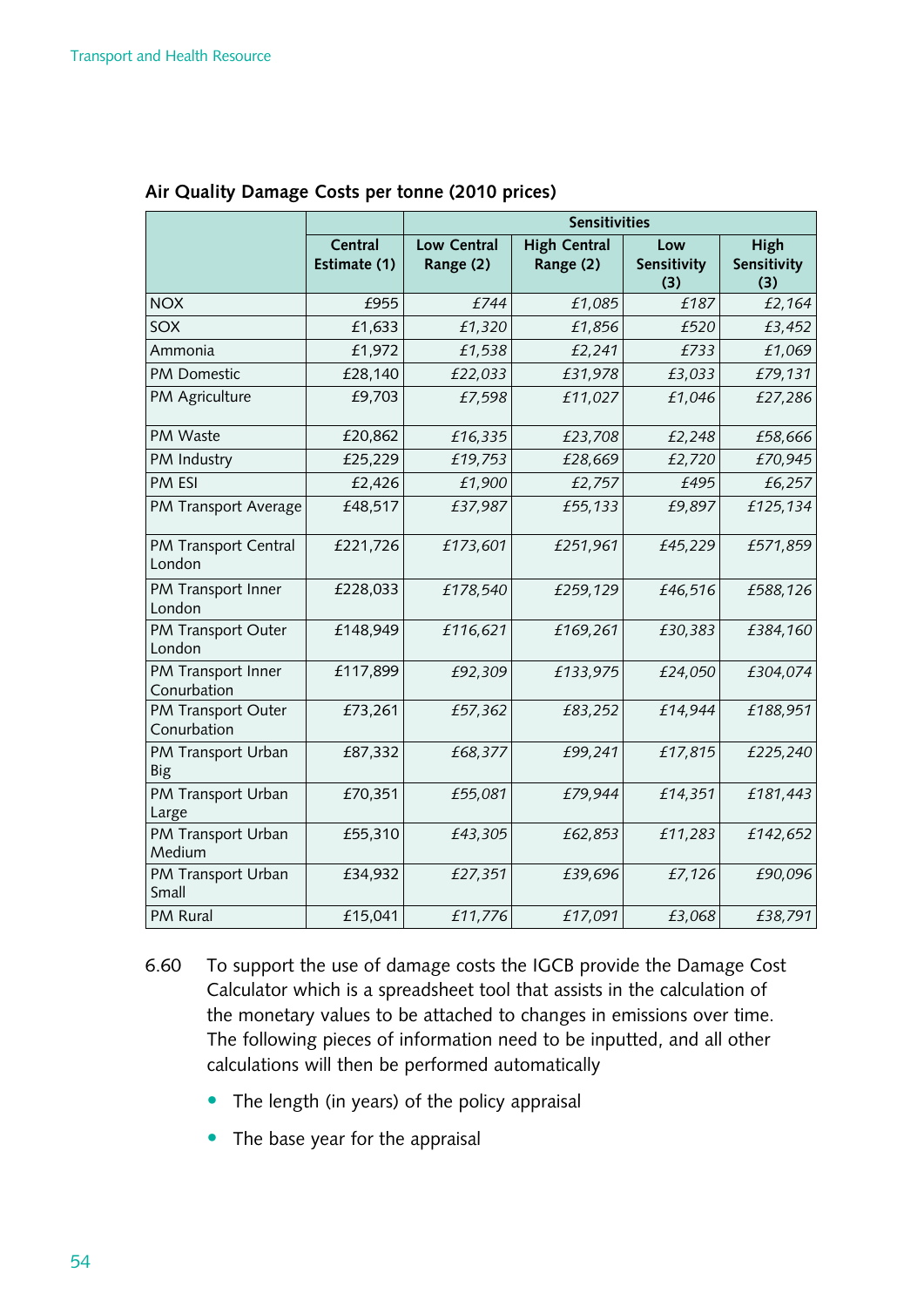- $\bullet$  The pollutant being assessed
- The annual change in emissions (in tonnes)

The calculator is available from www.defra.gov.uk/environment/quality/ air/airquality/panels/igcb/documents/igcb-damage-cost-calculator.xls

- 6.61 The Impact Pathway methodology provides a fuller assessment than the Damage Cost Approach of the likely impacts of a proposal, allowing local factors such as the local level of pollution, the local height of emission sources, and the local population density and meteorology to be reflected. This more robust approach should be considered if Damage costs are not appropriate.
- 6.62 Application of the full Impact Pathway Approach is a time and resource intensive piece of analysis. Full modelling can take around 3 months and can cost between £5,000 and £20,000, depending on the scenario. In the first instance Defra should be contacted if an Impact Pathway assessment is required. For more information on this approach please contact [igcb@defra.gov.uk.](mailto:igcb@defra.gov.uk)

#### **noise**

6.63 Managing the potential health effect of noise at the strategic level will be largely addressed by developing transport options set to achieve current policy guidance. The Noise Policy Statement for England (NPSE)<sup>(22)</sup>, includes the long term vision of noise policy to "promote good health and good quality of life through the effective management of noise within the context of Government policy on sustainable development". This long term vision is supported by the following aims:

Through the effective management and control of environmental, neighbour and neighbourhood noise within the context of Government policy on sustainable development:

- avoid significant adverse impacts on health and quality of life;
- mitigate and minimise adverse impacts on health and quality of life; and
- where possible, contribute to the improvement of health and quality of life.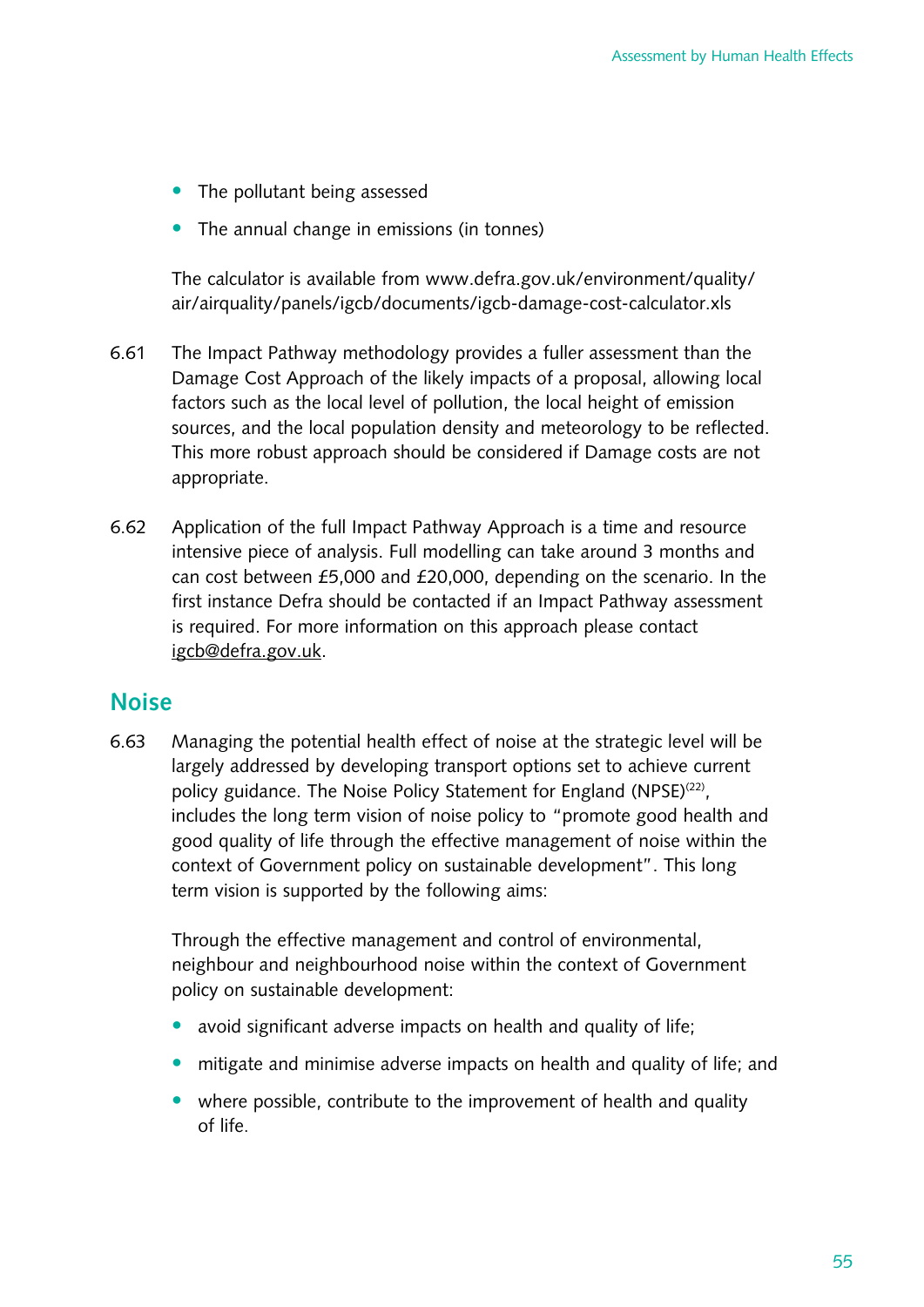#### **evaluation of environmental noise**

- 6.64 As recommended by the Interdepartmental Group on Costs and Benefits (IGCB) there is sufficient evidence to quantify and in some cases value some morbidity and mortality impacts associated with environmental noise. Specifically the IGCB recommends the valuation of annoyance and acute myocardial infarctions and the quantification of hypertension and sleep disturbances.
- 6.65 The approach to quantifying the potential health outcome associated with a relative change in noise exposure is discussed for each health effect below.

#### *Annoyance*

- 6.66 Noise annoyance is defined by the WHO as 'a feeling of displeasure evoked by noise'. The UK has well established procedures for assessing the annoyance to people caused by road and rail traffic-related noise and vibration. These procedures have been developed from surveys of the impacts of noise from transport on people, including dissatisfaction, annoyance and disturbance.
- 6.67 This approach allows for both the quantification of the proportion of the exposed group being annoyed and allows for a valuation of these changes. Guidance on the estimation and quantification of these impacts is available [from http://www.dft.gov.uk/webtag/documents/expert/](http://www.dft.gov.uk/webtag/documents/expert/unit3.3.2.php#013)  unit3.3.2.php#013

#### *Acute Myocardial Infarctions (AMI)*

- 6.68 Based on the work of Berry and Flindell the IGCB recommend the use of the work carried out by Babisch in Germany and van Kempen et al in the Netherlands as the best approach to link changes in environmental noise with the prevalence of acute myocardial infarction. While uncertainties remain around the precise quantitative link between these factors this work is seen to provide the best available link.
- 6.69 Using this function the IGCB provide approaches to both quantify and value the impacts of changes in environmental noises by household. This guidance is available from www.defra.gov.uk/environment/quality/noise/ igcb/publications/noisehealthreport.htm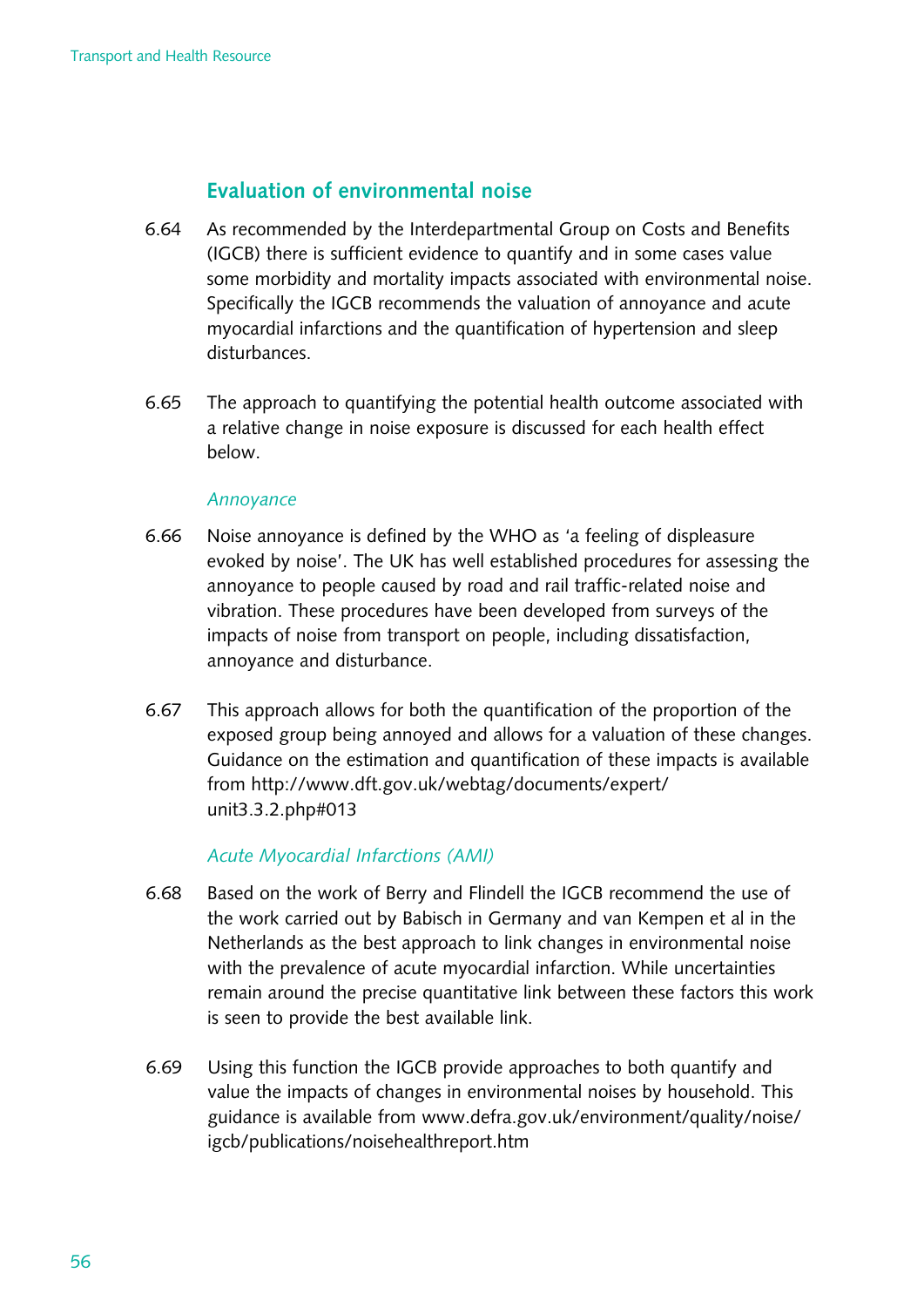#### *Sleep disturbances*

- 6.70 The links between noise and transient sleep disturbances are seen to be a well developed area of research with statistically robust data and doseresponse relationships. Based on the recommendations of Berry and Flindell the IGCB recommend using the relationships published in the 2004 EU position paper to quantify self reported sleep disturbances.
- 6.71 These functions are based on analyses of 15 data sets with more than 12,000 individual observations of exposure-response combinations from 12 field studies which had included a questionnaire containing questions regarding sleep disturbance. Based on this data, functions were derived for three levels of sleep disturbance (highly sleep disturbed, sleep disturbed and lowly sleep disturbance) for three major sources road, aircraft and railways. Guidance on the use of these functions is available from [www.defra.gov.uk/environment/quality/noise/igcb/publications/](http://www.defra.gov.uk/environment/quality/noise/igcb/publications/noisehealthreport.htm)  noisehealthreport.htm

#### *Hypertension*

6.72 The IGCB guidance also recommends the quantification of changes in hypertension associated with changes in environmental noise. To undertake such a quantification a linear relationship has been identified based on the work of Babisch and van Kamp.

Guidance on the use of these functions is available from:

[www.defra.gov.uk/environment/quality/noise/igcb/publications/](http://www.defra.gov.uk/environment/quality/noise/igcb/publications/noisehealthreport.htm)  noisehealthreport.htm

6.73 Managing the potential health effect of noise at the strategic level will be largely addressed by developing transport options that achieve current policy guidance as contained in NPSE (see earlier paragraph). When interpreting NPSE regard may be had to published WHO guidelines such as the Guidelines for Community Noise (GCN)<sup>(44)</sup> and the Night Noise Guidelines for Europe  $(NNG)^{(45)}$  reproduces guideline values that have been recommended by the WHO GCN to aid in addressing the immediate consequences of noise on communities and to specific vulnerable groups.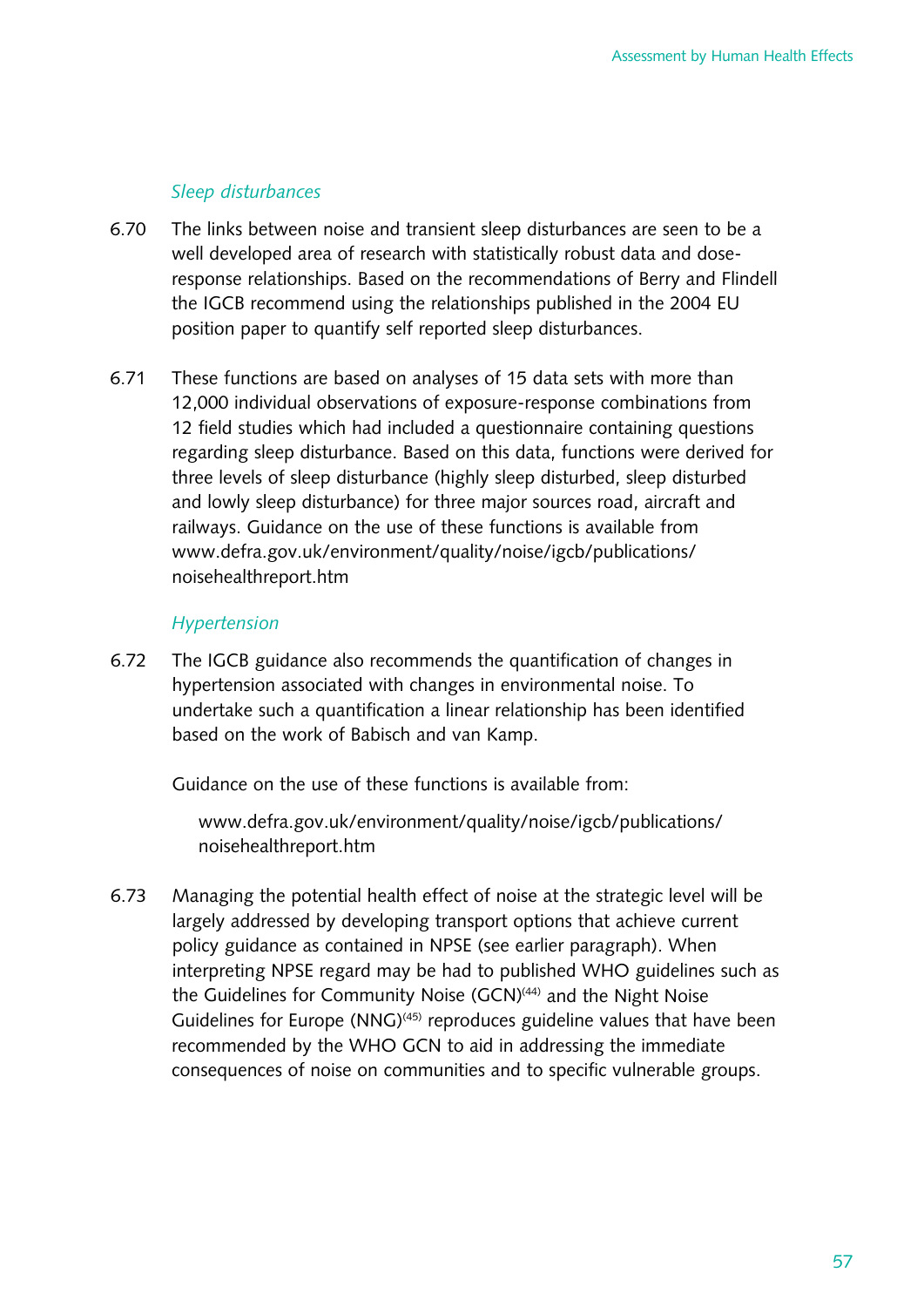| <b>Specific</b><br><b>Environment</b>                                                  | Critical Health Effect(s)<br>LAeq (db)                                                     |                                                                  | <b>Time</b><br><b>Base</b><br>(hours) | LA max<br>(dB)           |
|----------------------------------------------------------------------------------------|--------------------------------------------------------------------------------------------|------------------------------------------------------------------|---------------------------------------|--------------------------|
| Outdoor living<br>area                                                                 | Serious annoyance, daytime and evening                                                     | 55                                                               | 16                                    | —                        |
|                                                                                        | Moderate annoyance, daytime and<br>evening                                                 | 50                                                               | 16                                    | $\overline{\phantom{0}}$ |
| Dwelling,<br>Indoors                                                                   | Speech intelligibility and moderate<br>annoyance, daytime and evening                      | 35                                                               | 16                                    |                          |
| Inside bedrooms                                                                        | Sleep disturbance, night time                                                              | 30                                                               | 8                                     | 45                       |
| Outside<br>bedrooms                                                                    | Sleep disturbance, window open (outdoor<br>values)                                         | 45                                                               | 8                                     | 60                       |
| School class<br>rooms and pre-<br>schools, indoors                                     | Speech intelligibility, disturbance of<br>information extraction, message<br>communication | 35                                                               | During<br>class                       |                          |
| Pre-school<br>bedrooms,<br>indoors                                                     | Sleep disturbance                                                                          | 30                                                               | Sleeping-<br>time                     | 45                       |
| School,<br>playground<br>outdoor                                                       | Annoyance (external source)                                                                | 55                                                               | During<br>play                        |                          |
| Hospital, ward                                                                         | Sleep disturbance, night time                                                              | 30                                                               | 8                                     | 40                       |
| rooms, indoors                                                                         | Sleep disturbance, daytime and evenings                                                    | 30                                                               | 16                                    |                          |
| Hospitals,<br>treatment<br>rooms, indoors                                              | Interference with rest and recovery                                                        | As low as<br>possible                                            |                                       |                          |
| Industrial,<br>commercial<br>shopping and<br>traffic areas,<br>indoors and<br>outdoors | Hearing impairment                                                                         | 70                                                               | 24                                    | 110                      |
| Ceremonies,<br>festivals and<br>entertainment<br>events                                | Hearing impairment (patrons:<5 times/<br>year)                                             | 100                                                              | 4                                     | 110                      |
| Public addresses,<br>indoors and<br>outdoors                                           | Hearing Impairment                                                                         | 85                                                               | 1                                     | 110                      |
| Music through<br>headphones/<br>earphones                                              | Hearing impairment (free-field value)                                                      | 85<br>Under<br>headphones,<br>adapted to<br>free-field<br>values | 1                                     | 110                      |

**Table 6.1: Guideline Values for Community noise in Specific environments**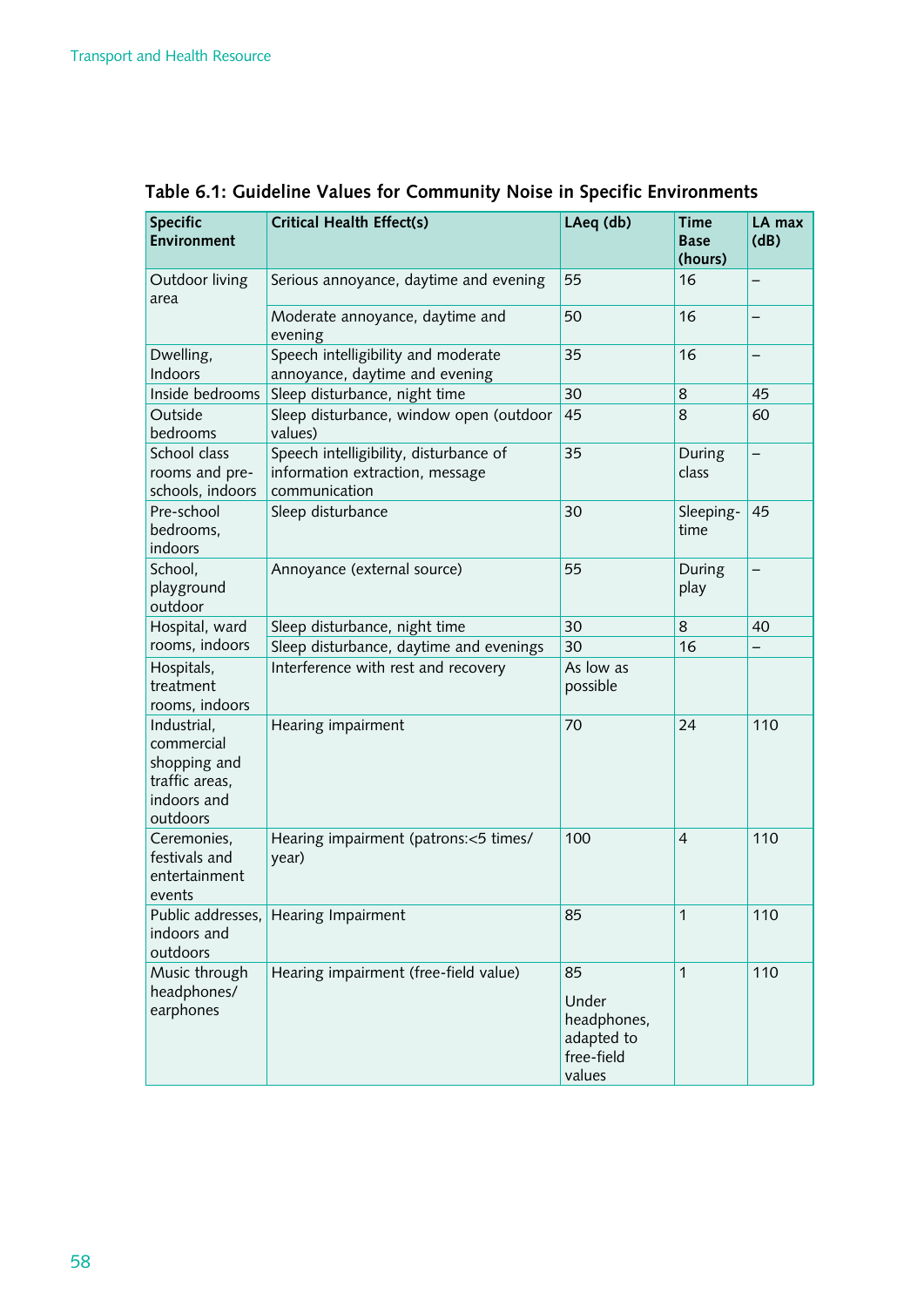| <b>Specific</b><br><b>Environment</b>                     | Critical Health Effect(s)   | LAeq (db)                                                                                                                                     | <b>Time</b><br><b>Base</b><br>(hours) | LA max<br>(dB)                                                                                  |  |
|-----------------------------------------------------------|-----------------------------|-----------------------------------------------------------------------------------------------------------------------------------------------|---------------------------------------|-------------------------------------------------------------------------------------------------|--|
| Impulse sounds<br>from toys,<br>fireworks and<br>firearms | Hearing impairment adults   |                                                                                                                                               |                                       | 140<br>peak<br>sound<br>pressure<br>(not<br>LAmax,<br>fast),<br>100mm<br>from<br>the ear        |  |
|                                                           | Hearing impairment children |                                                                                                                                               |                                       | 120<br>peak<br>sound<br>pressure<br>(not<br>LAmax,<br>fast),<br><b>100mm</b><br>from<br>the ear |  |
| Outdoors in<br>parkland and<br>conservation<br>areas      | Disruption of tranquillity  | Existing quiet outdoor areas should<br>be preserved and the ratio of<br>intruding noise to natural<br>background sound should be<br>kept low. |                                       |                                                                                                 |  |

Source WHO Guidance for Community Noise<sup>(44)</sup>

- 6.74 Challenging guideline values for night time noise are also contained in the more recently published NNG document which is considered by WHO to be complementary to the GCN. The NNG states that "For the prevention of subclinical adverse health effects related to night noise in the population, it is recommended that the population should not be exposed to night noise levels greater than 40 dB of  $L_{\sf night}$ , outside during the part of the night when most people are in bed." An interim target of 50 dB  $L_{night}$ outside is recommended in the situations where the achievement of the 40 dB guideline is not feasible in the short run for various reasons.
- 6.75 The key limitation of such WHO guidance in transport and noise appraisal is practicality. In a feasibility study by Porter et al it is noted that the WHO inspired guidelines fail to consider the practicality of actually being able to achieve any of the stated guideline values<sup>(46)</sup>. The report goes on to state that: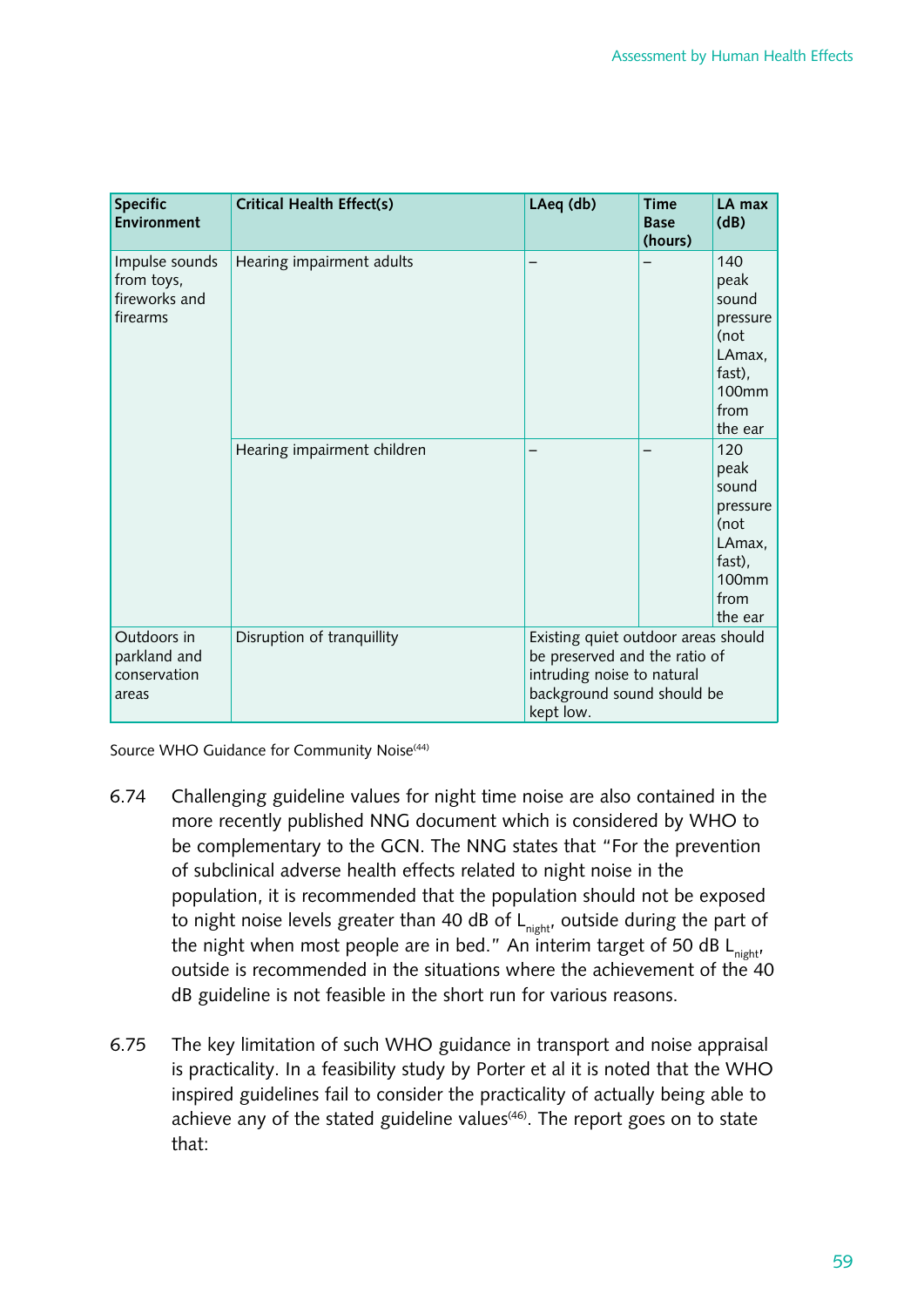*'around 56% of the population in England and Wales are exposed to*  daytime noise levels exceeding 55 dB L<sub>Aea</sub> and that around 65% are *exposed to night-time noise levels exceeding 45 dB L<sub>Aeq</sub> (as measured outside the house in each case). The value of 45 dB L<sub>Aeq</sub> night-time* outdoors is equivalent to the 1995 WHO guideline value of 30 dB L<sub>Aeq</sub> *night-time indoors allowing 15 dB attenuation from outdoors to indoors for a partially open window (for free air ventilation to the bedroom). The percentages exposed above the WHO guideline values could not be significantly reduced without drastic action to virtually eliminate road traffic noise and other forms of transportation noise (including public transport) from the vicinity of houses. The social and economic consequences of such action would be likely to be far greater than any environmental advantages of reducing the proportion of the population annoyed by noise. In addition, there is no evidence that anything other than a small minority of the population exposed at such noise levels find them to be particularly onerous in the context of their daily lives.'* 

- 6.76 An element of caution is therefore recommended if the WHO guideline values are to be applied to appraise transport options.
- 6.77 Very recently the UK Ad Hoc Expert Group on Noise and Health published their report on Environmental Noise and Health in the UK which should also be considered in any assessment of noise and health<sup> $(23)$ </sup>.

#### **annoyance**

- 6.78 The contemporary rationale for assessing the effects of transportation noise on communities is based upon a descriptive dose response relationship as proposed by Schultz in 1978. The curve has since been updated to include new studies with varying criteria by both Fidell and Finegold, and has been further investigated by specific transport type by Miedema. Here, it was shown that aircraft noise produces a consistently stronger annoyance response then road transport, followed by rail.
- 6.79 The recommended approach to calculating changes in people highly annoyed can therefore be applied to specific transport mode, or apply a more conservative approach that applies the stronger annoyance response associated with aircraft noise. Applying the latter approach, the calculation of the total number of people said to be 'highly annoyed' is achieved by multiplying the number of people within each 3 dB contour band by the appropriate percentage provided in Table 6.2.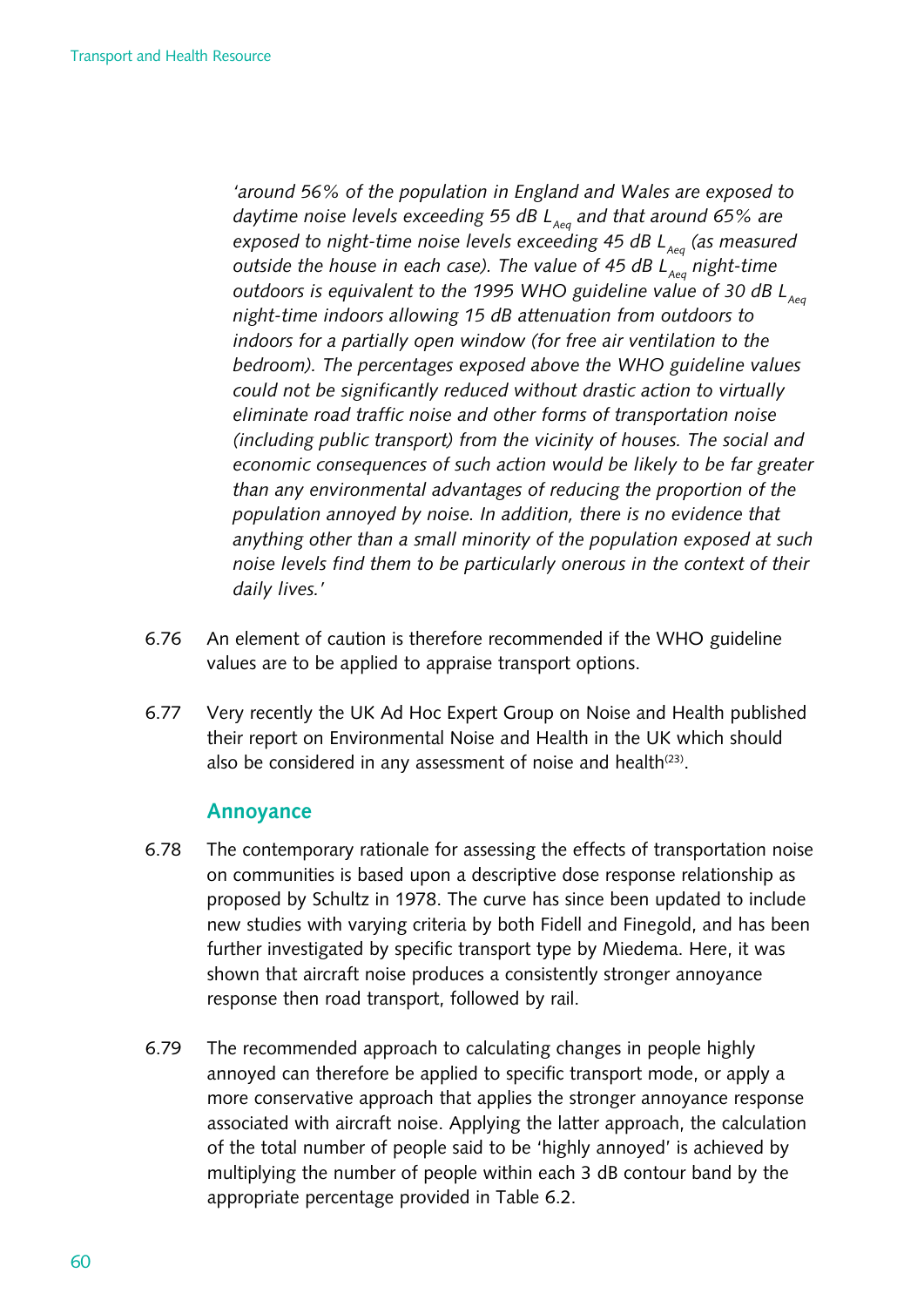| Mid Points of Leg 3 dB Intervals | % Highly Annoyed |
|----------------------------------|------------------|
| 55.5                             | 6.6              |
| 58.5                             | 11.1             |
| 61.5                             | 18.0             |
| 64.5                             | 28.0             |
| 67.5                             | 40.7             |
| 70.5                             | 54.9             |
| 73.5                             | 68.2             |

#### **Table 6.2: Percentage of Highly annoyed People**

Source: CAA. (2007) The Revised Airspace Change Process: Draft Cap 725. CAA Guidance on the Application of the Airspace Change Process.

6.80 Applying the above conversion factors to high-level noise modelling or aspirational targets provides a means to estimate potential changes in individuals highly annoyed, providing additional community health context to the technical noise section. The depth of assessment is largely defined by the level of noise modelling available or the aspirational targets set (i.e. a 5db reduction for a given population).

#### **Sleep Disturbance**

- 6.81 The WHO GCN conclude that sleep disturbance is a major effect of environmental noise and that exposure may cause primary effects during sleep and secondary effects after the exposure. Sleep disturbances can result in decreased daytime efficiency and long-term health impairment. The WHO further indicate that certain groups are more likely to be affected by sleep disturbance such as older people, newborn, shift workers and persons with physical or mental disorders.
- 6.82 As indicated by the WHO GCN $(44)$ , it is typically specific noise events that have the greatest potential to interrupt sleep (i.e. 45 LA<sub>max</sub> dB within the bedroom and 60 outdoors). LTPs that seek to reduce such noise episodes therefore present the potential to reduce sleep disturbance and the associated short and long-term consequence to health.

#### **mental Health effects**

6.83 The WHO GCN consider that the findings on mental health and environmental noise are inconclusive, However, Stansfeld<sup>(47)</sup> in a review of the literature believes that there is a relationship between environmental noise exposures (particularly at a higher level) and mental health symptoms but little evidence of a relationship with more severe mental health problems.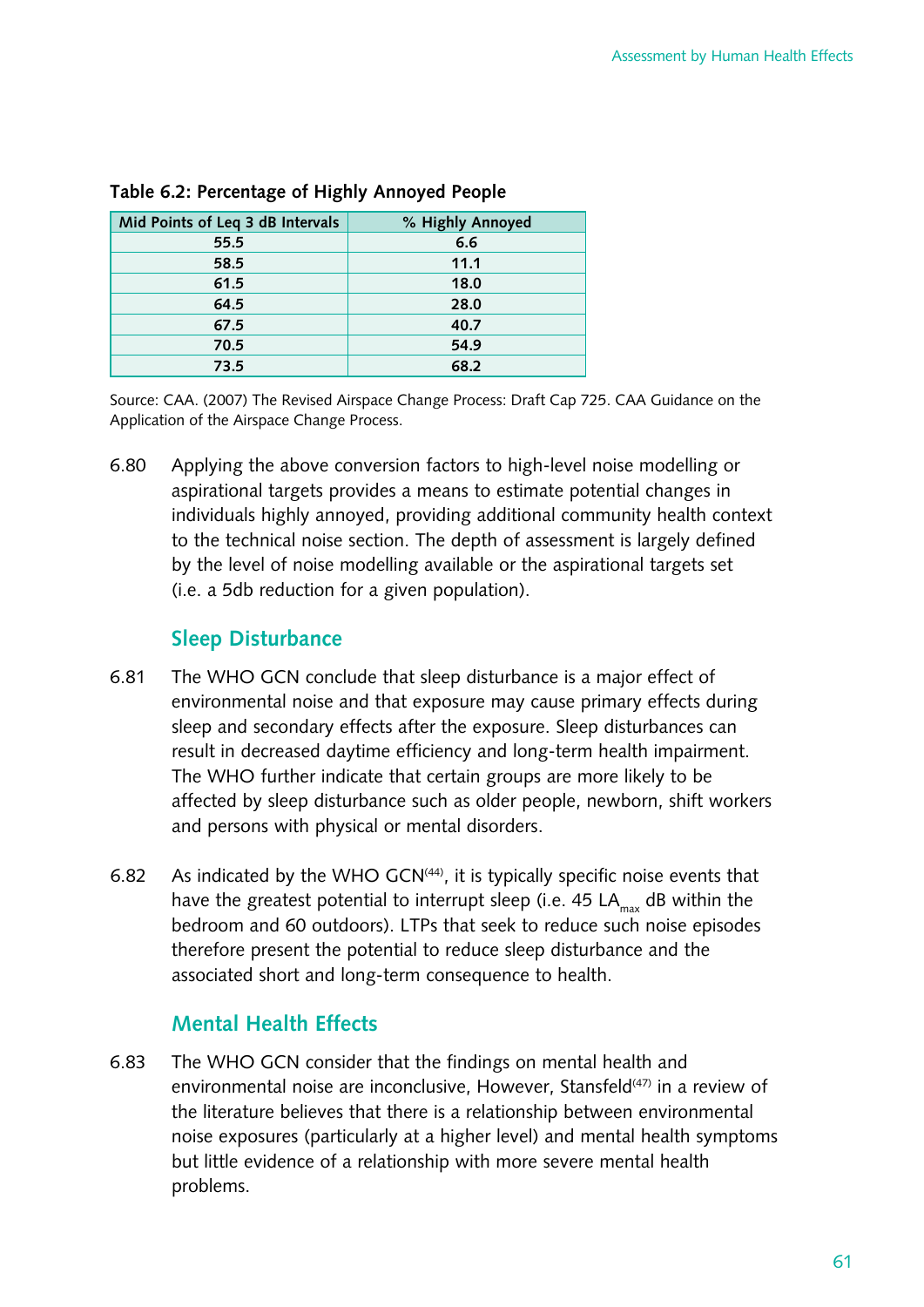6.84 It has also been suggested that certain groups are more vulnerable to mental health effects induced by noise. These include children, older people and people with pre existing illness in particular depression. Overall, the evidence is not sufficiently convincing for this aspect to be quantified, however adherence with guidance levels set to prevent community exposure and annoyance can be qualitatively assessed to benefit mental health.

#### **Children's Learning**

- 6.85 The RANCH study researched the effects of road traffic and aircraft noise on the cognitive performance and health of children. During this study, road and aircraft noise exposure was associated in a linear exposure-effect with reading comprehension, episodic memory and working memory. It was estimated that a 5 dB(A) increase in noise was associated with a 2-month impairment in reading age of UK children aged 9-10<sup>(48)</sup>.
- 6.86 In addition to applying the WHO GCN for schools, and given the linear exposure effect, it is therefore possible to quantify what relative changes in noise exposure at schools may have upon cognitive performance in children. Such an assessment will require the change in air noise contours mapped over schools to establish the relative change in exposure, and the number of children aged 9-10 within the schools identified.
- 6.87 However, please note that the RANCH study typically measures changes in cognitive performance in 5dB (A) increments (i.e. a perceptible change in noise). Government guidance advise that 3 dB(A) is the minimum perceptible under normal conditions. Changes of this order of magnitude therefore do not warrant assessment.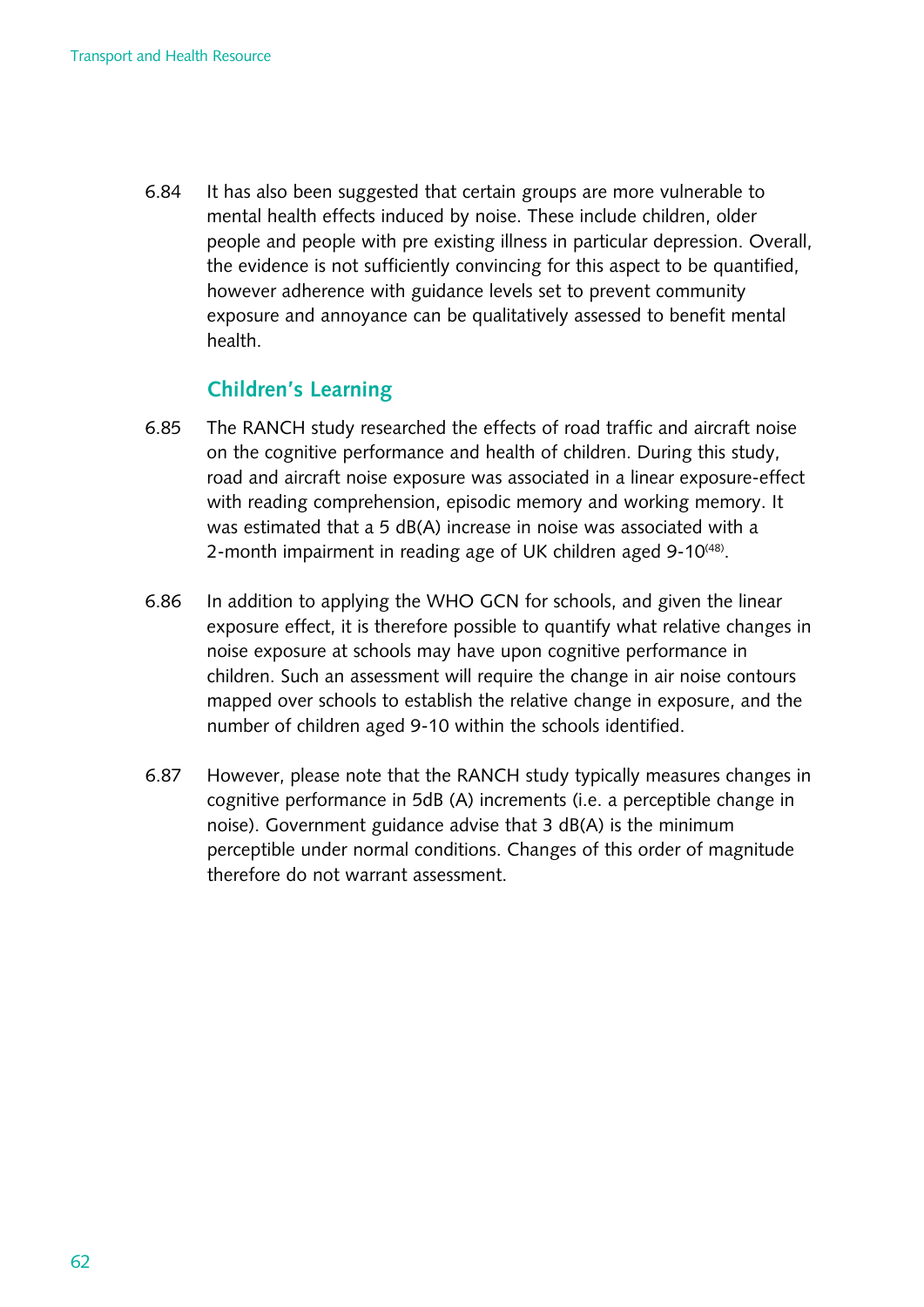# **7. Delivering Local Transport Plans: Key Performance Indicators**

7.1 This chapter presents suggested Key Performance Indicators (KPI), mitigation and community support initiatives by transport mode, and for specific community groups, providing inform for the development of specific initiatives and programmes and aid the delivery of LTPs.

# **Monitoring Programme and Key Performance Indicators**

- 7.2 Key Performance Indicators (KPIs) are required to measure overall success in achieving core objectives and to ensure support programmes and initiatives are appropriately targeted and effective. Due to the multidisciplinary nature of health (being influenced by a range of key determinants of health and further influenced by lifestyle, behaviour and genetic predisposition), it is often not possible to directly attribute changes in community health to specific policies or projects. This issue is often compounded by the significant lead in time before a health outcome is made apparent and the changing nature of populations (i.e. migration).
- 7.3 As such, it is suggested that as part of the SEA monitoring process, key environmental indicators that are precursors to potential health outcomes, supported by high-level health KPIs are used to measure general success and inequality. Table 7.1 presents suggested health KPI by transport mode, and is supported by an appropriate rationale.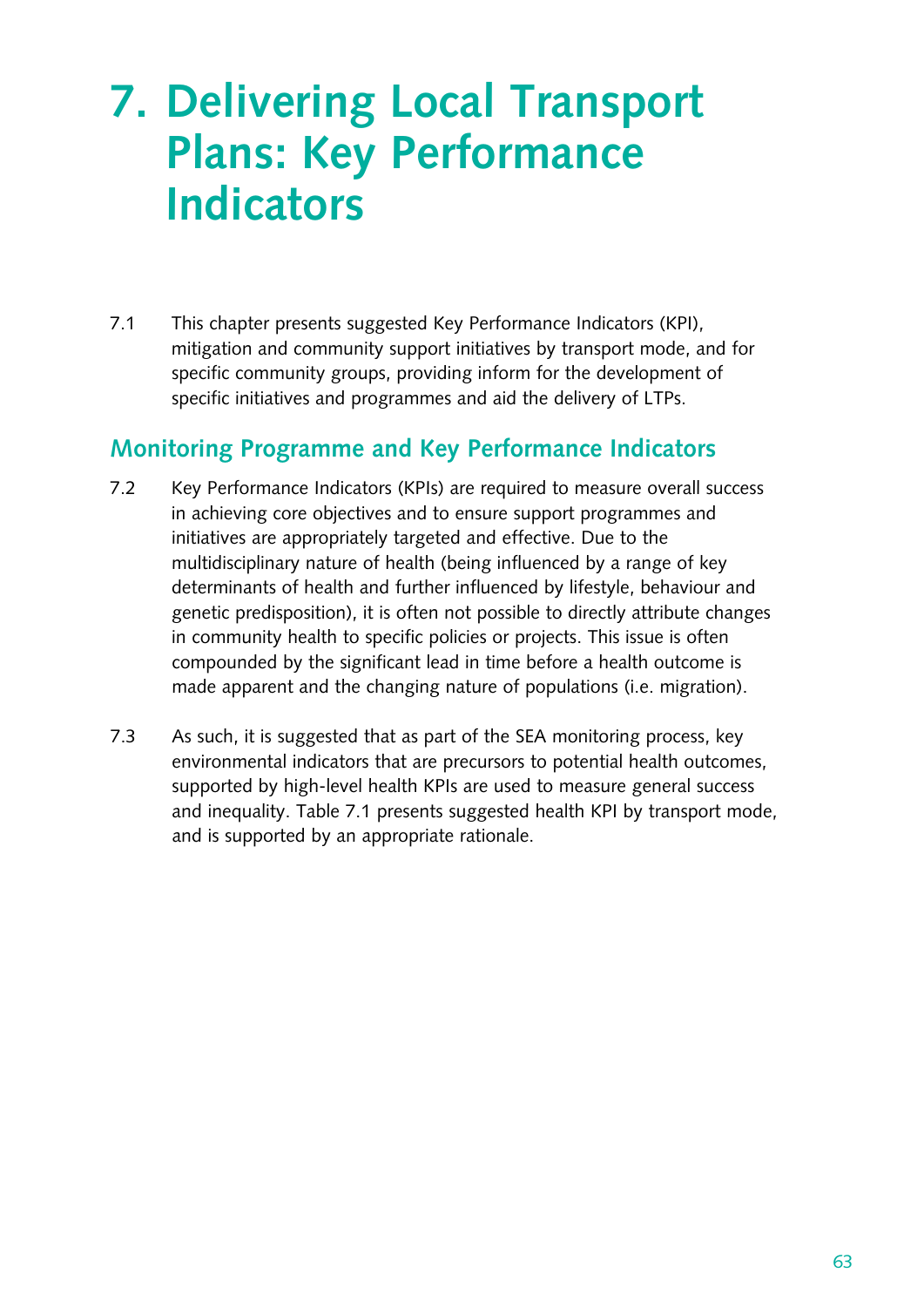| Indicator                                                                                                    | Rationale                                                                                                                                                                                                                                                                                                                                                                                                                                                                                                                                                                                                         |               | <b>Transport Mode</b> |         |         |  |  |
|--------------------------------------------------------------------------------------------------------------|-------------------------------------------------------------------------------------------------------------------------------------------------------------------------------------------------------------------------------------------------------------------------------------------------------------------------------------------------------------------------------------------------------------------------------------------------------------------------------------------------------------------------------------------------------------------------------------------------------------------|---------------|-----------------------|---------|---------|--|--|
|                                                                                                              |                                                                                                                                                                                                                                                                                                                                                                                                                                                                                                                                                                                                                   | <b>Active</b> | <b>Public</b>         | Private | Freight |  |  |
|                                                                                                              | <b>Environmental Precursors to Health Outcome</b>                                                                                                                                                                                                                                                                                                                                                                                                                                                                                                                                                                 |               |                       |         |         |  |  |
| Air Quality<br>(Particulate<br>matter, nitrogen<br>dioxide, ozone<br>and air quality<br>management<br>areas) | By setting indicators on environmental<br>precursors to potential health outcomes,<br>it is possible to implement more effective<br>and ethical monitoring programmes. To<br>clarify, by monitoring changes in key<br>pollutants such as $PM_{10}$ or NO <sub>2</sub> it is<br>possible to gauge the overall success of<br>a transport option/mitigation, but also<br>identify the relative benefit or risk to<br>local communities. This therefore<br>provides the means to monitor, and<br>where appropriate, amend transport<br>options and their mitigation before the<br>onset of an adverse health outcome. |               | X                     | X       | X       |  |  |
| <b>Noise</b>                                                                                                 | Similar to air quality, it is recommended<br>to set noise indicators to environmental<br>thresholds set to prevent annoyance and<br>protect health. It is currently not possible<br>to monitor the adverse health effect of<br>transport noise (i.e. depression through<br>to cardiovascular health outcomes), of<br>which is further confounded by vehicle<br>emissions.                                                                                                                                                                                                                                         | X             | X                     | X       | X       |  |  |
| Total trips by<br>mode                                                                                       | By monitoring the rates of modal<br>transport it will be possible to establish<br>trends in growth, any modal offset and<br>the relative effectiveness of transport<br>options. This will not only provide the<br>means to monitor overall success, but<br>can be used as a means to gauge the<br>modal offset to active transport and the<br>subsequent benefit to health. Such<br>monitoring will also aid in establishing if<br>additional intervention is required to<br>improve benefit uptake (in general or<br>within specific community groups),<br>manage risk or address inequality.                    | X             | X                     | X       | X       |  |  |
| Distance of trip<br>by mode                                                                                  | Monitoring the distance of trip by mode<br>will further aid in monitoring changes in<br>transport behaviour, the effectiveness of<br>the transport option, and any need for<br>additional intervention.                                                                                                                                                                                                                                                                                                                                                                                                           |               |                       |         |         |  |  |
| Economic<br>Prosperity                                                                                       | Transport, access and accessibility are<br>vital to delivering and maintaining viable<br>services, amenities and economic<br>prosperity. The monitoring of key<br>economic indicators is therefore<br>recommended to establish the influence<br>of LTP, and the requirement for further<br>intervention.                                                                                                                                                                                                                                                                                                          | X             | X                     | Х       |         |  |  |

# **Table 7.1: Suggested Health Indicators**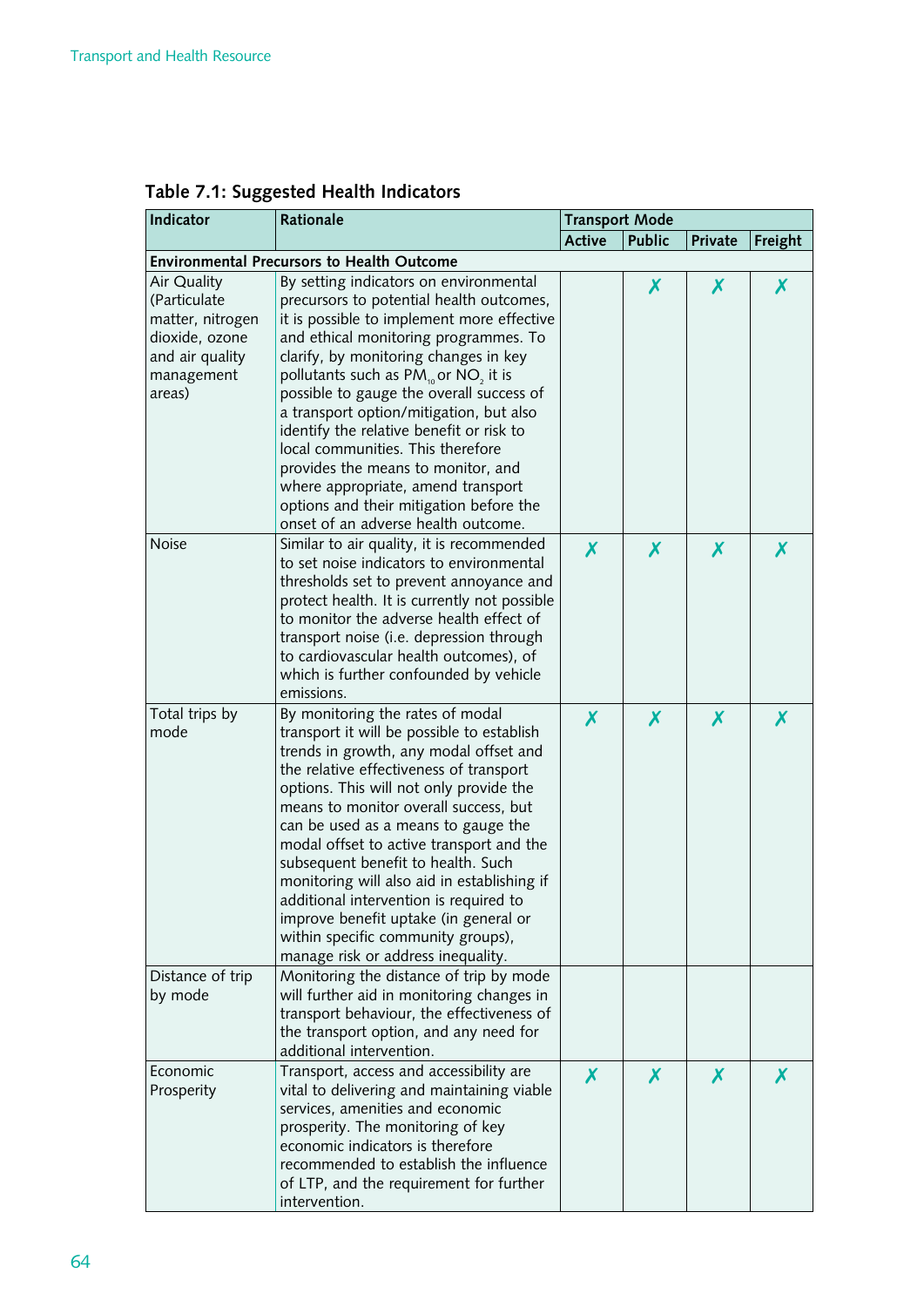| Indicator                                                                                                                                                                                                                                                                                      | Rationale                                                                                                                                                                                                                                                                                                                                                                                                                                                             | <b>Transport Mode</b> |               |         |         |  |
|------------------------------------------------------------------------------------------------------------------------------------------------------------------------------------------------------------------------------------------------------------------------------------------------|-----------------------------------------------------------------------------------------------------------------------------------------------------------------------------------------------------------------------------------------------------------------------------------------------------------------------------------------------------------------------------------------------------------------------------------------------------------------------|-----------------------|---------------|---------|---------|--|
|                                                                                                                                                                                                                                                                                                |                                                                                                                                                                                                                                                                                                                                                                                                                                                                       | <b>Active</b>         | <b>Public</b> | Private | Freight |  |
| <b>High-Level Health Indicators</b>                                                                                                                                                                                                                                                            |                                                                                                                                                                                                                                                                                                                                                                                                                                                                       |                       |               |         |         |  |
| Transport<br>Collision and KSI<br>(all modes)<br>National statistics<br>are available from<br>the Department<br>of Transport<br>website, local<br>data is available<br>from Local<br>Authority<br>transport teams                                                                              | Collisions resulting in killed and serious<br>injuries are one of the few health<br>statistics that can be directly attributed<br>to transport. Monitoring KSI trends and<br>their distribution is therefore an effective<br>means to establish the success of<br>transport options, and their<br>disproportionate impact to children, and<br>children from ethnic and socio-economic<br>groups in particular.                                                        | X                     | X             | X       | X       |  |
| Levels of Physical<br>Activity<br>Such data is<br>typically available<br>in lifestyle surveys<br>and annual public<br>health reports<br>available from<br>local public health<br>departments                                                                                                   | Monitoring levels of physical activity or<br>inactivity provides a key means to<br>establish general lifestyle trends within a<br>population. Although it will not be<br>possible to directly attribute such<br>changes to transport options, it will<br>provide a high-level indication as to the<br>change in trend and the possibly need<br>for further community support or<br>intervention.                                                                      | X                     | X             |         |         |  |
| Hospital<br><b>Admission Rates</b><br>(cardiovascular<br>and respiratory<br>rates per 100,000<br>people)<br>Such data is<br>available upon<br>request from local<br>public health<br>departments for<br>a range of<br>geographic areas<br>(Local Authority,<br>ward and super<br>output areas) | The monitoring of cardiovascular and<br>respiratory hospital admission rates can<br>be applied as a means to monitor trends<br>in community health. Although such<br>statistics cannot be directly attributed to<br>LTP, they can be applied to complement<br>and correlate transport mode statistics<br>and air quality monitoring to health. In<br>so doing it will be possible to monitor<br>overall success and establish if further<br>intervention is required. | X                     | X             | X       | X       |  |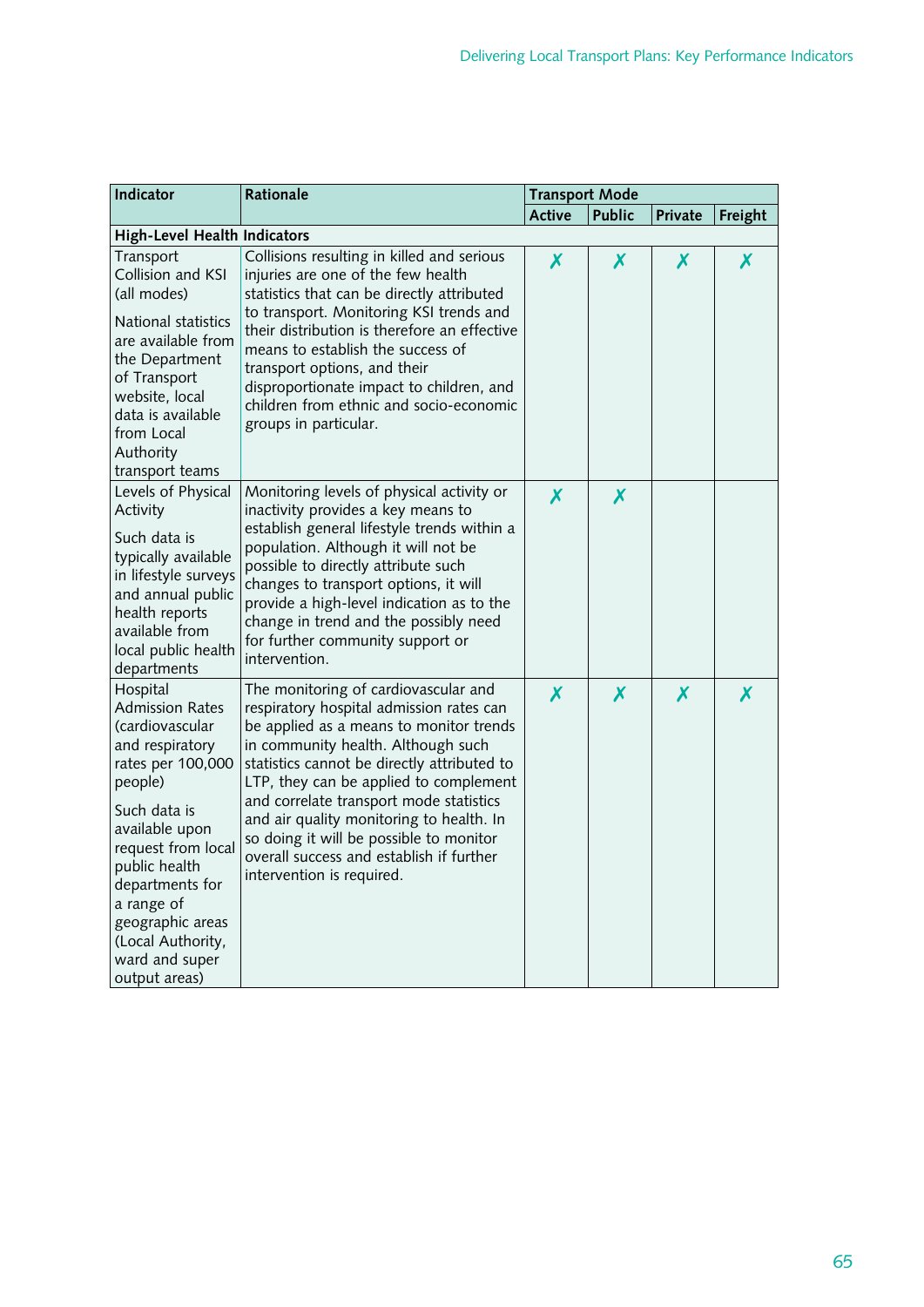| Indicator                                                                                                                                                                                   | Rationale                                                                                                                                                                                                                                                                                                                                                                                                                        |               | <b>Transport Mode</b> |         |         |  |  |
|---------------------------------------------------------------------------------------------------------------------------------------------------------------------------------------------|----------------------------------------------------------------------------------------------------------------------------------------------------------------------------------------------------------------------------------------------------------------------------------------------------------------------------------------------------------------------------------------------------------------------------------|---------------|-----------------------|---------|---------|--|--|
|                                                                                                                                                                                             |                                                                                                                                                                                                                                                                                                                                                                                                                                  | <b>Active</b> | <b>Public</b>         | Private | Freight |  |  |
| Life Expectancy<br>Such data is<br>available upon<br>request from<br>from local public<br>health<br>departmentsfor<br>a range of<br>geographic areas<br>(Local Authority,<br>ward and super | Monitoring life expectancy provides a<br>means to monitor the overall<br>improvement in the health of<br>populations contrasted against regional<br>and national trends.<br>Although such changes in life<br>expectancy cannot be directly attributed<br>to LTPS, they are key to monitoring<br>general health improvements, pockets of<br>inequality and the possibly need for<br>further community support or<br>intervention. | X             | Х                     | X       |         |  |  |
| output areas)<br>Standardised<br><b>Mortality Rates</b><br>Such data is<br>available upon<br>request from<br>from local public<br>health<br>departments                                     | The (SMR) is a method of comparing<br>mortality levels in different years, or for<br>different sub-populations in the same<br>year, while taking account of differences<br>in population structure. Monitoring ward<br>level SMR therefore provides a means to<br>monitor high-level changes in<br>community health and changes in health<br>inequality.                                                                         | X             | X                     | Х       |         |  |  |
| Project Level<br>Health Impact<br>Assessment                                                                                                                                                | It may be the case that specific transport<br>options warrant further investigation as<br>to the magnitude, distribution and<br>likelihood of potential health outcome.<br>LTP may therefore prompt the<br>requirement for HIA to be commissioned                                                                                                                                                                                | X             | X                     | X       | X       |  |  |
|                                                                                                                                                                                             | and submitted as a supplementary<br>planning document as part of the<br>planning consent process.<br>Where such HIA are deemed necessary,<br>it is recommended to monitor that they<br>have been appropriately scoped. This<br>resource can be applied to inform the<br>scope, focus and specific assessment<br>methods to be applied.                                                                                           |               |                       |         |         |  |  |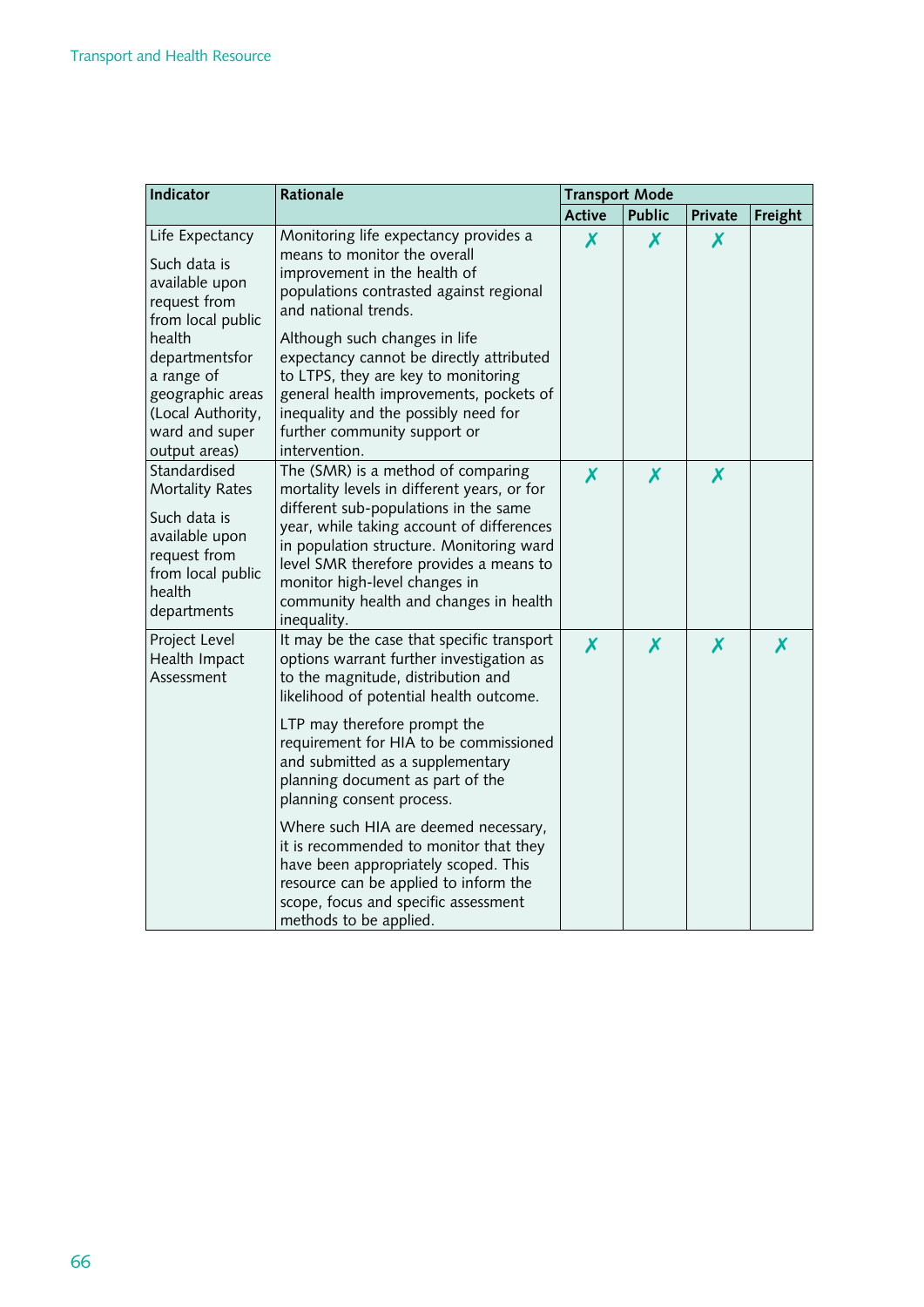# **8. Suggested Transport Mitigation and Community Support Initiatives**

- 8.1 The focus of Strategic Environmental Assessment is at plan or programme level. As part of the implementation of the LTP, there may need to be Environmental Impact Assessments as part of the consenting process for certain projects under EU Directive 85/337/EEC (as amended). The Directive does not specifically refer to human health, but requires EIAs to address effects on "human beings", and Environmental Statements accompanying applications should cover population, which is understood to include human health issues where these arise.
- 8.2 HIAs are now being commissioned on a voluntary basis by developers to demonstrate healthy urban design features, in compliance with LTP health objectives, and promote their bids. Local Public Health departments are often able to assist with carrying out HIAs on a range of subjects.
- 8.3 Where LTPs decide to make HIA a requirement on specific projects, or as a blanket requirement to supplement all transport-planning submissions, it is suggested that a review of any complementary policy in the LDF be carried out to establish if there is already a local requirement for HIA to which the LTP can signpost to or build upon.

### **Transport Mode**

#### **Active Transport**

#### *Risk of Collision*

- 8.4 The key health risks associated with active transport includes an increased risk of collision with other transport modes with the potential to result in serious and fatal injuries. LTPs will typically be designed to further remove or manage such risks by making cycling safer in line with the hierarchy of measures as set out on the DfT publication 'Cycle Infrastructure Design<sup>'(49)</sup>:
	- providing road calming features intended to protect pedestrians and cyclists in sensitive locations (i.e. in proximity to schools, nurseries and recreational areas);
	- providing safe, visible crossing points for pedestrians and cyclists;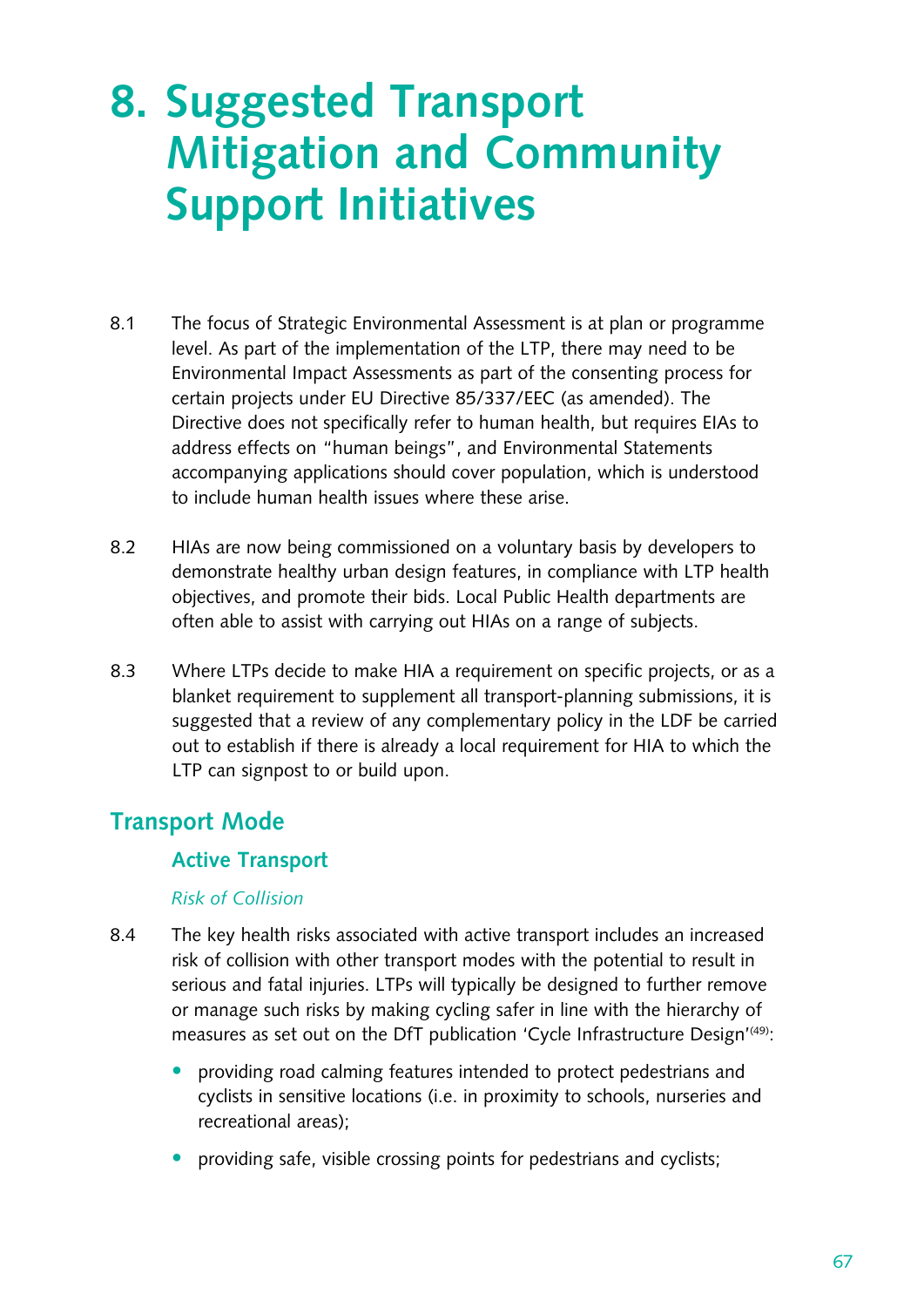- raising awareness as to cyclists, pedestrians and children (passive and active signage);
- providing cycle training for children and adults; and
- encouraging a transfer away from private vehicle use, reducing the level of exposure and frequency of risk from road traffic collision, vehicle emission, noise and community severance.
- 8.5 However, additional mitigation may be required to manage residual risks, and in particular the disproportionate level of risk to other road users (e.g) cyclists) and within communities (i.e. children and children from deprived and ethnic families in particular). It will also be necessary to address the personal barriers limiting uptake within specific community groups (older people, the infirm, socio-economically deprived etc) and for specific commuter trips (school and shopping run, work commute etc).
- 8.6 Such mitigation and initiatives are bespoke, tailored to LTPs and the communities they are intended. However, it is recommended that the following key points are always considered:

#### Collision risk management

- $\bullet$  the likelihood and severity of collisions varies within communities and between transport modes. An appreciation as to local circumstance, demography, age structure and existing accident black spots is required to fully address potential risks and their disproportionate impact upon communities;
- that traffic calming measures complement cycle and pedestrian paths and do not impact upon them (i.e. that the do not reduce the quality or safety of cycle or pedestrian routes); and
- that road calming measures are designed with the needs of cyclists and pedestrians in mind and do not impact upon them (i.e. that they do not reduce the quality of cycle or pedestrian routes, or cause erratic road vehicles movements such as swerving).

#### Personal barriers

• personal barriers to active travel vary within community groups and between commuter types. Addressing and removing such barriers requires an appreciation as to local circumstance, demography, age structure, community and commuter needs and perceived risks (this can be achieved through community profiling and engagement);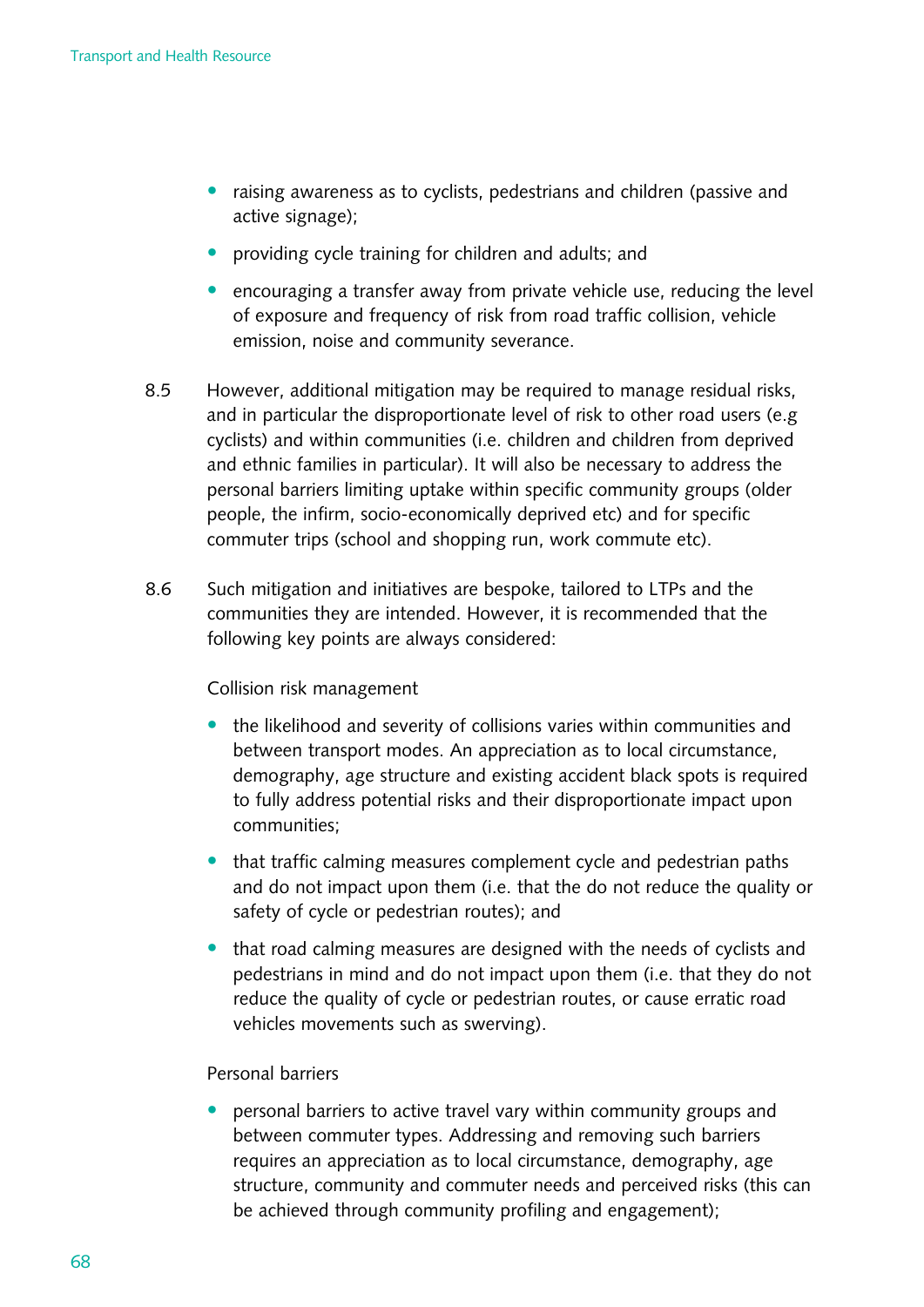- parental perceptions of risk is a common barrier limiting the level of active transport during the school run. Such perceptions can be managed through information on formal School Travel Plans and should be reinforced with information on the long term health benefits from increased physical activity. Cycle training can also give children skills and confidence and help ease parental perceptions of risk – research from Cycling England showed that whilst over three quarters of parents are uneasy about allowing their children to cycle independently, when asked what would make them feel more reassured about their child cycling, 52% said cycle training;
- barriers limiting the level of commuter active and public transport is influenced by conveyance, comfort and control. Such priorities can be addressed through real time transport information (i.e. signage at bus stations), clean, reliable and comfortable services and through formal Work Travel Plans. However, this should be reinforced by effectively communicating the personal benefits to commuters (i.e. equivalent to a pay rise, gym membership and facilitating a longer healthy life);
- barriers for older people and those with disabilities often include perceptions of safety and risk of injury on the way to public transport or while waiting for modal interchange. There is therefore a requirement to engage with such groups in order to ascertain such barriers and the best way in addressing them; and
- barriers limiting the uptake by vulnerable community groups may include concern of personal safety and crime. Defining such issues during consultation will aid in developing bespoke initiatives, aid in addressing health inequalities and support the delivery of LTPs.

## **Private**

8.7 Private vehicle use presents a number of environmental health risks that are typically disproportionately dispersed within socio-economically deprived communities and vulnerable community groups. Such risks are in part being addressed through improvements in vehicle technology and safety features, and more strategically through LTPs. LTPs can also be applied to encourage more active and healthier lifestyles, with significant health protection and promotion benefits. However, it is important to note that transport options geared towards a modal shift away from private vehicle use, may have a particular impact upon vulnerable community groups (i.e. communities in rural and suburban areas, the older people, people with disabilities etc ).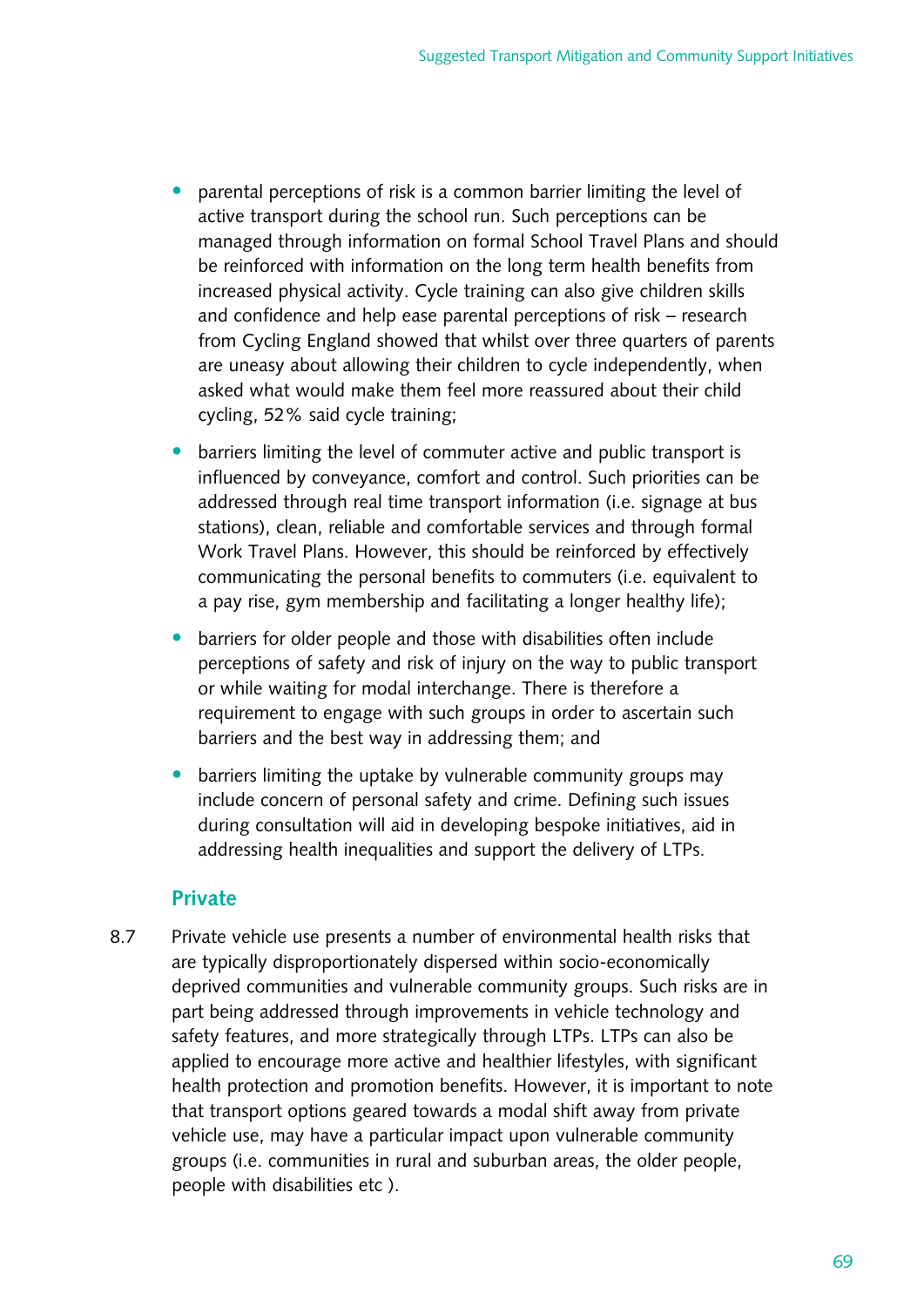- 8.8 In order to not widen socio-economic and health inequality, additional initiatives may be required to ensure that such community groups do not result in a decrease in access and accessibility or become isolated. The primary means of addressing such issues is through effective consultation with such groups to establish their relative transport needs and current barriers limiting access and accessibility.
- 8.9 LTPs are implicitly geared towards influencing more environmental and health conscious transport behaviour, balancing the relative needs of both commuters and the communities they pass through. Initiatives to support the delivery of LTP may include:
	- real time parking signage, to prevent unnecessary congestion and aid commuters in making alternative travel choices;
	- real time Estimated Time of Arrival (ETA) traffic signage indicating the likely time spent in traffic, contrasted against the ETA to park and ride schemes;
	- targeted information programmes indicating how increased levels of active transport can:
		- $-$  to the average work commuter: be equivalent to a pay raise, gym membership and facilitating a longer healthy life for the average commuter;
		- $-$  to parents: have life long health benefits to children who walk and cycle to school (often constituting more exercise than is provided as part of the school PE curriculum);
		- $-$  to the general public: improves the quality of the local urban environment and significantly contributes in reducing the UKs greenhouse emissions; and
		- $-$  to employers and organisations: can be applied to minimise carbon emissions, and facilitate a healthier and more effective workforce;

## **Public**

8.10 The potential health risks associated with Public transport are again, in part being addressed through improvements in vehicle technology and safety features, and more strategically through LTPs to ensure they meet commuter and community needs. Potential health benefits are largely associated with the modal offset from private vehicles, and the modal interchange with active transport modes. However, barriers limiting the use of public transport vary between demographic and vulnerable community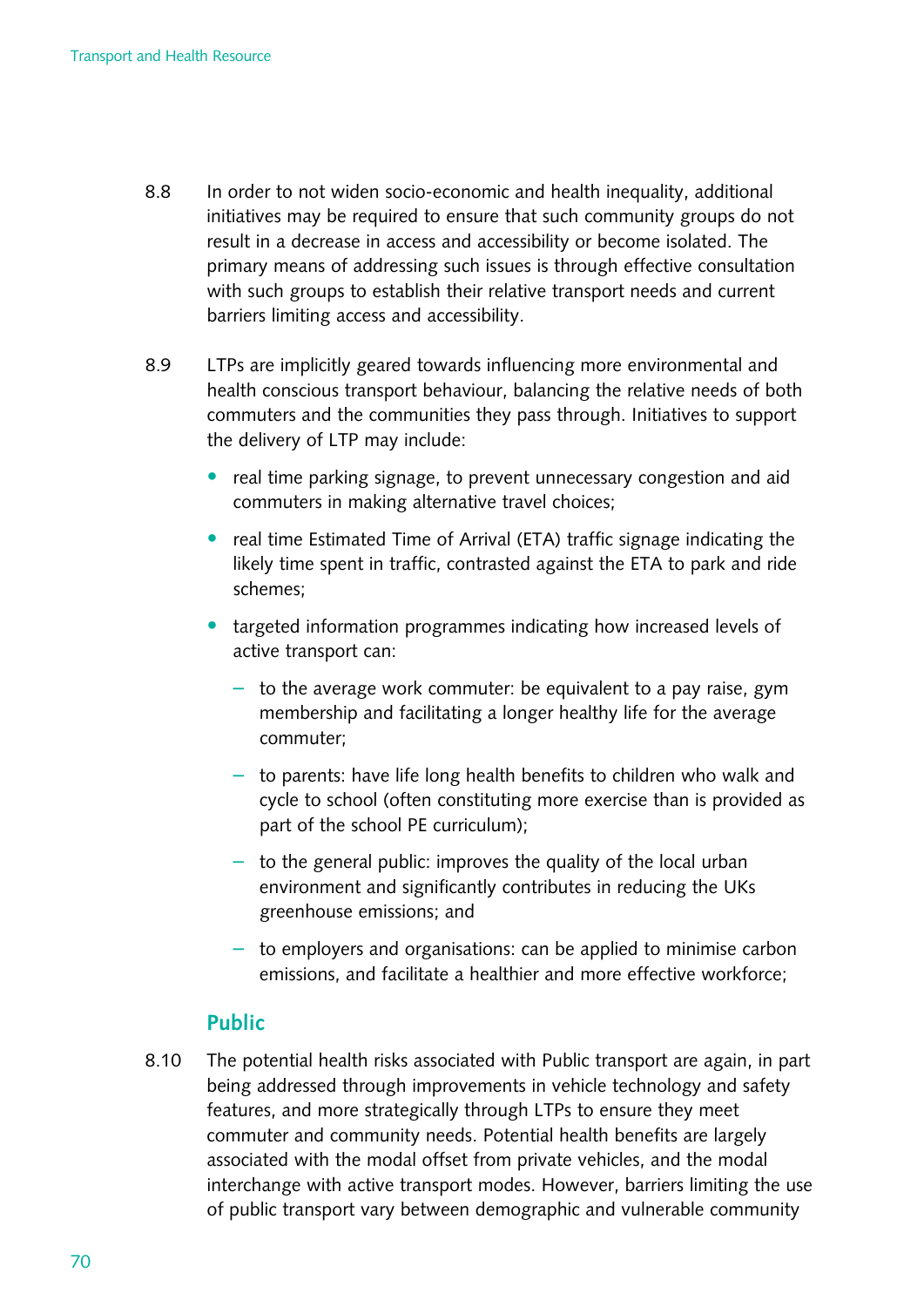groups, therefore requiring bespoke initiates to support the delivery of LTP strategic objectives. These may include:

- addressing poor perceptions and misconceptions of public transport;
	- $-$  ensuring high quality public transport systems to address perceptions of over crowding, dirty and uncomfortable transport;
	- $-$  providing real time signage to improve perceptions of reliability and improve control of trip planning;
	- $-$  ensure public transport systems are appropriately costed and, clearly establish concessions for vulnerable community groups; and
- ensure inter-modal areas (i.e. bus stops and train stations) are safe, meet the requirements of vulnerable community groups and address concerns of personal safety and crime.
- 8.11 Targeted information programmes can also be applied to reinforce the benefits (socio-economic and health) and convenience of public transport, in particular, where such transport modes share road networks (i.e. bus signage).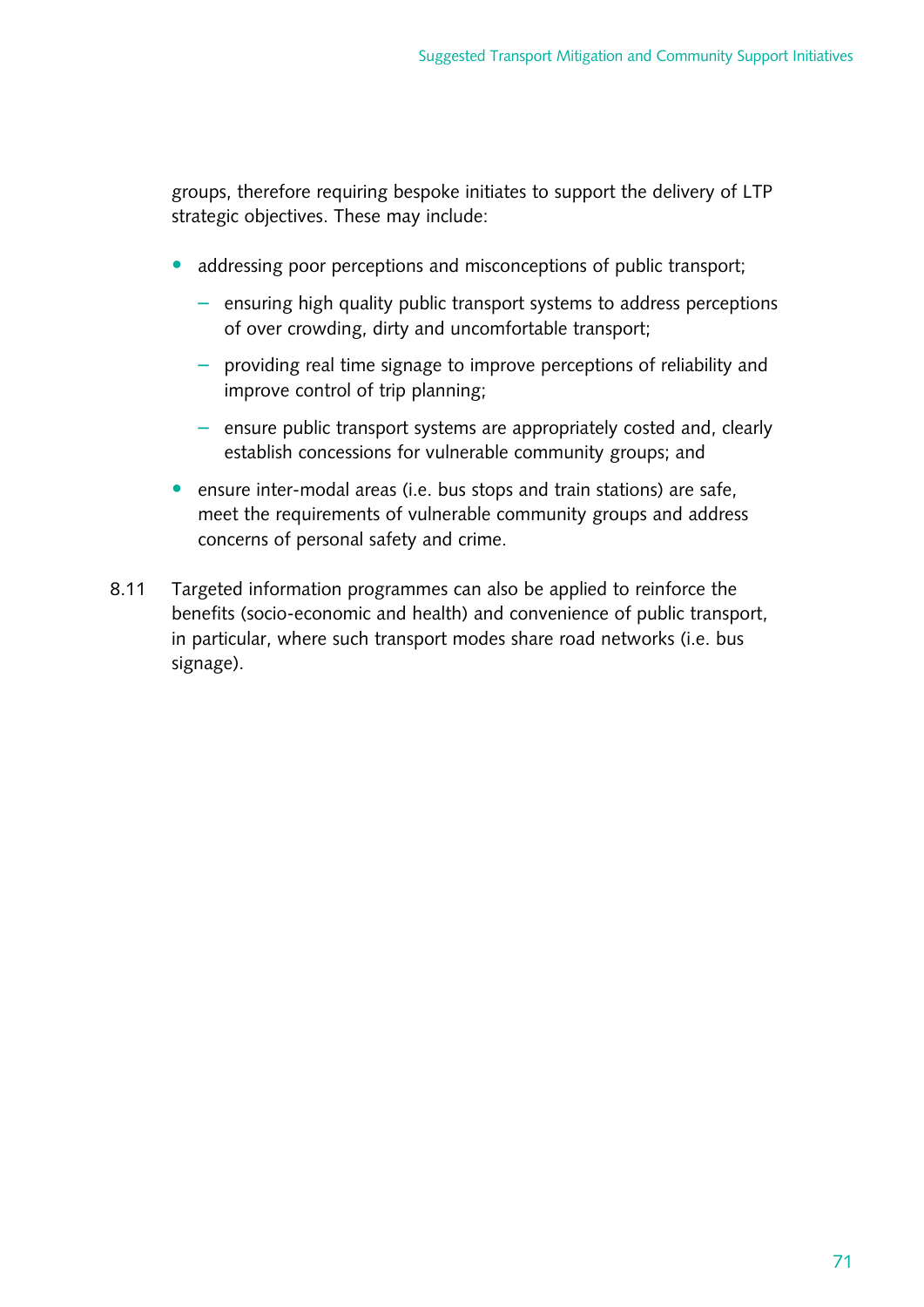# **References**

- 1. Value for Money: An Economic Assessment of Investment in Walking and Cycling. Department of Health and Government Office for the South West March 2010.
- 2. Department of Health. (2007). Draft guidance on health in strategic environmental assessment: A consultation.
- 3. World Health Organization. (1948). Preamble to the Constitution of the World Health Organization as adopted by the International Health Conference, New York, 19-22 June, 1946; signed on 22 July 1946 by the representatives of 61 States (Official Records of the World Health Organization, no. 2, p. 100) entered into force on 7 April 1948. Geneva: World Health Organization.
- 4. Christl, B. et al., 2009. A Review of the Evidence of the Impact of Public Transport on Population Health in Australia. Australia: UNSW
- 5. Bourn, J., 2001. *Tackling Obesity in England*, London: National Audit Office
- 6. SQW (2007) *Valuing the Benefits of Cycling: A report to Cycling England*
- 7. Department for Transport. (2009). Collisions Involving Cyclists on Britain's Roads: Establishing the Causes. TRL Report PPR 445
- 8. Douglas, M., et al., 2007. *Health Impact Assessment of Transport Initiatives:* A Guide. Edinburgh: NHS Health Scotland
- 9. Besser, L. & Dannenberg, A. 2005. Walking to public transit steps to help meet physical activity recommendations. *American Journal of Preventive Medicine*, 26,(4)
- 10. Gorman, D., et al. 2003. Transport policy and health inequalities: a health impact assessment of Edinburgh's transport policy. *Public Health,* 117, pp.15-24
- 11. Kavanagh, P., et al., 2005. *Health Impacts of Transport: A Review,* Dublin: IPHI
- 12. Department for Transport (2010). Reported Road Casualties Great Britain, 2009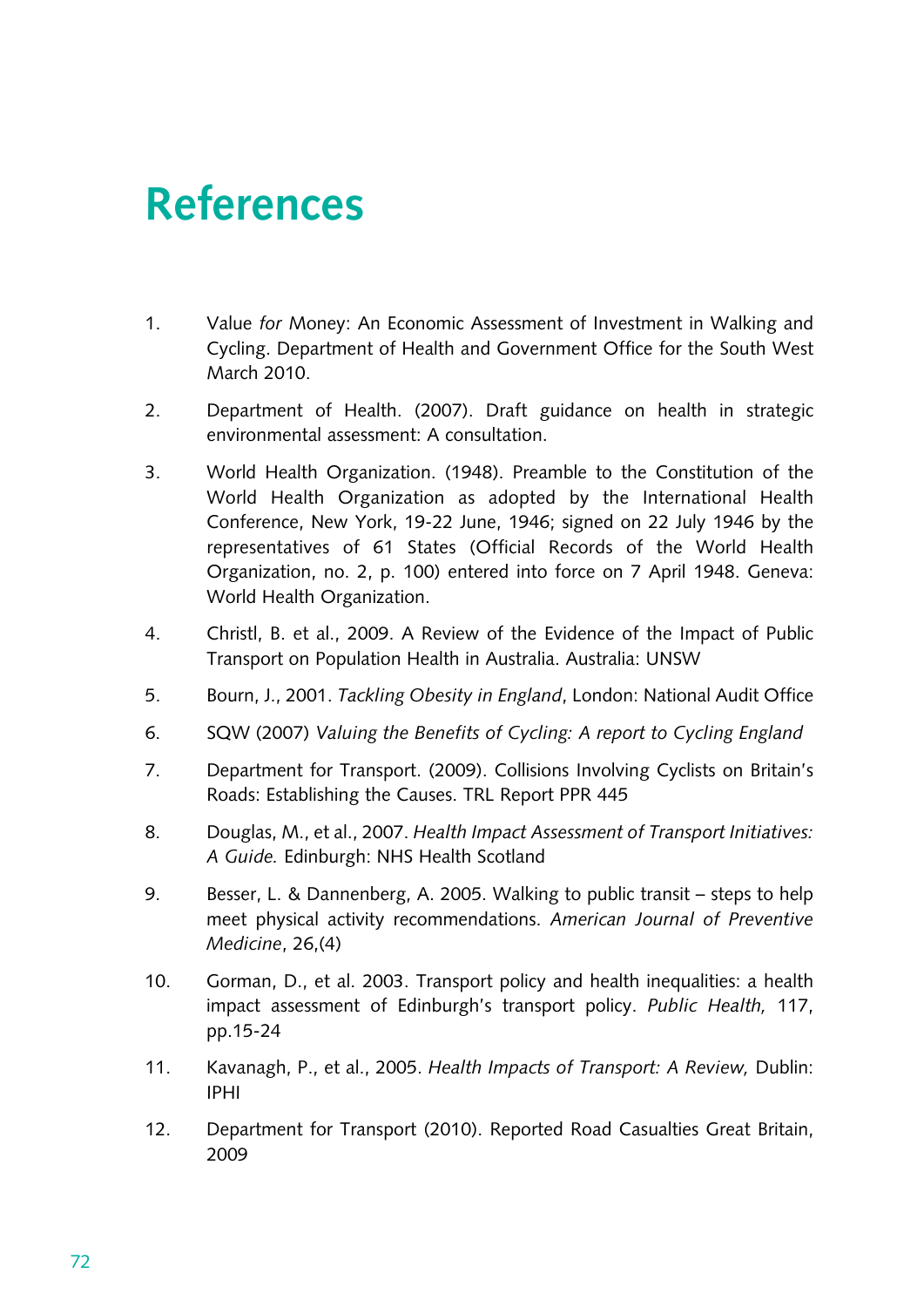- 13. Department for Transport. (2003). The Future of Air Transport White Paper
- 14. The Marmot Review (2010). Fair Society, Healthy Lives. The Marmot Review, Strategic Review of Health Inequalities in England post 2010
- 15. National Institute for Clinical Excellence (2009). Promoting Physical Activity for Children and Young People. Public Health Guidance PH17.
- 16. Grundy C, Steinbach R, Edwards P, Green J and Wilkinson P (2008) The effect of 20mph zones on inequalities in road casualties in London: A report to the London Road Safety Unit. London: LSHTM. http://www.tfl.gov.uk/ [assets//downloads/the-effect-of-20-mph\\_-zoneson-inequalities\\_in-road](http://www.tfl.gov.uk/assets/downloads/the-effect-of-20-mph_-zones-on-inequalities_in-road-casualties-in-london.pdf)casualties-inlondon.pdf
- 17. Littman. T. 2003. Economic Value of Walkability. Transportation Research Board of the National Academies, Vol. 1828
- 18. Edwards, P. & Tsouros, A., 2006. *Promoting Physical Activity and Active*  Living in Urban Environments, The Role of Local Governments, Denmark, **WHO** Europe
- 19. Sustrans, 2007. *Creating the Environment for Active Travel*, Information Sheet FH09. Bristol: Sustrans
- 20. Department of Health, 2004. At least five a week: evidence on the impact of physical activity and its relationship to health, London: Department of Health
- 21. Office National Statistics, 2009. Transport Statistics Great Britain: 2009 Edition. London: DfT
- 22. Department for Environment, Food and Rural Affairs. (2010). Noise Policy Statement for England (NPSE). March 2010
- 23. [www.hpa.org.uk/ProductsServices/ChemicalsPoisons/Environment/Noise](http://www.hpa.org.uk/ProductsServices/ChemicalsPoisons/Environment/Noise)
- 24. [www.defra.gov.uk/environment/quality/noise/igcb/publications/](http://www.defra.gov.uk/environment/quality/noise/igcb/publications/healthreport.htm)  healthreport.htm
- 25. [www.dft.gov.uk/webtag](http://www.dft.gov.uk/webtag)
- 26. http://www.euro.who.int/ data/assets/pdf file/0017/43316/E92845.pdf
- 27. [http://www.defra.gov.uk/environment/quality/noise/environment/](http://www.defra.gov.uk/environment/quality/noise/environment/actionplan/index.htm)  actionplan/index.htm
- 28. Department for Transport (2006). Accessibility Planning Guidance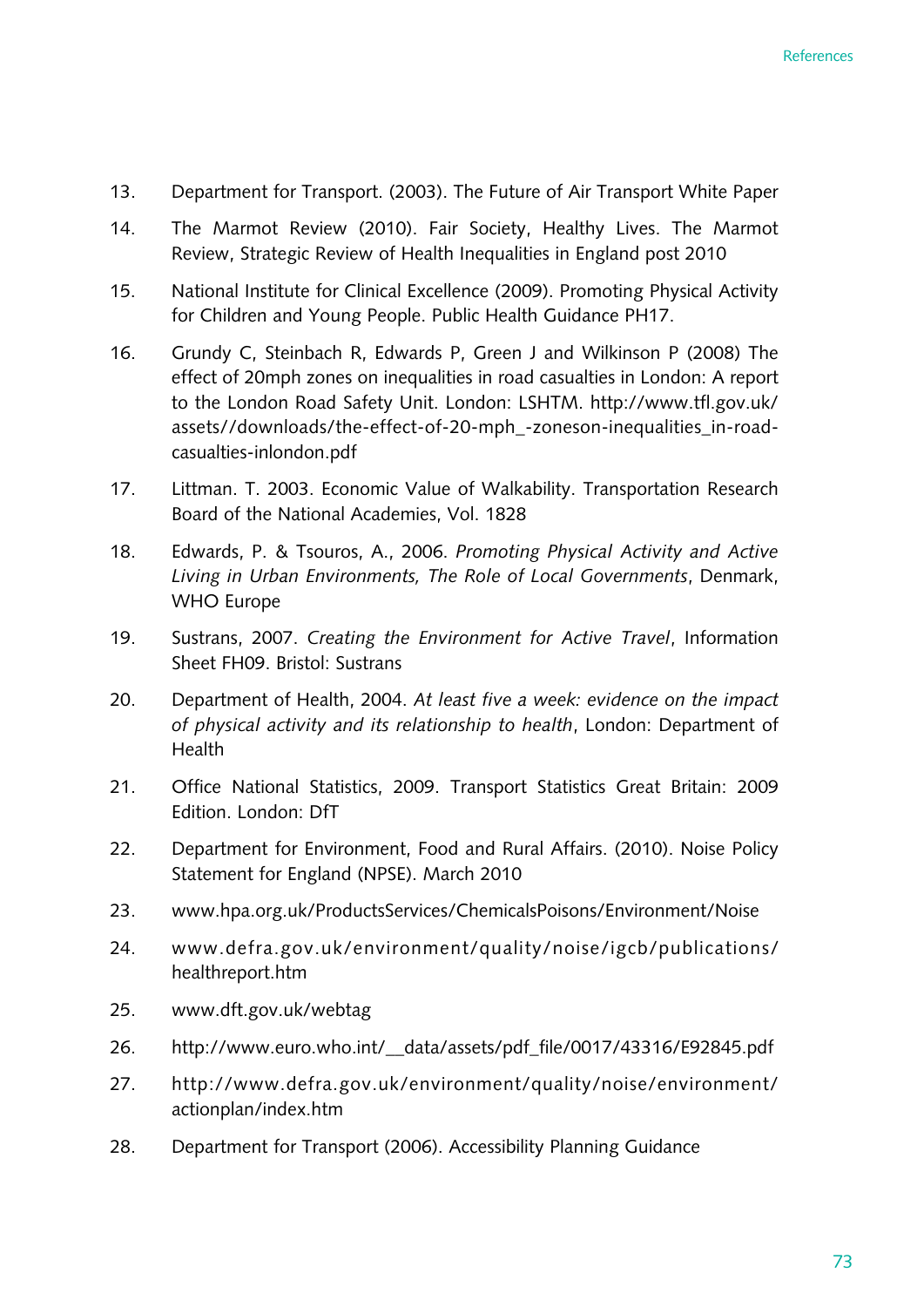- 29. The Institute of Environmental Assessment (now the Institute of Environmental Management & Assessment). (1993). Guidelines for the Environmental Assessment of Road Traffic (Guidance Note No. 1)
- 30. Pickett KE, Pearl M. Multilevel analyses of neighbourhood socioeconomic context and health outcomes: a critical review. J Epid Comm Health 2001;55:111-22
- 31. Van Lenthe FJ, Borrell LN, Costa G, Diez-Roux AV, Kauppinen TM, Marinacci C, Martikainen P, Regidor E, Stafford M, Valkonen T. (2005). Neighbourhood unemployment and all cause mortality: a comparison of six countries. J Epidemiol Community Health 2005;59:231
- 32. Montgomery SM, Cook DG, Bartley MJ, Wadsworth ME. Unemployment pre-dates symptoms of depression and anxiety resulting in medical consultation in young men. Int J Epidemiol. 1999 Feb;28(1):95-100
- 33. Beland F, Birch S, Stoddart G. Unemployment and health: contextual-level influences on the production of health in populations. Soc Sci Med 2002;55:2033-52
- 34. Kemm J (2006) Towards quantification of HIA: the example of income, presented at the 7th International Health Impact Assessment Conference Wales 2006)
- 35. Department of Health (1998). Committee on the Medical Effects of Air Pollutants. The quantification of the effects of air pollution on health in the United Kingdom, London: The Stationery Office
- 36. European Commission (2001) Clean Air For Europe
- 37. World Health Organization. (2000). Evaluation and use of epidemiological evidence for environmental health risk assessment. Guideline document. Copenhagen: World Health Organization Regional Office for Europe
- 38. [http://www.who.int/phe/health\\_topics/outdoorair\\_aqg/en/](http://www.who.int/phe/health_topics/outdoorair_aqg/en/)
- 39. <http://www.iom-world.org/research/iomlifet.php>
- 40. [http://www.defra.gov.uk/environment/quality/air/airquality/local/](http://www.defra.gov.uk/environment/quality/air/airquality/local/guidance/policy.htm)  guidance/policy.htm
- 41. http://www.london.gov.uk/sites/default/files/Health Study %20Report. pdf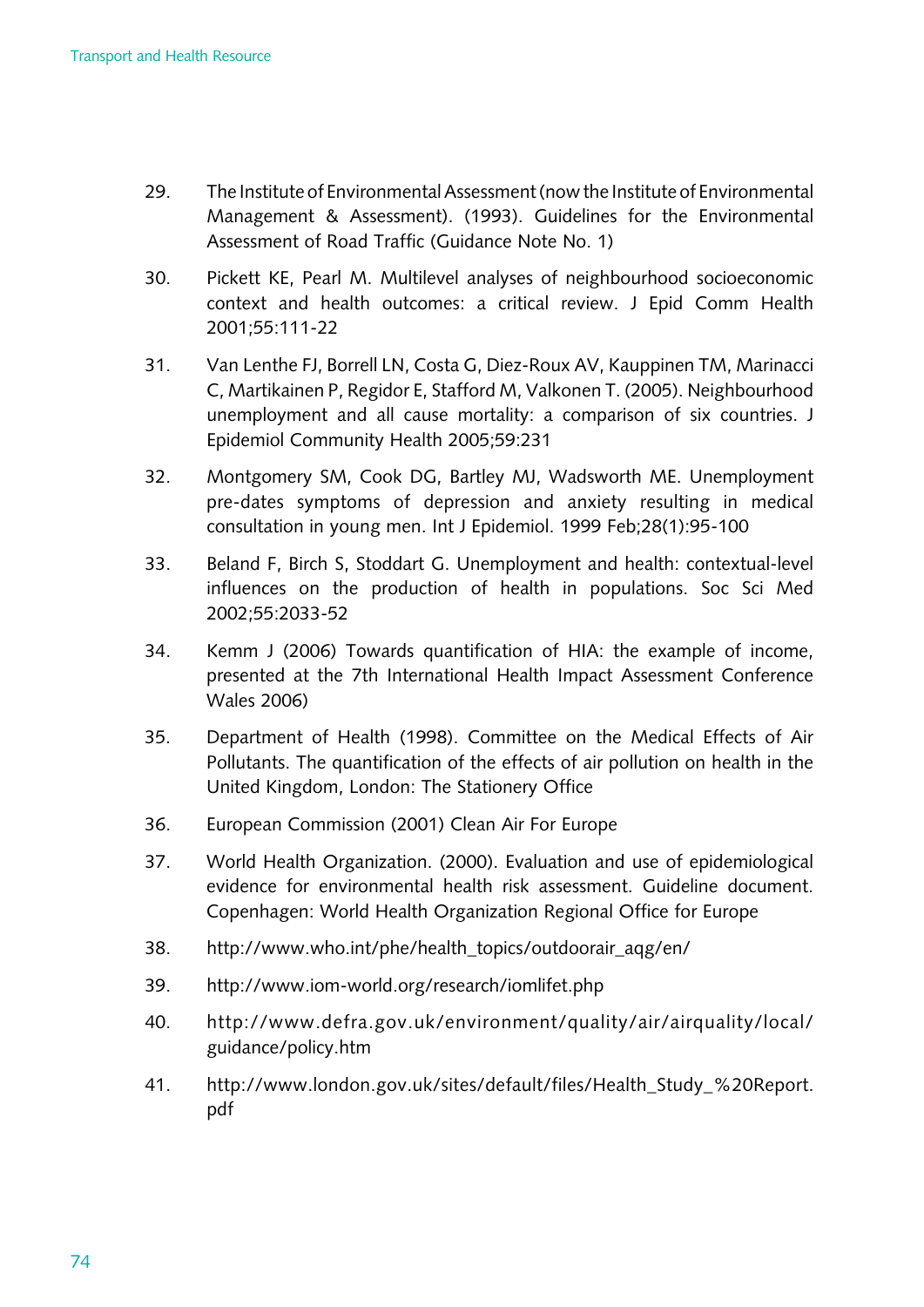- 42. COMEAP (2009). Statement on the Quantification of the Effects if Long Term Exposure to Nitrogen Dioxide on Respiratory Morbidity in Children. A report by the Committee on the Medical Effects of Air Pollutants. October 2009
- 43. http://www.defra.gov.uk/environment/quality/air/airquality/strategy/
- 44. World Health Organization. (1995). Guidelines for Community Noise. Edited by Birgitta Berglund Thomas Lindvall and Dietrich H Schwela
- 45. Night Noise Guidelines For Europe, World Health Organization, 2009 ISBN 978 92 890 4173 7
- 46. Porter, N.D., Findell, I.H. and Berry, B.F. (1998). Health effect based noise Assessment methods: A Review and Feasibility Study. NPL Report CMAM 16. National Physical Laboratory. September 1998
- 47. Stansfeld et al. 2000. A review of environmental noise and mental health. Noise and health 2000 8 1-8
- 48. Clark. C, Martin. R, van Kempen. E, Alfred. T, Head. J, Davies. H.W, Haines. M.M, Barrio. I.L, Matheson. M, and Stansfeld. S.A. (2005). Exposure-Effect Relations between Aircraft and Road Traffic Noise Exposure at School and Reading Comprehension: The RANCH Project
- 49. Department for Transport. 2008, Local Transport Note 2/08 Cycle Infrastructure Design*.* London: DfT.
- 50. Foresight. 2007. *Tackling Obesities: Future Choices project report*, 2<sup>nd</sup> Ed. London: Government Office for Science
- 51. NICE. 2009. *Depression, the treatment and management of depression in*  adults. London: NICE
- 52. Davis, A. et al., 2005. *Making the Case: Improving Health through Transport.* London: Health Development Agency
- 53. Craig, R. & Mindell, J., 2008. *Health Survey for England 2006.* London: the **NHS Information Centre**
- 54. Allender S et al. (2007) 'The burden of physical activity-related ill health in the UK', Journal of Epidemiology and Community Health 61: 344–348
- 55. Ossa D and Hutton J (2002) The economic burden of physical inactivity in England. London: MEDTAP International
- 56. Cerin, E. et al. 2007. Destinations that matter: Associations with walking for transport. *Health and Place*. 13 713-724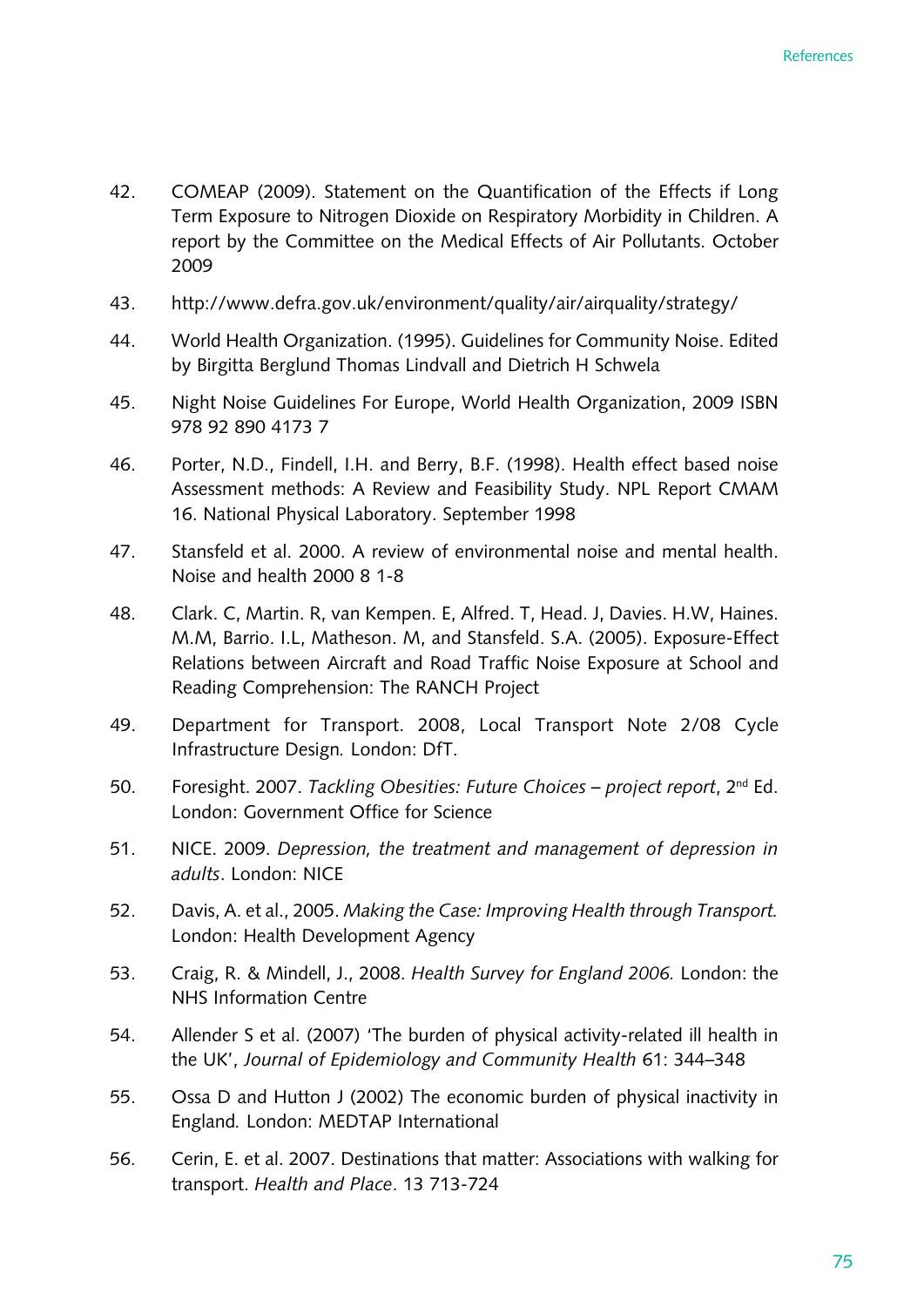- 57. Craig, R. & Shelton, N., 2008. *Health Survey for England 2007.* London: the **NHS** Information Centre
- 58. Sustrans, 2009. Active Travel and Adult Obesity, Information Sheet FH14. Bristol: Sustrans
- 59. Poortinga, W., 2006. Perceptions of the environment, physical activity, and obesity. *Social Science & Medicine*, 63, (11), 2835-2846
- 60. Watkiss, P. et al., 2000. *Informing Transport Health Impact Assessment in*  London. London: NHS Executive
- 61. Wunsch, H., 1999. Risk of type 2 diabetes reduced by regular brisk walking. *The Lancet,* 354, (9189), pp.1532
- 62. Gulve, A. 2008. Exercise and Glycemic Control in Diabetes: Benefits, Challenges, and Adjustments to Pharmacotherapy, *Physical Therapy*, 88, 11, 1297-1321
- 63. Sundquist, K. et al. 2005. The long-term effect of physical activity on incidence of coronary heart disease: a 12 year follow-up study. Preventive *Medicine,* 41, 219-225
- 64. Dora, C. & Phillips, M., 2000. *Transport, Environment and Health*. Geneva: World Health Organization
- 65. Berlin, J.A., Colditz, G.A. 1990. A meta-analysis of physical activity in the prevention of coronary heart disease. Am J Epidemiology, 132, 612-628
- 66. NHS, 2007. *Cancer Reform Strategy*, London: Department of Health
- 67. Mutrie, N. et al. 2002. "Walk in to Work Out": a randomised controlled trial of a self help intervention to promote active commuting. *Journal Epidemiological Community Health.* 56, 407-412
- 68. Leyden. M., 2003. Social Capital and the Built Environment: The Importance of Walkable Neighbourhoods, American Journal of Public Health, 93, (9)
- 69. Johansen A and Stone M (2000) 'The cost of treating osteoporotic fractures in the UK female population (letter), Osteoporosis Int 11: 551-552
- 70. NAO. 2009. *Improving road safety for pedestrians and cyclists in Great Britain*, London: DfT
- 71. Roberts. I. & Power, C. 1996. Does the decline in child injury mortality vary by social class? A comparison of class specific mortality in 1981 and 1991. *British Medical Journal*, 313, 784-786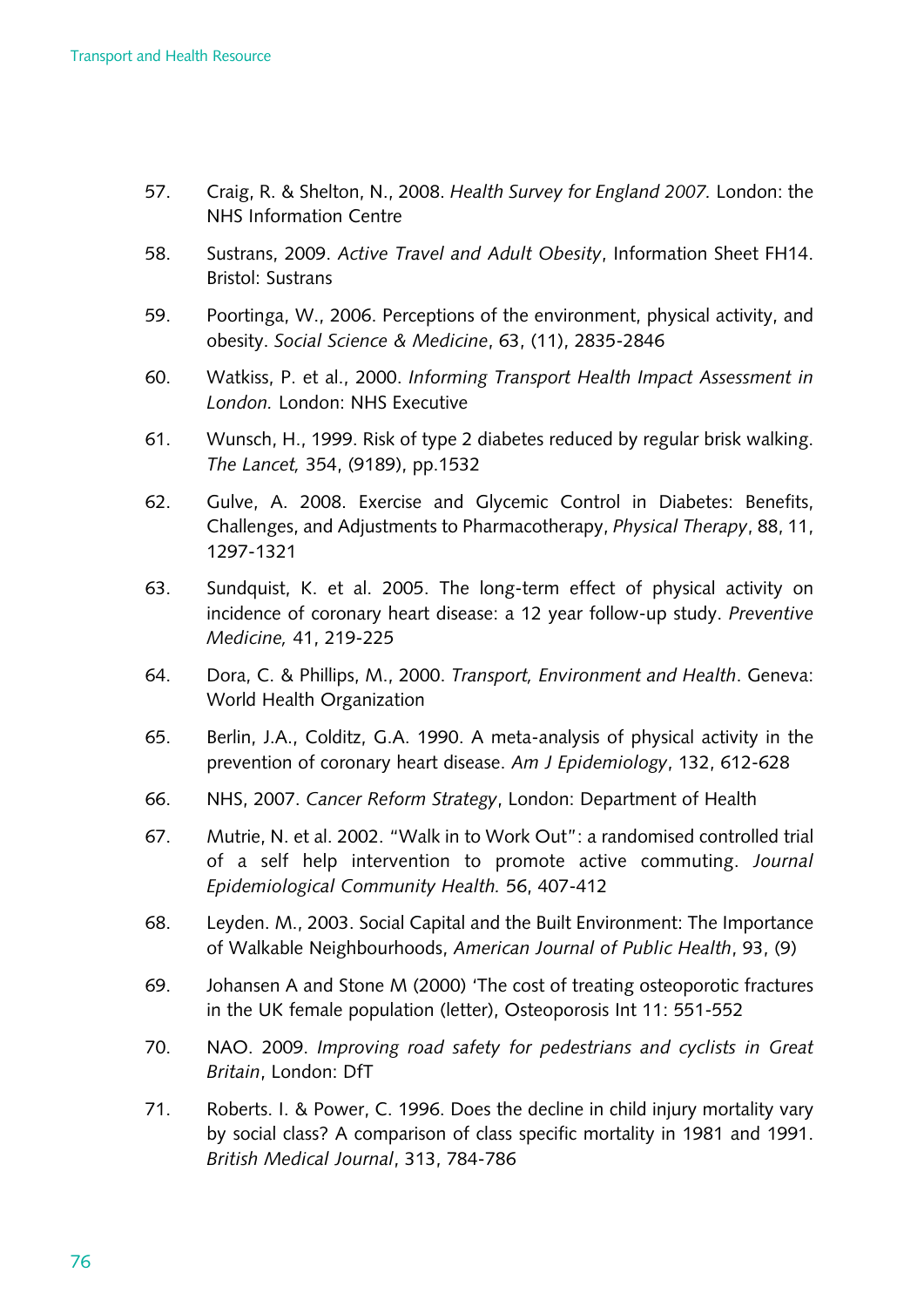- 72. Social Exclusion Unit, 2003. Making the connections: final report on transport and social exclusion. London: Office of the Deputy Prime Minister
- 73. Department of Transport: Road Casualties Great Britain: 2007 Annual Report. London.
- 74. Lavin, T. et al. 2006. *Health impacts of the built environment: a review.* Dublin: Institute of Public Health in Ireland
- 75. Duncan, M. et al. 2005. Perceived environment and physical activity: a meta-analysis of selected environmental characteristics. *International Journal of Behavioral Nutrition and Physical Activity,* 2, 11
- 76. WHO, Regional Office for Europe (2002) a Physically Active Life through everyday transport with a special focus on children & older people & examples and approaches from Europe
- 77. Woodcock J, Edwards P, Tonne C, Armstrong B.G, Ashiru O, Banister D, Beevers S, Chalabi Z, Chowdhury Z, Cohen A, Franco O.H, Haines A, Hickman R, Lindsay G, Mittal I, Mohan D, Tiwari G, Woodward A. 2009. Health and Climate Change 2: Public health benefits of strategies to reduce greenhouse-gas emissions: urban land transport. The Lancet. Vol 372 December 5, 2009
- 78. Department for Transport, 2008. Transport Statistics Bulletin: road casualties in Great Britain Main Results, 2008. London: DfT
- 79. Rutter H. (2000). A policy report on the health benefits of increasing levels of cycling in Oxfordshire
- 80. Transport HIA Working Group. Health Impact Assessment of the City of *Edinburgh's Council Urban Transport Strategy – Scottish Needs Assessment Programme*
- 81. Department for Transport. (2009). Collisions Involving Cyclists on Britain's Roads: Establishing the Causes. TRL Report PPR 445
- 82. Cavill, N. Rutter, H. & Hill, A., 2007. Action on Cycling in Primary care trusts: results of a survey of Directors of public health. *Public Health*, 121, pp.100-105
- 83. Zuurbier M, Hoek G, Oldenwenining M, Lenters V, Meliefste K, Hazel P, Brunekreef B. (2010). Commuters' Exposure to Particulate Matter Air pollution is Affected by Mode of Transport, Fuel Type and Route. *Environmental Health Perspectives*. 25<sup>th</sup> February 2010
- 84. Department for Transport. 2009. Transport Statistics Bulletin National Travel Survey: 2008. London: DfT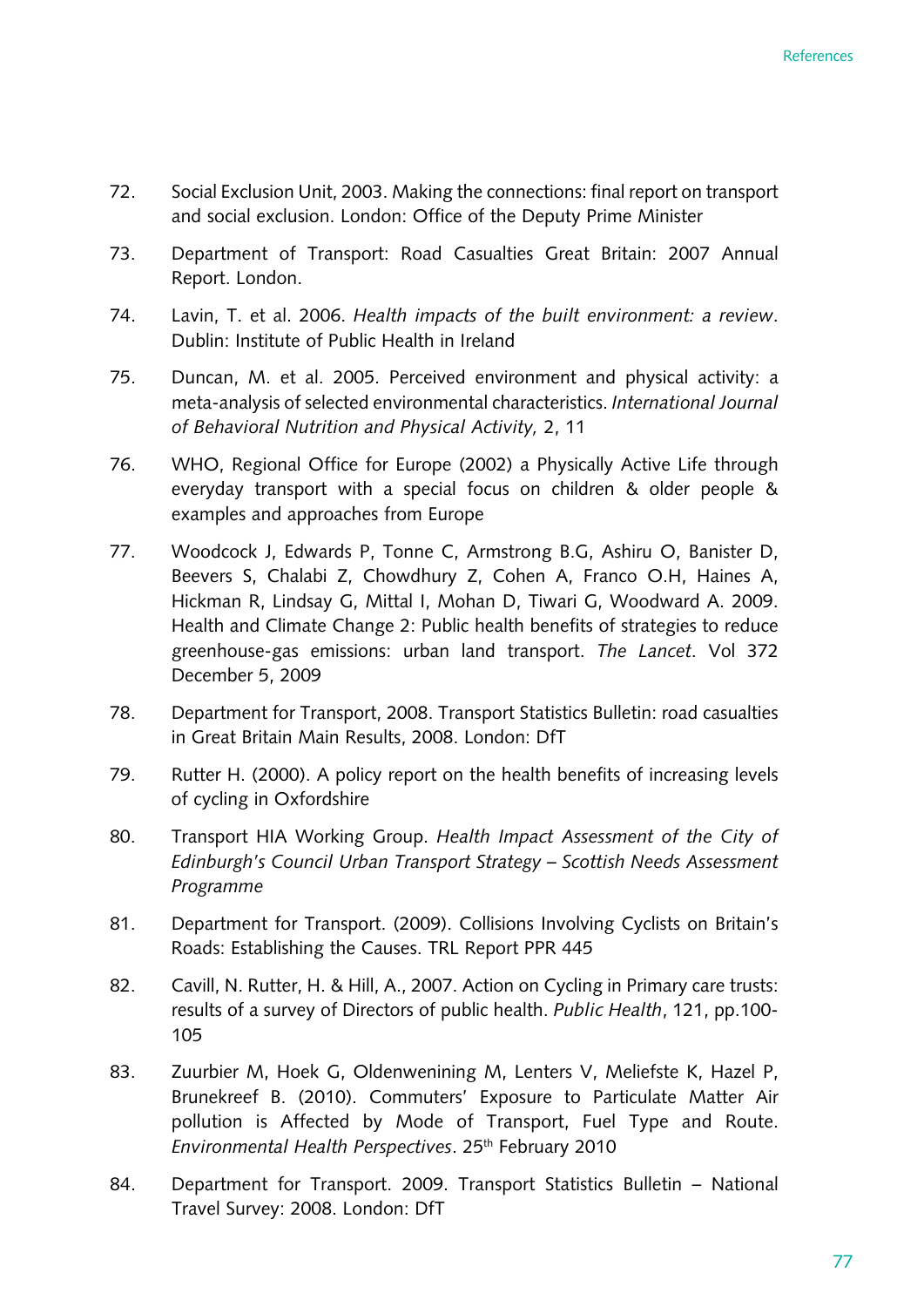- 85. Beirão, G. & Cabral, J. 2007. Understanding attitudes towards public transport and private car: A qualitative study. *Transport Policy*, 14, 478-489
- 86. Whitley, R. & Prince, M. 2005. Fear of crime, mobility and mental health in inner-city London, UK. *Social Science & Medicine,* 61, 1678-1688
- 87. Hine, J. 2003. Transport disadvantage and social exclusion in Urban Scotland. *Built Environment,* 30, 2
- 88. Krzyzanowski, M. et al. (Ed.) 2005. *Health effects of transport-related air pollution*. Denmark: World Health Organization Europe
- 89. Grant M, Barton H, Coghill N, Bird C. (2009). The Spatial Determinants of Health in Urban Settings. WHO Collaborating Centre for Healthy Urban Environments. University of the West of England, Bristol
- 90. Imperial College, Mott MacDonald & University of Leeds. 2007. *Social Inclusion: Transport Aspects (UG320)*
- 91. Stafford, J. & Pettersson, G., 2002. People's perceptions of personal security and their concerns about crime on public transport, literature review. London: DfT
- 92. Office National Statistics, 2008. *Transport Trends: 2008 Edition*. London: DfT
- 93. Roberts. I. & Power, C. 1996. Does the decline in child injury mortality vary by social class? A comparison of class specific mortality in 1981 and 1991. *British Medical Journal*, 313, 784-786
- 94. Mayou, R. et al. 1993. Psychiatric consequences of road traffic accidents. *British Medical Journal*, 307
- 95. Mayou, R. & Bryant, B. 2002. Consequences of road traffic accidents for different types of road user. *Injury: International Journal of the Care of the Injured,* 34, 197-202
- 96. Andersen, L., Schnohr, P., Schroll, M. and Hein, H. (2000). All-cause mortality associated with physical activity during leisure time, work, sports, and cycling to work. Archives of Internal Medicine,  $160$ ,  $1621 - 1628$
- 97. Hiscock, R. et al. 2002. Means of transport and ontological security: Do cars provide psycho-social benefits to their users? *Transportation Research Part D,* 7, 119-135
- 98. Department for Transport, 2008. Delivering a sustainable transport system: the logistics perspective. London: DfT
- 99. Rye, T. 2002. Travel Plans: Do they work? *Transport Policy*, 9, 287-298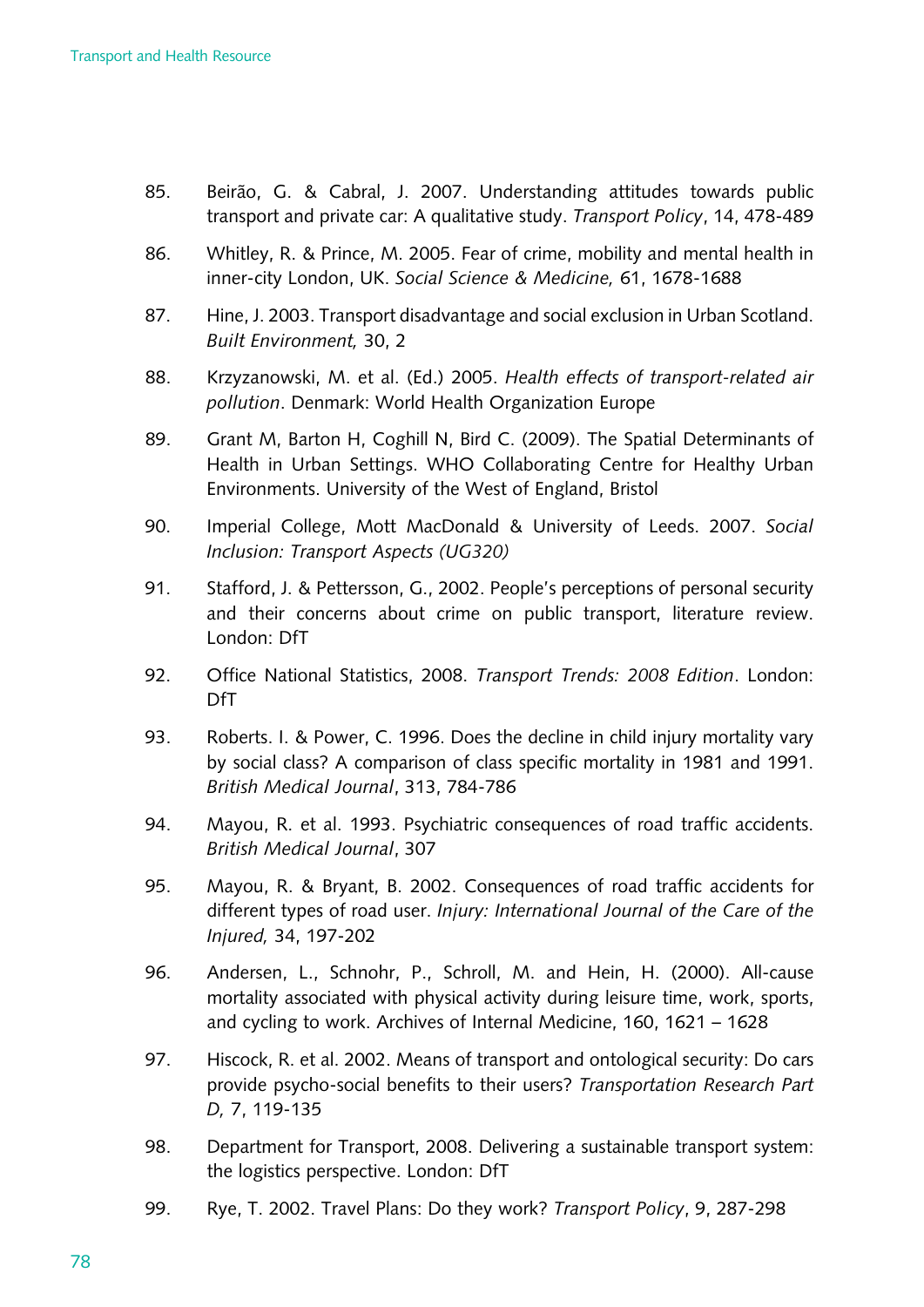- 100. NICE. 2008. *Workplace health promotion: how to encourage employees to be physically active.* NICE Public Health Guidance 13. London: NICE
- 101. Department for Transport, 2005. *Transport Energy Best Practice. A guide on how to set up and run travel plan networks*. London: DfT
- 102. Department for Transport, 2008. The Essential Guide to Travel Planning. London: DfT
- 103. Davis, A. 2005. Transport and health what is the connection? An exploration of concepts of health held by highways committee Chairs in England, *Transport Policy*, 12, 324-333
- 104. Department for Transport. Personalised travel planning: evaluation of 14 pilots part funded by DfT. Web resource, available at : http://www.dft. gov.uk/pgr/sustainable/travelplans/ptp/personalisedtravelplanningev5774 last accessed March 2010
- 105. Department for Transport. (2007). Travel Training Schemes- a review of travel training schemes in England
- 106. Pronk, N. & Kottke, T. 2009. Physical activity promotion as a strategic corporate priority to improve worker health and business performance. *Preventive Medicine,* 49, 316-321
- 107. Roby, H. 2010. Workplace travel plans: past, present and future. *Journal of Transport Geography*, 18, 23-30
- 108. Sustrans. 2008. *Active travel and healthy workplaces.* Information Sheet FH06. Bristol: Sustrans
- 109. Timperio, A. et al. 2005. Perceptions of the local neighbourhood environments and their relationship to childhood overweight and obesity. *International Journal of Obesity*, 29, 170-175
- 110. Health Development Agency (2003) Prevention and reduction of accidental injury in children and older people
- 111. Department for Transport (2005). Making residential travel plans work: good practice guidelines for new development
- 112. Department for Transport. (2008). Making Personal Travel Planning Work: Practitioners' Guide
- 113. Department for Transport. 2006. High Occupancy Vehicle Lanes. Traffic Advisory Leaflet 3/06. London: DfT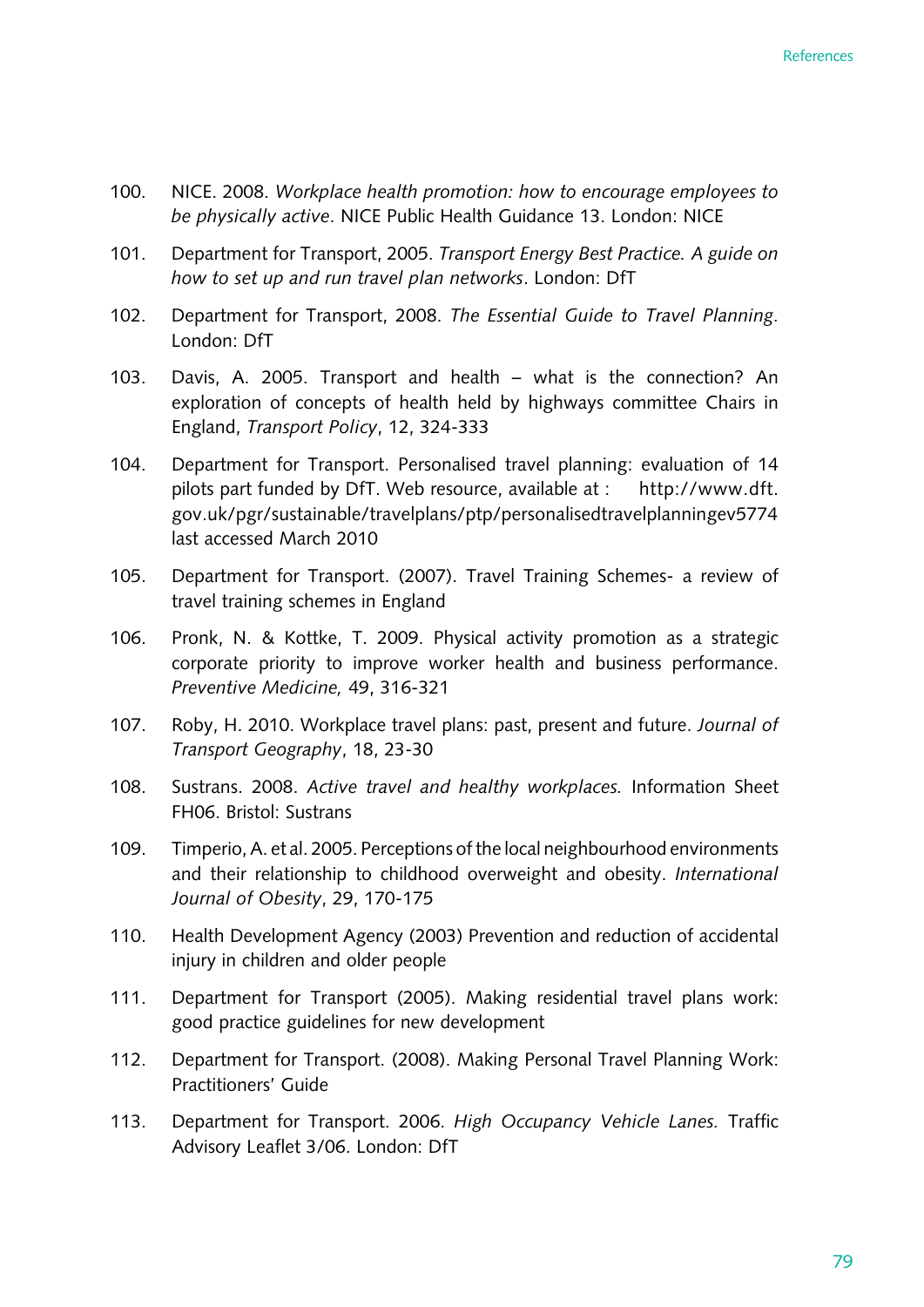- 114. Gardner, B. & Abraham, C. 2007. What drives car use? A grounded theory analysis of commuters' reasons for driving. *Transportation Research Part F*, 10, 187-200
- 115. Ellaway, A. et al. 2003. In the driving seat: psychosocial benefits from private motor vehicle transport compared to public transport. *Transportation Research Part F,* 6, 217-231
- 116. Sustrans, (2009). *The national cycle network route user monitoring report to end of 2008*. Bristol: Sustrans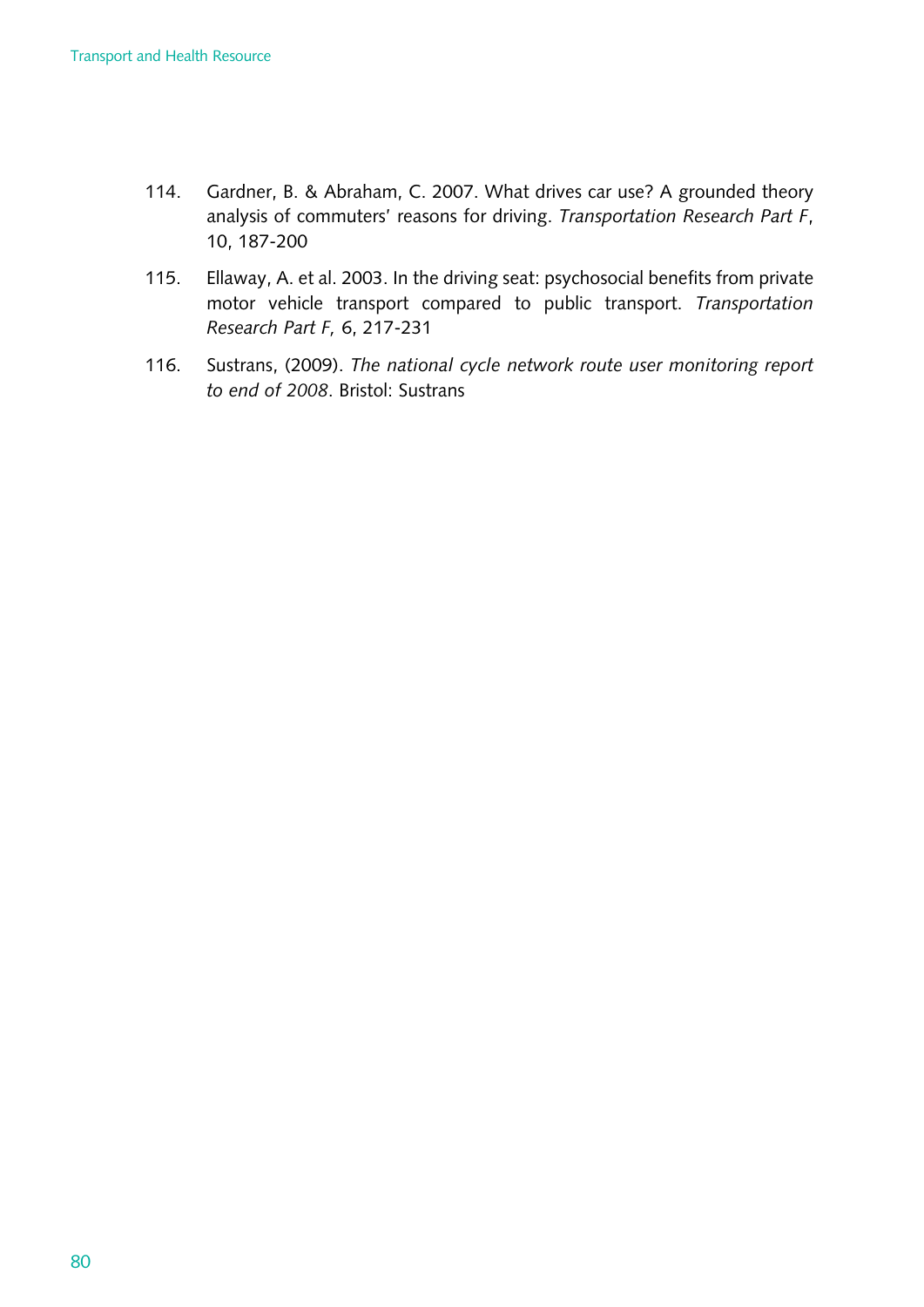# **Appendix A: Supplementary Transport and Health Evidence**

## **Introduction**

- A.1 This section provides a more in-depth discussion of the transport and health evidence base, and is intended to aid, transport planners, public health specialists and SEA practitioners in developing their own bespoke evidence base to support the LTP and SEA process. For this reason, the following section has been structured to provide a brief discussion on transport modes and specific transport management initiatives, their associated health issues/opportunities and their potential disproportionate influence upon vulnerable community groups.
- A.2 The discussion of the potential interventions in this document deliberately focuses on the pros and cons from a health perspective. It does not go into detail of wider issues local authorities may want to consider before implementing them. These could include the impacts on local businesses, the ability of measures to contribute to compliance with statutory targets, the need to consult affected stakeholders, and the uncertainties around the effects of some of the measures.

## **Transport Modes**

## **Walking**

A.3 Over relatively short distances, walking is one of the most widely accessible forms of transport for the majority of the population regardless of gender, age and socio-economic status. Walking provides a form of physical exercise that can be easily incorporated into most people's daily commuting or recreational routine. Walking and other forms of active transport have continued to decline over the last 30 years, with an increased reliance on private car use $(50)(51)$ . This is despite many car journeys being of a distance which could be typically completed through a more active mode of transport such as walking $(52)(18)$ .

## *The Health Opportunities from Walking*

A.4 Evidence suggests that increased levels of walking presents a wide range of physical, social and mental health benefits, including: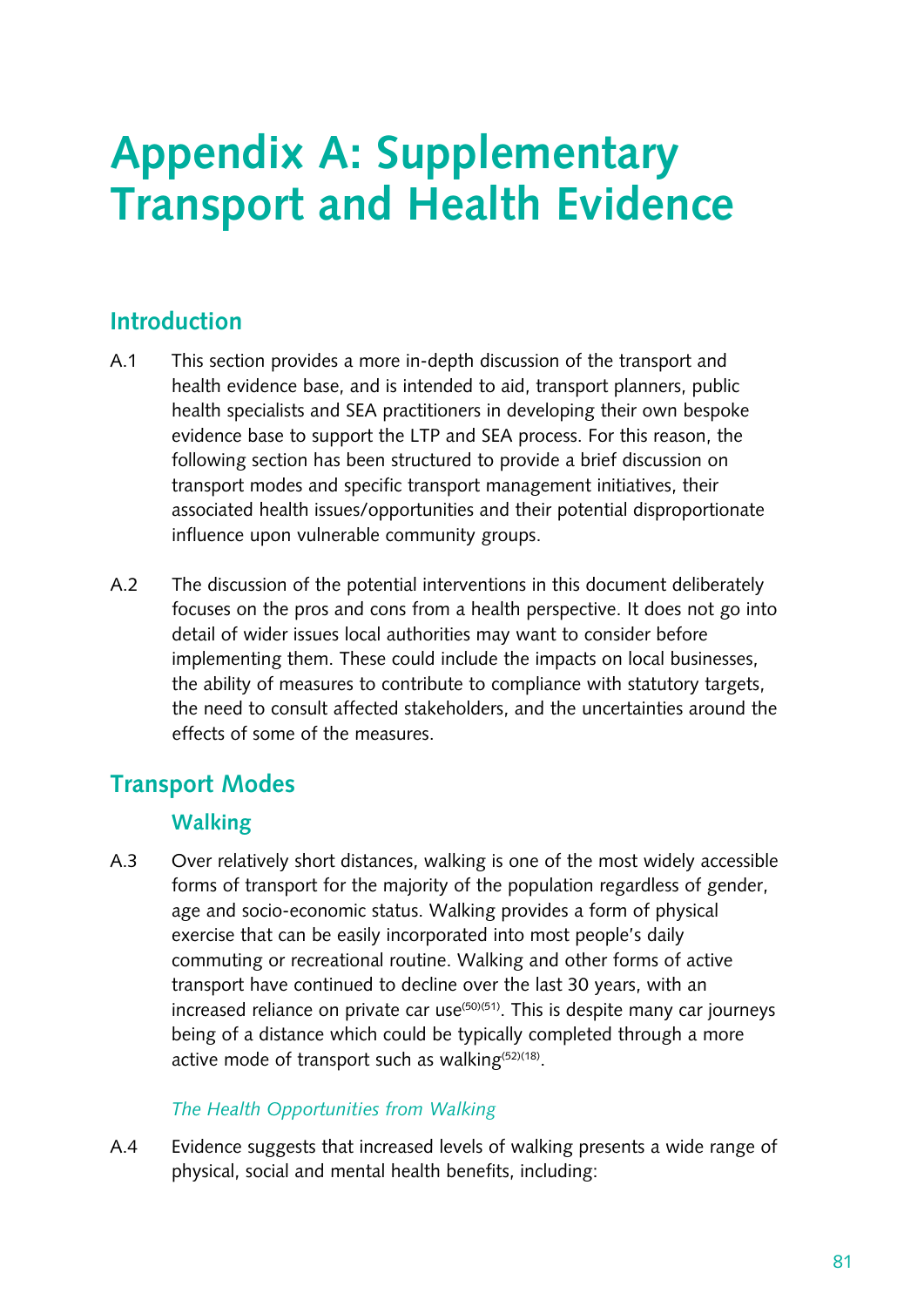- improved health and general wellbeing;
- a reduced risk of coronary heart disease and stroke;
- a reduced risk of obesity;
- lower rates of all-cause mortality;
- the prevention and management of type 2 diabetes; and
- reduced prevalence of some types of cancers.
- A.5 Each of these potential health benefits are discussed in more detail below.

#### *Physical Activity and General Health*

- A.6 The general health benefits achieved through regular physical activity include a 20-30% reduced risk of premature death for adults and a 50% reduced risk of developing chronic diseases such as coronary heart disease, cancers, stroke and type 2 diabetes<sup> $(52)$ </sup>. To put this into context, people who are not sufficiently physically active run twice the risk of a fatal heart attack as compared to those who are.
- A.7 Despite an improvement in levels of physical activity since 1997<sup>(53)</sup>, only a small proportion of the population (39% of men and 29% of women) say they achieve the recommended levels of at least 30 minutes of moderate activity for adults at least five times a week<sup>(13)</sup>. Around 14 million adults fail to achieve even one 30-minute session per week. Similarly, only 31% of boys and 22% of girls aged 4-15 meet the Chief Medical Officer's recommendations for children's physical activity  $(5 \times 60 \text{ minute sessions})$ per week) $(20)$ . Estimates for the annual costs to the NHS as a result of physical inactivity are between  $£1$  billion and  $£1.8$  billion. The costs of lost productivity to the wider economy have been estimated at around £5.5 billion from sickness absence and £1 billion from premature death of people of working age. Taken together, these costs total approximately £8.3 billion every year<sup>(54)(55)</sup>. Addressing levels of physical activity within transport and planning policies is therefore a national imperative. In particular, walking as a local transport mode is increasingly seen as a significant opportunity to contribute towards achieving the recommended levels of physical activity and improving the health of populations. Cerin et al (2007) estimated that on average, an individual who walks to work would accumulate 166 minutes of walking per week, which would meet the recommended physical activity targets set to protect and promote good health<sup>(56)</sup>.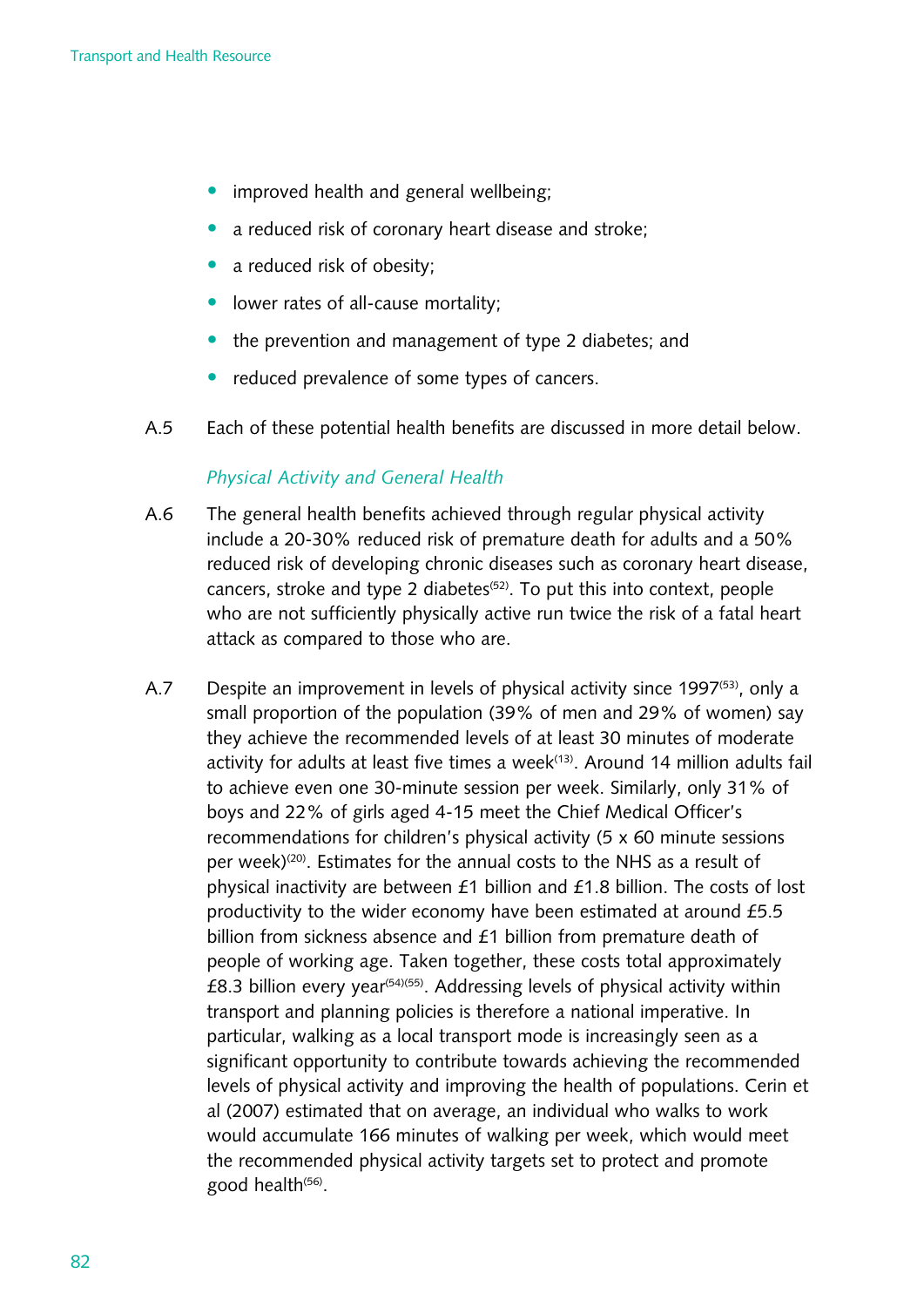A.8 Detailed costs by Primary Care Trust of physical inactivity by disease category are available at http://www.dh.gov.uk/en/ [Publicationsandstatistics/Publications/PublicationsPolicyAndGuidance/](http://www.dh.gov.uk/en/Publicationsandstatistics/Publications/PublicationsPolicyAndGuidance/DH_094358)  DH 094358

#### *Obesity Prevention & Management*

- A.9 Obesity is a major health concern throughout the UK and is defined by the point at which the weight gain of an individual has the potential to seriously endanger health<sup>(5)</sup>. Levels of obesity in the UK have continued to increase for both males and females since 1993. In 2007, 24% of men and women were classed as obese<sup>(57)</sup>. The Foresight Report (2007) estimated that by 2050, 60% of the UK population could be obese and that the estimated economic costs of obesity and individuals overweight could rise to £9.7 billion to the NHS, with a wider cost to society being £49.6 billion at current prices<sup>(50)</sup>.
- A.10 Obesity also underpins the increasing rates of mortality from chronic diseases and illnesses and increases the risk of mortality at any age. There is an established association between obesity and cardiovascular disease, cancer, type 2 diabetes and lower life expectancy<sup> $(57)$ </sup>. Based on the increasing rates of obesity in the UK, the prevalence of these diseases are predicted to increase, including an increase of over 70% in the incidence of type 2 diabetes and 20% for coronary heart disease by 2050<sup>(50)</sup>. On average, deaths linked to obesity in the UK shortens lives by 9 years<sup>(5)</sup>.
- A.11 As previously discussed, lifestyles in general have become increasingly more sedentary in terms of occupation, transport choices and leisure activities<sup>(50)(58)</sup>. Studies have demonstrated an association between obesity and increased reliance in car use, suggesting that reduced overall physical activity levels, coupled with a preference for car journeys over active transport is a key contributing factor to the growing rate and cost of obesity in the  $UK^{(58)}$ .
- A.12 The physical environment in which people live, including access to green spaces, recreational facilities and the 'walk-ability' of neighbourhoods have been found to affect the levels of obesity in populations. Evidence suggests that improving convenience and connectivity of amenities and networks will encourage physical activity and can have a positive influence on the management of people's weight $(8)(50)(59)$ .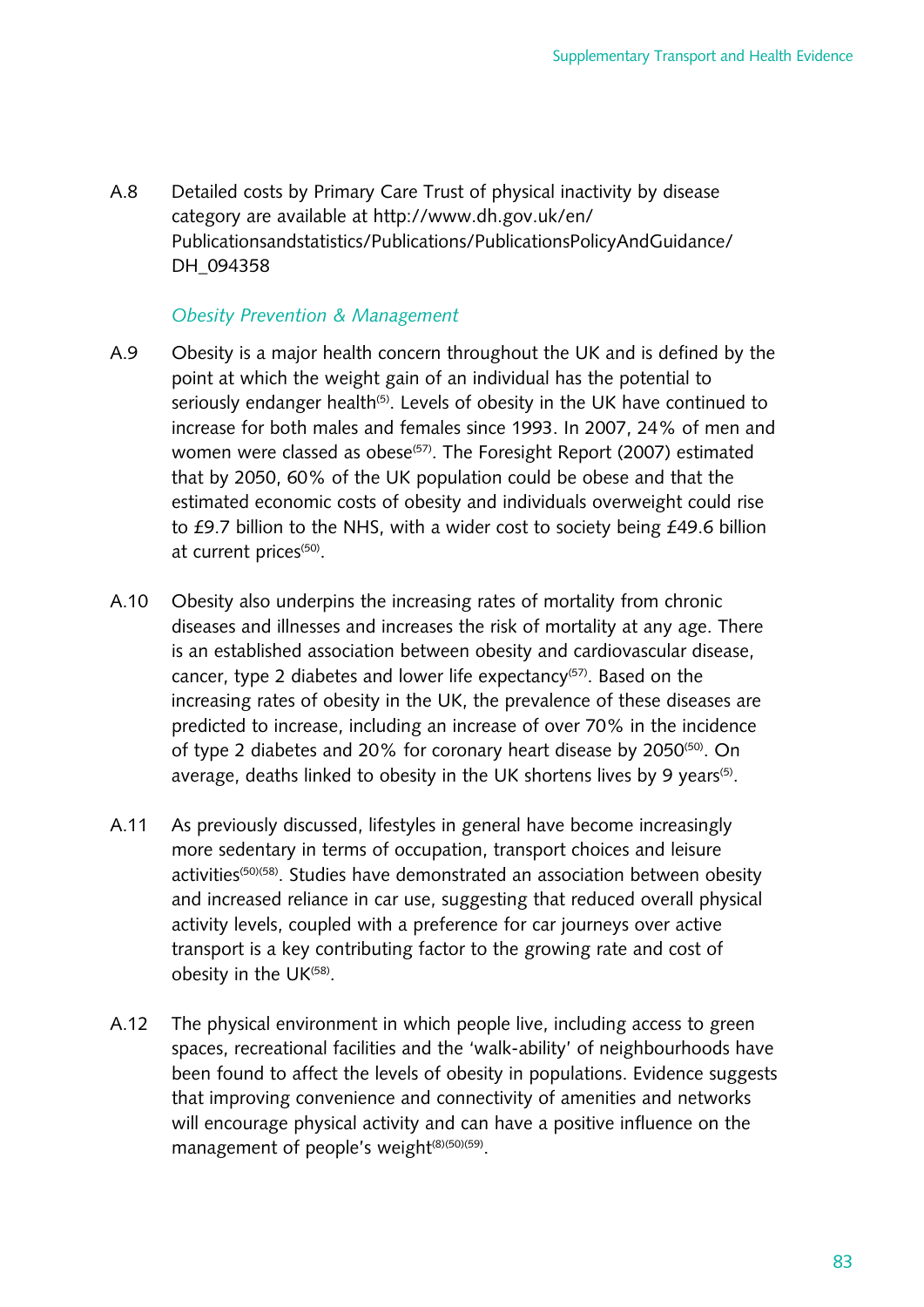#### *Diabetes (Type 2) Prevention & Management*

- A.13 Diabetes affects the body's ability to store glucose. Unlike type 1 diabetes, type 2 diabetes generally develops later in life and occurs when organs and muscles in the body are unable to absorb and store glucose as a source of energy<sup>(20)</sup>. The prevalence of type 2 diabetes continues to increase in the UK, and is closely associated with levels of physical inactivity and obesity<sup>(20)(50)</sup>.
- A.14 A number of studies have reported a relationship between levels of physical activity as an important contributor in type 2 diabetes prevention and improved blood sugar control for those who have the condition<sup>(20)(60)</sup>. The specific frequency, type and duration of physical activity required to reduce the risk of type 2 diabetes is unclear. Forms of intense physical activity have been shown to have a more significant improvement in glycaemic control. However, evidence also suggests that moderate, regular exercise such as walking and cycling can also generate the levels of physical activity required to reduce the risk of developing type 2 diabetes<sup>(20)</sup>(60)(61)(62).
- A.15 The GP Physical Activity Questionnaire (GPPAQ), a validated screening tool, health practitioners are able to identify adults and recommend interventions that are suited to the lifestyle and circumstances of patients. The universal adoption of the PACP approach would help to address inequalities in participation for all relevant groups irrespective of age, disability, ethnic group, religion or belief, gender and sexual orientation. The pilot showed that the PACP is effective in engaging particular groups such as older people, women and the ethnic minority groups who were prevalent in the pilot areas.

#### *Cardiovascular Disease*

- A.16 Cardiovascular disease, including Coronary Heart Disease (CHD), hypertension and stroke is the greatest cause of morbidity and mortality in the UK and is the cause for over 39% of deaths<sup>(20)</sup>. A number of studies suggest that there is a strong correlation between reduced risk of developing CHD with increased physical activity for both men and  $woman^{(61)(63)}$ .
- A.17 The reduced risk of cardiovascular disease is a key health benefit of regular physical activity, and can lead to nearly a 50% reduction in the risk of developing a fatal heart attack<sup>(64)(65)</sup>. It is also thought that one third of CHD cases and one quarter of incidences of stroke could be avoided by regular physical exercise such as walking $(20)(60)$ .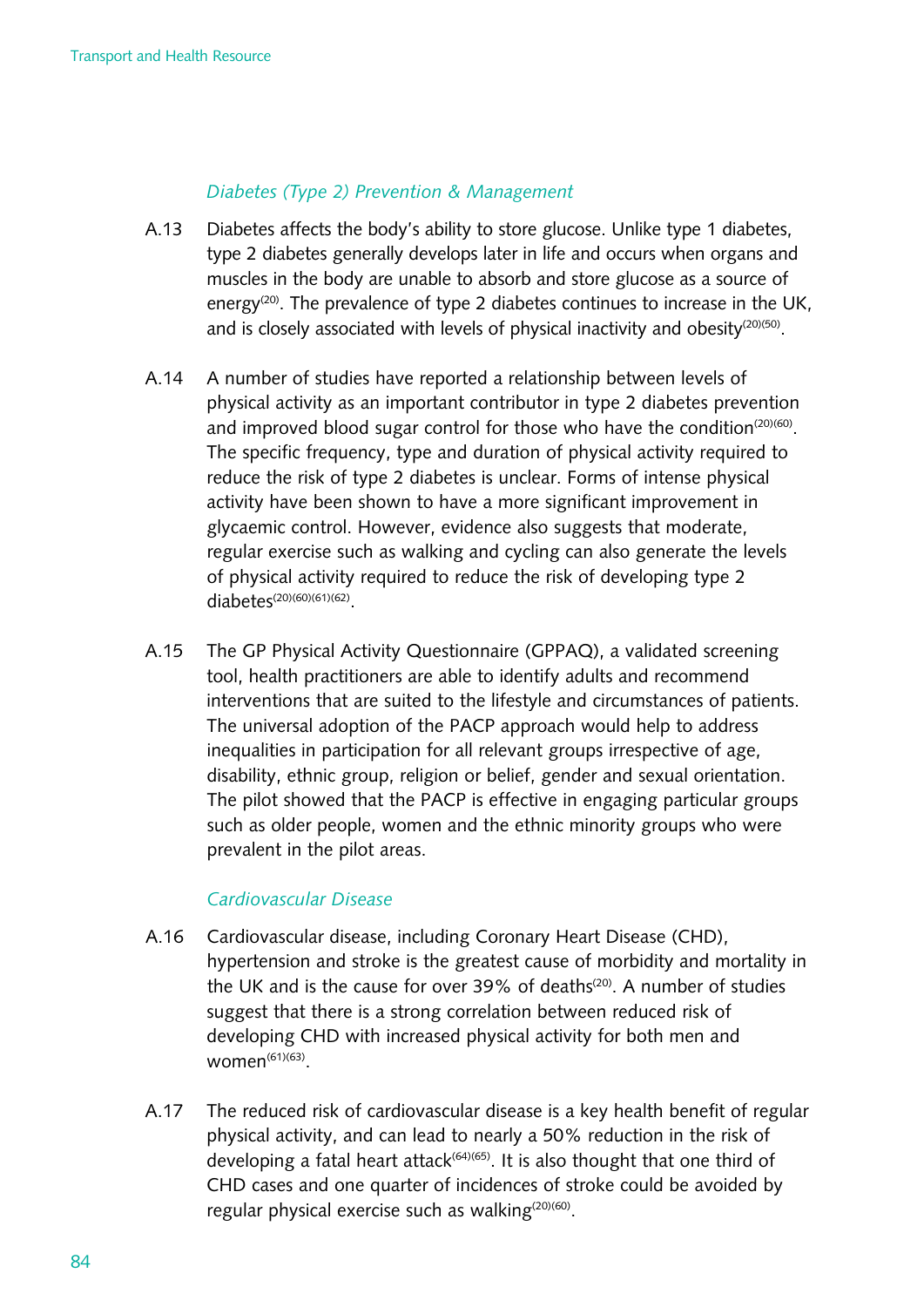#### *Respiratory Health*

A.18 As previously discussed, increased physical activity and improved cardiovascular and respiratory health are closely associated. However, in addition to the preventative health benefits that can be achieved through more active transport modes, it has been reported that those with preexisting respiratory symptoms can benefit from moderate forms of physical activity. A majority of people with asthma can benefit from physical activity and walking is considered a suitable form of exercise for those with asthma. Those with chronic obstructive pulmonary disease (COPD) and other respiratory diseases can also benefit from mild forms of physical activity to reduce deterioration of their condition $(60)$ . The provision of safe and appealing walking environments therefore encourages and promotes healthier communities, and provides an opportunity to treat and maintain the health of the infirm.

#### *Cancer*

- A.19 Sedentary lifestyles and obesity are closely associated with a relative risk of cancer where obesity in particular can increase the risk of many cancers especially of the kidney, colon, gallbladder, breast, uterus and oesophagus<sup>(66)</sup>. While evidence suggests that increased physical activity could reduce the rate of all cause cancer rates in the UK by up to  $46\%$ <sup>(20)(60)</sup>. Physical activity has the greatest effect on protecting against colon cancer. It has been found that regular, moderate physical activity reduced rates of colon cancer amongst middle aged males, who have a 40-50% lower risk compared to those who are physically inactive $(4)(20)$ .
- A.20 Physical activity is also associated with a reduced risk of breast cancer amongst post-menopausal women and there are some links to reduced rates of lung cancer, although the association is unclear<sup>(20)</sup>. Studies indicate that for the best protection against cancer, regular moderate to vigorous intensity physical activity should be maintained throughout a lifetime<sup>(20)</sup>. The frequency of physical activity is a factor in the protection built against cancer.

#### *Mental Health and Emotional Wellbeing*

A.21 In addition to the physical health benefits, evidence suggests that physical activity such as walking also fosters general improvement in the quality of life and has preventative and remedial benefits on mental health<sup>(20)(60)</sup>. Research indicates that those who are more physically active have higher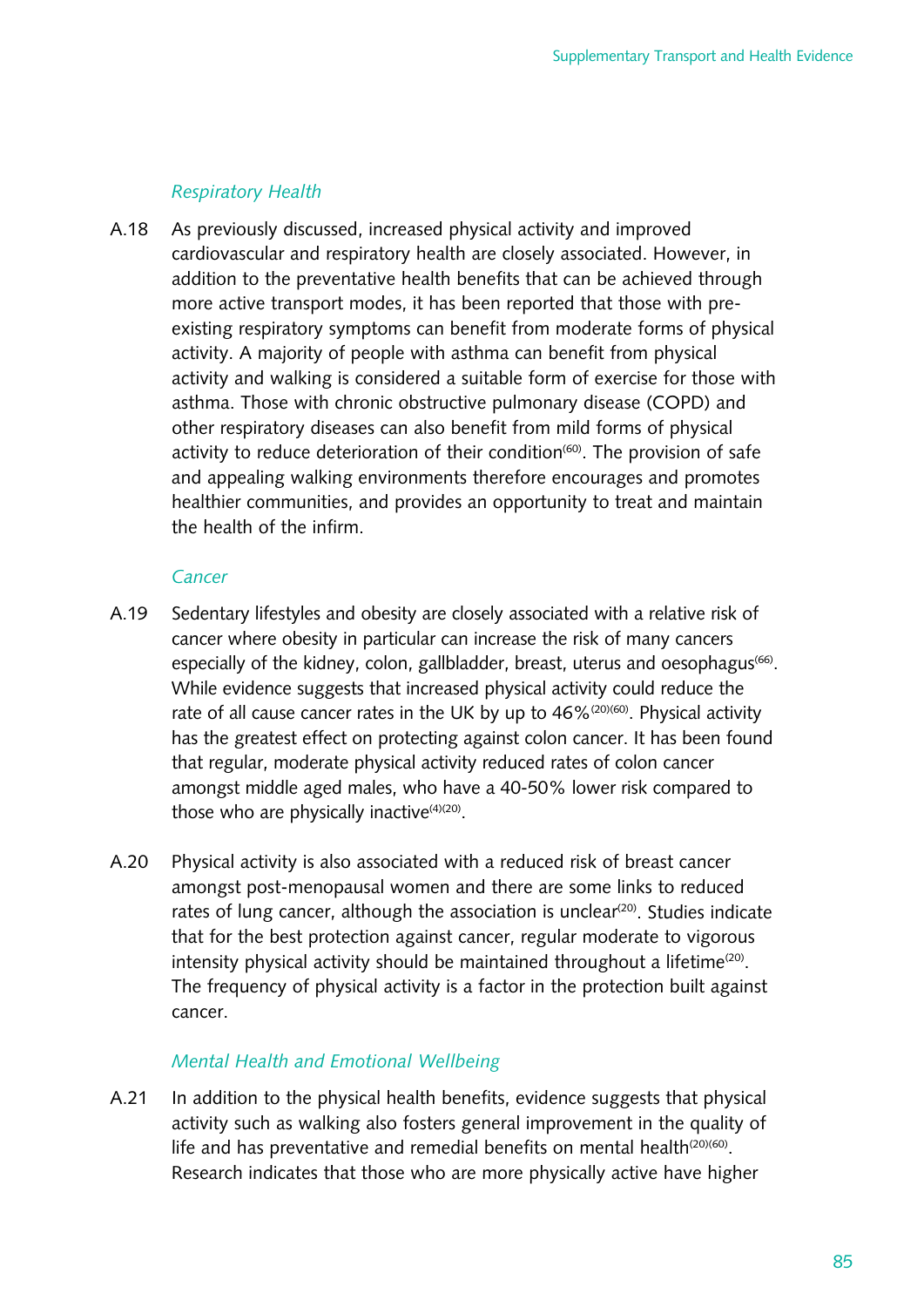levels of self-esteem, confidence and improved cognitive functioning than those who are physically inactive $(64)$ .

A.22 Regular physical activity is beneficial as a preventative measure to maintain mental wellbeing and can be effective in reducing the symptoms in people diagnosed as severely, moderately or mildly depressed, and in some cases can provide an alternative to medication<sup>(20)</sup>. A study to increase the numbers of commuters walking to work showed significant improvements in both mental and general health for those who changed from private/ public transport to walking or cycling to work $(67)$ .

#### *Access to Social Networks*

A.23 Encouraging people to walk has been found to improve social inclusion by increasing access to social networks, services, amenities and recreation. Mixed-use urban areas with residential and easily accessible amenities and services, which favour pedestrians and reduce dependence on cars, have been found to increase social participation, levels of walking, the use of public spaces and local services, and ultimately good health and wellbeing<sup>(11)(18)(19)(20)(68)</sup>.

#### *Strengthening Bones/Muscles/Joints*

A.24 Csteoporosis is a condition in which low bone density and deterioration of bone tissue, makes bones more at risk of fracture. Osteoporosis is a common problem particularly for older people and post-menopausal women. Walking is a weight bearing activity, which can increase bone mineral density, thereby reducing the risk of osteoporosis and fractures<sup>(20)</sup>. Studies indicate that bone density is typically higher in women who regularly walk, or who walk in combination with high intensity forms of exercise such as aerobic activity. This was also found to have a positive effect on improving bone and muscle strength<sup> $(52)(60)$ </sup>. Evidence suggests that physical activity in older people can also protect against hip fractures by improving muscle strength, balance and co-ordination reducing both the risk and likelihood of falls and consequent bone fractures. Falls are the leading cause of accidental death in England of older people and fractured hips cost the NHS and social services  $£1.8$  billion per year in England<sup>(69)</sup>. Given the increasing ageing population in the UK, encouraging walking as a mode of local transport and addressing barriers limiting levels of walking by specific age groups is likely to aid in improving the health and wellbeing of communities throughout the UK, and older communities in particular (promoting good physical, mental and social health).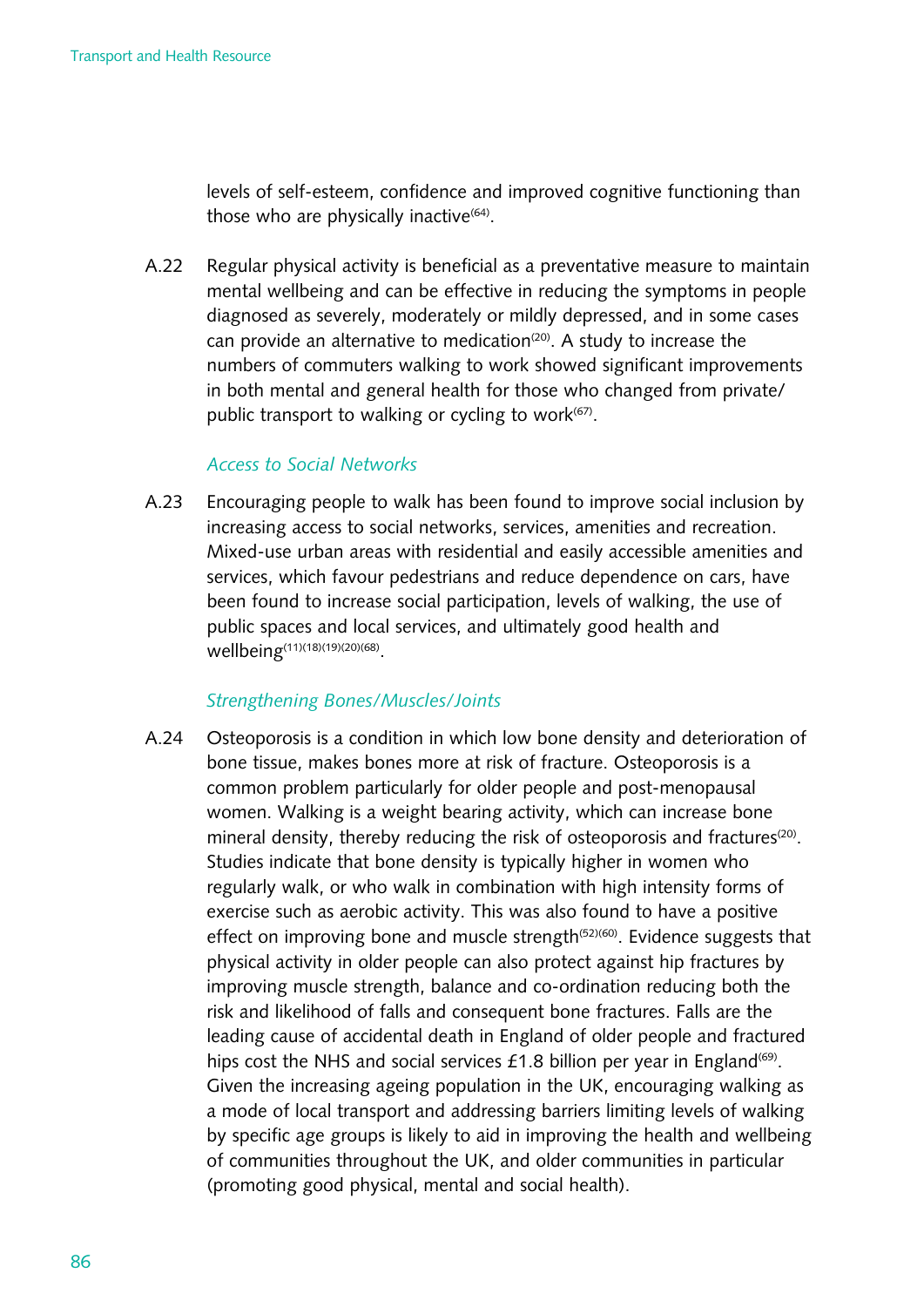#### *Crime and the Perception of Crime*

A.25 It has been suggested that increased 'walkability' within a built environment can also be applied to address both actual and perceived crime. To clarify, with more people walking and watching over neighbourhoods, areas of open space and main streets can discourage opportunistic crime and antisocial behaviour<sup>(65)</sup>. This in turn can improve perceptions of safety, further encouraging walking and social networks within particularly vulnerable groups, including older people and the infirm.

## **The Health Issues from Walking**

#### *Road Traffic Accident and Injury*

- A.26 The most significant health issue for pedestrians is the potential risk of collision with road users. In 2009, there was a reduction of 50% in the number of pedestrians killed or seriously injured and a reduction of 44% in the number of cyclists killed or seriously injured compared to the average between 1994 and 1998. A National Audit Office (NAO) report has estimated that in 2007, pedestrian and cyclist casualties as a result of road accidents cost the economy over  $£3.4$  billion<sup>(70)</sup>.
- A.27 The distribution of road traffic accidents throughout the population varies significantly according to age, type of road-user and socio-economic background. The rate of fatal and serious road traffic collisions from private vehicles continues to decline. However casualty rates are not evenly distributed, with those aged between 16 and 29 years of age (young drivers and their passengers) having the highest rates of death or serious injury in car accidents. Among pedestrians children and older people are most at risk from accidents, with nearly 40% of fatalities being children under 16 years of age. Road accidents involving children are disproportionately more likely to affect children from deprived families<sup>(71)(72)</sup>  $(36)(62)$
- A.28 The 2007 DfT report of Road Casualties looked at variations in casualties by deprivation<sup> $(73)$ </sup>. The report found the 10% most deprived areas were over represented in the casualty population for all age groups except 17-19 year olds, 20-25 year olds and those aged 60 and over. The largest difference between the casualty rate for the most deprived and least deprived areas was for pedestrians, from a rate of 70 casualties per 100,000 population in the most deprived areas to 21 casualties per 100,000 population in the least deprived areas. There are also observed differences in the rates of accidents involving child pedestrians of some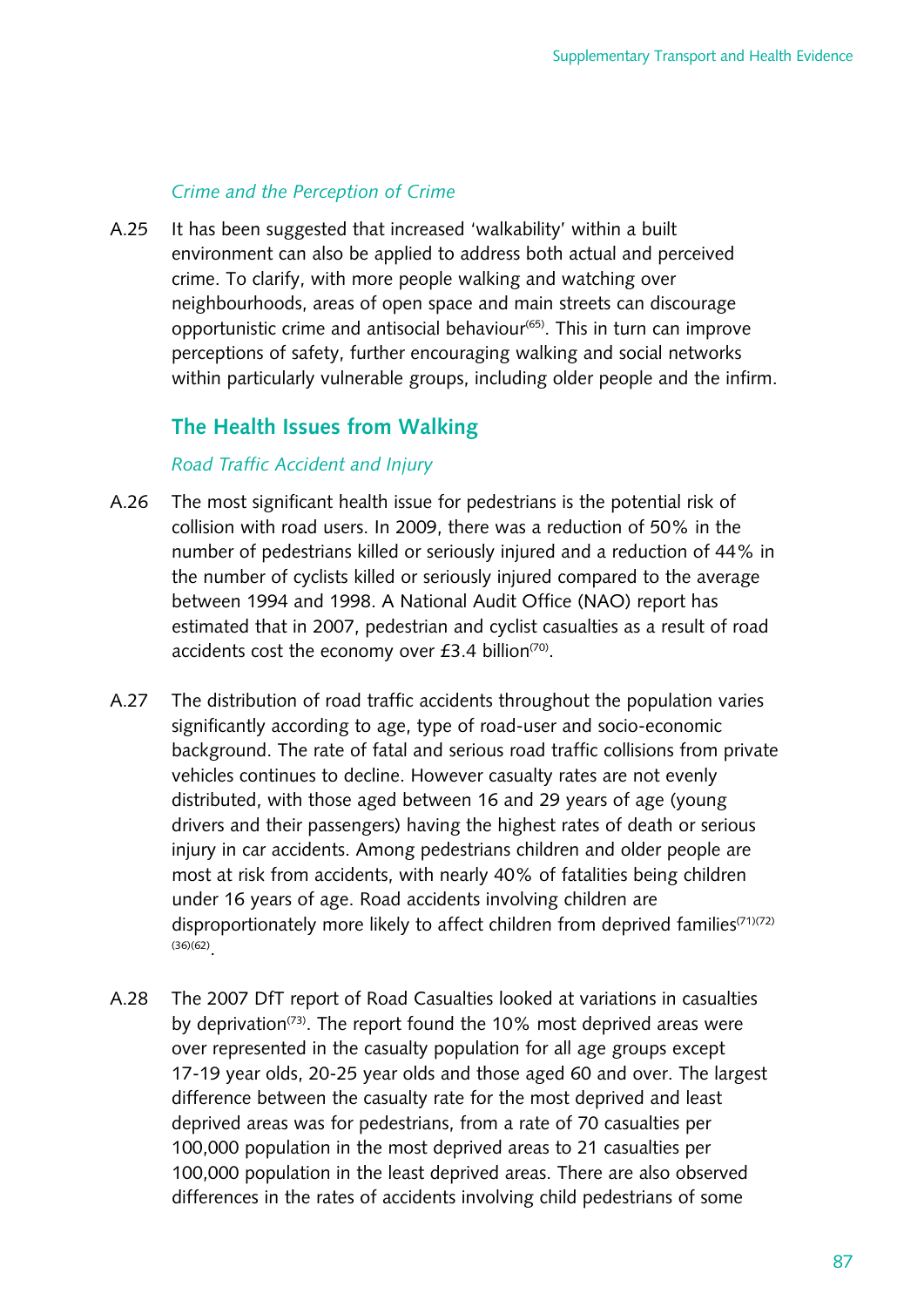ethnic backgrounds, with children of a non-white background having higher accident rates than white children in the UK.

A.29 Despite the significant reductions in the number of pedestrians involved in road traffic accidents, the perceived physical dangers associated with road traffic have been identified as a key barrier to walking and cycling for vulnerable community groups. This has resulted in a significant reduction in the number of children allowed to walk independently to school, and further influences recreational activities due to perceived safety concerns of parents. Evidence suggests that such behavioural influences during childhood may have a longer-term influence upon physical activity and associated health levels in adulthood<sup> $(74)$ </sup>. In contrast, meta-analysis undertaken in the USA demonstrated that if individuals did not perceive traffic as a problem, they were 20% more likely to be physically active<sup>(75)</sup>.

#### *General Accident and Injury*

- A.30 In addition to road traffic accidents, injury to pedestrians can also result from slips and trips on pavements and crossings whilst walking. Whilst pavements and high quality walking routes can encourage walking as a key mode of local transport, the converse is equally true, and can have a particular impact on those most at risk, namely older people, the infirm and parents with children in pushchairs<sup> $(76)$ </sup>.
- A.31 Unlike physically intensive forms of exercise, walking is less likely to cause physical strain and injury and therefore is particularly suitable for people more at risk from injury. Moderate physical activity forms such as walking and cycling have a lower risk of adverse cardiovascular or orthopaedic conditions than more intensive forms of exercise<sup>(64)</sup>.

#### *Exposure to Poor Air Quality*

A.32 Pedestrian routes in urban areas are typically parallel to roads and therefore in proximity to the highest concentrations of associated transport emissions<sup>(8)</sup>. Research into the potential health effects of emissions is extensive and provides statistically significant associations between many classical air pollutants (e.g. Particulate Matter, Nitrogen Dioxide and Sulphur Dioxide) and effects on life expectancy and a wide range of cardiovascular and respiratory health outcomes. Such associations and the specific method to assess their impact on health are discussed in more detail within Chapter 3.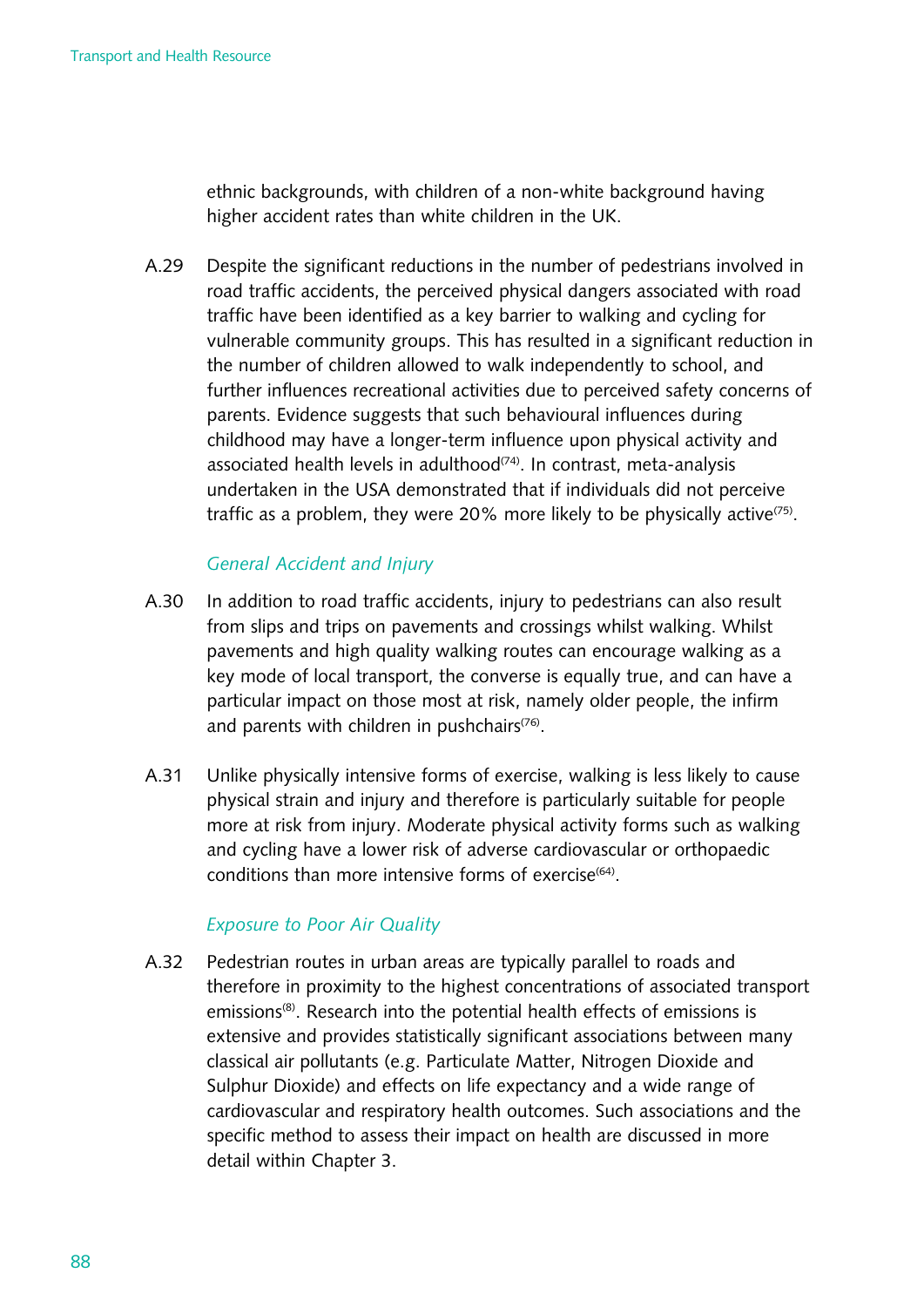A.33 In addition to the physical, social, mental and economic health benefits accrued through more active modes of transport, a modal shift towards more active forms of transport such as walking will also contribute in offsetting road vehicle emissions, and is regarded as a means to significantly reduce the nation's contribution of greenhouse emissions<sup>(77)</sup>.

## **Cycling**

- A.34 Cycling is a relatively inexpensive, quick, environmentally friendly and healthy mode of transport. Unlike walking, cycling requires both access to a bicycle, safety equipment and secure/appropriate storage at both home and the desired destination. As such, there is both an initial economic cost, a space requirement in homes and additional bicycle parking facilities at destinations (work, schools, retail, recreational and social areas) and at transport modal interchanges (e.g. at train stations, on trains etc).
- A.35 The health benefits of cycling are closely associated with the health benefits of walking, and include a reduced prevalence of cardiovascular disease, obesity, type 2 diabetes, improved psychosocial wellbeing and a generally improved quality of life. As with walking, cycling can be integrated as part of a daily routine including:
	- a form of active commuting;
	- $\bullet$  the school journey for children;
	- as a mode of transport to recreational facilities, local amenities; and
	- as part of multi-modal transport option (i.e. bike to bus or train).
- A.36 38% of car/van journeys in Great Britain (driver or passenger) are less than 5 miles, a distance that could be typically cycled. However, the number of people cycling as a transport mode remains small in the UK with an estimated 2% of all journeys taken by bicycle in 2009. In 2009, 14% of respondents of the National Travel Survey said they ride a bicycle at least once a week and a further 9% said they did so at least once a month. 68% said they use a bicycle less than once a year or never $(21)$ .

## **Health Opportunities**

#### *Physical Activity, General Health and Wellbeing*

A.37 Cycling is a low impact exercise and provides a form of exercise with reduced risk of over-exertion or strain to joints and muscles. In a study, the health of people new to cycling was assessed to understand to what extent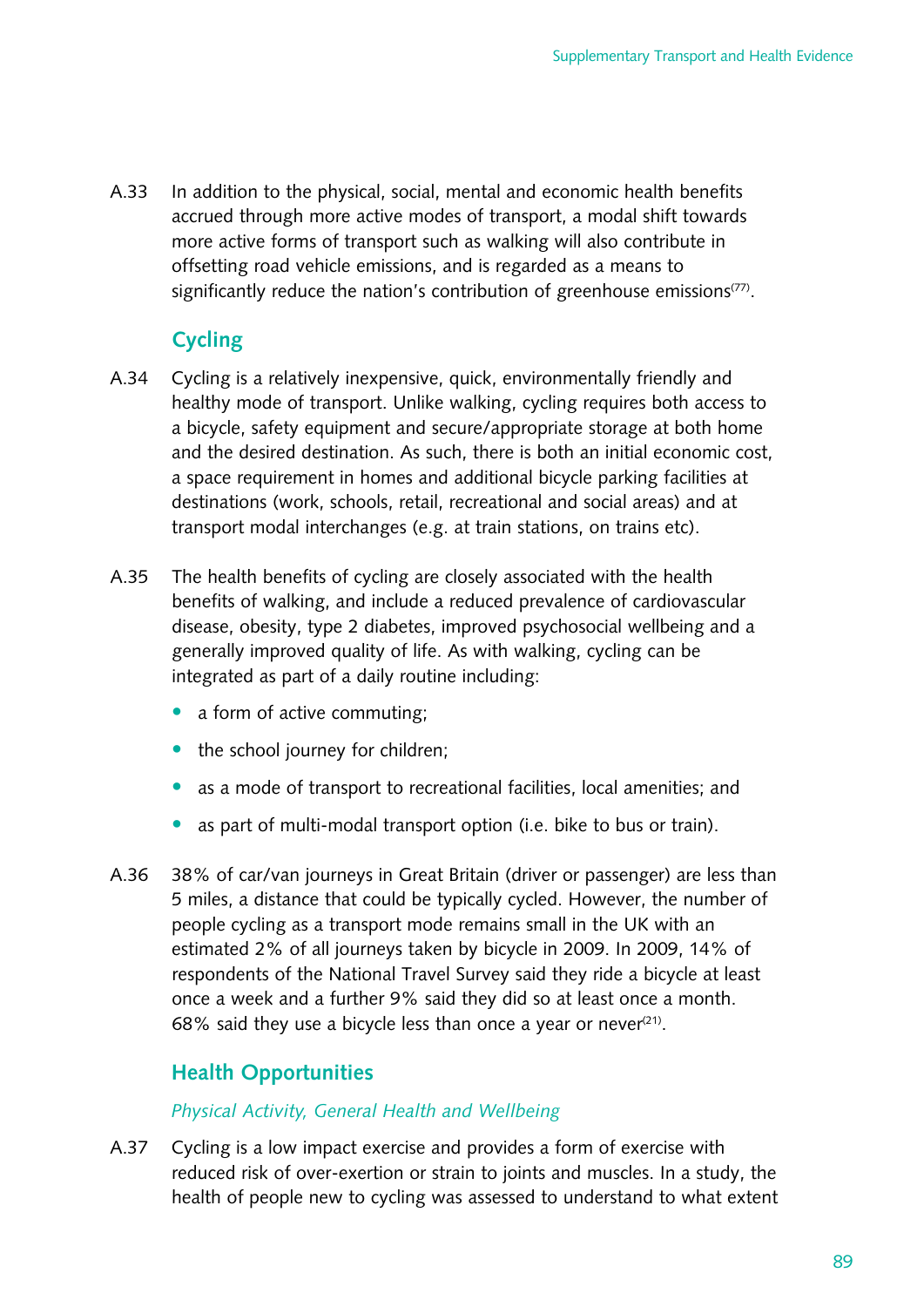regular cycling makes people healthier. It was found that even cycling short distances regularly can lead to significant health improvements<sup>(78)(79)</sup>.

A.38 It has been suggested that for new cyclists, cycling short distances can reduce their risk of death, mainly reducing heart disease by as much as  $22\%$ <sup>(79)</sup>. Evidence further suggests that the health gains from cycling significantly outweighs health risks such as accidents and exposure to air pollution by twenty to one<sup>(80)</sup>. Similar to walking, cycling may also contribute in significantly reducing health care costs if more people can be encouraged to cycle regularly.

## **Health Issues**

#### *Risk of collision*

- A.39 Cyclists are generally percieved as being more at risk of accident and injury from road traffic accidents than other road users. Such a perception is the key reason given by people for not cycling, particularly for those living in areas without specific cycle routes and for those cycling using busy roads in towns and cities.
- A.40 The Department for Transport commissioned research to provide a comprehensive understanding of collisions involving cyclists, with the objective of establishing the key causes. The programme of work involved an international literature review and a detailed analysis of cyclist casualties in Great Britain, drawing on both national and in-depth databases of road collisions and cycling<sup> $(81)$ </sup>. The main findings include:
	- A high proportion of collisions occurred at junctions (almost two-thirds of cyclists reported killed or seriously injured at or near junctions). In collisions involving a bicycle and another vehicle, the driver's having 'failed to look properly' was reported to be a key contributory factor for drivers and riders at junctions (reported in almost 60% of serious collisions at junctions).
	- The study found that rural roads present particular challenges for cyclists, as the risk of being killed is much higher than for other roads. Almost half of cyclist fatalities occurred on rural roads, and the proportion of collisions on these roads increases for those aged 40+ years. Casualty severity was found to increase with the posted speed limit, and so measures to reduce traffic speeds in rural areas may benefit cyclists.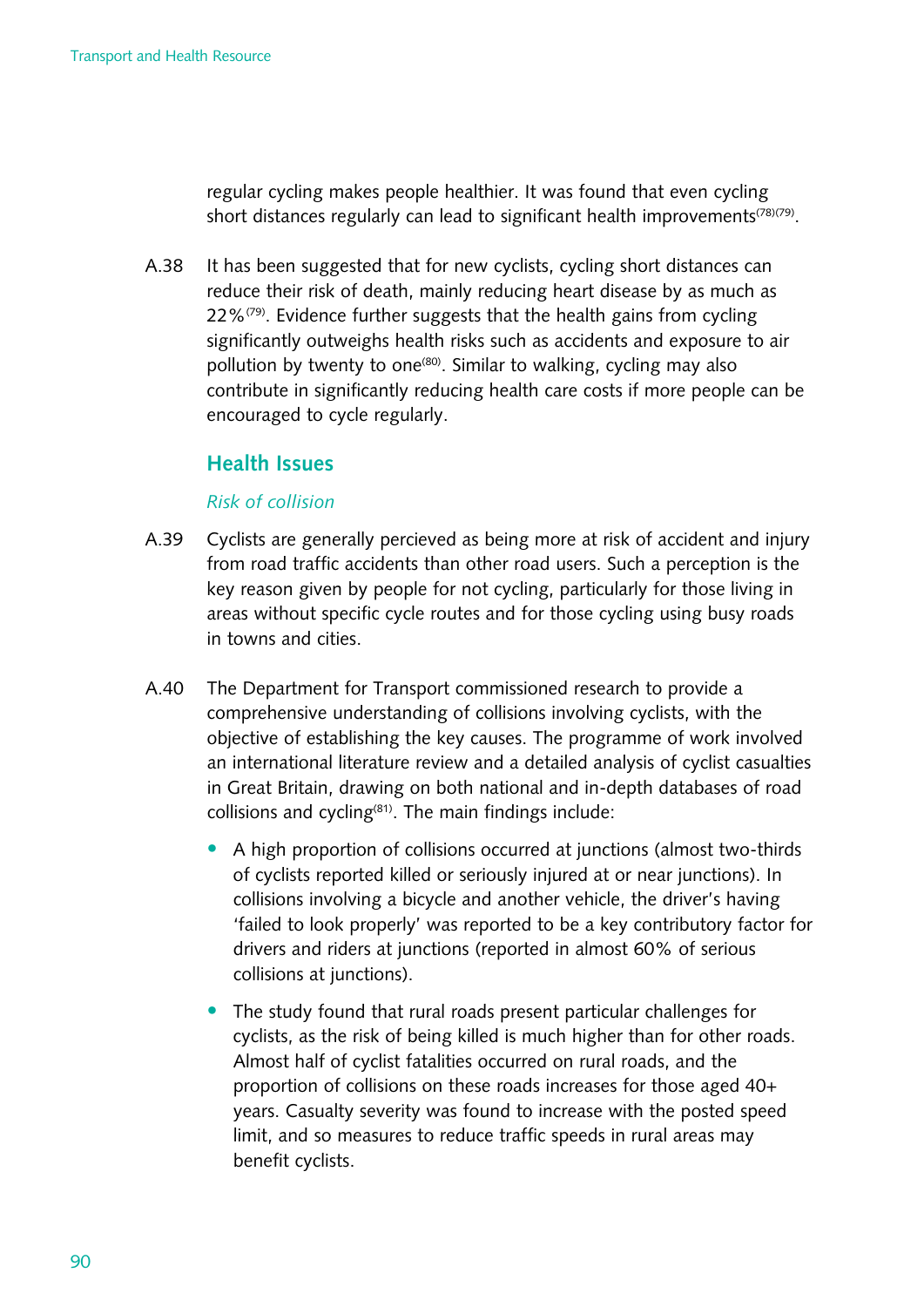- Collisions at night/in the dark were more likely to result in a fatality, and rural roads present particular difficulties, as not only are the speed limits generally higher but the roads are often unlit. A detailed examination of these accidents found that the bicycle was commonly impacted in the rear by the vehicle.
- HGVs present particular challenges for cyclists and are over-represented in cyclist fatalities (18% of fatal cycle accidents involved an HGV, compared with 4% of serious accidents). These accidents were more common at junctions where the main collision configuration was the HGV driver making a left turn while the cyclist was going ahead. 'Vehicle blind spot' and 'passing too close to the cyclist' were judged by the police to be key contributory factors.
- A.41 It has been suggested that an increase in the number of cyclists can lead to a reduced risk of road traffic accidents for cyclists, known as the 'safety in numbers' hypothesis (see 4.8)<sup>(8)(82)</sup>.

#### *Exposure to Air Pollution*

A.42 Similar to walking, cyclists are generally in close proximity, if not, on road networks and therefore subject to the highest concentration of roadside emissions. Furthermore, due to the aerobic nature of cycling, cyclists will respire a higher level of associated roadside emissions<sup>(83)</sup>. However, evidence suggests that the relative risk from such exposure and heightened respiration is significantly lower than the health benefit to be acquired from improved levels of physical activity.

## **Public Transport**

A.43 For many, including people with physical and learning disabilities, public transport is vital, providing affordable access to social networks, employment, services and amenities over a range of distances, and enables more significant carriage of belongings (shopping, pushchairs etc). Public transport encompasses a range of modes of travel from buses, trains, light rail, underground and taxis through to boats and ferries with varying strengths, weaknesses and associated health pathways. A brief overview of the individual public transport modes are discussed bellow, followed by a discussion of the associated health benefits and issues.

## **Bus and Coach**

A.44 Buses are the most common form of public transport in the UK both within and between urban areas. In contrast, coaches operate for longer distances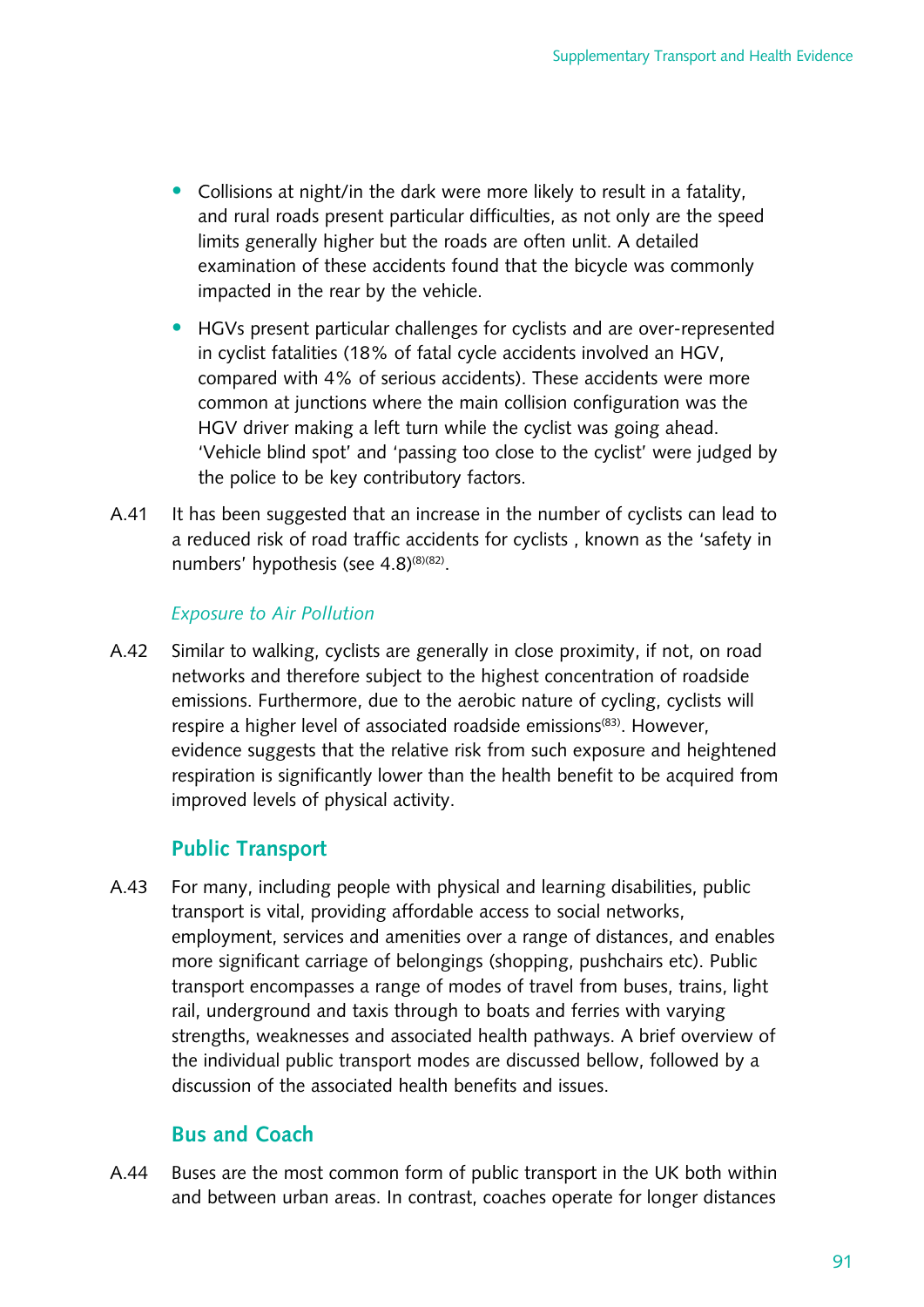(often intercity) and are typically cheaper than any other longer distance public transport modes (i.e. rail, domestic flights etc).

- A.45 Buses and coaches are accessible to all age, demographic and socioeconomic groups, and depending on the vehicle type, must be compliant with the Disability Discrimination Act requirements by 2015/2017. Concessionary fare schemes such as the English National Concessionary Travel Scheme (ENCTS PASS) for the over 60s and disabled people, and other age focused concessions introduced at the discretion of local authorities further improve the affordability and accessibility of bus and coach use and typically offer a reliable cost effective transport system. However, as with other public transport modes, bus and coach services run to a fixed schedule and route, requiring some transport modal interchange (i.e. transport to the bus or coach stop) and reducing overall convenience to the user.
- A.46 Efforts to improve bus emission standards could benefit air quality in local communities

#### **Rail**

A.47 Rail networks cover a majority of the country, providing a safe, fast and relatively cost effective travel choice, particularly for longer distance journeys. Rail accounts for 13% of all trips in the UK of 50 miles and over<sup>(84)</sup>. However, rail requires significant infrastructure increasing the relative cost, requires modal interchange and follows fixed routes and times, which can again limit overall convenience to the user. Due to the higher associated costs, rail is typically less accessible to the socioeconomically deprived, particularly during peak times.

## **Underground**

A.48 Underground systems provide a fixed route system for travelling around cities. In the UK, such modes are limited to London, Newcastle and Glasgow. Due to the isolated way in which they operate, the underground system is a convenient, rapid, cost effective and safe mode of public transport with limited opportunity for community exposure to noise, emissions or risk of accident and injury. However, commuters using the underground can be subject to overcrowding during peak periods, and a number of environmental stresses including exposure to heat, noise and particulate emissions (PM<sub>10</sub> and PM<sub>2.5</sub>). The underground is therefore one of the few transport modes where the commuter bears both the benefit and impact of the service. New stations and station upgrades typically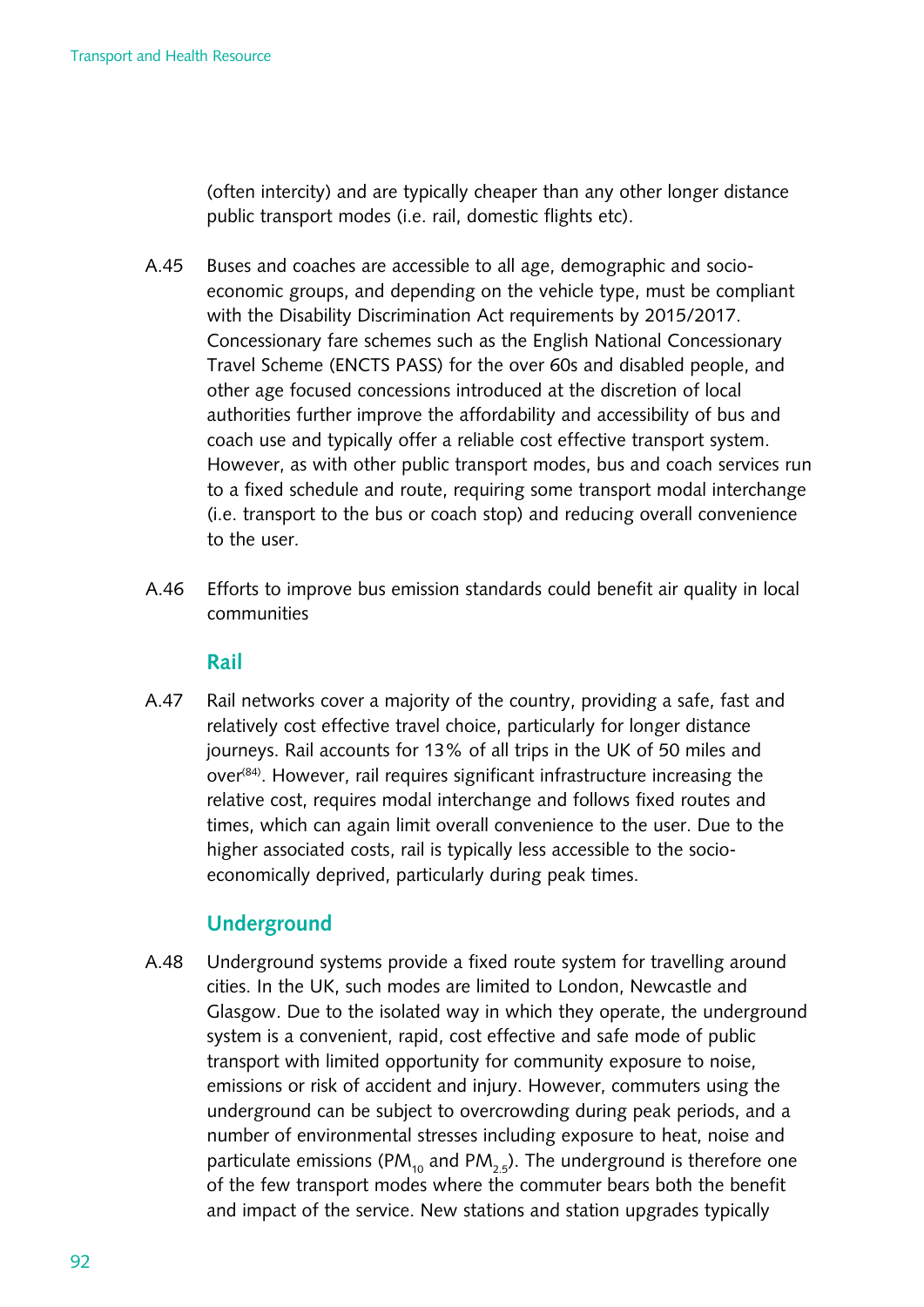improve access and accessibility and further improve safety and emergency evacuation features improving commuter comfort and safety.

## **Light Rail**

A.49 Light rail provides an over ground option for travel, similar to bus services on fixed routes facilitated by significant infrastructure (i.e. rail and electric lines). However, being typically electric, light rail provides the benefit of a bus service with no local combustion emissions to air. However, being a fixed route system, the infrastructure costs of light rail systems are higher than alternatives (such as bus services), are less flexible in terms of route change and similar to bus services there is potential for collision with people and other vehicles. Although electric powered vehicles are typically quieter than combustion engines, light rail does not completely remove associated transport noise, with wheel screech presenting a key noise source. 

#### **Taxis**

A.50 Taxis provide the most convenient form of public transport, where the user can decide the route, time and destination of the journey. This makes taxis a more flexible form of public transport, particularly for those without access to a car. The benefits and health issues associated with taxis are similar to those of car use; namely, less modal interchange, convenience, freedom, and less time to travel. Taxis often fill a gap where there is no public transport available. However, taxis are a relatively expensive mode of transport and therefore are not as accessible to low-income groups. This can present a problem as often these groups do not own a car and rely heavily on public transport, which may be inaccessible to some groups, particularly for older people and the infirm.

## **The Health Opportunities of Public Transport**

#### *Increase in Physical Activity*

A.51 The use of public transport can contribute towards achieving recommended levels of physical activity. Travel by public transport will often consist of a number of transport modes, including active modes. For example, the use of public transport will tend to involve a small yet routine level of physical activity such as walking to and from bus stops and train stations<sup> $(4)(8)$ </sup>. Studies have found that those in lower income groups and minority groups, without access to a car, have a significantly higher level of average walking time than car owners $(9)$ .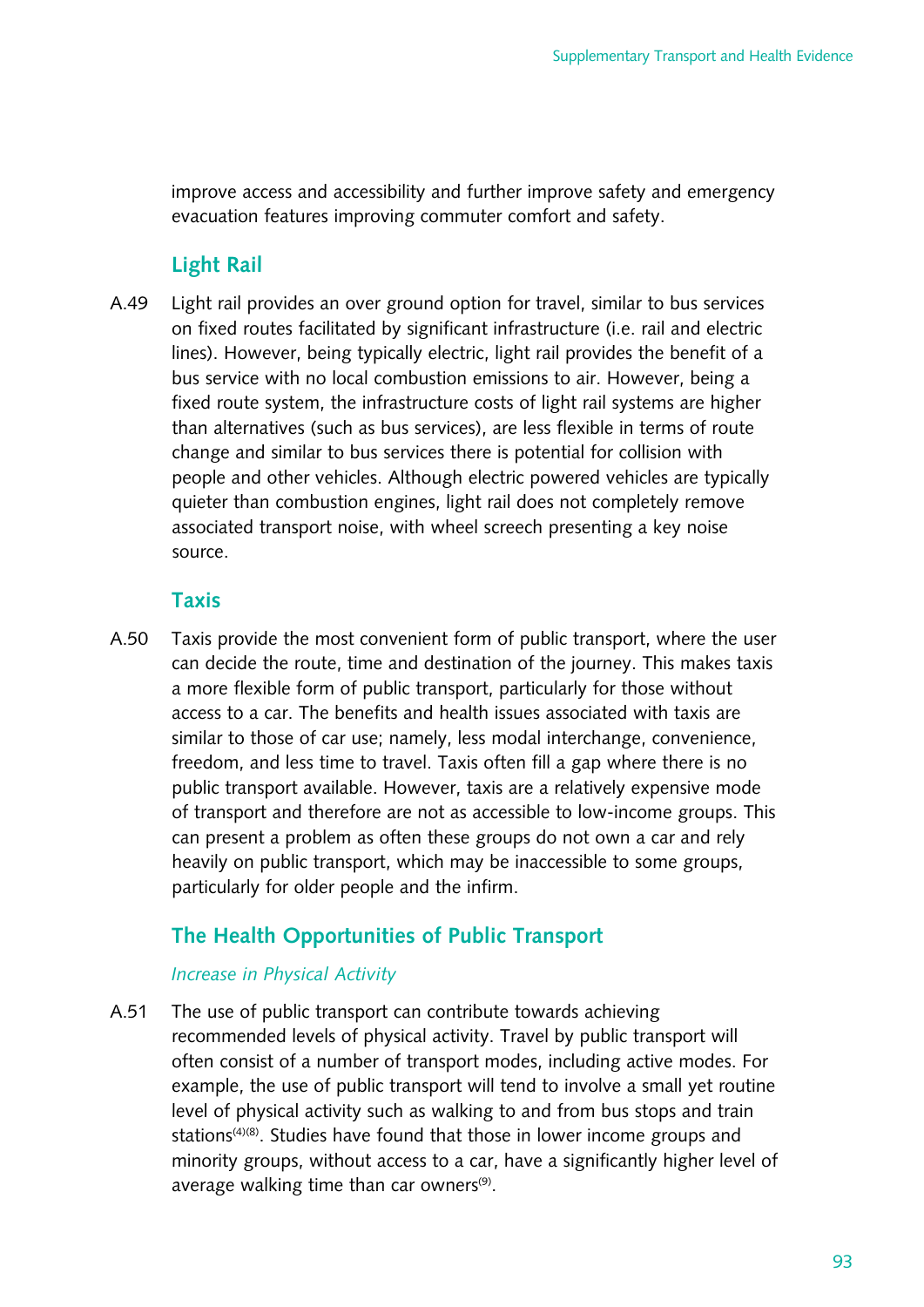A.52 On average, each journey by public transport involves 6-10 minutes walking (to and from bus stops and train stations)<sup>(8)(9)</sup>. Assuming that public transport is used twice daily, physical activity will total 20 minutes per day, contributing to 66% of the 30 minutes of moderate exercise recommended each day<sup>(10)</sup>. Assuming that physical activity is undertaken to get to public transport there is an inverse relationship between public transport and obesity compared to those who commute by car, although this was found to be most relevant to male commuters<sup>(4)</sup>.

#### *Economic Health*

- A.53 Evidence suggests that although the cost of travel is important and can significantly influence the level of disposable income that can be spent on enriching and improving lives, it is not necessarily a key defining feature affecting the majority of people's travel choices<sup>(85)</sup>.
- A.54 Although transport surveys indicate that both regular passengers and private vehicle users regard public transport as the cheaper option, the key drivers for using public transport include the opportunity to not drive and relax, conveniently located stops and a fast and reliable journey<sup>(85)</sup>.
- A.55 However, for socio-economically disadvantaged groups, without access to a car and limited resources, public transport can often prove the only viable means to regularly access services, amenities and social networks. Such groups therefore have fewer transport alternatives and are more sensitive to the economic costs of transport (further impinging on economic health).
- A.56 Similarly, specific age groups with limited incomes (including older people, single parent families and young adults) and limited access to a car are also sensitive to transport costs, but as previously discussed are typically eligible for travel concession (ENCTS PASS for the over 60s, and other concessions introduced at the discretion of Local Authorities). As such, although the cost of public transport is not a key issue for the majority of the population, it can have a disproportionate impact and exclude socioeconomically disadvantaged groups, in particular during peak transport periods (peak rates). This in turn can present another barrier to income and employment, can reduce social networks and support and contribute in widening pockets of inequality, deprivation and poor health.

#### *Access to Social Networks*

A.57 Access to affordable, convenient and accessible transport can play a major part in increasing access to social networks and social inclusion<sup>(11)</sup>.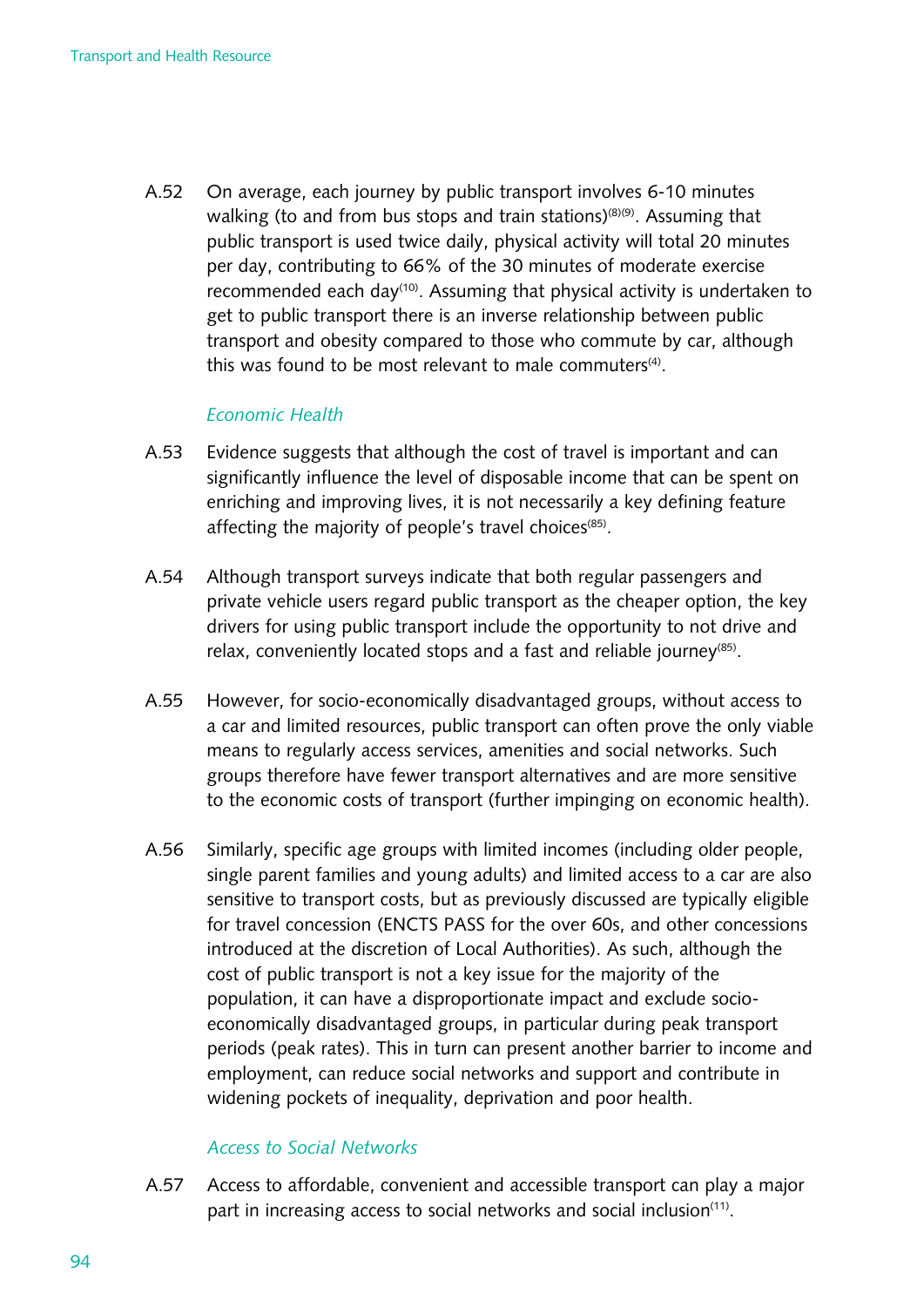Transport enables people to move outside of their own community, can improve access to social networks and in doing so positively influence both physical and mental health. Public transport is particularly important to maintaining access and accessibility to social networks, employment, goods and services within socio-economically disadvantaged groups, and for older people and the infirm<sup>(86)</sup>. Hine (2003) found that in deprived urban areas, public transport alongside walking was the most important form of transport to allow access to social networks<sup>(87)</sup>. Such community groups are therefore sensitive to changes in the availability and affordability of public transport (both adverse and beneficial).

## **Health Issues of Public Transport**

*Risk of Collision Accident and Injury* 

A.58 As shown in Table A.1, the number of serious and fatal injuries per billion kilometres travelled in the UK from public transport is significantly lower than private vehicle  $use^{(8)(21)}$ .

| <b>Mode of Transport</b>   |         | 1999  | 2002  | 2005  | 2008  |
|----------------------------|---------|-------|-------|-------|-------|
| Air <sup>(a)</sup>         |         | 0.02  | 0.00  | 0.00  | 0.01  |
| Rail <sup>(b)</sup>        | Killed  | 0.9   | 0.4   | 0.1   | 0.0   |
|                            | Injured | 19    | 13    | 12    | 8     |
| Water <sup>(c)</sup>       |         | 29    | 50    | 36    | 74    |
| Bus or coach               |         | 12    | 11    | 7     | 9     |
| Car <sup>(d)</sup>         |         | 33    | 29    | 23    | 18    |
| Van <sup>(d)</sup>         |         | 13    | 11    |       | 5     |
| Motorcycles <sup>(d)</sup> |         | 1,423 | 1,367 | 1,109 | 1,089 |
| Pedal cycle                |         | 779   | 555   | 533   | 541   |
| Pedestrian                 |         | 564   | 471   | 384   | 358   |

#### **Table A.1: Passengers killed or seriously injured (KSI) rates per billion passenger-kilometres travelled (1999-2008)(21)**

(a) Passenger casualties in accidents involving UK registered airline aircraft in UK and foreign airspace.  $<sup>(b)</sup>$  Passenger casualties involved in traffic accidents and accidents occurring through movement of</sup> railway vehicles.

(c) Passenger casualties on UK registered merchant vessels

(d) Report driver and passenger casualties

A.59 Public transport therefore represents a relatively safe transport mode, which is mirrored by general commuter perceptions<sup>(85)</sup>. However, for those who are less physically mobile and depend on public transport for accessing goods and services, the potential for accidents such as slips and trips on the way to utilising public transport can occur, and are not well reported. In particular, common concerns amongst older people relating to accessing public transport include the following: $(4)(17)$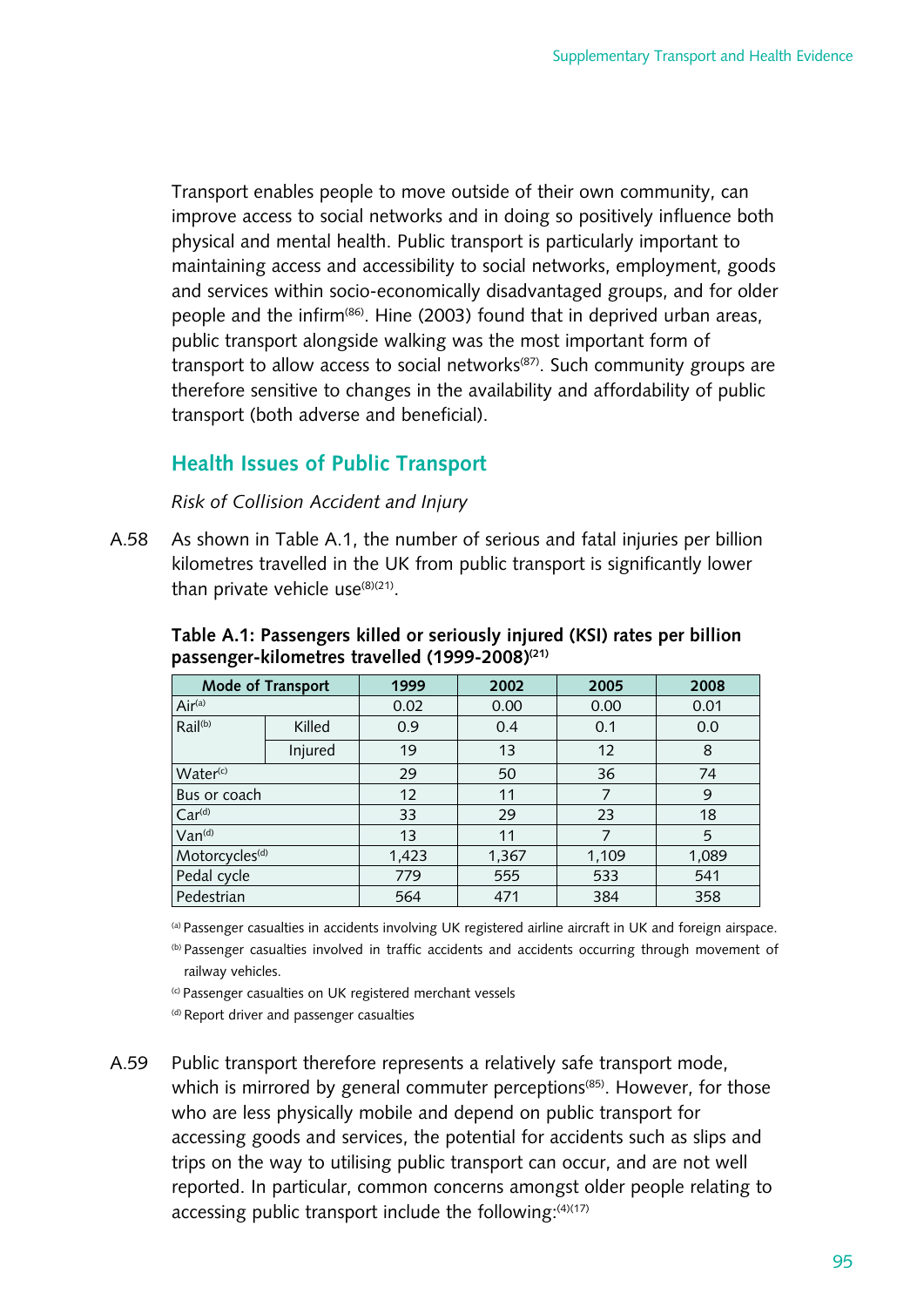- poor condition of pavements;
- inadequate crossing facilities;
- boarding/alighting buses and trains; and
- steps at railway stations.
- A.60 This indicates that for older people and the infirm in particular, risks limiting the use of public transport are often more associated with the modal interchange aspect (i.e. walking to and from and waiting for public transport) than the transport mode itself. Although individual physical barriers to transport are largely addressed through the Disability Discrimination Act (1995 & 2005), the consideration of relative barriers to a range of community age groups are required to further increase patronage and improve access and accessibility.

#### *Air Emissions*

- A.61 Transport is a leading source of emissions to air in the UK. This is principally caused from the combustion of fuel, however, fugitive emissions of particulates from road transport include brake dust, tyre wear and re-suspended road dust. Studies suggest that brake dust and tyre wear may account for approximately one-third of the total particulate emissions from road transport and the re-suspended component may be as important as particulate emissions from exhausts. Improvements in vehicle technologies are reducing  $PM_{10}$  exhaust emissions. Therefore, the relative importance of fugitive  $PM_{10}$  emissions on health is increasing.
- A.62 Although there has been an increase in the volume of road transport, emissions of transport related pollutants decreased since the 1980s mainly as a result of policy driven technological improvements to vehicles, improvements in fuel quality<sup>(88)</sup> throughout the EU.
- A.63 The WHO estimated that 100,000 deaths a year in cities in the EU could be linked to ambient air pollution, shortening life expectancy on average by a year, and that the predominant source of such pollution is transport related<sup>(88)</sup>. While this is the case background concentrations can be a significant contributor to ambient concentrations, e.g. for PM where 30-40% of ambient concentrations can be from regional background.
- A.64 Policies to promote cleaner vehicles, particularly in urban areas could help in improving air quality.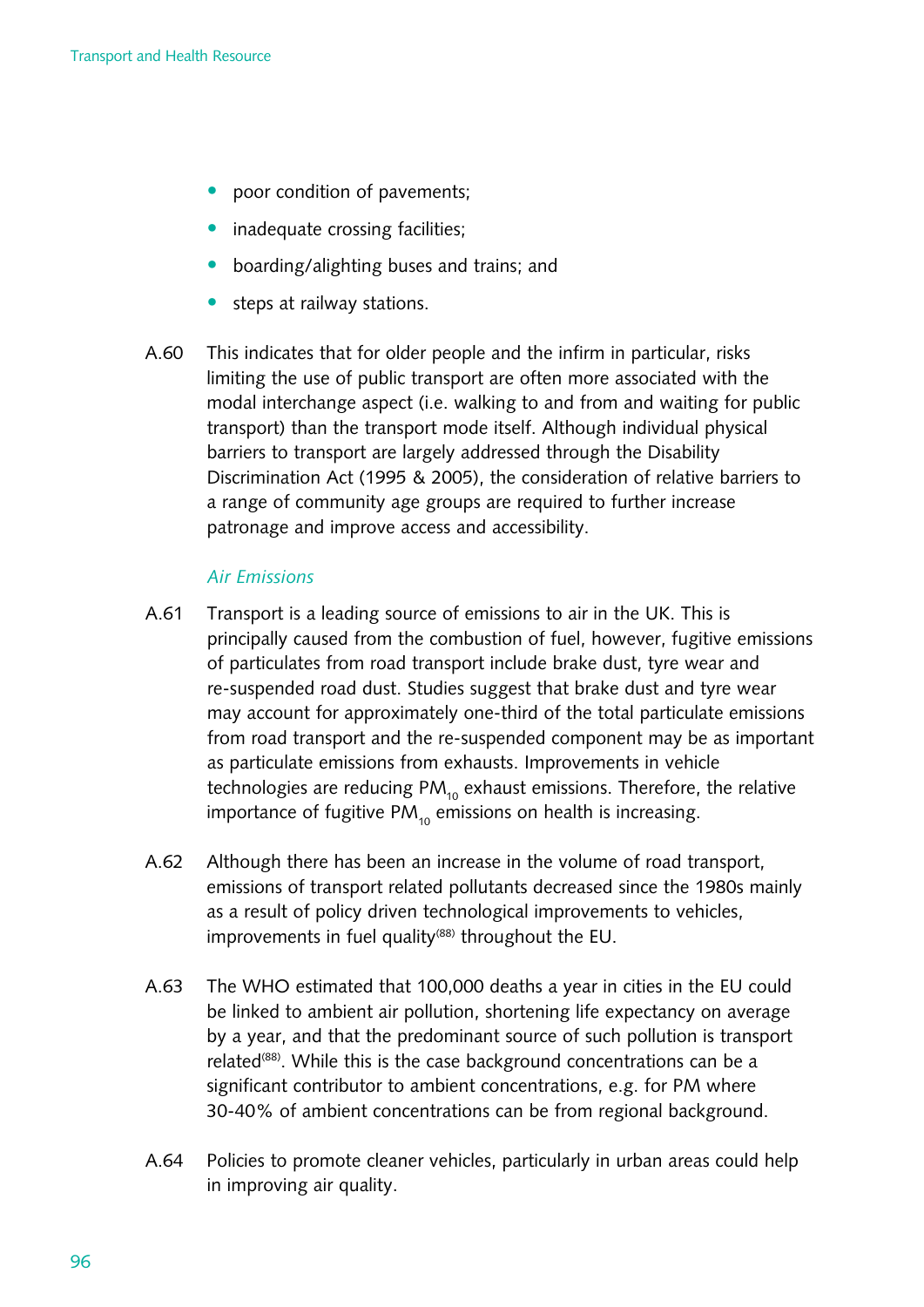A.65 The Interdepartmental Group on Costs and Benefits includes an air quality subject group. Their guidance represents best practice on methodologies for assessing the impacts upon human health and the environment of policy options and provides tools to aid the application of these methodologies. More information and detailed guidance is available at: <http://www.defra.gov.uk/environment/quality/air/airquality/panels/igcb>

| <b>Transport</b><br>Mode             | 1997                        |                                            |                                          | 2007                        |                                            |                                          | Percentage reduction in<br>emissions 1999-2007 (%) |                                               |                               |
|--------------------------------------|-----------------------------|--------------------------------------------|------------------------------------------|-----------------------------|--------------------------------------------|------------------------------------------|----------------------------------------------------|-----------------------------------------------|-------------------------------|
|                                      | Nitrogen<br>oxides<br>(NOx) | <b>Particulates</b><br>(PM <sub>10</sub> ) | Sulphur<br>dioxide<br>(SO <sub>2</sub> ) | Nitrogen<br>oxides<br>(NOx) | <b>Particulates</b><br>(PM <sub>10</sub> ) | Sulphur<br>dioxide<br>(SO <sub>2</sub> ) | Nitrogen<br>oxides<br>(NOx)                        | Particulates   Sulphur<br>(PM <sub>10</sub> ) | dioxide<br>(SO <sub>2</sub> ) |
| Passenger<br>cars                    | 479                         | 9.4                                        | 18.4                                     | 137                         | 5.9                                        | 1.8                                      | 71.4                                               | 37.2                                          | 90.2                          |
| Light duty<br>vehicles               | 87                          | 9.7                                        | 3.1                                      | 55                          | 4.4                                        | 0.2                                      | 36.8                                               | 54.6                                          | 93.5                          |
| <b>Buses</b>                         | 61                          | 2.6                                        | 0.8                                      | 47                          | 0.8                                        |                                          | 23.0                                               | 69.2                                          |                               |
| Heavy duty<br>vehicles               | 262                         | 11.0                                       | 6.0                                      | 201                         | 3.8                                        | 0.3                                      | 23.3                                               | 65.5                                          | 95.0                          |
| Mopeds and<br>motorcycles            | 1.2                         | 0.2                                        | 0.1                                      | 1.3                         | 0.1                                        |                                          | $-8.3$                                             | 50.0                                          |                               |
| Automobile<br>tyre and<br>brake wear | N/A                         | 8.5                                        | N/A                                      | N/A                         | 9.6                                        | N/A                                      |                                                    | $-12.9$                                       |                               |
| Railways                             | 30                          | 0.7                                        | 1.6                                      | 39                          | 0.7                                        | 1.9                                      | $-30.0$                                            | $\Omega$                                      | $-18.8$                       |

| Table A.2: Pollutant Emissions from Transport in the UK (1997-2007) (thousand |  |
|-------------------------------------------------------------------------------|--|
| tonnes)                                                                       |  |

Source<sup>(21)</sup>

#### *Noise Emissions*

- A.66 Road traffic is a predominate source of noise in urban areas for the majority of the population<sup>(89)</sup>. The UK National Noise Attitude Survey carried out in 1999 and 2000 indicates that 84% of respondents heard road traffic noise in their homes and 40% were annoyed or disturbed to some extent by road traffic noise.
- A.67 Noise has the potential to affect health in a variety of ways; some of the effects can be auditory and occur as a direct impact of the noise. Direct auditory effects usually result in damage to the ear, in particular damage to the inner ear, from intense and prolonged exposure. However, such risks are usually associated with occupational health or prolonged exposure to loud noises.
- A.68 There are a wide range of non-auditory health effects that may be associated with exposure to environmental noise, although the pathways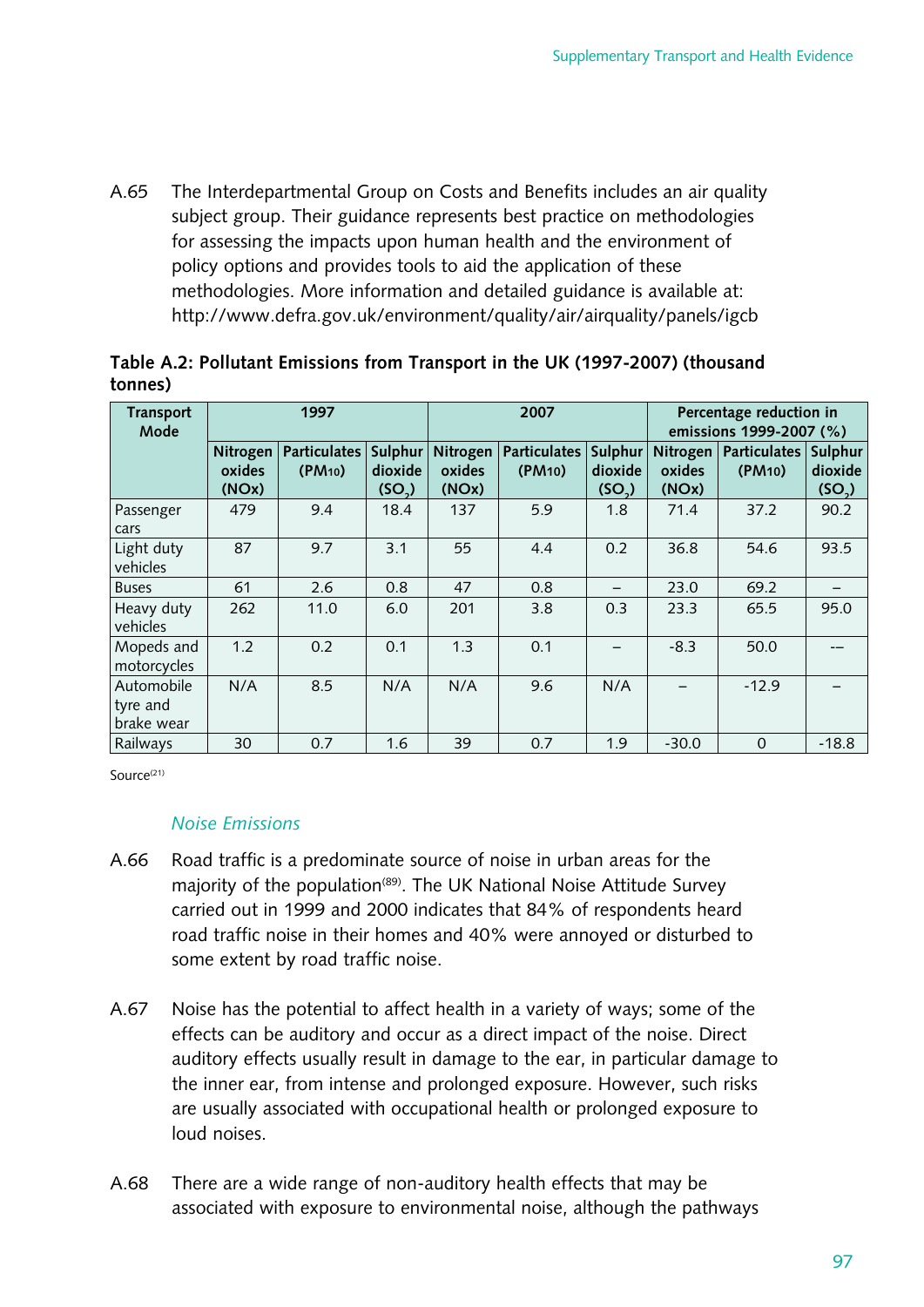and strength of association for these are not fully understood. Examples of non-auditory health effects include:<sup>(82)</sup>

- annoyance;
- mental health;
- cardiovascular and physiological;
- cognitive function in children; and
- night time effects (sleep disturbance).
- A.69 The potential causal pathway through which noise can affect health is discussed in Chapter 2 (Figure 2.1). This mechanism is the basis of many of the epidemiological studies on health. As shown the potential clinical importance of the disease states increase towards the lower part of the diagram. Studies in Germany have demonstrated a link between noise levels and blood pressure, and suggest that traffic noise may increase the prevalence of ischemic heart disease by 9% per 5 dB increase of noise level(8)(89). As the pathways and strength of association for the health effect of noise is not fully understood, assessments and mitigation typically concentrate on preventing and reducing noise exposure and annoyance, as it is the precursor to subsequent physiological and manifest health outcomes and applicable to everyone (i.e. all age and socio-economic groups).

#### *Poor perception, use and uptake of health benefits*

A.70 One of the key issues associated with public transport is its poor perception by the general public, including, concerns of safety, cleanliness, overcrowding, reliability, speed and comfort<sup>(77)(85)</sup>. Such a barrier thereby limits the uptake of associated environmental, social, physical and mental health benefits. Interestingly, during interviews, regular bus users had more positive opinions of public transport compared to the attitudes of nonpublic transport users. This indicates that current transport behaviour patterns may be largely driven by previous experiences and or misconception<sup>(74)(85)</sup>.

#### *Stress and Anxiety*

A.71 The general perception of public transport often conjures up images of delays, overcrowding and an uncomfortable environment with subsequent stress and anxiety. However, surveys indicate that stress and anxiety associated with the use of public transport can typically be less than car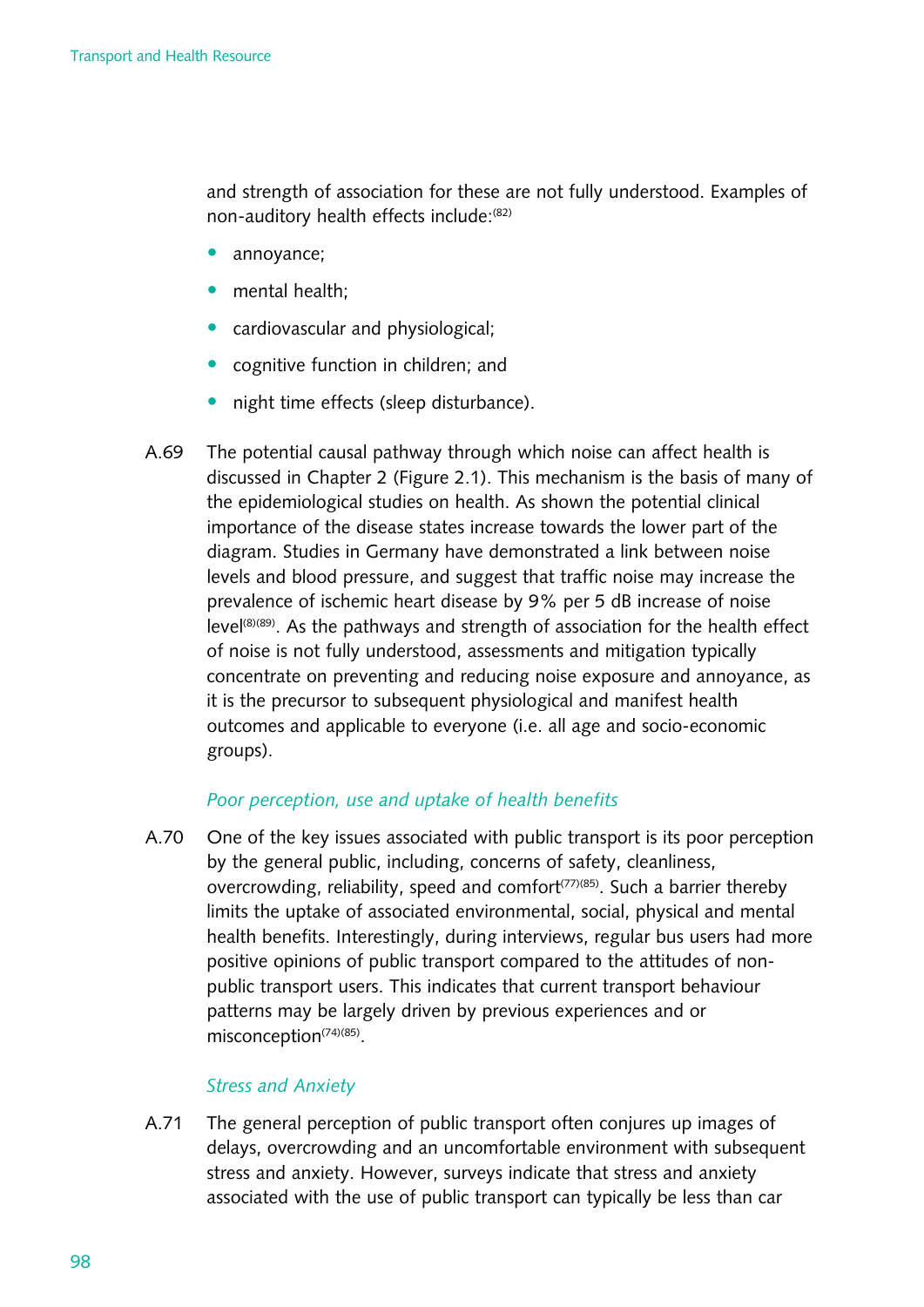use<sup>(85)</sup>. However, there remains little information on stress associated with the use of public transport and inconclusive results available on the impact of stress on the health of passengers $(4)$ .

#### *Community Severance*

- A.72 Similar to private vehicle use, public transport can necessitate the demand for additional transport routes through or near to communities. This has the potential to cause community severance by creating either physical barriers, through the creation of new roads and railway lines) or perceived and social barriers, through the relative change in traffic frequency and nature, air quality and noise and perceived risks or the desirability to utilise the area. This can not only reduce access to local social networks and amenities, but can also reduce levels of physical activity and isolate specific community groups (older people and the infirm)
- A.73 The potential health impacts of community severance are not clearly understood, and the magnitude and significance of such severance can vary by the relative circumstance and coping skills of a community (i.e., relative age, demographic and socio-economic status)<sup>(8)</sup>. For this reason, consultation is required to further investigate local circumstance, to establish existing community severance issues and any barriers to access and accessibility when developing and appraising LTPs.
- A.74 A number of studies have shown that a lack of public transport can further disadvantage low-income populations because they are more likely to live in outer urban areas that may not be served as well by the transport network<sup>(4)</sup>. A lack of access to transport provision can impinge on health by denying access to social networks, goods and services<sup>(80)</sup>. A University of Leeds study identified four ways in which people can be excluded $(90)$ :
	- *spatially* because they cannot get there;
	- *temporally* because they cannot get there at the appropriate time,
	- *financially*, because they cannot afford to get there;
	- *personally*, because they are unable to personally use or access the transport mode.
- A.75 Poor or unequal provision to public transport within a community can exacerbate social exclusion. Communities experiencing socio-economic deprivation, older people and the infirm are particularly sensitive<sup>(72)(86)</sup>.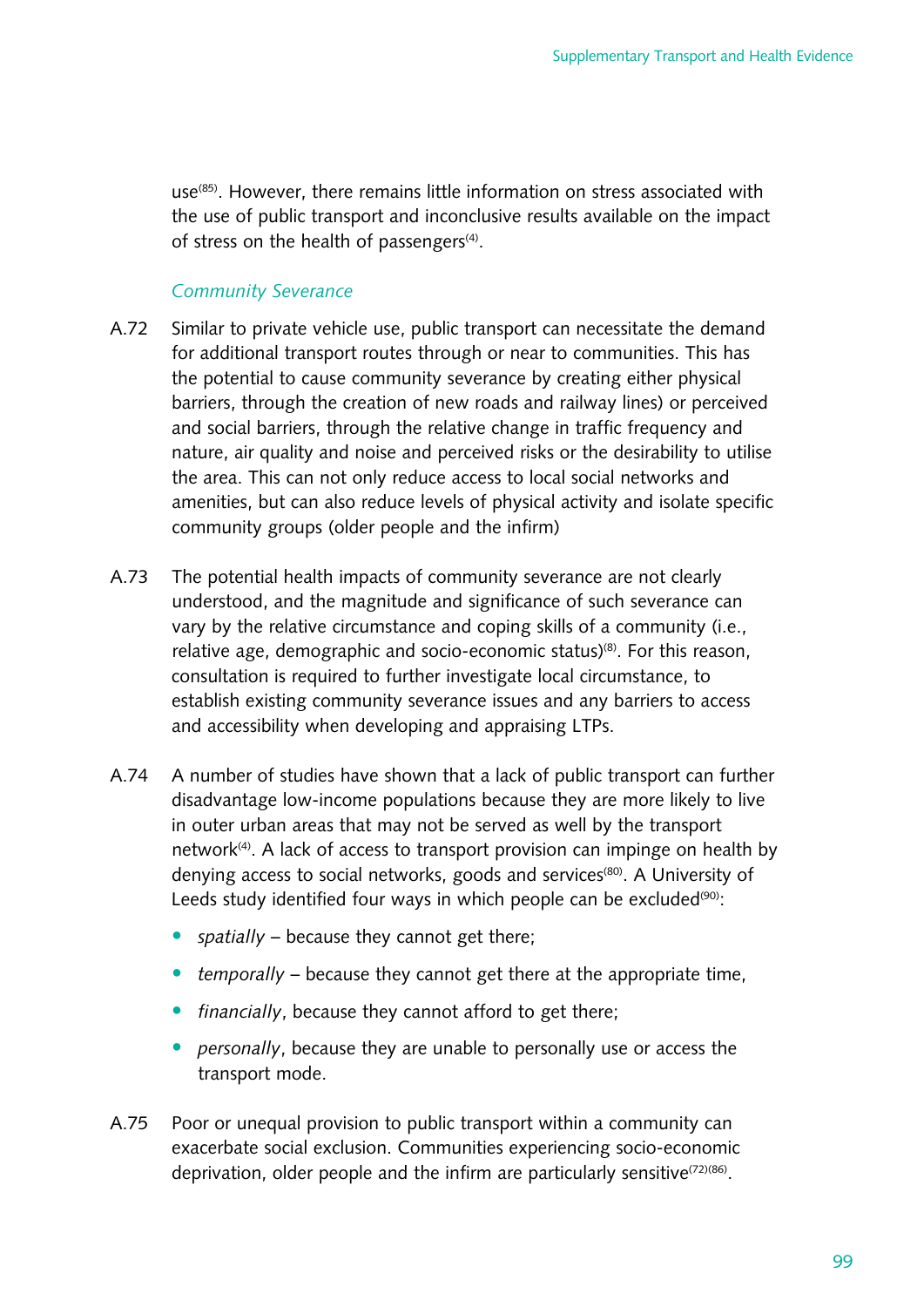#### *Crime and Personal Safety*

- A.76 Personal safety, concerns of anti-social behaviour and security can present a barrier to using public transport and affect the travel choices made. Studies undertaken for the Department for Transport (1997) indicate that people (including men, women, younger and older people) felt most unsafe at night, when waiting at or walking to bus stops and train stations, but that such concerns reduced once on the transport mode<sup>(91)</sup>. This indicates that the key concern from crime and personal safety is more associated with the modal interchange between public transport than the mode of public transport itself.
- A.77 Women, older people, the infirm and people with disabilities are more likely to be affected by crime and also affected by the perception and fear of crime (particularly when travelling in the early morning or evening). In a study by the Social Exclusion Unit (SEU), approximately 53% of women and 23% of men reported feeling unsafe while waiting on train platforms after dark, while 44% of women and 19% of men feel unsafe waiting at a bus stop after dark<sup>(72)</sup>.

#### **Private Vehicle Use**

- A.78 The ownership and use of private vehicles has brought enormous freedom and convenience to many people, reducing the level of modal interchange, the time spent travelling and enabling the user to plan the time and route of journeys around their specific requirements. Such convenience fosters mental health benefits and provides more time for family life, social networks and recreational activities<sup>(74)</sup>.
- A.79 The extent and magnitude of such influence on life has led to vehicle ownership extending beyond a simple transport mode, and can now play a role in defining social status and as a recreational activity. However, such convenience is not without significant cost, of which are disproportionately borne by the most disadvantaged groups in society. The following section provides a brief introduction to the key modes of private transport followed by a discussion as to the key health advantages and issues associated with private transport.

#### **Cars**

A.80 Between 1980 and 2007, the number of licensed cars in the UK increased by 77% from 19.2 to 34 million<sup>(92)</sup>. Approximately 45% of households in Great Britain have access to at least one car and in 2008, car travel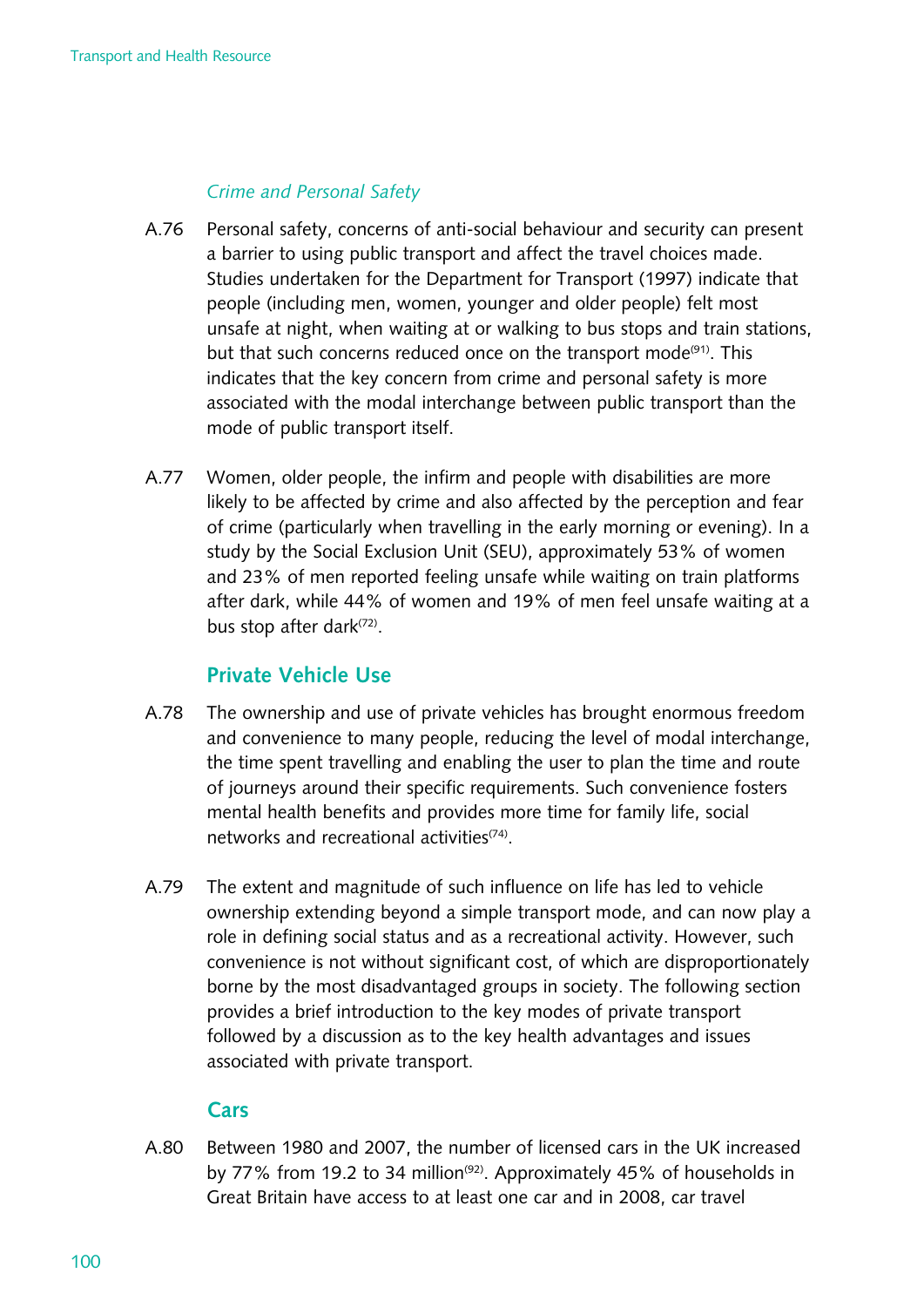accounted for 64% of all trips made and 79% of the total distance travelled.

- A.81 The growth in private car ownership/use, and the convenience that it provides has significantly influenced life in the UK, including the spatial planning of cities. Car ownership has increased the distances people are prepared and able to travel for daily activities ranging from employment, education, shopping and social networks. This has led to an increase in out of town development and facilities such as retail areas, recreational areas and office developments, which has in turn increased dependency on cars. For those living in outer-suburban and rural areas with limited or reduced public transport options, car ownership and use may present the only viable option to regularly access work and other services and amenities. Private car use may also be the only viable form of transport for disabled individuals, where initiatives such as the Motability Scheme has enabled disabled people to obtain a car, powered wheelchair or scooter through government-funded mobility allowances. Such community groups, with limited alternatives are particularly sensitive to initiatives geared towards encouraging a modal shift away from car use, and can result in compounding existing social, mental and physical health impacts.
- A.82 Although car use can be applied to combine journeys (i.e. linking the commute with school run and shopping), and can be applied to aid in travelling to preferred recreational and physical activities (i.e. travel to sports and exercise facilities). It remains the case that the growth in car use as a preferred mode of transport is consistent with a decrease in daily physical activity and a rise in obesity. Furthermore, evidence suggests that spatial planning, urban extensions and developments orientated towards cars as the key mode of transport can increase community severance and social exclusion.

## **Motorcycles/Mopeds**

A.83 Motorcycles and mopeds are an alternative form of private transport, providing increased levels of access and accessibility and a sense of freedom to users. Mopeds are limited to 50cc and around 30mph, but can be ridden from 16 year of age. Moped use is predominately limited to teenagers. Motorcycles are typically a more cost effective form of private transport than cars in terms of purchase, maintenance, fuel, tax and insurance. However, such benefits are countered by limited carrying capacity and an increased likelihood and severity of road traffic collision.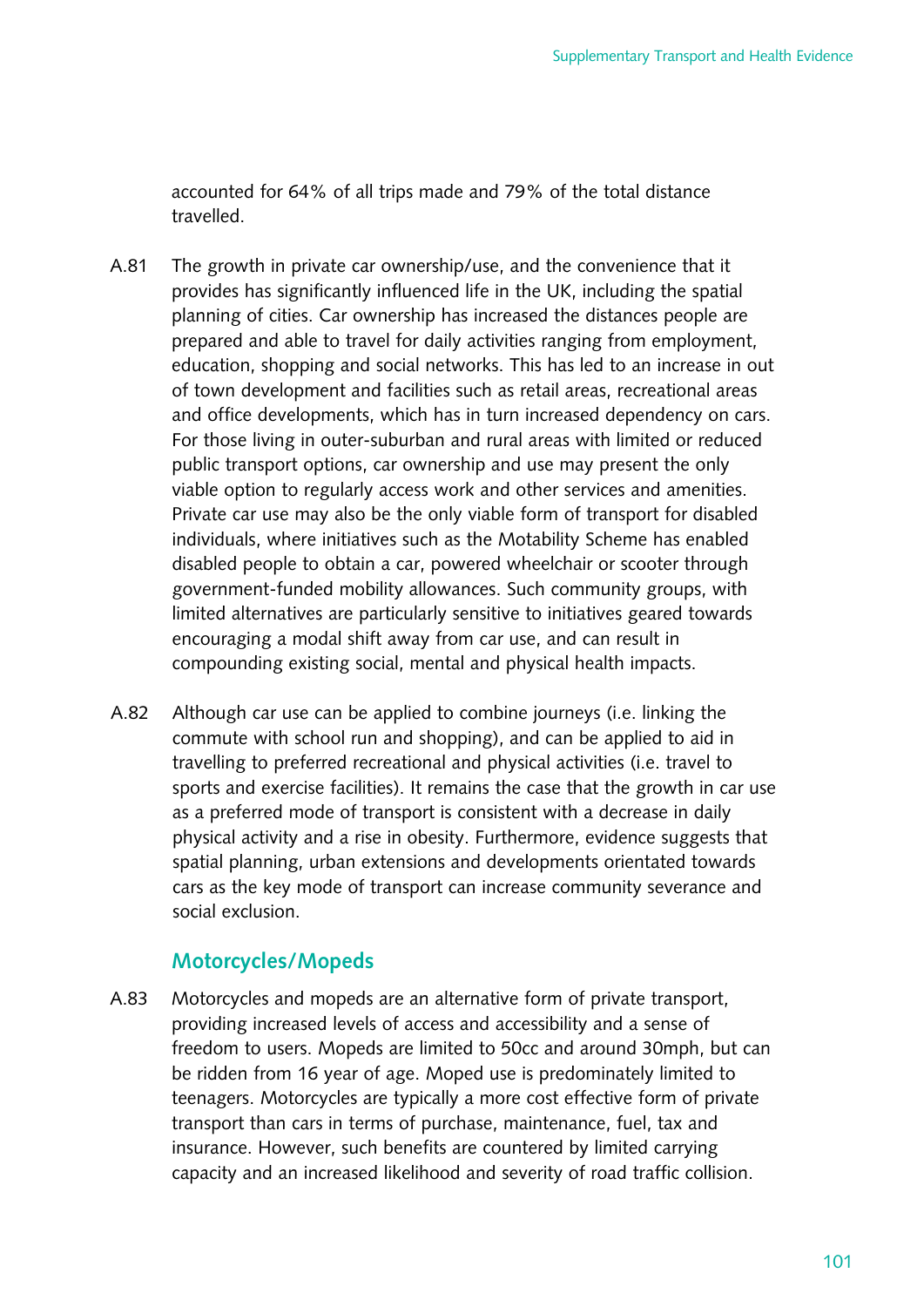Key health issues are similar to that of car use, and described in more detail below.

## **Health Opportunities of Private Vehicle use**

#### *Lifestyle*

A.84 As previously discussed, the key health benefit associated with private vehicle use are largely geared towards convenience, offering freedom to plan journeys around individual requirements, on demand, securely and in relative comfort. Such freedom presents significant benefits to individuals, improving access and accessibility to a wide range of key health determinants including employment, education, social networks, housing, recreation and health care. Given the wide range in vehicle types (and associated cost to purchase and maintain), such benefits are open to a wide range of age and socio-economic groups and are typically designed to cater to a particular commuter need.

## **Health Issues from Private Vehicle Use**

#### *Road Traffic Collision*

A.85 The major and most obvious hazard of road transport is human injury as a result of collision. Although road traffic collisions remains one of the most significant causes of years of life lost in most European cities<sup> $(74)$ </sup>, the number of serious and fatal injuries per billion kilometres travelled in the UK has typically decreased since 1966 for all transport modes (with the exception of water). However, such a reduction is not uniform, where as shown in Table A.3, although car transport has seen a 45% reduction in the rate of car users (drivers or passengers) killed and serious injuries per billion passenger kilometres travelled, the rate remains significantly higher than that of passengers on public transport modes $(8)(21)$ .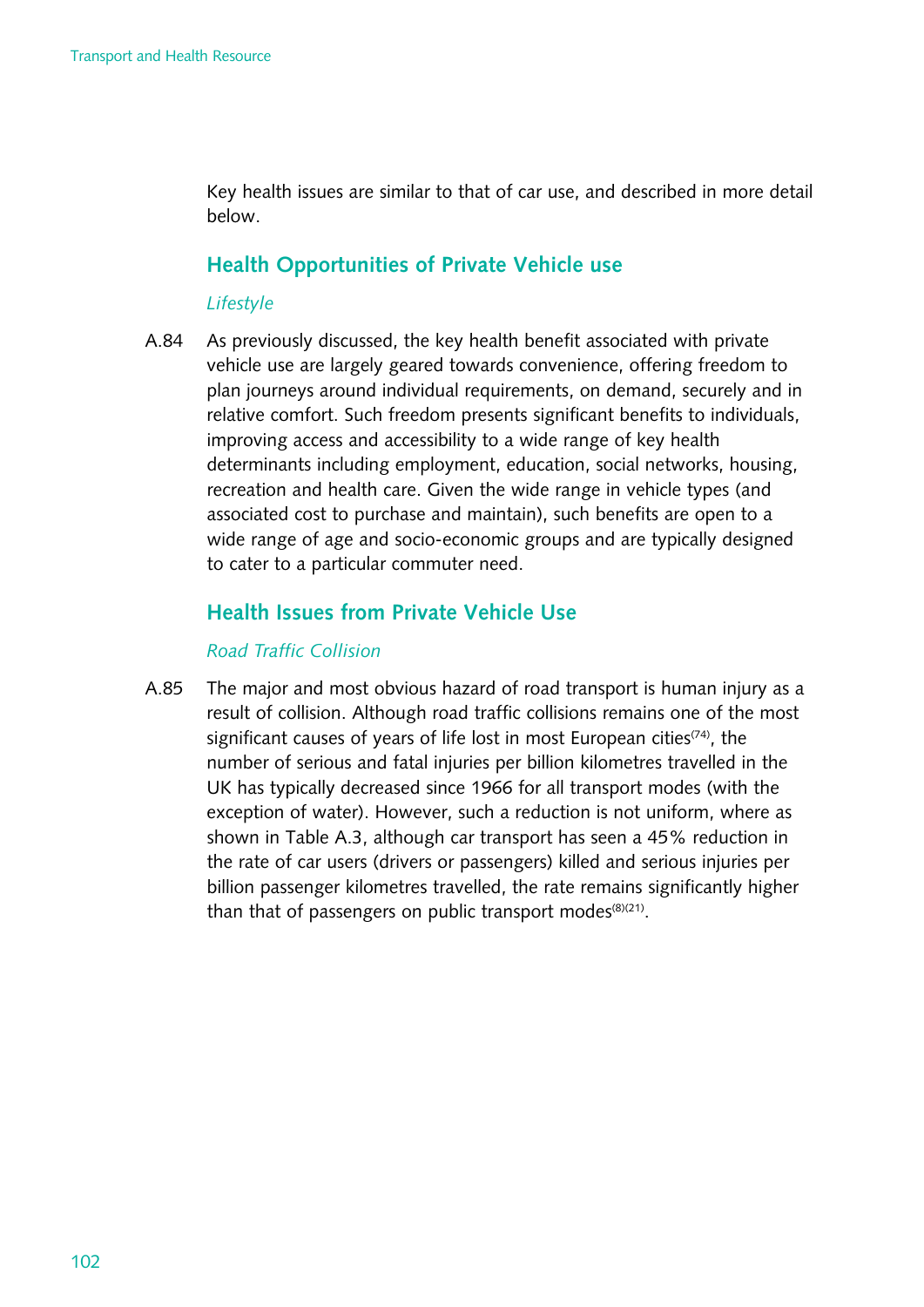| Mode of Transport          | 1999    | 2008  | Percentage<br><b>Difference</b> |        |
|----------------------------|---------|-------|---------------------------------|--------|
| Air <sup>(a)</sup>         | 0.02    | 0.01  | $-50$                           |        |
| Rail <sup>(b)</sup>        | Injured | 0.9   | 0.0                             | $-100$ |
|                            | Killed  | 19    | 8                               | $-57$  |
| Water <sup>(c)</sup>       | 29      | 74    | $+155$                          |        |
| Bus or coach               | 12      | 9     | $-25$                           |        |
| Car <sup>(d)</sup>         | 33      | 18    | $-45$                           |        |
| Van <sup>(d)</sup>         | 13      | 5     | $-61$                           |        |
| Motorcycles <sup>(d)</sup> | 1,423   | 1,089 | $-23$                           |        |
| Pedal cycle                | 779     | 541   | $-30$                           |        |
| Pedestrian                 | 564     | 358   | $-36$                           |        |

**Table A.3: Passengers killed or seriously injured (KSI) rates per billion passenger-kilometres travelled (1999-2008)(21)** 

(a) Passenger casualties in accidents involving UK registered airline aircraft in UK and foreign airspace.

(b) Passenger casualties involved in traffic accidents and accidents occurring through movement of railway vehicles.

(c) Passenger casualties on UK registered merchant vessels

(d) Report driver and passenger casualties

- A.86 The casualty rates per mile travelled for motorcyclists peaked in 2001 and have been falling since. However the overall rate remains significantly higher than any other transport mode in the UK $(21)$ . In 2008, 6,049 motorcyclists and motorcycle passengers were killed or seriously injured in Great Britain<sup>(92)</sup>.
- A.87 As previously discussed, although pedestrians have also exhibited a significant reduction in the number of serious and fatal injuries per billion kilometres travelled, road accidents involving pedestrians are disproportionately more likely to affect children and children from deprived and some minority ethnic families in particular( $72$ )( $73$ )( $93$ ).
- A.88 The increased risk of road accidents from high traffic density can contribute towards long-term mental health problems experienced by drivers, passengers and victims<sup>(89)</sup>. Following an accident, nearly 20% of participants experienced acute distress and 25% displayed mental health problems in the first year following the accident<sup>(94)(95)</sup>.

## *Exposure to Vehicle Emissions*

A.89 As previously demonstrated in Table A.2, transport is a leading source of emissions to air in the UK, of which private car use (passenger cars) in particular remains the key contributor $(21)$ .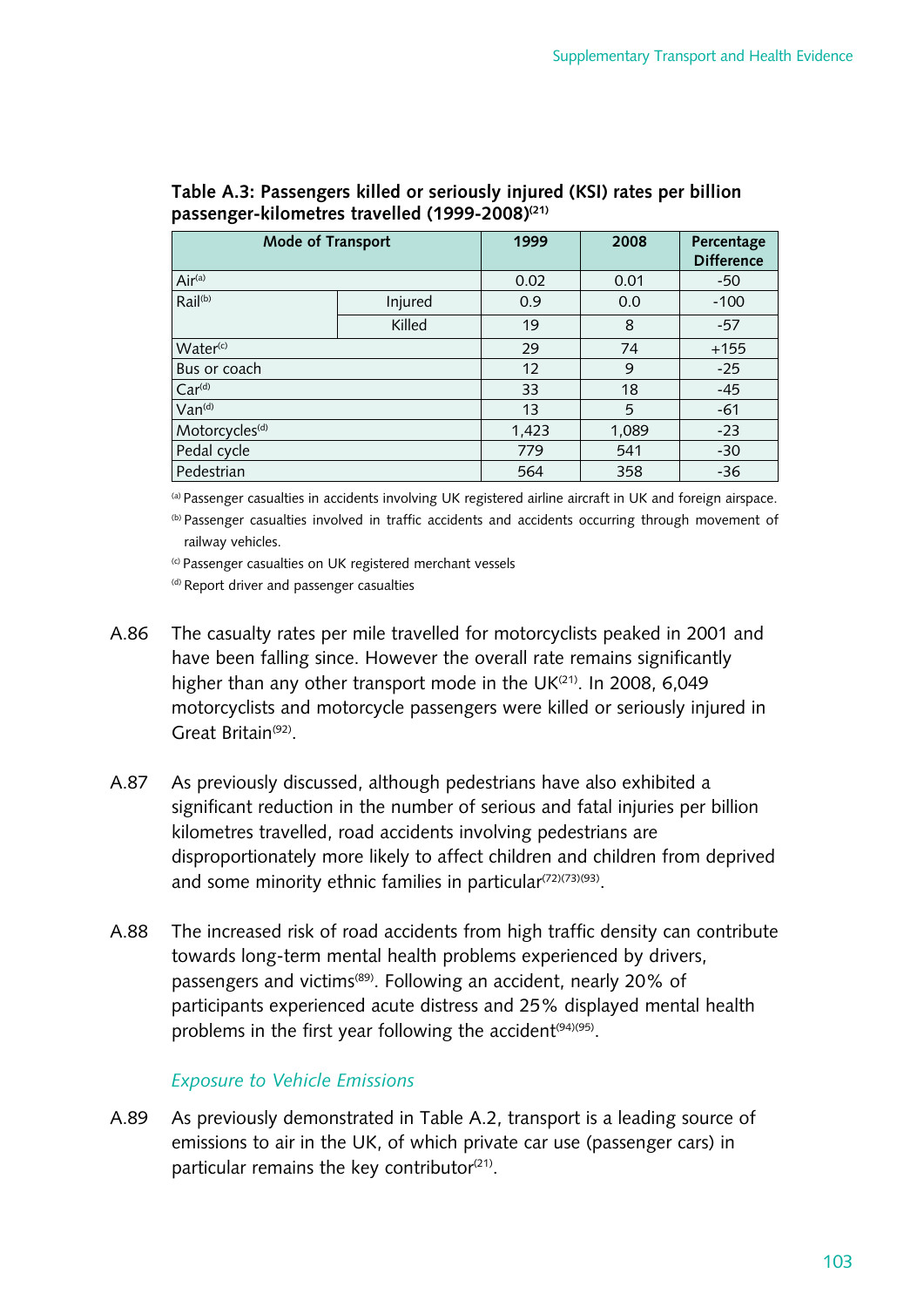A.90 It has been found that the concentration of many air pollutants has been found to be higher inside motor vehicles (cars and also buses) compared to general roadside pollution levels<sup>(1)</sup>, resulting in those who drive or are passengers in cars and buses being exposed to higher concentrations of pollutants<sup>(83)</sup>. There is some evidence that measures to reduce the volume of cars on the roads would significantly reduce air pollution<sup>(4)</sup>.

#### *Noise*

A.91 As previously discussed, road traffic is a predominate source of noise in urban areas for the majority of the population. Although noise from individual vehicles has decreased over time due to improvements in technology (such as vehicle and tyre design), the noise reductions have been offset by the number of vehicles on the road.

#### *Physical Inactivity*

- A.92 The benefits of physical activity and use of active transport modes to reduce health risks and promote good health has been identified and discussed in the walking and cycling sections of this document. However the converse is equally true, and that a key health concern of high private vehicle use is that it is a sedentary form of transport, which can lead to an increase in:
	- levels of individuals overweight and obese;
	- $\bullet$  cardiovascular risk:
	- risk of diabetes type 2:
	- risk of some types of cancer; and
	- a reduction in general life expectancy.
- A.93 38% of car/van journeys in Great Britain (driver or passenger), and could typically be cycled in approximately 30 minutes<sup> $(21)$ </sup>. A long-term study in Copenhagen found that there were significantly lower levels of mortality amongst those who undertook higher levels of physical activity. Mortality (from all causes of death) was 28% lower amongst those who regularly cycled to work compared with those who drove<sup>(96)</sup>.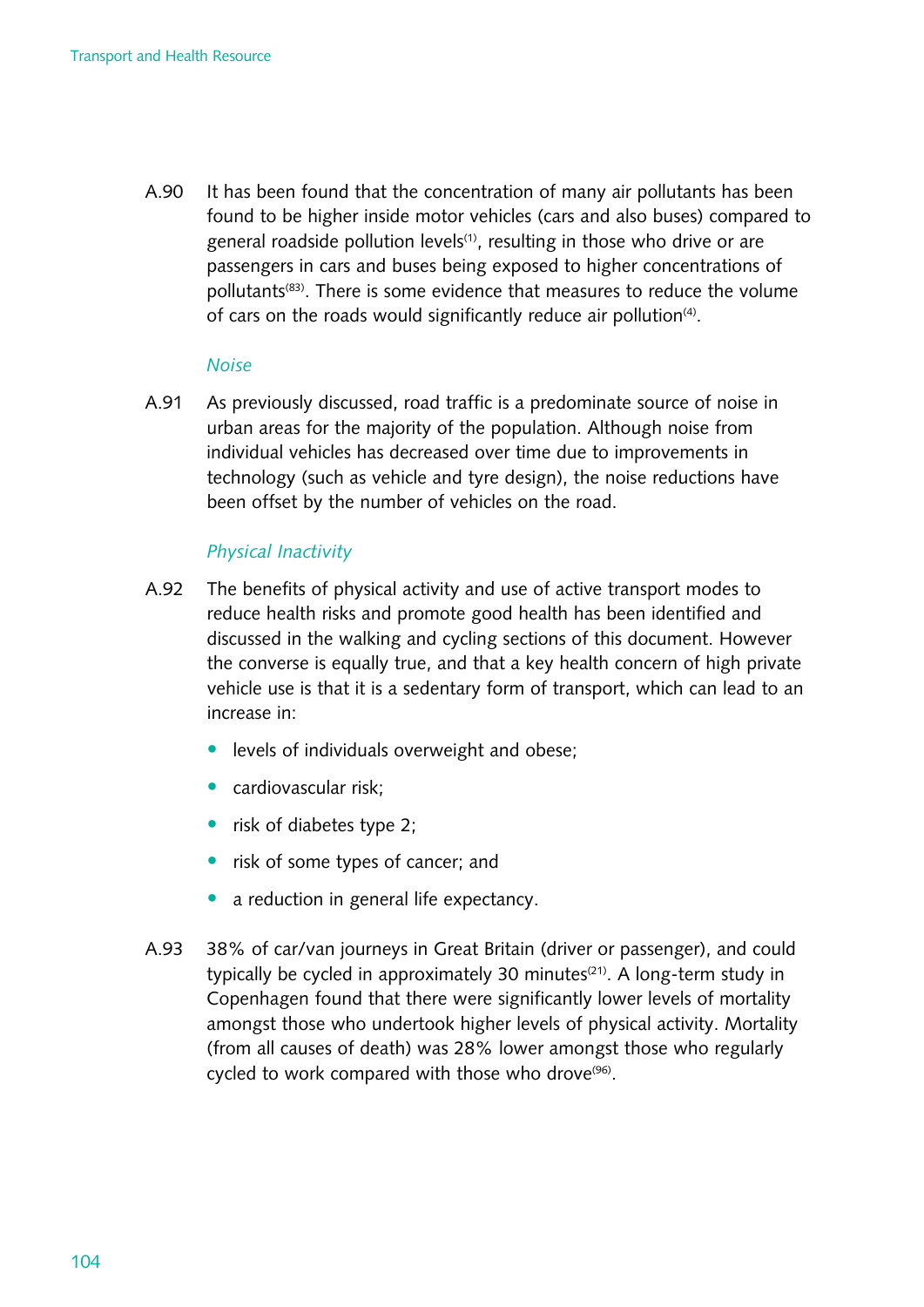### *Stress and Mental Health*

A.94 Commuting by car has been linked to elevated stress levels and blood pressure<sup>(8)</sup>. Stress levels associated with car journeys can vary significantly depending on a number of factors including; journey time and duration, location and personal stress factors including job related stress<sup>(8)</sup>. In contrast, access to a car has also been found to improve mental health<sup>(8)(97)</sup>. A study by Hiscock *et al* found that cars can provide psycho-social benefits including the perceived protection of car travel, improved access to social support, independence and prestige<sup>(8)(97)</sup>.

### **Community Severance**

A.95 Similar to public transport, private vehicle use can necessitate the demand for additional transport routes through or near to communities and potentially cause community severance through the addition of physical barriers and perceived social barriers which affects access to social networks. Studies have shown that access to social networks decreases when living near roads with high traffic volumes<sup> $(74)$ </sup>.

# **Freight**

- A.96 Road freight transport is the most common mode of transport used for freight haulage, and in 2008, accounted for 66% of all domestic goods transported in the UK. In contrast, water transport using canals accounted for 20% of total goods movements and rail accounted for  $8\frac{21}{1}$ . The number of freight vehicles has typically reduced over the last 40 years, which is thought to be largely due to a combination of more efficient freight transport management (i.e. more effective packing of freight, the use of freight consolidation centres etc), and the increased size of HGVs<sup>(98)</sup>.
- A.97 However, freight continues to contribute a sizable number of vehicles on UK roads. The health benefits and issues associated with freight transport are not widely discussed in scientific literature, rather the environmental consequences associated with this sector particularly via road transport. The following discussion of freight associated health pathways therefore provides a brief discussion regarding the socio-economic necessity of freight, and expands upon the specific health issues associated with freight emissions to air, risk of collision and community severance.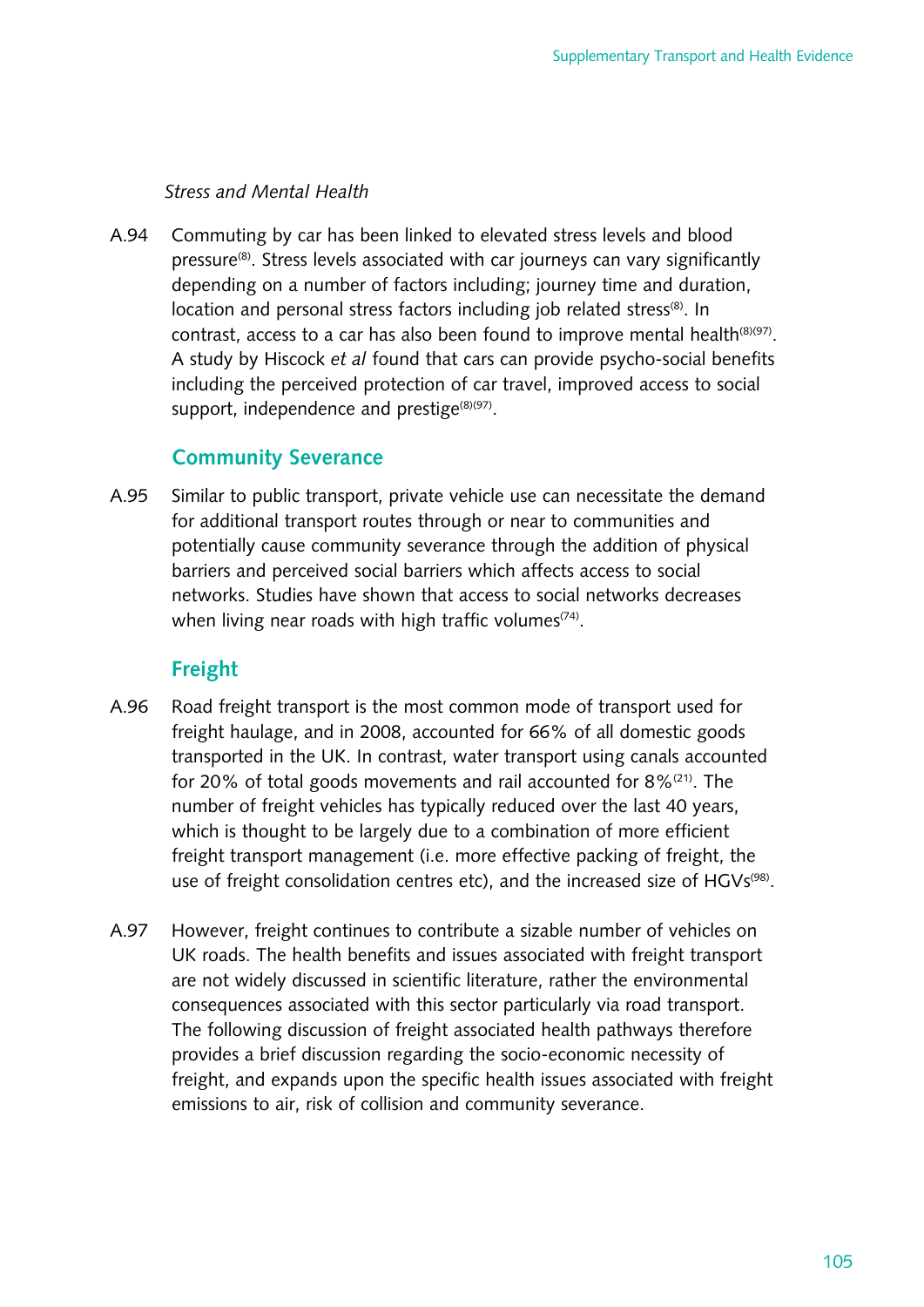# **Health Opportunities from Freight Transport**

### *Socio-Economic Health and Sustainability*

A.98 The freight and logistics sector provides an essential service to the socioeconomic health of the country, with implications to all areas of society, consumers and industry across the country. The freight and logistics sector contributes significantly to the economy with an estimated worth of £74.5 billion. The sector also provides employment to 2.3 million people across the country. Freight is therefore critical to delivering and sustaining vibrant communities throughout and beyond the UK

# **Health Issues from Freight Transport**

### *Exposure to Vehicle Air and Noise Emissions*

A.99 Freight transport by rail over long distances has grown significantly, and although this is not as flexible as road freight travel, it has a number of social, health and environmental benefits. These include reduced congestion on roads (by removing large numbers of vehicles), and lowering the significant levels of air and noise pollution attributable to road freight. Such benefits are the key driving force behind freight inter-modal facilities, intended to transport materials over longer distances by rail (international and national) and redistribute via HGV at the regional level. Although such facilities reduce total emissions from freight and the overall economic cost of freight transport, they can result in local level changes along rail networks, at the interchange facility and on adjoining road networks, with the potential for local level community impacts.

### *Congestion and Severance*

A.100 Although levels of road freight have typically reduced over the last 40 years, there relative distribution on main freight routes can contribute to local levels of congestion, and given their visual and noise presence are often perceived as the main cause. Such perceptions can further lead to poor perceptions of the environment and safety, with subsequent environmental and behavioural community severance along high volume routes. 

### *Risk of Collision Accident and Injury*

A.101 Although HGVs are involved in fewer accidents, due to their size and weight the severity of accidents are generally greater. In 2007, the rate of fatal accidents per vehicle kilometre was higher for HGVs (1.6 per 100 million vehicle kilometres) than the all vehicle average (0.9) and also cars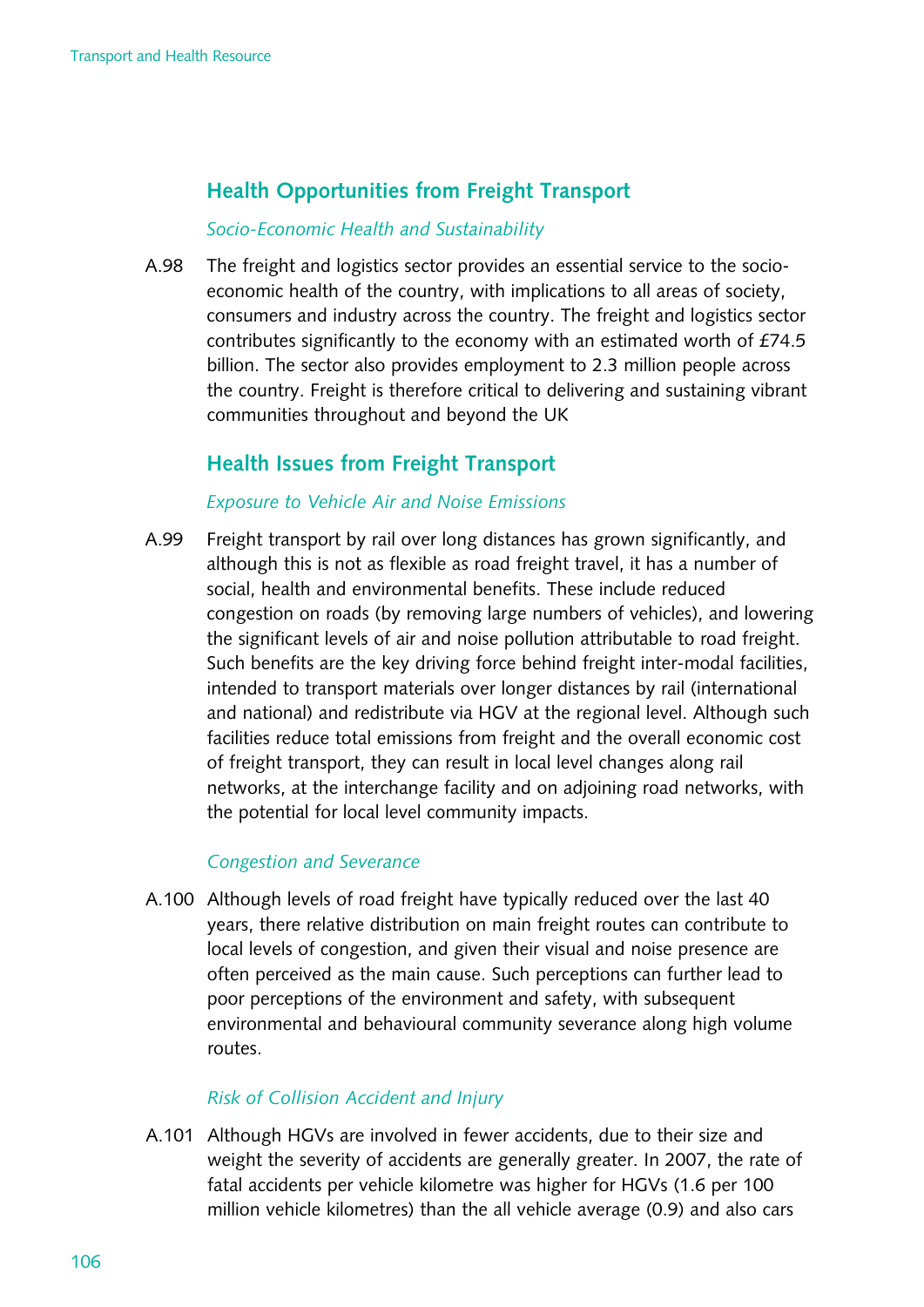$(0.8)^{(98)}$ . However, the number of people killed or seriously injured in accidents involving HGVs fell by 42% between 1997 and 2007. HGVs present particular challenges for cyclists and are over-represented in cyclist fatalities (18% of fatal cycle accidents involved an HGV, compared with 4% of serious accidents)<sup>(81)</sup>. Such collisions are more common at junctions where the main collision configuration was the HGV driver making a left turn while the cyclist was going ahead. 'Vehicle blind spot' and 'passing too close to the cyclist' were judged by the police to be key contributory factors.

### **Civil Aviation**

- A.102 As discussed in Chapter 2, Local transport authorities are not required to develop or perform SEA on civil aviation projects. The following section on civil aviation is therefore geared to identify the key health pathways (both adverse and beneficial) associated with increased capacity and expansion at airports. Such information will enable Local Authorities to consider the wider influence upon their LTP, with the additional opportunity to inform any formal scoping exercise they are consulted upon as part of project level Environmental Impact Assessment (EIA) or Health Impact Assessment  $(HIA)$ .
- A.103 UK air travel has increased five-fold over the last 30 years. Half the population now flies at least once a year, and freight traffic at UK airports has doubled since 1990. Britain's economy therefore increasingly depends on air travel, for exports, tourism and inward investment. The aviation industry directly supports around 200,000 jobs and indirectly up to three times that, with local, regional and national socio-economic benefits. The key health issues and opportunities associated with airports in general are summarised below.

# **Health Opportunities from Civil Aviation**

### *Increased Access and Accessibility*

A.104 Similar to all modes of transport, aviation provides increased access and accessibility to a range of amenities, facilities, social networks and income and employment, albeit on a national and global basis. Airports link remote communities and helps people stay in touch with friends and family around the world. It brings businesses together and has given many affordable access to foreign travel with social, mental and physical health benefits.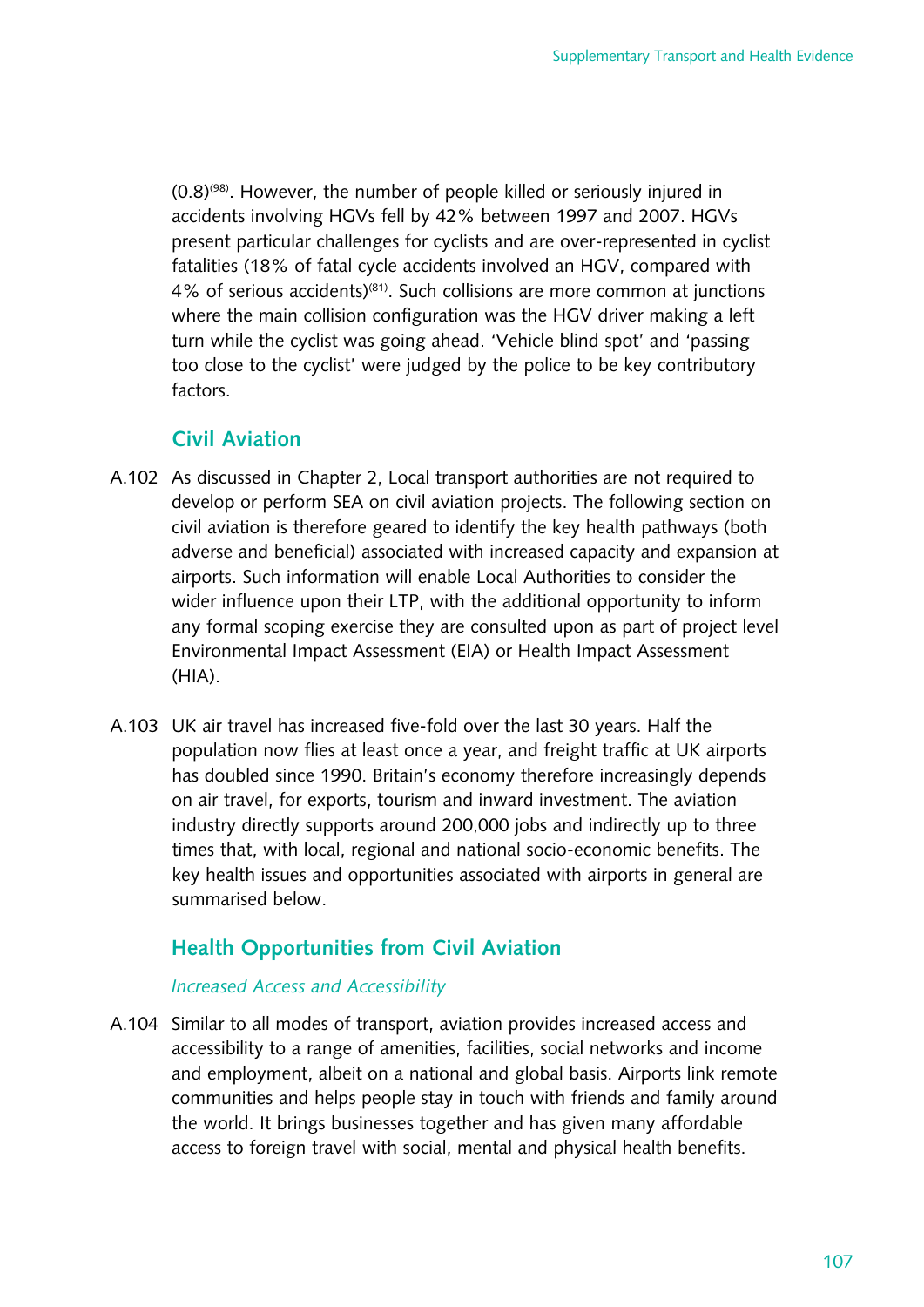### *Increased Direct, Indirect and Induced Income and Employment*

A.105 As previously discussed, civil aviation is important to the UK's freight, tourism and business sectors, directly influencing the national economy, with wider indirect and induced influences supporting the UKs tourism industry, inward investment and regional regeneration. As such and where appropriate, increased capacity and expansion of airports is necessary to cater to demand and secure such economic opportunities and associated health benefits at the local, regional and national level.

# **Health Issues from Civil Aviation**

### *Change in Air Quality*

- A.106 One of the core health pathways associated with airports and their expansion is the generation of additional emissions to air from fixed plant and from aircrafts (while stationary, taxing to runway and during take off, flight and landings). However, airports are required to comply with air quality standards set to protect the environment and health, and continue to address such issues through improved operational activities designed to reduce emissions and there concentration exposure to local communities, including:
	- $\bullet$  the use of fixed ground electrical power (FGEP) thus avoiding the requirement for stationary aircraft on stands to power systems, with a subsequent reduction in fuel consumption and local emissions;
	- the minimisation of aircraft idle and taxi times prior to take off, further reducing fuel consumption and associated emissions;
	- the use of Combined Heat and Power (CHP) systems within airports to improve energy efficiencies and subsequent local emissions; and
	- $\bullet$  the use of electric supporting vehicles, preventing the generation of local emissions.
- A.107 However, the more significant contribution and community exposure route of air pollution from airports is typically associated with surface transport movements, and private vehicle movements in particular.

### *Change in Noise Exposure*

A.108 As previously discussed there is a significant evidence base on the health effect of noise, and from aviation in particular, where the non-auditory health effects from aircraft can include: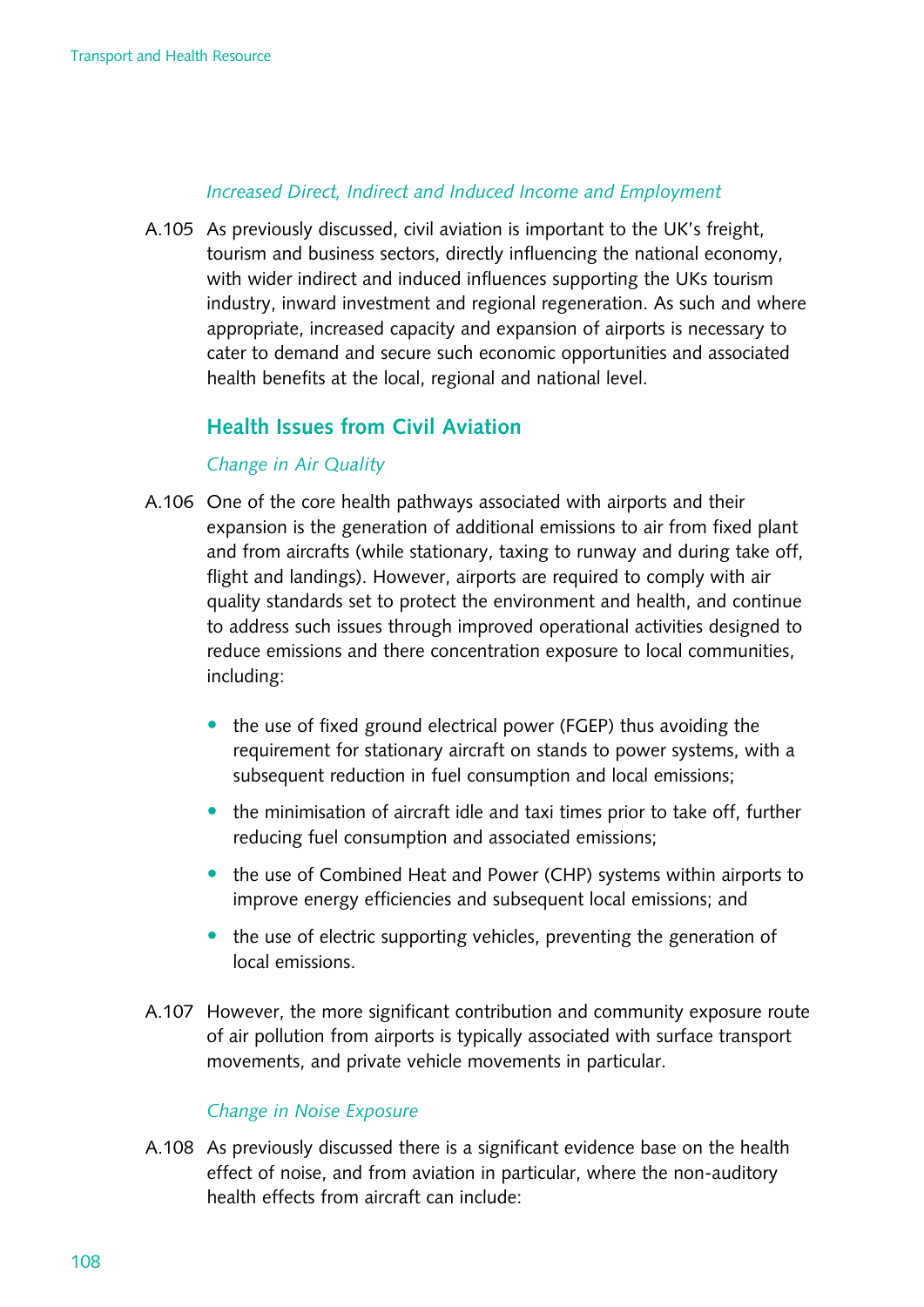- annoyance;
- stress, anxiety and poor mental health;
- performance (tasks and academic);
- night time effects (sleep disturbance); and
- cardiovascular and physiological.
- A.109 However, the pathways and strength of association for these are not fully understood. As such, assessments and mitigation typically concentrate on preventing and reducing annoyance, as it is typically the precursor to subsequent health outcomes and applicable to everyone (i.e. all age and socio-economic groups).

### *Surface Transport and Risk of Collision*

- A.110 The most significant airport influence to consider in the development of LTPs is that of associated surface transport movements. Surface transport to and from airports will contribute towards congestion, noise, air quality and more significantly, risk of road traffic collisions along commuter routes. Wider transport and health issues to consider include:
	- the potential influence upon transport behaviour and active transport modes, as an increase in local traffic volume may reduce perceptions of road safety;
	- a potential impact upon the appeal and use of local amenities and facilities, impacting upon social capital, social networks, recreation and health: and
	- a potential increase in fly-parking within resident areas, increasing risk of road traffic collisions, causing general disruption and creating animosity with subsequent risk of vandalism and antisocial behaviour.

### *Climate Change*

- A.111 Climate change issues associated with airports and their expansion are typically assessed at the project level by the proponent, and is being addressed by the aviation industry as a whole through the Sustainable Aviation Scheme and through the EU Emissions Trading Scheme.
- A.112 Given the current evidence base, further consideration of the potential health impacts of climate change during the development and assessment of LTPs is not recommended. To clarify, there is insufficient evidence to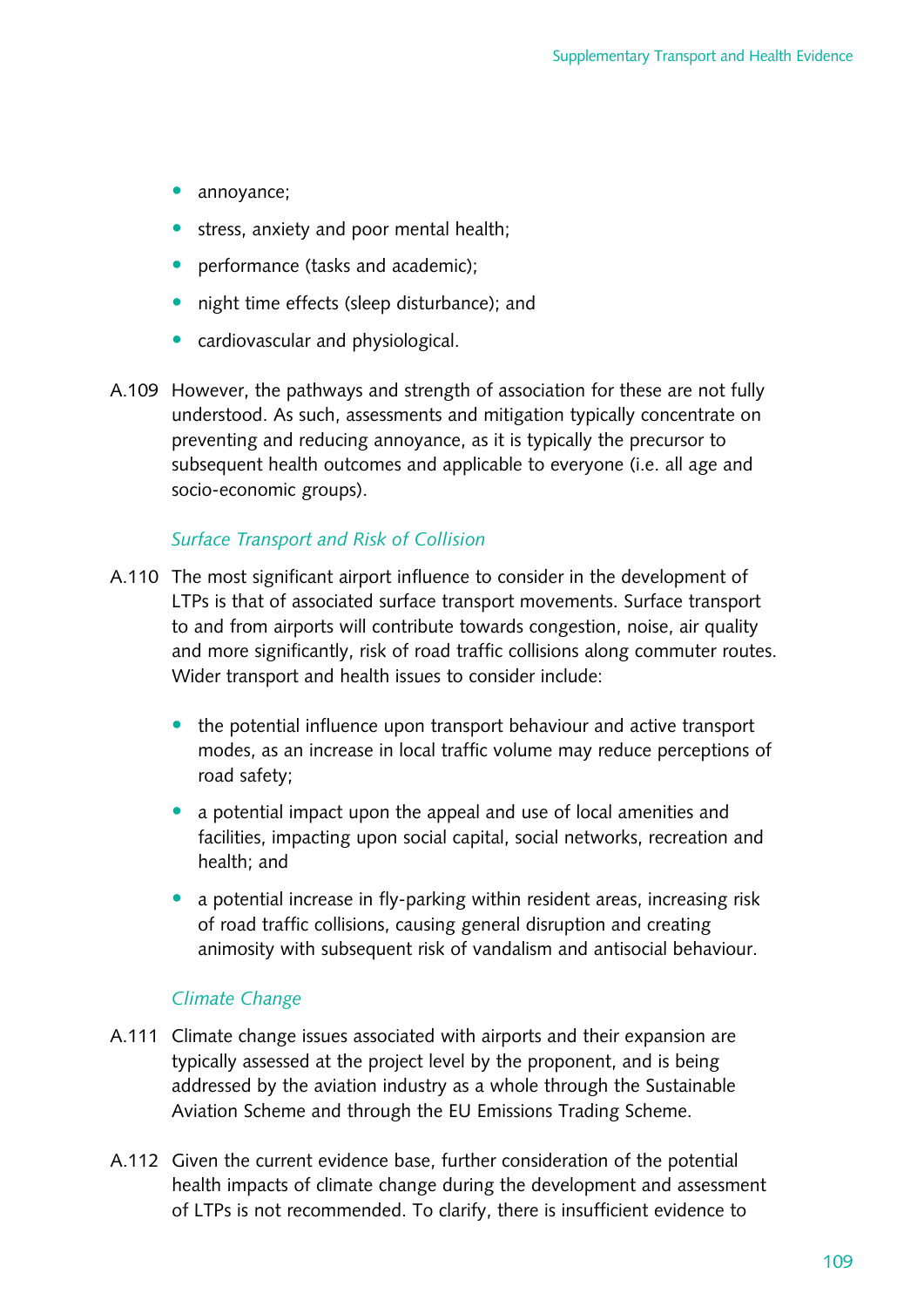assess the distribution, magnitude and likelihood of specific health outcomes from climate change. Instead, it is recommended that LTPs concentrate on the precursor to potential health outcomes, namely reducing greenhouse gas emissions.

# **Transport Management Initiatives**

A.113 Transport management initiatives seek to address specific environmental, socio-economic and health issues associated with transport. The following section provides a summary as to the key management initiatives, and the associated health issues and opportunities to be aware of when developing and delivering LTPs and associated management initiatives. Three categories of measures are identified; those that reduce demand for travel, either in total or by a particular mode, those that improve the performance of the vehicle fleet (in terms of emissions or efficiency) and those that seek to shift travel from one mode or from a certain vehicle type to another.

# **Travel Demand Reduction**

- A.114 Travel Demand Reduction measures seek to reduce the need to travel. This can refer to the following:
	- measures that reduce the distance between trip origins and destinations (for example, by the introduction of facilities closer to the communities that use them);
	- measures that reduce the need to travel by certain modes (for example by encouraging car drivers to car share);
	- measures that reduce the number of trips (for example through home working or by combining trips)
- A.115 Some examples of travel demand reduction measures are provided below:

### **Workplace Travel Plans**

A.116 As the name suggests, workplace travel plans are organisation policy based strategies to manage the transport impact from and improve the uptake of benefits to staff. Workplace travel plans were identified as an important part of the UK's transport strategy in the Government's 1998 Transport White Paper 'A New Deal for Transport: Better for Everyone' and also the Scottish White Paper, 'Travel Choice for Scotland'<sup>(99)</sup>. A number of guidance notes have been published to promote physical activity in the workplace and studies have further researched the effectiveness of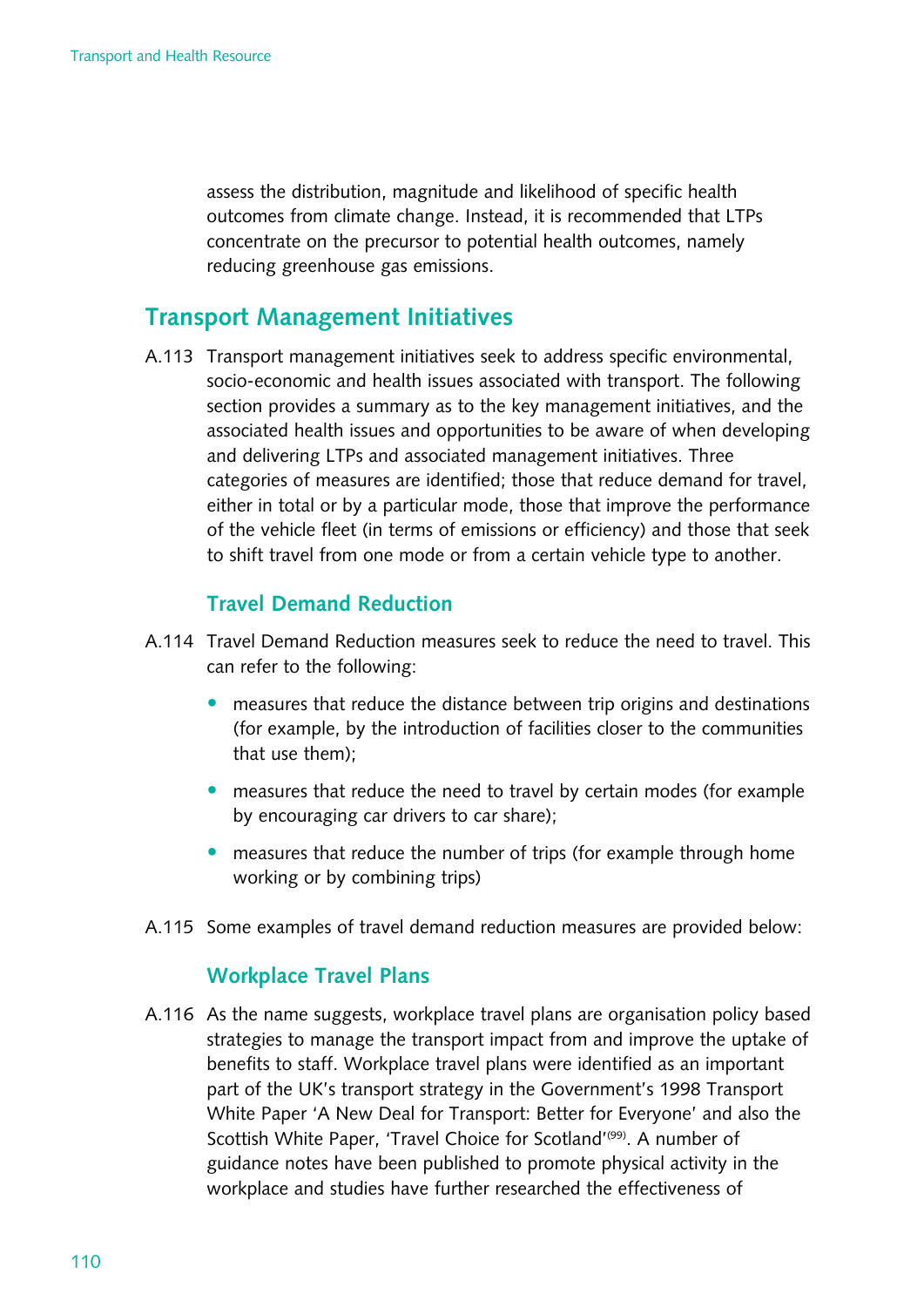workplace travel plans for both employers and employees<sup>(100)(101)(102)</sup>. As an example, the 1998 Transport White Paper advocated the health sector to adopt work travel plans. In particular, the NHS had specific requirements for hospital trusts to implement travel plans<sup>(103)</sup>.

- A.117 Workplace travel plans therefore provide the opportunity to reduce congestion and associated environmental impacts from transport, but also accrue health and socio-economic benefits to employees and employers. Although largely voluntary and best practice, it is important to consider that local authorities can drive the requirement for workplace travel plans (and construction traffic management plans) as part of planning applications. However, to ensure the effectives of such an approach, local authorities need to provide information and guidance to best utilise existing and new public transport and active transport infrastructure. Such information can be effectively delivered through Personalised Travel Planning $(104)$ , providing commuters with information on transport options for the regular commute to work, school or other local journeys. This can be further supported by Travel Training Schemes<sup>(105)</sup>, intended to support the general uptake of public and active transport modes, and vulnerable community groups in particular, to further address pockets of local inequality.
- A.118 Walking and cycling to work provides a large proportion of the working population with an opportunity to integrate physical activity into their daily routine. Walking and cycling are accessible and affordable ways in which people can reduce risk from a wide range of non-communicable diseases and improve their general quality of life regardless of age or socioeconomic status.
- A.119 Workplace travel plans provide an opportunity to influence staff travel behaviour and encourage staff to travel in more sustainable ways. By encouraging staff to be more active in their transport choices, employers can bring benefits to the company including; improved productivity, improved staff retention and reduced absenteeism<sup>(100)(106)(108)</sup>. It is estimated that during the 2005/06 financial year, 30.5 million working days were lost as a result of work related injuries and preventable illnesses. A majority of working days lost were attributable to mental health issues (depression, stress and anxiety) and musculoskeletal problems. Both of these problems can be prevented, reduced and treated through increased physical activity<sup>(100)</sup>. Workplace travel plans also have financial benefits for employees as active commuting can reduce the cost of commuting.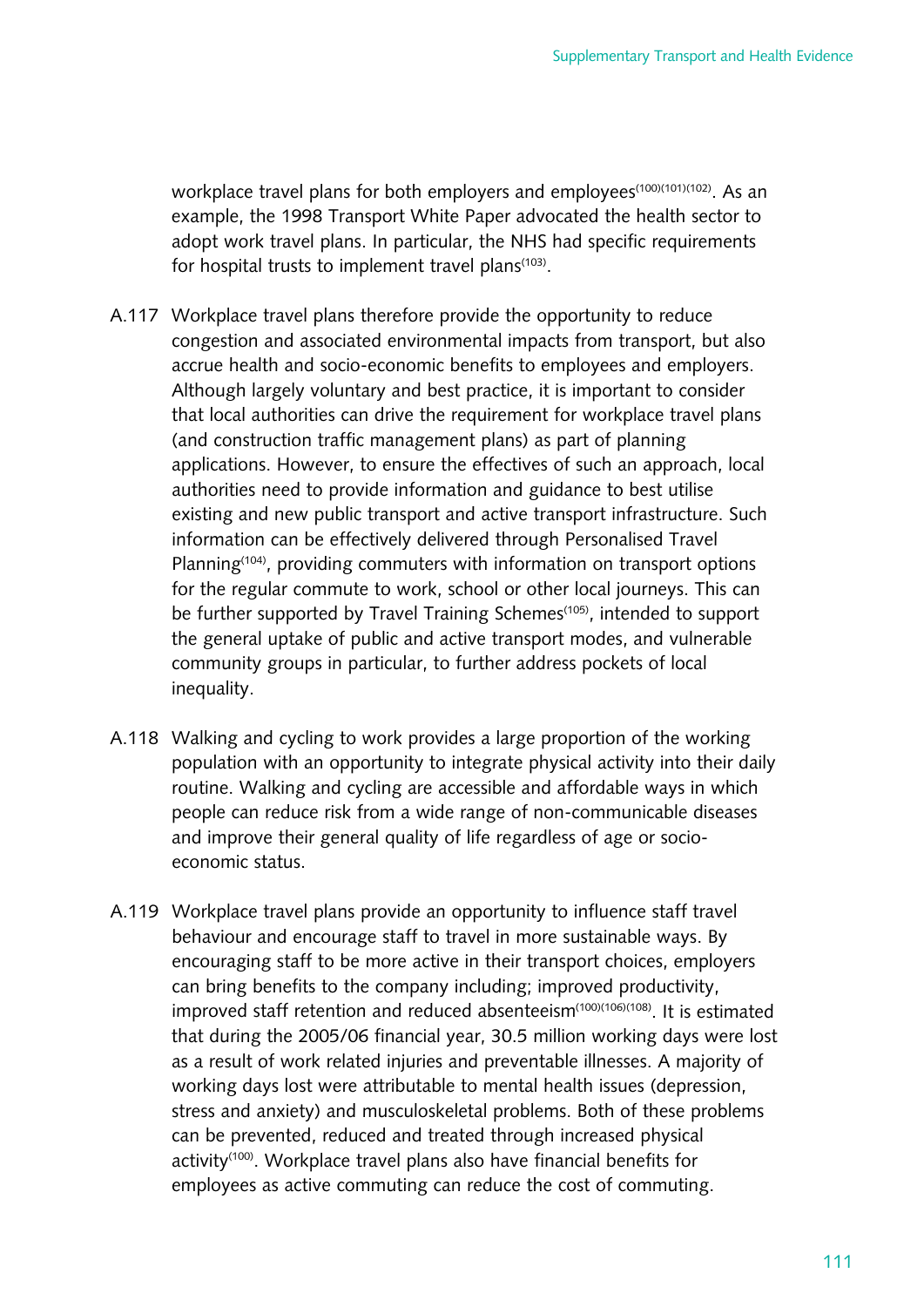- A.120 By increasing the use of active and public transport modes through workplace travel plans, it is possible to achieve social and environmental gains. The associated contribution of road vehicles would reduce (particularly during peak travel periods), reducing congestion and associated air and noise emissions while also reducing the relative risk of accident and injury $(107)$ .
- A.121 There are a number of schemes and strategies in place to encourage active commuting. The 'Walk in to Work Out' programme in Glasgow aimed to increased active commuter travel amongst volunteers. As part of the programme, volunteers were given self-help packs including advice on choosing routes to work, personal safety, an activity diary and maps of local cycle routes. It was found that levels of walking increased amongst participants but the uptake of cycling as a regular transport mode did not increase at the same rate  $(67)$ .
- A.122 The 'Well@Work', 'Cycle to Work' and more recent 'Cycle to Work Guarantee' government backed schemes are national health intervention programmes that address key barriers to utilising active transport modes. The employers that choose to sign up to the Guarantee, are signalling that they are committed to delivering the following five points:
	- secure, safe, and accessible bike parking facilities for all staff who want them;
	- good quality changing and locker facilities for all staff who want them;
	- offset the cost of cycling equipment and save on the tax through the 'Cycle to Work scheme';
	- bike repair for cyclists on or near site; and
	- training, reward and incentive programmes to achieve targets for more cycling.
- A.123 Such schemes not only contribute in offsetting private vehicle trips during peak periods and their associated health risks, but aid in facilitating improvements in employee's health with personal and company  $benefits<sup>(67)(103)</sup>$
- A.124 The health issues associated with workplace travel plans increasing levels of active and public transport modes are similar to those previously outlined with the key risks associated with the safety of cyclists and pedestrians. However, workplace travel plans typically provide details of route options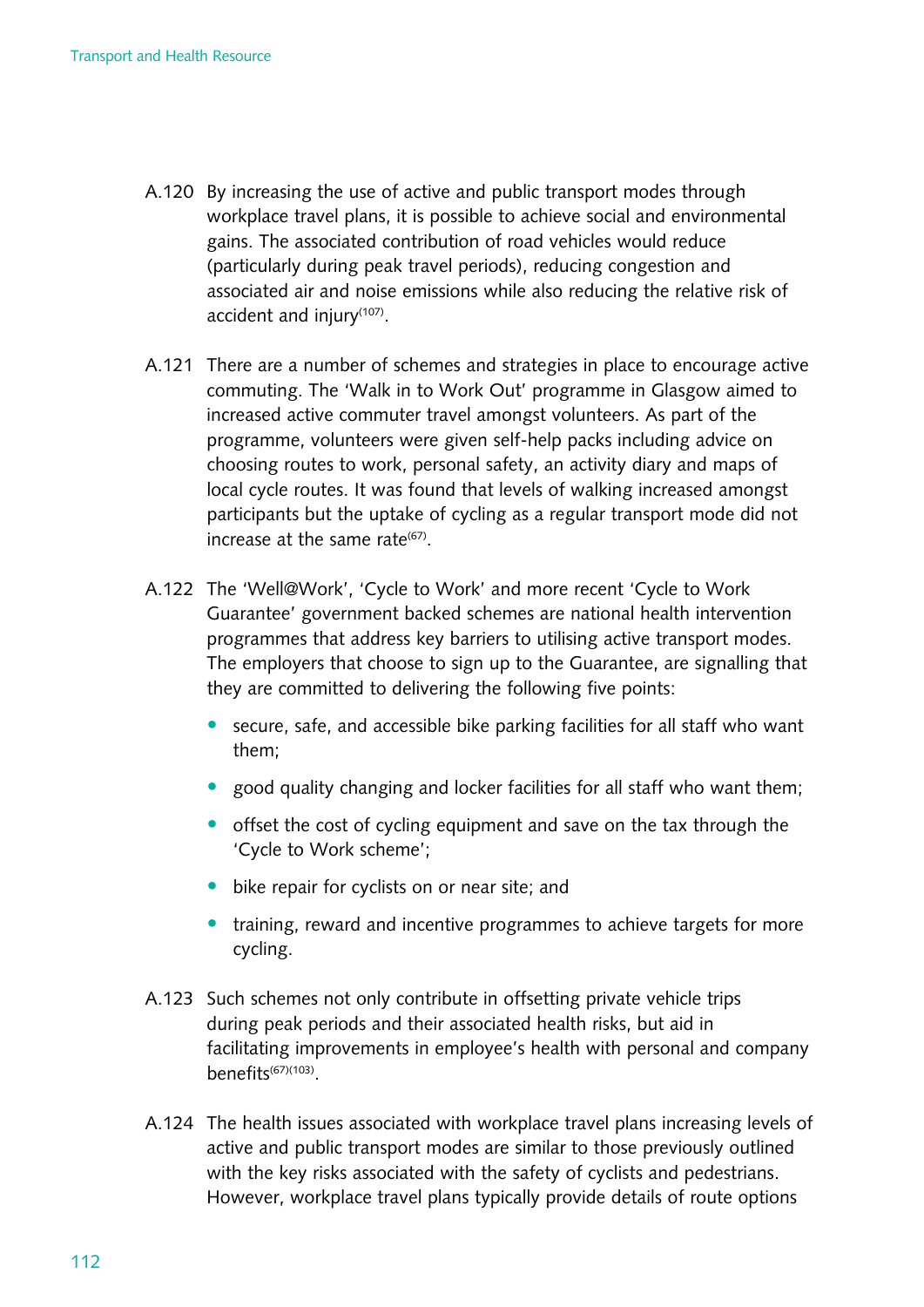and set out safety information to participants in order to reduce the risk of accident and injury.

# **School Travel Plans**

- A.125 Each day millions of children travel to and from school. Many children walk, some travel by car and others, often those living further away travel by bus. The number of children walking or cycling to school has reduced over the last 20 years<sup>(109)</sup>, where the 08:45 am term time school run now accounts for 20% of all car trips by residents of urban areas<sup>(84)</sup>. There are a number of factors cited for this change including; further distances to travel and fears over safety and road traffic accidents.
- A.126 In 2009, over half of primary school children (aged 5-10) walked to school and 42% travelled by car. Amongst secondary school children (aged 11-16) 38% walked to school and 22% travelled by  $car^{(92)}$ . A greater proportion of secondary schoolchildren travelled by bus, indicating a further reduced reliance on parents to provide transport and the likelihood children typically have further distances to travel to attend secondary school. In 2009, only 3% of secondary school children cycled to school.<sup>(92)</sup>
- A.127 According to the 2009 National Travel Survey, 84% children aged 7 to 10 years were usually accompanied to school by an adult. The main reasons cited by parents were dangers of traffic (56%) and the fear of assault  $(29\%)<sup>(84)</sup>$ . The study further established that nearly a third of children aged 11-13 years were usually accompanied to school with the main reasons given by parents being traffic danger  $(34%)$ , convenience  $(33%)$  and the school being too far away  $(37\%)^{(92)}$ .
- A.128 School travel was identified as a key areas in the White Paper "A New Deal for Transport: Better for Everyone (1998) as a means to increase regular physical activity in children. The National Healthy Schools Programme is a long-term initiative established in 2005 by the Department of Health (DH) and Department for Children, Schools and Families (DCSF) – now Department for Education (DfE) to improve the health and achievement of children and young people. The programme is based on a whole school approach demonstrating action in the following four core themes:
	- personal, social and health education;
	- healthy eating;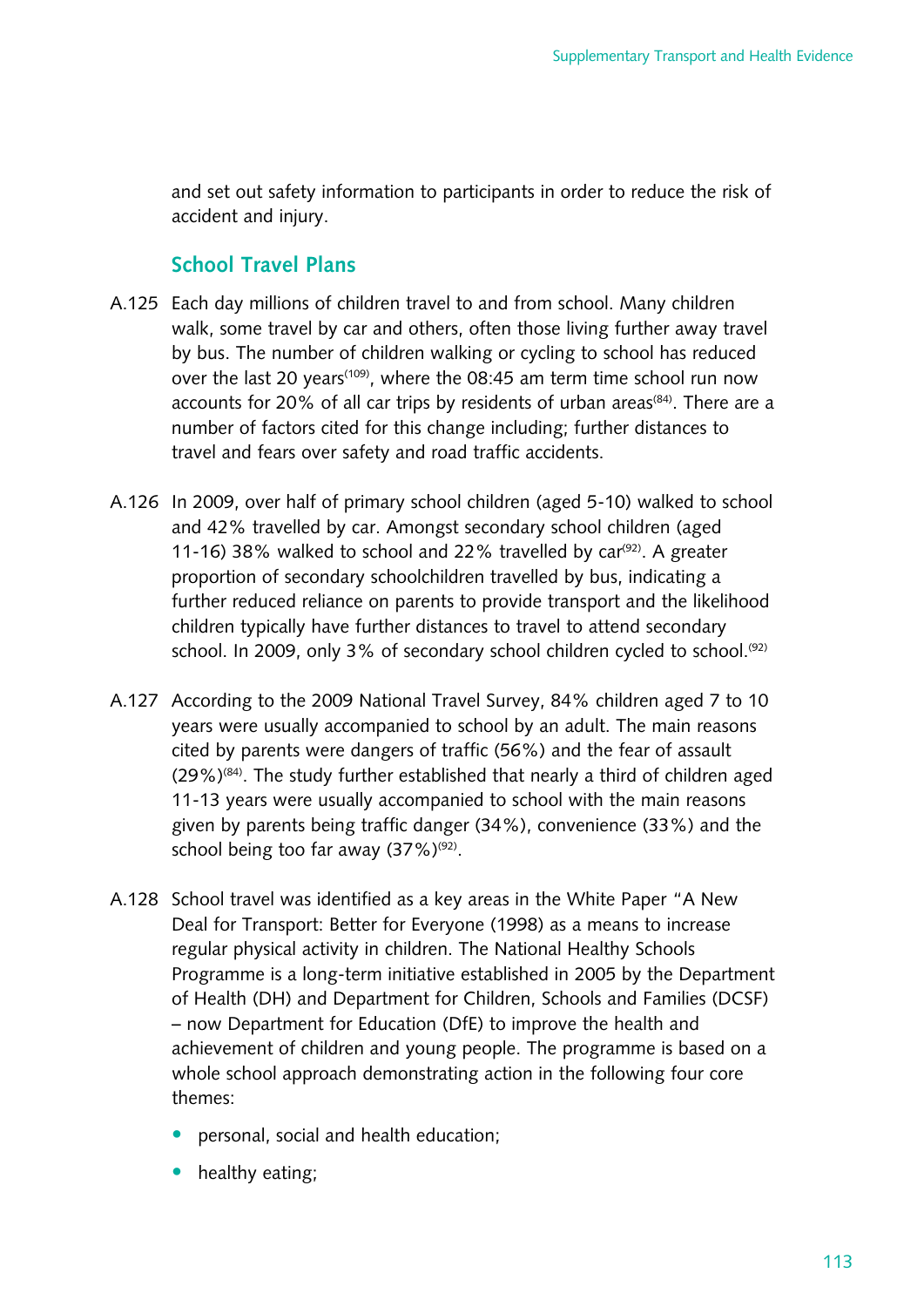- physical activity; and
- emotional health and wellbeing.
- A.129 The 'whole school' approach involves working with children, parents, school staff and the wider school community, therefore presenting far wider benefits than just to students.
- A.130 School travel plans can therefore benefit schoolchildren and parents by identifying healthy travel options, improving children and adult health and overall wellbeing and relieve congested roads (and associated emissions to air, noise and risk of collision) during peak hours. By encouraging physical activity at an early age can influence a healthier lifestyle throughout adult  $life^{(109)}$ .
- A.131 Often parents are unable to walk their children to school every day due to time constraints, living too far away from school to walk and therefore relying on the car for the school run. Some schools have introduced 'walking buses' where children are dropped off along a pre-arranged route at an agreed time and escorted to school by designated volunteers. If children live too far away, their parents can drop them off at a convenient meeting place. There are now more than 500 walking buses in England<sup>(21)</sup>.
- A.132 School travel plans also provide an opportunity for children to learn about road safety and initiatives such as cycling proficiency tests, thereby improving awareness and safety amongst the most vulnerabe group to road traffic collision.
- A.133 One of the key issues influencing the number of children walking and cycling to school is road safety and child safety. Road traffic accidents are one of the leading causes of fatalities amongst children and young people. It is estimated that vehicle traffic collisions account for nearly half of all accidental injury fatalities in children<sup> $(94)(110)$ </sup>. Though not designed to address safety directly school travel plans can aid in further addressing safety and thereby increase active travel by:
	- establishing recommended safe pedestrian and cycle routes;
	- by raising awareness to both students and parents as to child safety (and life long health benefits);
	- by providing access to Bikeability training and basic cycle maintenance (e.g. when to replace brakes, how to change a tyre, how to maintain a bike etc);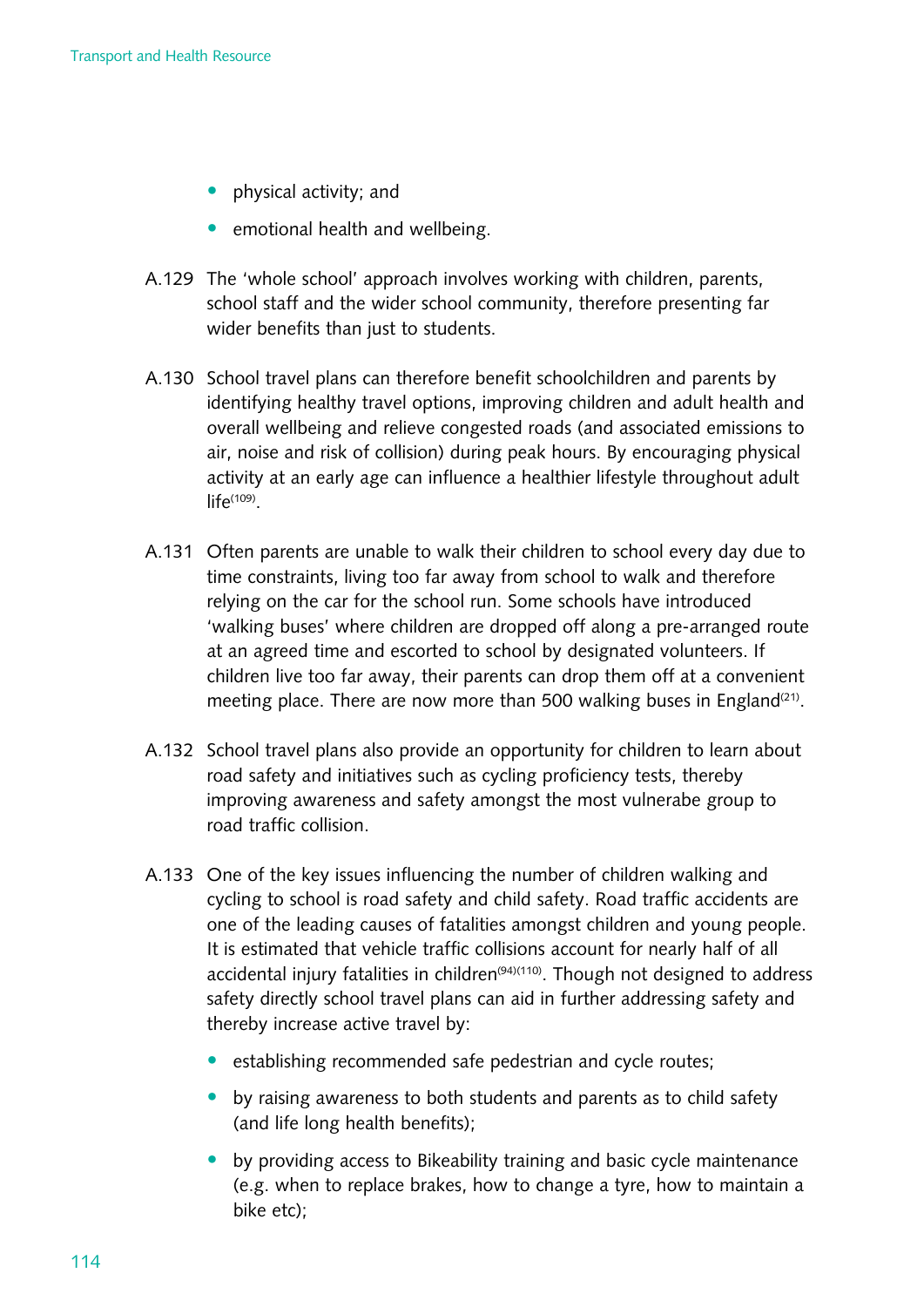- by providing guidance on cycle safety equipment (helmet, lights, clothing, locks etc); and
- where possible, organise a school discount with a local bike shop to support families in removing barriers to active transport.

# **Residential Travel Plans**

- A.134 Residential Travel Plans can support sustainable development, particularly in new residential developments<sup>(111)</sup>. Residential Travel Plans require partnerships between developers, local authorities, local communities and new residents to be successful. Residential Travel Plans have the ability to influence the layout of residential schemes, reduce congestion and associated environmental impacts from transport and to accrue health and socio-economic benefits to residents.
- A.135 By increasing the use of active and public transport modes through Residential Travel Plans, it is possible to achieve social and environmental gains. The associated contribution of road vehicles would reduce (particularly during peak travel periods), reducing congestion and associated air and noise emissions while also reducing the relative risk of accident and injury.
- A.136 The health issues from Residential Travel Plans are associated with increased levels of active and public transport modes and a subsequent risk of cyclists and pedestrians collisions. However, Residential Travel Plans typically provide details of route options and set out safety information to residents in order to reduce the risk of accident and injury.

# **Personalised Travel Planning**

- A.137 Personalised Travel Planning is an important element of the travel planning process and seeks to provide specific travel routes and modes direct to an individual. Amongst the targeted population, Personalised Travel Planning has been found to reduce car driver trips by 11% and reduce the distance travelled by car by  $12\%$ <sup>(112)</sup>.
- A.138 Although Personalised Travel Planning can be stand alone from a site-wide Travel Plan, is becoming increasingly common amongst Workplace and Residential Travel Plan and brings the same benefits and dis-benefits set out above.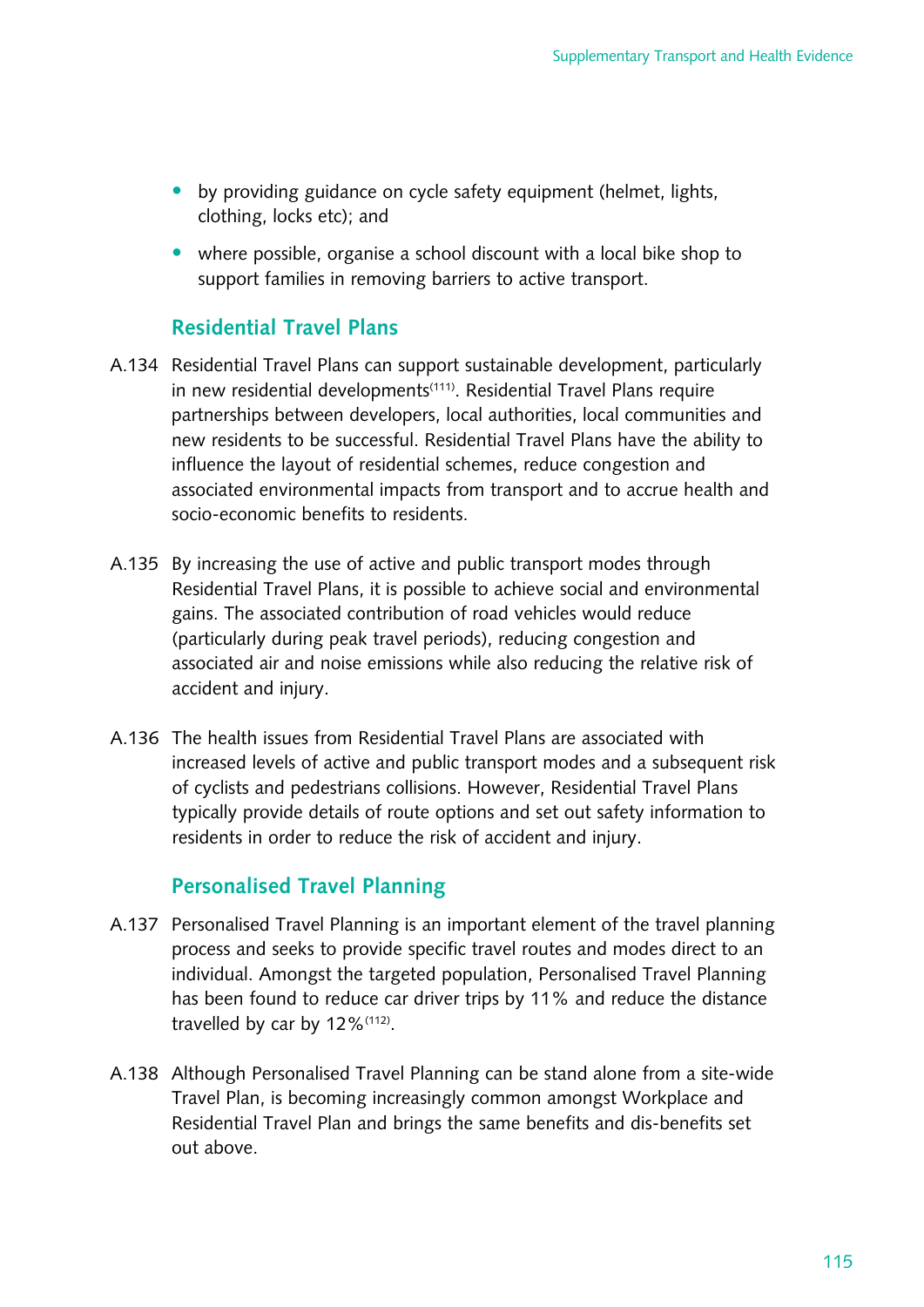# **Car Clubs**

- A.139 Car clubs are essentially a car sharing system whereby a user has access to a fleet vehicle and pays for its use only when required, thereby negating ongoing ownership. Car club cars are parked in their own dedicated spaces parking spaces at strategic places and are available to registered users. Car clubs are an increasing element of Workplace and Residential Travel Plans as they reduce car ownership, and therefore parking requirements, as well as unnecessary vehicular trips.
- A.140 Car Clubs are of greater benefit to those who drive a small or limited mileage per annum. For example, as demonstrated on the UK Car Club website, if you drive less than 6,000 miles per year then a car club could save you up to  $£3,500$  a year. Replacing a second family car with car club membership is likely to bring even more cash savings costs.

### **Fleet Improvement Measures**

- A.141 These measures seek to improve the composition of the vehicle fleet so as to reduce the emissions associated with vehicle use. Examples of these measures include the following:
	- Fiscal Incentives: Incentives to improve the efficiency or level of emissions associated with vehicle use would include the road tax bands that favours smaller and more efficient vehicles. However, such initiatives are generally applied at the national level.
	- Emission Based Parking Policies: Parking policies that either allocate parking for low emission vehicles or incorporate a differential charging structure favouring low emissions vehicles.
	- Fleet renewal: Measures aimed at specific elements of the vehicle fleet, usually associated with a single organisation such as a Local Authority, waste contractor or bus operator can encourage the replacement of part of the vehicle fleet with more efficient or new technology vehicles.

### **Low Emission Zone**

A.142 A fleet improvement measure frequently considered by local transport authorities is the establishment of Low Emission Zones (LEZ). In its simplest terms a LEZ is a defined area that can only be driven within by specific vehicles meeting certain emissions criteria or standards. They are typically implemented to aid in achieving national and EU air quality targets by charging the most polluting vehicles, and encouraging the use of cleaner, less polluting vehicles. The primary objective of LEZs is therefore to meet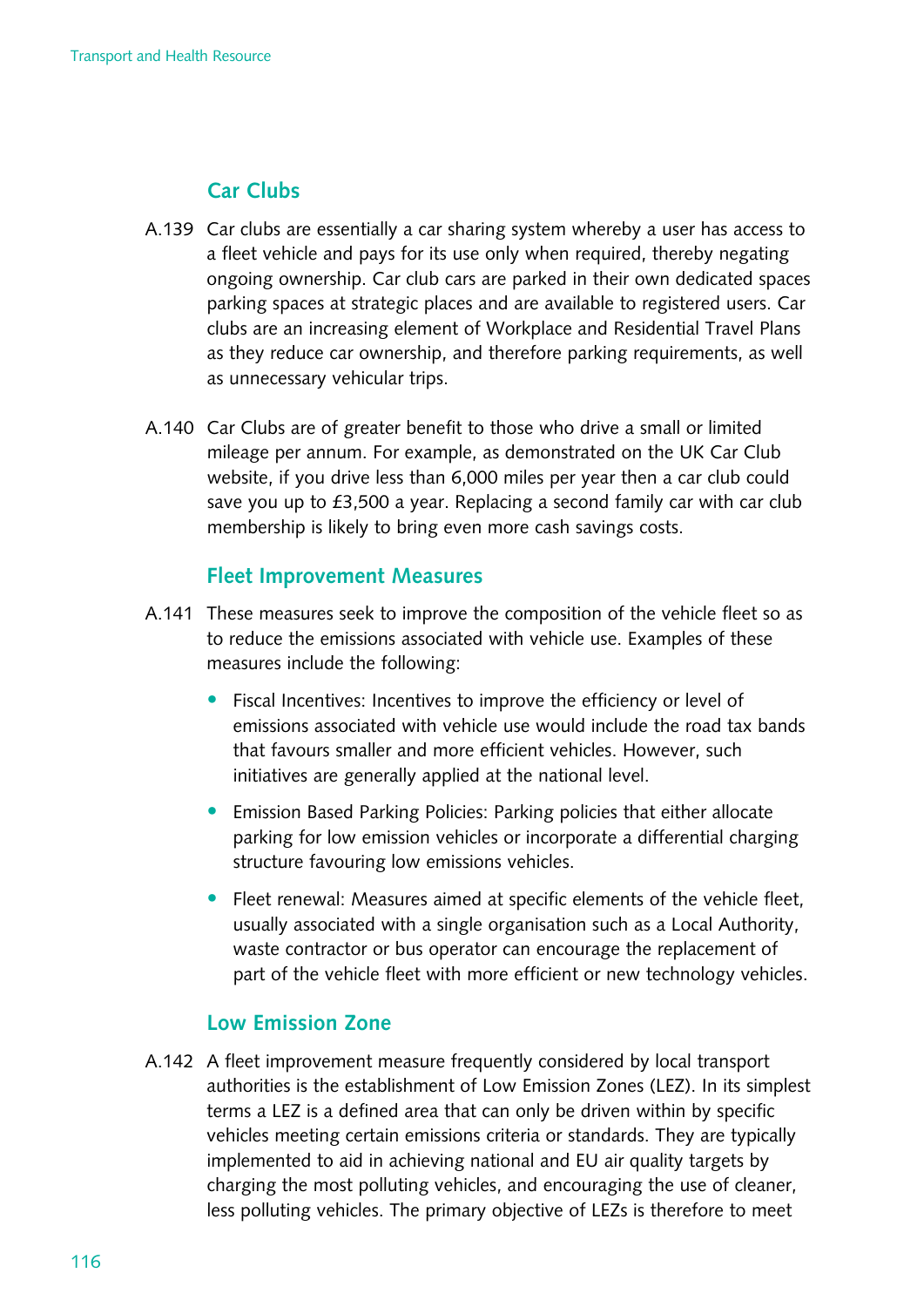air quality standards set to protect health, reduce community exposure to vehicle emissions and the associated burden of cardiovascular and respiratory disease.

A.143 However, there are both wider health benefits and issues that need to be considered when developing bespoke LEZ. The final magnitude of both will be dependant upon the vehicles targeted and the rate in which the LEZ is implemented, and include:

Potential health benefits:

- by encouraging the use of newer, cleaner vehicles also improves the number of safer and quieter vehicles on roads (reducing the severity of road collisions and the contribution of road noise exposure);
- by encouraging the use of newer vehicles, and the retrofit of current vehicles creates income and employment opportunities with subsequent socio-economic health benefits for those individuals:
- depending on the vehicles targeted, LEZ may contribute in encouraging public and active transport modes, reducing the associated environmental burden, and improving levels of physical activity and health: and
- communities in proximity to main roads and in air quality management areas, tend to be less affluent, experiencing higher burdens of socioeconomic deprivation, inequality and poor health. LEZs therefore contribute in addressing elements of inequality, including exposure to poor air quality, and the increased level and severity of vehicle collisions with children from less affluent communities

Potential health issues:

- LEZ may result in redistributing the targeted vehicles and associated emissions elsewhere, compounding existing air quality, road vehicle collision and health issues:
- $\bullet$  the cost to retrofit or replace targeted vehicles (to individuals, companies and the public sector) may:
	- $-$  have an opportunity cost (i.e. where resources might have been spent elsewhere to improve environment and health, or as a company, to improve commercial security and growth);
	- $-$  decrease economic viability (in particular where entire vehicle fleets are involved);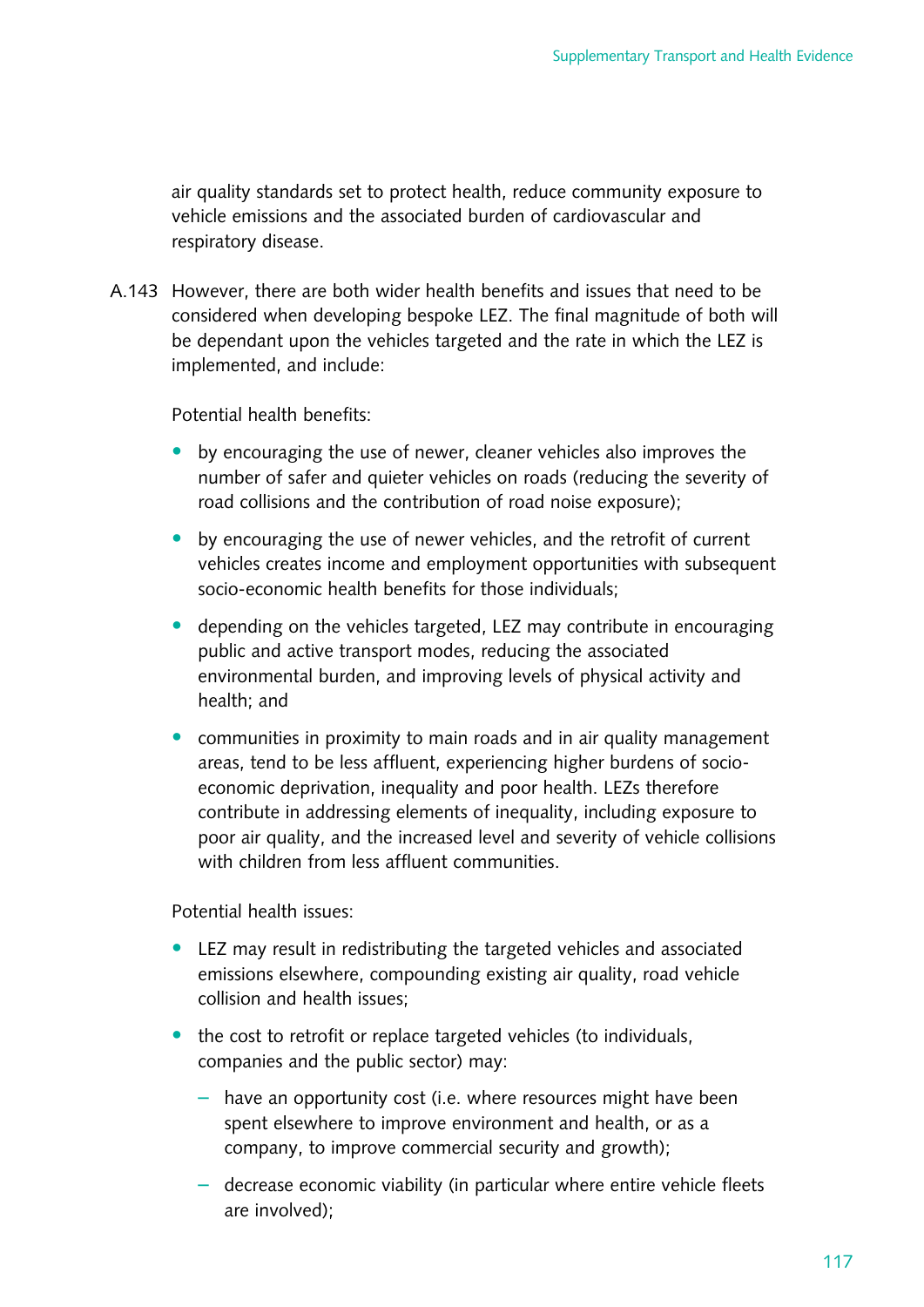- $-$  increase costs passed on to consumers, reducing profit margins with broader impacts upon the local economy;
- $-$  not be a viable option for certain vehicle types;
- A.144 Key difficulties with LEZ include monitoring success, as it is often not possible to attribute local or net changes in population health to such initiatives.

# **Shift in Travel Mode or Vehicle Type**

A.145 These measures lead to a shift from one mode to another or a shift from one vehicle type to another. Examples would include the following:

### *Car Parking Strategies*

- A.146 This category would include area-wide car parking strategies linked to the provision of alternative modes such as enhanced opportunities to travel on foot, by bicycle or public transport. Car free developments would also fall within this category.
- A.147 Car parking restraint is an important element of parking strategies. For example, the needs of shoppers and visitors could be given priority over the needs of commuters, all-day parking could be discouraged through time limits and/or an appropriate pricing regime or parking could be banned in some locations to provide for public transport, cycle or disabled facilities. The potential health opportunities include increasing a modal offset towards active and public transport modes for short journeys within urban areas, reducing associated risks from vehicles and increasing physical activity.
- A.148 Key health issues relate to the varying community and commuter needs, and the potential impact upon vulnerable community groups reliant on private vehicles as their key mode of transport (i.e. older people, the infirm and disabled).

#### *High Occupancy Vehicle Lanes*

A.149 To combat high levels of single occupancy vehicles, a number of high occupancy vehicle (HOV) lanes have been established on a number of roads throughout the UK as a method of cutting congestion and speeding up motorway journeys. HOV lanes are created using the hard shoulder, using existing bus lanes or by widening roads and are intended to encourage driver to share cars.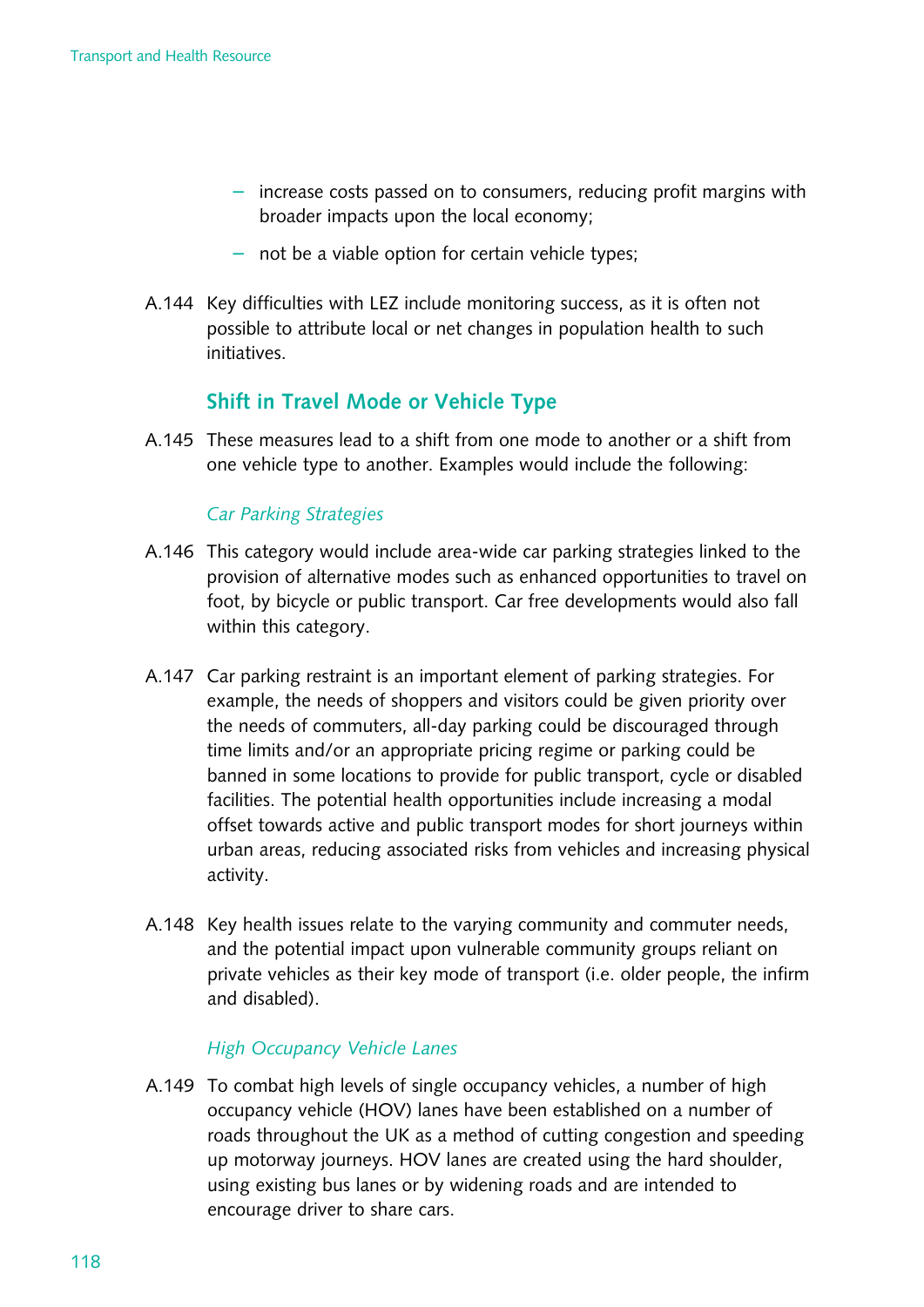- A.150 The UK's first high occupancy vehicle (HOV) was introduced in 1998 on the A647 Stanningley Road and Stanningley bypass, Leeds, forming part of a radial route around the edge of Leeds city centre, contributing to the ICARO (Increasing CAR Occupancy) research project, which aimed to investigate the measures that can increase car occupancy by encouraging car sharing. The road previously experienced severe congestion and there were few public transport priority measures. The scheme covers 1.5-2.0 km dual carriageway in two sections, operating in the morning and evening peak periods  $(07:00 - 10:00)$   $(16:00 - 19:00)$  during Monday to Friday.
- A.151 Following introduction of the scheme there was a significant reduction in the number of cars on the A647 because drivers avoided the road. However, eighteen months after the scheme commencing flows returned to pre-scheme levels<sup>(113)</sup>.
- A.152 The HOV scheme in Leeds has resulted in
	- a reduction in inbound journey times for buses and other high occupancy vehicles of 4 minutes in the morning peak;
	- a reduction in inbound non-HOV journey times of  $1\frac{1}{2}$  minutes in the morning peak;
	- increases in bus patronage and average car occupancy from 1.35 to 1.51 per car);
	- a reduction in the number of accident casualties; and
	- a low level of violation.
- A.153 The A647 HOV lane has since become permanent traffic management feature.
- A.154 Although car share schemes can prove to be effective at reducing congestion, not all drivers may consider this a favourable option. Car use can often represent a status symbol, independence and by encouraging people to share their car journeys would reduce this benefit<sup>(85)(114)(115)</sup>.

### *Park and Ride Schemes*

A.155 Park and ride schemes connect car parks with public transport, allowing passengers to travel into city centres to leave their own vehicles in a car park and transfer by bus, rail or light rail for the remaining part of their trip. Park and ride schemes are typically located in the suburbs of cities.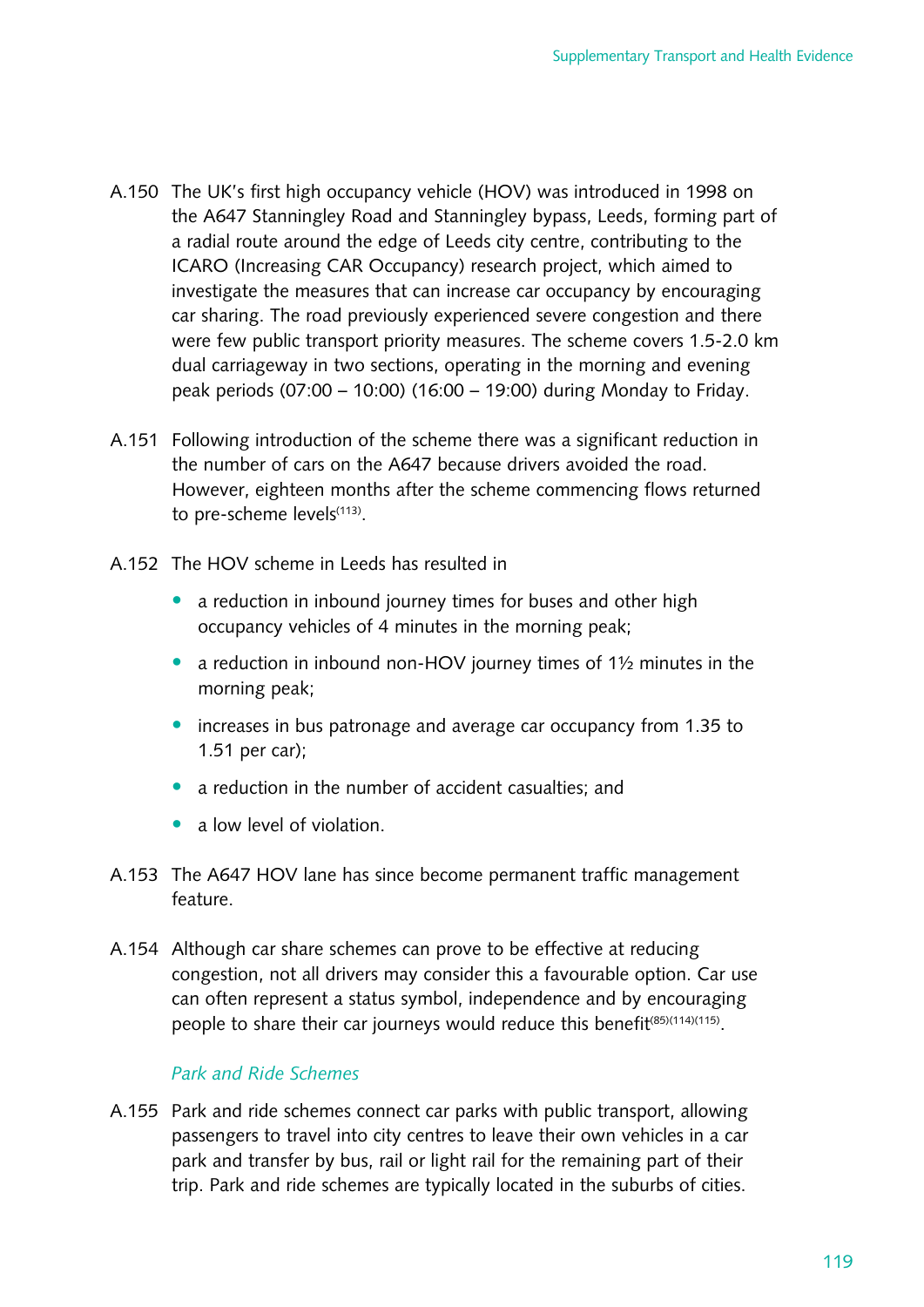- A.156 These schemes aim to make travelling easier for commuters and minimise many of the problems associated with travelling in city centres such as traffic congestion, cost associated with parking in city centres. A reduction of vehicles in city centres, which park and ride schemes can facilitate, can have benefits in terms of a reduction in the number of road traffic accidents, emissions to air and may encourage more people to walk and cycle in the city centre due to calmer roads.
- A.157 Although park and ride schemes reduce traffic problems in built up city centre areas, park and ride schemes will result in a local increase in traffic flows around parking areas, which may increase the potential for local changes in air quality, noise and road traffic accidents. Barriers to using park and ride schemes include travelling with children, carrying large amounts of shopping and less choice on the times for travel, being dependent on the park and ride timetables.

### *Cycle Networks*

- A.158 Cycle networks, made up of dedicated cycle paths and lanes have been established throughout the UK. The National Cycle Network, established in 1995 by the sustainable transport charity Sustrans, currently provides 12,000 miles of cycling and walking routes. One third of the network is on traffic free paths and the remaining network follows quiet lanes or traffic calmed roads. In 2008, there were 386 million walking and cycling trips made on the cycle network. The National Cycle Network was established and is co-ordinated by Sustrans, the sustainable transport charity and is delivered by local authorities throughout the UK.
- A.159 Cycle networks allow cycling to become accessible, with reduced concern for the risk of road traffic accidents. The cycle networks also provide an alternative mode of transport, and through reductions in car travel as result, can reduce emissions to air from road transport, noise and improve health through increasing levels of physical activity.
- A.160 Using the World Health Organization (WHO) Health Economic Appraisal Tool (HEAT) for cycling, based on an average trip length of 7.4 km, the total health benefit to cyclists using the national cycle network in 2008 was worth  $f$ 270 million<sup>(116)</sup>.

### *Area-Wide Travel Initiatives*

A.161 Area wide travel initiatives tend to be plans aimed at reducing congestion, improving accessibility, improving the environment and road safety and are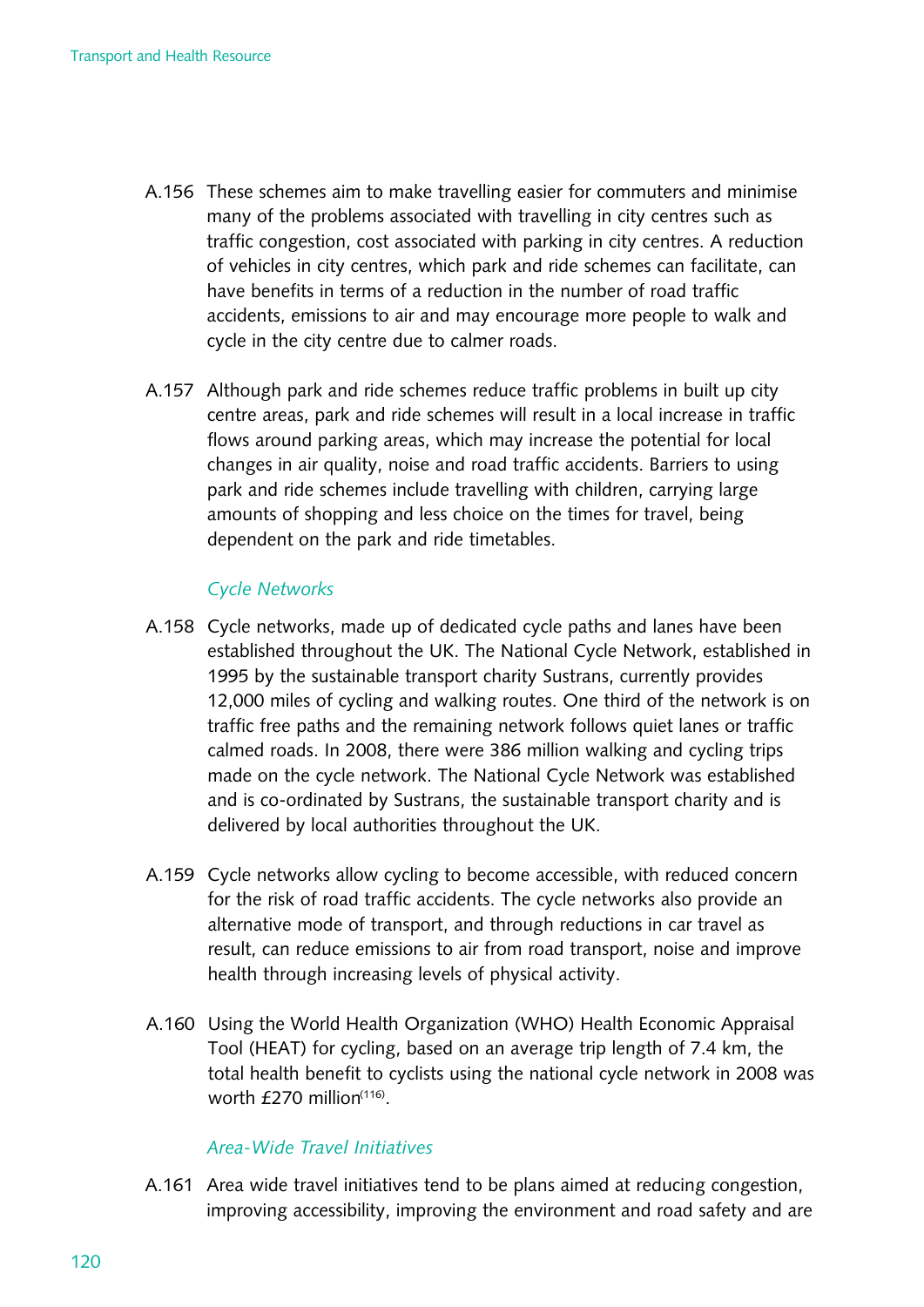essentially a combination of the above in order to achieve sustainable travel throughout. For example, a number of Sustainable Travel Towns are being promoted which include a number of Travel Plans, education, walking initiatives, cycling initiatives, public transport initiatives, travel and safety awareness, policy measures and environmental measures such as improved pedestrian and cyclist facilities, pedestrian crossing improvements, traffic calming and speed restrictions.

A.162 Such travel initiatives should all work and be planned as one, however, brings the same benefits and dis-benefits as is set out above.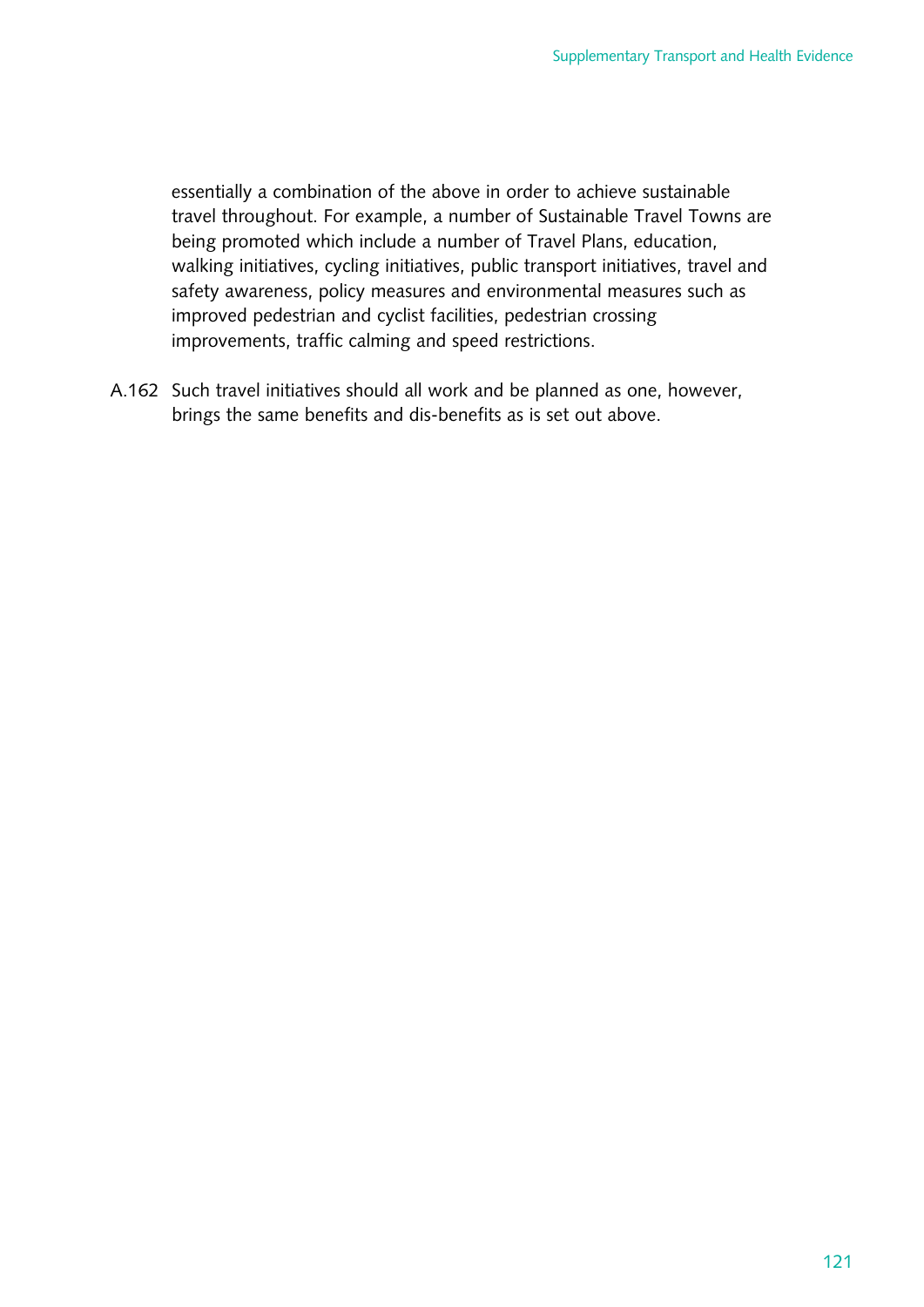# **Appendix B: Transport and Health Bibliography Matrix**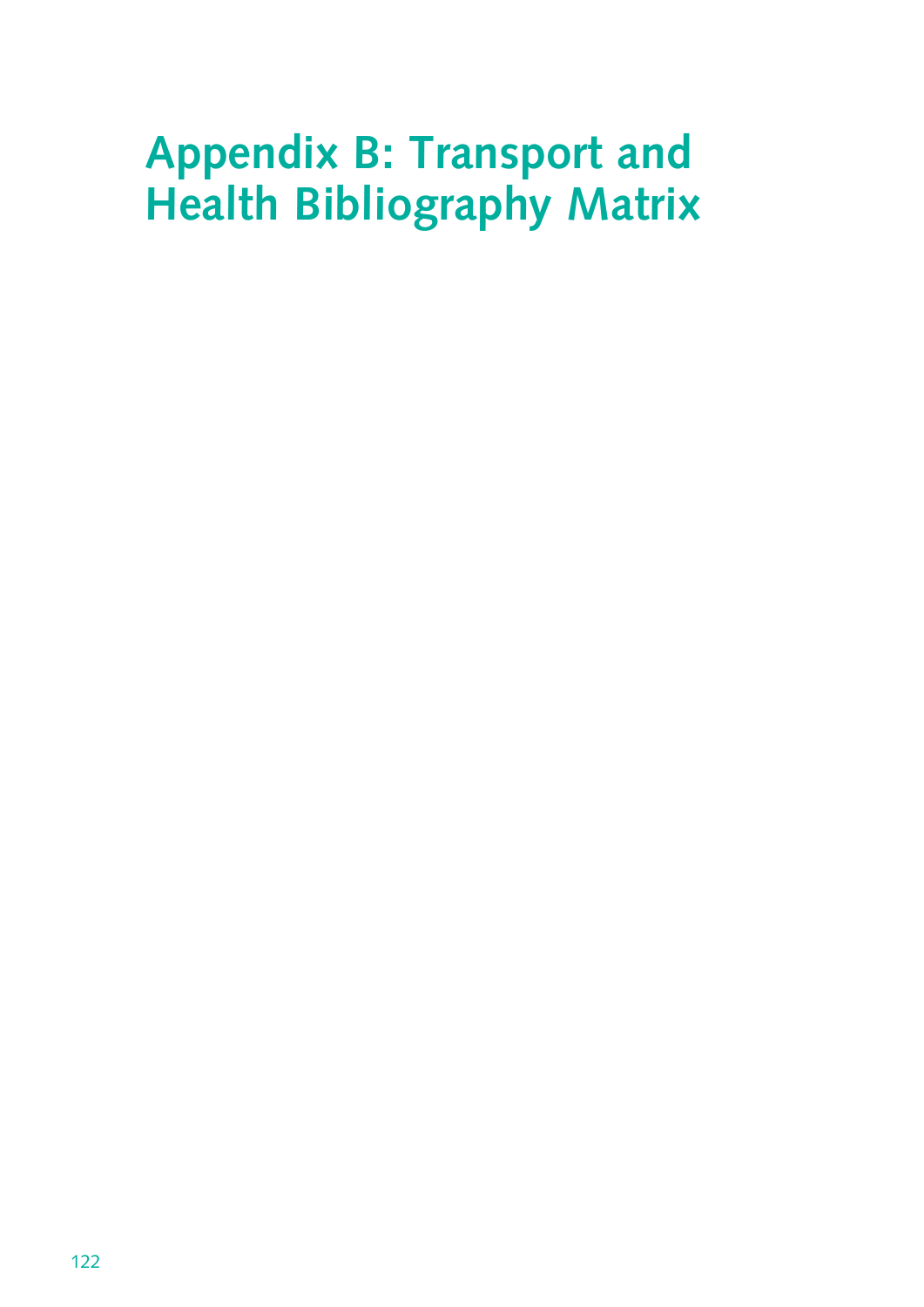| <b>Document</b>                                                                                                                                                                                                                                                                                                                                                                                  |              |       |                           |            |           |       |      | Mode of Transport           |              |              |                                 |     |            |         |
|--------------------------------------------------------------------------------------------------------------------------------------------------------------------------------------------------------------------------------------------------------------------------------------------------------------------------------------------------------------------------------------------------|--------------|-------|---------------------------|------------|-----------|-------|------|-----------------------------|--------------|--------------|---------------------------------|-----|------------|---------|
|                                                                                                                                                                                                                                                                                                                                                                                                  | Walk         | Cycle | General Road<br>Transport | <b>Gar</b> | Motorbike | Coach | Taxi | General Public<br>Transport | <b>Bus</b>   | Rail         | Tram/Light Rail/<br>Underground | Äir | Ferry/Boat | Freight |
| Department of Health. (2007). Draft guidance on health in strategic environmental<br>assessment: A consultation.                                                                                                                                                                                                                                                                                 |              |       |                           |            |           |       |      |                             |              |              |                                 |     |            |         |
| WORLD HEALTH ORGANIZATION. (1948). Preamble to the Constitution of the<br>World Health Organization as adopted by the International Health Conference, New<br>York, 19-22 June, 1946; signed on 22 July 1946 by the representatives of 61 States<br>(Official Records of the World Health Organization, no. 2, p. 100) entered into force<br>on 7 April 1948. Geneva: World Health Organization. |              |       |                           |            |           |       |      |                             |              |              |                                 |     |            |         |
| Christl, B. et al., 2009. A Review of the Evidence of the Impact of Public Transport on<br>Population Health in Australia. Australia: UNSW                                                                                                                                                                                                                                                       |              |       |                           |            |           |       |      |                             |              |              |                                 |     |            |         |
| Bourn, J., 2001. Tackling Obesity in England, London: National Audit Office                                                                                                                                                                                                                                                                                                                      |              |       |                           |            |           |       |      |                             |              |              |                                 |     |            |         |
| Department for Transport. (2009). Collisions Involving Cyclists on Britain's Roads:<br>Establishing the Causes. TRL Report PPR 445.                                                                                                                                                                                                                                                              |              | ✓     |                           |            |           |       |      |                             |              |              |                                 |     |            |         |
| Douglas, M., et al., 2007. Health Impact Assessment of Transport Initiatives: A Guide.<br>Edinburgh: NHS Health Scotland                                                                                                                                                                                                                                                                         | ✓            |       | ✓                         | ✓          | ✓         |       |      | ✓                           | $\checkmark$ | $\checkmark$ | ✓                               | ✓   |            |         |
| National Institute of Clinical Excellence., 2008. Promoting and creating built or natural<br>environments that encourage and support physical activity. NICE public health<br>guidance 8. London: NICE                                                                                                                                                                                           | $\checkmark$ |       |                           |            |           |       |      |                             |              |              |                                 |     |            |         |
| Dora, C. & Phillips, M., 2000. Transport, Environment and Health. Geneva: World<br>Health Organization                                                                                                                                                                                                                                                                                           |              |       |                           |            |           |       |      |                             |              |              |                                 |     |            |         |
| Besser, L. & Dannenberg, A. 2005. Walking to public transit - steps to help meet<br>physical activity recommendations. American Journal of Preventive Medicine, 26, (4)                                                                                                                                                                                                                          | $\checkmark$ |       |                           |            |           |       |      |                             |              |              |                                 |     |            |         |
| Gorman, D., et al. 2003. Transport policy and health inequalities: a health impact<br>assessment of Edinburgh's transport policy. Public Health, 117, pp.15-24                                                                                                                                                                                                                                   | $\checkmark$ |       |                           |            |           |       |      | ✓                           |              |              |                                 |     |            |         |
| Kavanagh, P., et al., 2005. Health Impacts of Transport: A Review, Dublin: IPHI                                                                                                                                                                                                                                                                                                                  | ✓            |       |                           |            |           |       | ✓    |                             |              |              |                                 |     |            |         |
| Department for Transport. (2003). The Future of Air Transport White Paper                                                                                                                                                                                                                                                                                                                        |              |       |                           |            |           |       |      |                             |              |              |                                 |     |            |         |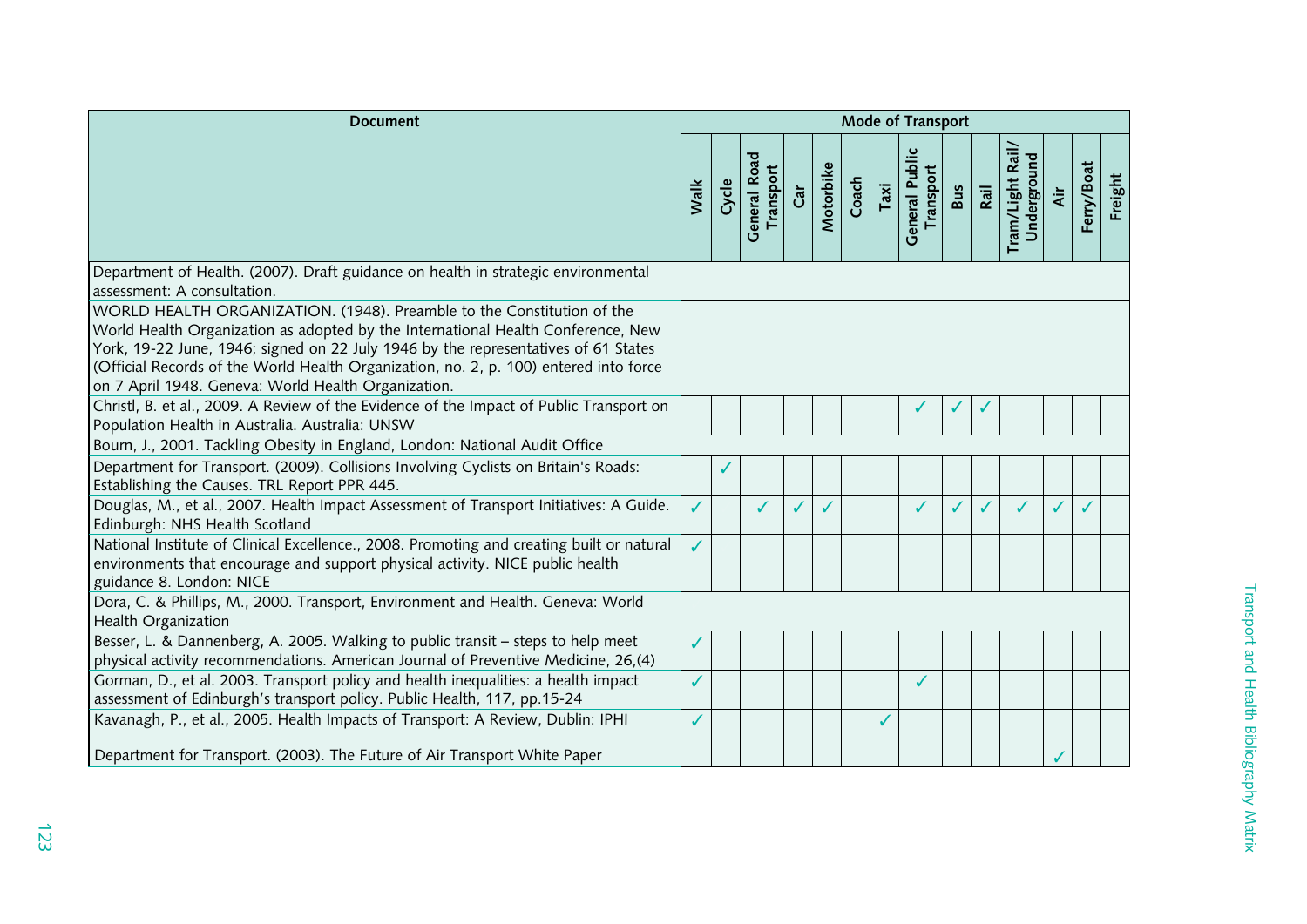| <b>Document</b>                                                                                                                                                                                          |      |       |                           |     |           |       |      | Mode of Transport                  |            |      |                                 |     |            |       |
|----------------------------------------------------------------------------------------------------------------------------------------------------------------------------------------------------------|------|-------|---------------------------|-----|-----------|-------|------|------------------------------------|------------|------|---------------------------------|-----|------------|-------|
|                                                                                                                                                                                                          | Walk | Cycle | General Road<br>Transport | Car | Motorbike | Coach | Taxi | <b>General Public</b><br>Transport | <b>Bus</b> | Rail | Tram/Light Rail/<br>Underground | Äίr | Ferry/Boat | eight |
| Littman. T. 2003. Economic Value of Walkability. Transportation Research Board of<br>the National Academies, Vol. 1828.                                                                                  |      |       |                           |     |           |       |      |                                    |            |      |                                 |     |            |       |
| Edwards, P. & Tsouros, A., 2006. Promoting Physical Activity and Active Living in<br>Urban Environments, The Role of Local Governments, Denmark, WHO Europe                                              | ✓    |       |                           |     |           |       |      |                                    |            |      |                                 |     |            |       |
| Sustrans, 2007. Creating the Environment for Active Travel, Information Sheet FH09.<br><b>Bristol: Sustrans</b>                                                                                          | ✓    |       |                           |     |           |       |      |                                    |            |      |                                 |     |            |       |
| Department of Health, 2004. At least five a week: evidence on the impact of physical<br>activity and its relationship to health, London: Department of Health                                            | ✓    |       |                           |     |           |       |      |                                    |            |      |                                 |     |            |       |
| Office National Statistics (2009) Transport Statistics Great Britain: 2009 Edition, DfT.<br>London                                                                                                       |      |       |                           |     |           |       |      |                                    |            |      |                                 |     |            |       |
| Department for Environment, Food and Rural Affairs. (2010). Noise Policy Statement<br>for England (NPSE). March 2010.                                                                                    |      |       |                           |     |           |       |      |                                    |            |      |                                 |     |            |       |
| Department for Transport (2006). Accessibility Planning Guidance.                                                                                                                                        |      |       |                           |     |           |       |      |                                    |            |      |                                 |     |            |       |
| The Institute of Environmental Assessment (now the Institute of Environmental<br>Management & Assessment). (1993). Guidelines for the Environmental Assessment of<br>Road Traffic (Guidance Note No. 1). |      |       |                           |     |           |       |      |                                    |            |      |                                 |     |            |       |
| Beland F, Birch S, Stoddart G. Unemployment and health: contextual-level influences<br>on the production of health in populations. Soc Sci Med 2002;55:2033-52.                                          |      |       |                           |     |           |       |      |                                    |            |      |                                 |     |            |       |
| Kemm J (2006) Towards quantification of HIA: the example of income, presented at<br>the 7th International Health Impact Assessment Conference Wales 2006)                                                |      |       |                           |     |           |       |      |                                    |            |      |                                 |     |            |       |
| Department of Health. Committee on the Medical Effects of Air Pollutants available at<br>www.advisorybodies.doh.gov.uk/comeap/index.htm                                                                  |      |       |                           |     |           |       |      |                                    |            |      |                                 |     |            |       |
| European Commission (2001) Clean Air For Europe available at http://ec.europa.eu/<br>environment/air/cafe/index.htm                                                                                      |      |       | √                         |     |           |       |      |                                    |            |      |                                 |     |            |       |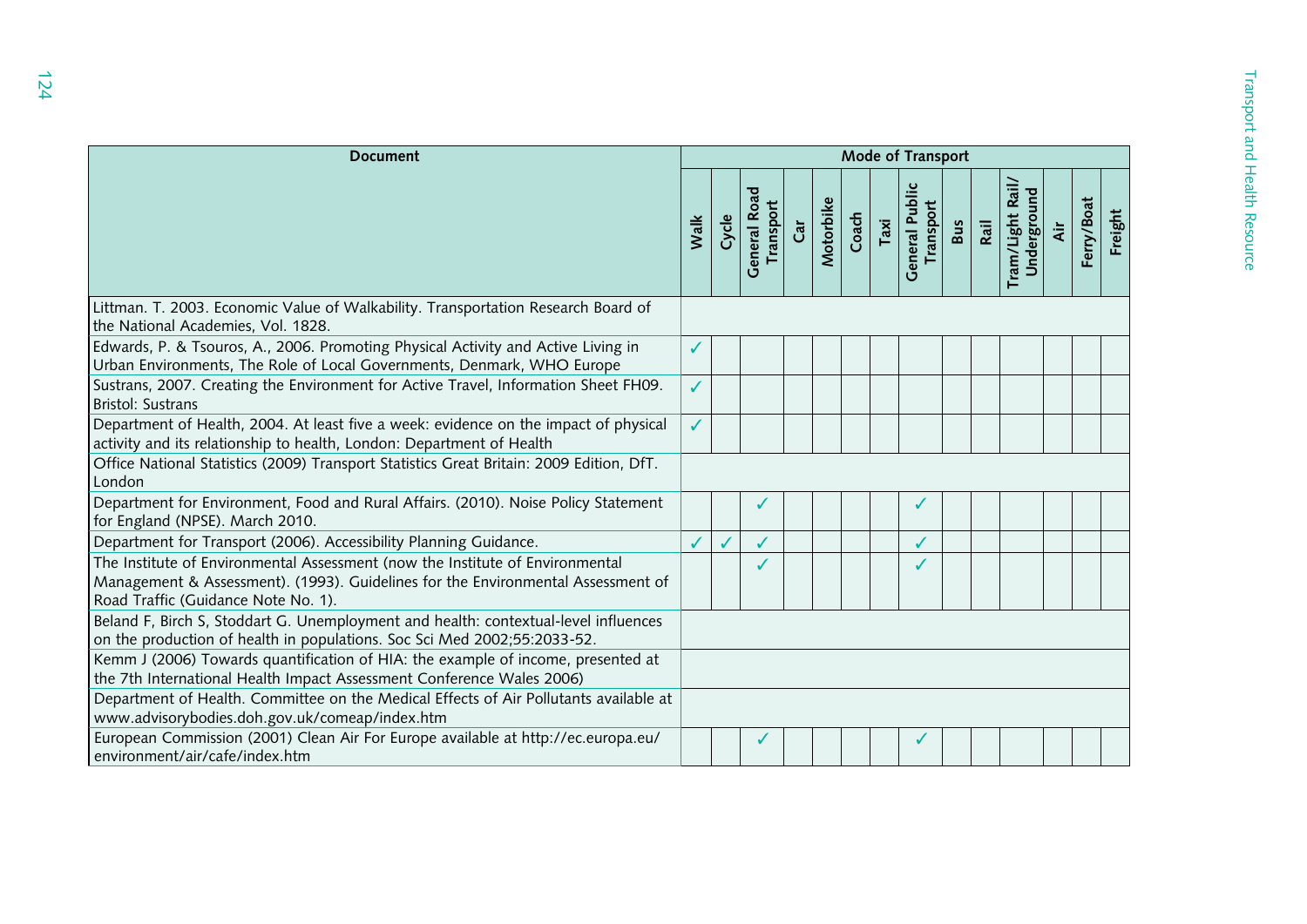| <b>Document</b>                                                                                                                                                                                                                                   |              |       |                                  |          |           |       |      | Mode of Transport                  |     |      |                                 |     |            |         |
|---------------------------------------------------------------------------------------------------------------------------------------------------------------------------------------------------------------------------------------------------|--------------|-------|----------------------------------|----------|-----------|-------|------|------------------------------------|-----|------|---------------------------------|-----|------------|---------|
|                                                                                                                                                                                                                                                   | Walk         | Cycle | <b>General Road</b><br>Transport | <b>G</b> | Motorbike | Coach | Taxi | <b>General Public</b><br>Transport | Bus | Rail | Tram/Light Rail/<br>Underground | Äir | Ferry/Boat | Freight |
| World Health Organization. (2000). Evaluation and use of epidemiological evidence<br>for environmental health risk assessment. Guideline document. Copenhagen: World<br>Health Organization Regional Office for Europe                            |              |       |                                  |          |           |       |      |                                    |     |      |                                 |     |            |         |
| COMEAP Secretariat. (2009). Statement on the Quantification of the Effects if Long<br>Term Exposure to Nitrogen Dioxide on Respiratory Morbidity in Children. A report by<br>the Committee on the Medical Effects of Air Pollutants. October 2009 |              |       |                                  |          |           |       |      |                                    |     |      |                                 |     |            | ✓       |
| World Health Organization. (1995). Guidelines for Community Noise. Edited by<br>Birgitta Berglund Thomas Lindvall and Dietrich H Schwela.                                                                                                         |              |       | ✔                                |          |           |       |      | ✓                                  |     |      |                                 |     |            |         |
| Porter, N.D., Findell, I.H. and Berry, B.F. (1998). Health effect based noise Assessment<br>methods: A Review and Feasibility Study. NPL Report CMAM 16. National Physical<br>Laboratory. September 1998                                          |              |       | ✓                                |          |           |       |      |                                    |     |      |                                 |     |            |         |
| Stansfeld et al. 2000. A review of environmental noise and mental health. Noise and<br>health 2000 8 1-8                                                                                                                                          |              |       | ✓                                |          |           |       |      | ✓                                  |     |      |                                 |     |            |         |
| Foresight. 2007. Tackling Obesities: Future Choices - project report, 2nd Ed. London:<br>Government Office for Science                                                                                                                            | $\checkmark$ |       |                                  |          |           |       |      |                                    |     |      |                                 |     |            |         |
| NICE. 2009. Depression, the treatment and management of depression in adults.<br>London: NICE                                                                                                                                                     | $\checkmark$ |       |                                  |          |           |       |      |                                    |     |      |                                 |     |            |         |
| Davis, A. et al., 2005. Making the Case: Improving Health through Transport. London:<br>Health Development Agency                                                                                                                                 | $\checkmark$ |       |                                  |          |           |       |      |                                    |     |      |                                 |     |            |         |
| Craig, R. & Mindell, J., 2008. Health Survey for England 2006. London: the NHS<br><b>Information Centre</b>                                                                                                                                       | ✓            |       |                                  |          |           |       |      |                                    |     |      |                                 |     |            |         |
| Cerin, E. et al. 2007. Destinations that matter: Associations with walking for transport.<br>Health and Place. 13 713-724                                                                                                                         | ✓            |       |                                  |          |           |       |      |                                    |     |      |                                 |     |            |         |
| Craig, R. & Shelton, N., 2008. Health Survey for England 2007. London: the NHS<br><b>Information Centre</b>                                                                                                                                       | ✓            |       |                                  |          |           |       |      |                                    |     |      |                                 |     |            |         |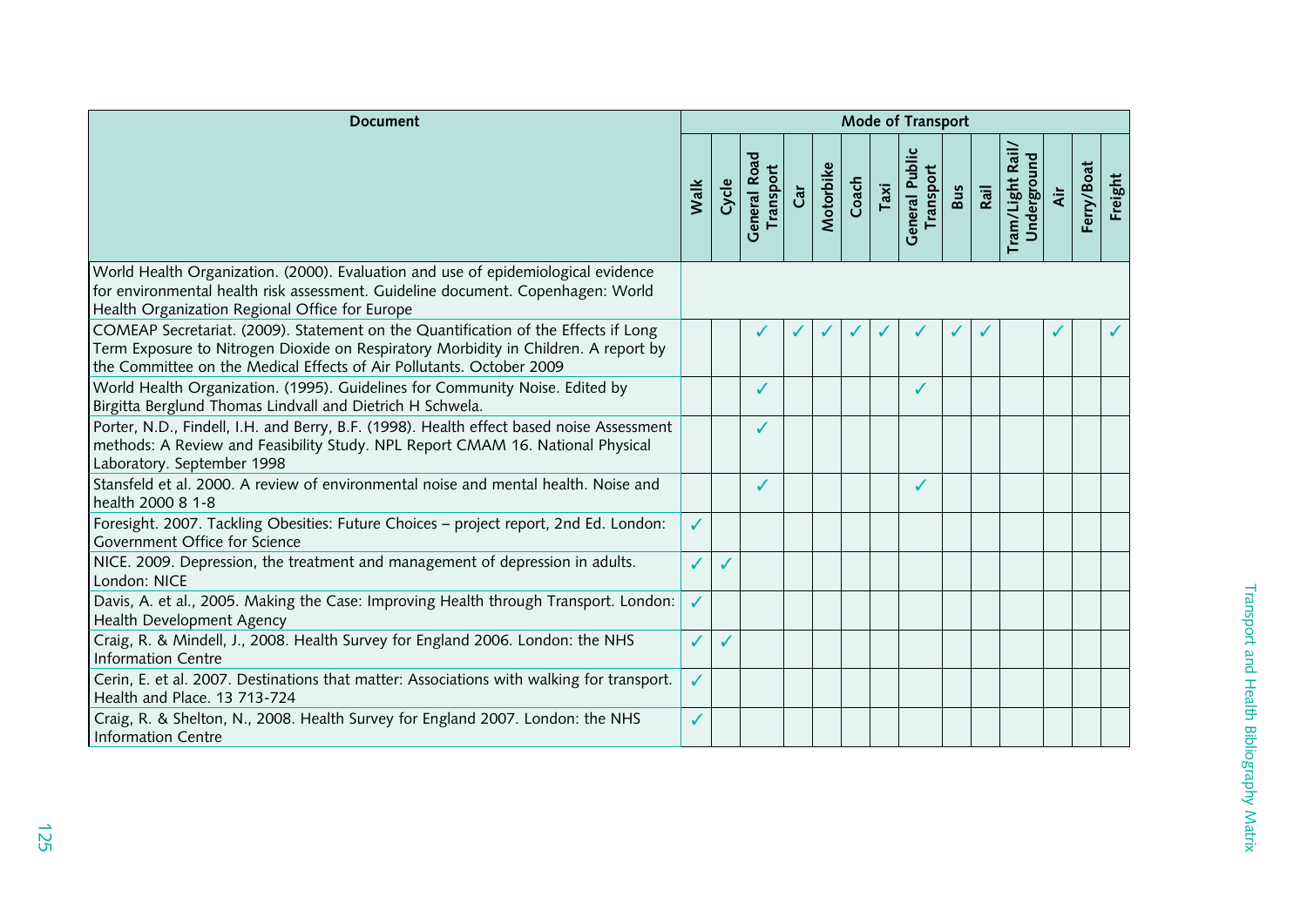| <b>Document</b>                                                                                                                                                                                       |              |       |                           |     |           |       |      | Mode of Transport           |            |      |                                |    |            |       |
|-------------------------------------------------------------------------------------------------------------------------------------------------------------------------------------------------------|--------------|-------|---------------------------|-----|-----------|-------|------|-----------------------------|------------|------|--------------------------------|----|------------|-------|
|                                                                                                                                                                                                       | Walk         | Cycle | General Road<br>Transport | Car | Motorbike | Coach | Taxi | General Public<br>Transport | <b>Bus</b> | Rail | Tram/Light Rail<br>Underground | άř | Ferry/Boat | eight |
| Sustrans, 2009. Active Travel and Adult Obesity, Information Sheet FH14. Bristol:<br><b>Sustrans</b>                                                                                                  | ✓            |       |                           | ✓   |           |       |      |                             |            |      |                                |    |            |       |
| Poortinga, W., 2006. Perceptions of the environment, physical activity, and obesity.<br>Social Science & Medicine, 63, (11), 2835-2846                                                                | ✓            |       |                           |     |           |       |      |                             |            |      |                                |    |            |       |
| Watkiss, P. et al., 2000. Informing Transport Health Impact Assessment in London.<br>London: NHS Executive.                                                                                           |              |       |                           |     |           |       |      |                             |            |      |                                |    |            |       |
| Wunsch, H., 1999. Risk of type 2 diabetes reduced by regular brisk walking. The<br>Lancet, 354, (9189), pp.1532                                                                                       | ✓            |       |                           |     |           |       |      |                             |            |      |                                |    |            |       |
| Gulve, A. 2008. Exercise and Glycemic Control in Diabetes: Benefits, Challenges, and<br>Adjustments to Pharmacotherapy, Physical Therapy, 88, 11, 1297-1321                                           | $\checkmark$ |       |                           |     |           |       |      |                             |            |      |                                |    |            |       |
| Sundquist, K. et al. 2005. The long-term effect of physical activity on incidence of<br>coronary heart disease: a 12 year follow-up study. Preventive Medicine, 41, 219-225                           | $\checkmark$ |       |                           |     |           |       |      |                             |            |      |                                |    |            |       |
| Berlin, J.A., Colditz, G.A. 1990. A meta-analysis of physical activity in the prevention<br>of coronary heart disease. Am J Epidemiology, 132, 612-628                                                | $\checkmark$ |       |                           |     |           |       |      |                             |            |      |                                |    |            |       |
| NHS, 2007. Cancer Reform Strategy, London: Department of Health                                                                                                                                       |              |       |                           |     |           |       |      |                             |            |      |                                |    |            |       |
| Mutrie, N. et al. 2002. "Walk in to Work Out": a randomised controlled trial of a self<br>help intervention to promote active commuting. Journal Epidemiological Community<br>Health. 56, 407-412     | $\checkmark$ |       |                           |     |           |       |      |                             |            |      |                                |    |            |       |
| NAO. 2009. Improving road safety for pedestrians and cyclists in Great Britain,<br>London: DfT                                                                                                        | ✓            |       |                           |     |           |       |      |                             |            |      |                                |    |            |       |
| Roberts. I. & Power, C. 1996. Does the decline in child injury mortality vary by social<br>class? A comparison of class specific mortality in 1981 and 1991. British Medical<br>Journal, 313, 784-786 |              |       |                           |     |           |       |      |                             |            |      |                                |    |            |       |
| Social Exclusion Unit., 2003. Making the Connections: Final Report on Transport and<br>Social Exclusion, London: Office of the Deputy Prime Minister                                                  | ✓            |       |                           |     |           |       |      |                             |            |      |                                |    |            |       |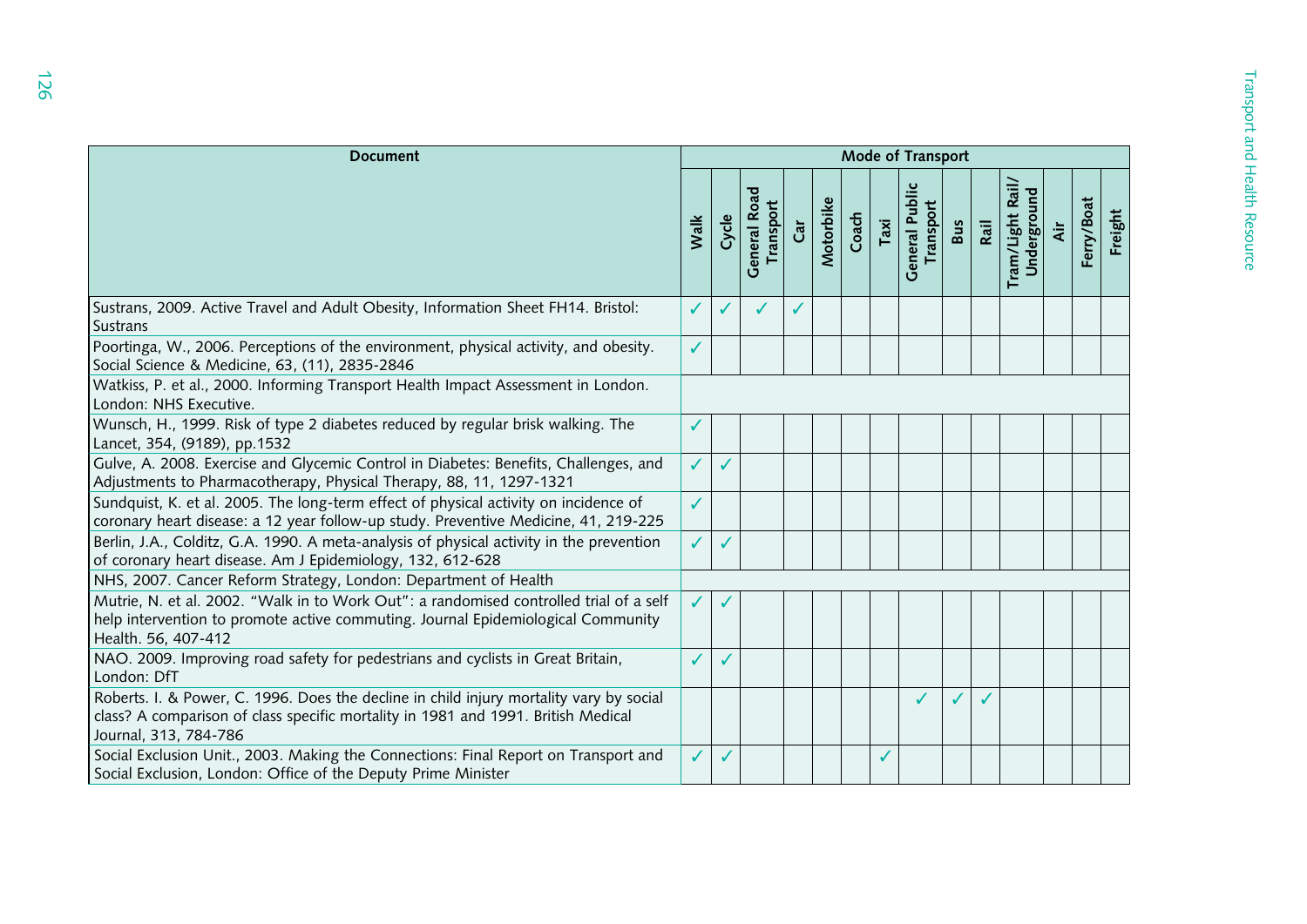| <b>Document</b>                                                                                                                                                                                                                                                           |      |       |                                  |             |           |       |      | Mode of Transport           |              |      |                                 |     |            |         |
|---------------------------------------------------------------------------------------------------------------------------------------------------------------------------------------------------------------------------------------------------------------------------|------|-------|----------------------------------|-------------|-----------|-------|------|-----------------------------|--------------|------|---------------------------------|-----|------------|---------|
|                                                                                                                                                                                                                                                                           | Walk | Cycle | <b>General Road</b><br>Transport | $\tilde{a}$ | Motorbike | Coach | Taxi | General Public<br>Transport | Bus          | Rail | Tram/Light Rail/<br>Underground | Äir | Ferry/Boat | Freight |
| Office of the Deputy Prime Minister. 2005. A practical Guide to the Strategic<br>Environmental Assessment Directive.                                                                                                                                                      |      |       |                                  |             |           |       |      |                             |              |      |                                 |     |            |         |
| Lavin, T. et al. 2006. Health impacts of the built environment: a review. Dublin:<br>Institute of Public Health in Ireland                                                                                                                                                |      |       |                                  |             |           |       |      |                             |              |      |                                 |     |            |         |
| Duncan, M. et al. 2005. Perceived environment and physical activity: a meta-analysis<br>of selected environmental characteristics. International Journal of Behavioral Nutrition<br>and Physical Activity, 2, 11                                                          | ✓    |       |                                  |             |           |       |      |                             |              |      |                                 |     |            |         |
| WHO, Regional Office for Europe (2002) a Physically Active Life through everyday<br>transport with a special focus on children & older people & examples and approaches<br>from Europe                                                                                    | ✓    |       |                                  |             |           |       |      |                             |              |      |                                 |     |            |         |
| Department for Transport (2008) Transport Statistics Bulletin: road casualties in Great<br>Britain Main Results, 2008. London: DfT                                                                                                                                        |      |       |                                  |             |           |       |      |                             |              |      |                                 |     |            |         |
| Rutter H. (2000). A policy report on the health benefits of increasing levels of cycling<br>in Oxfordshire.                                                                                                                                                               |      |       |                                  |             |           |       |      |                             |              |      |                                 |     |            |         |
| Cavill, N. Rutter, H. & Hill, A., 2007. Action on Cycling in Primary care trusts: results<br>of a survey of Directors of public health. Public Health, 121, pp.100-105                                                                                                    |      |       |                                  |             |           |       |      |                             |              |      |                                 |     |            |         |
| Zuurbier M, Hoek G, Oldenwenining M, Lenters V, Meliefste K, Hazel P, Brunekreef B.<br>(2010). Commuters' Exposure to Particulate Matter Air pollution is Affected by Mode<br>of Transport, Fuel Type and Route. Environmental Health Perspectives. 25th February<br>2010 |      |       | ✓                                |             |           |       |      | ✓                           |              |      |                                 |     |            |         |
| Department for Transport. 2009. Transport Statistics Bulletin - National Travel Survey:<br>2008. London: DfT                                                                                                                                                              | ✓    |       | ✓                                |             |           |       | ✓    |                             | $\checkmark$ | J    |                                 |     |            |         |
| Beirão, G. & Cabral, J. 2007. Understanding attitudes towards public transport and<br>private car: A qualitative study. Transport Policy, 14, 478-489                                                                                                                     |      |       |                                  | ✓           |           |       |      |                             | $\checkmark$ |      |                                 |     |            |         |
| Whitley, R. & Prince, M. 2005. Fear of crime, mobility and mental health in inner-city<br>London, UK. Social Science & Medicine, 61, 1678-1688                                                                                                                            |      |       |                                  |             |           |       |      | ✓                           | $\checkmark$ | ✓    |                                 |     |            |         |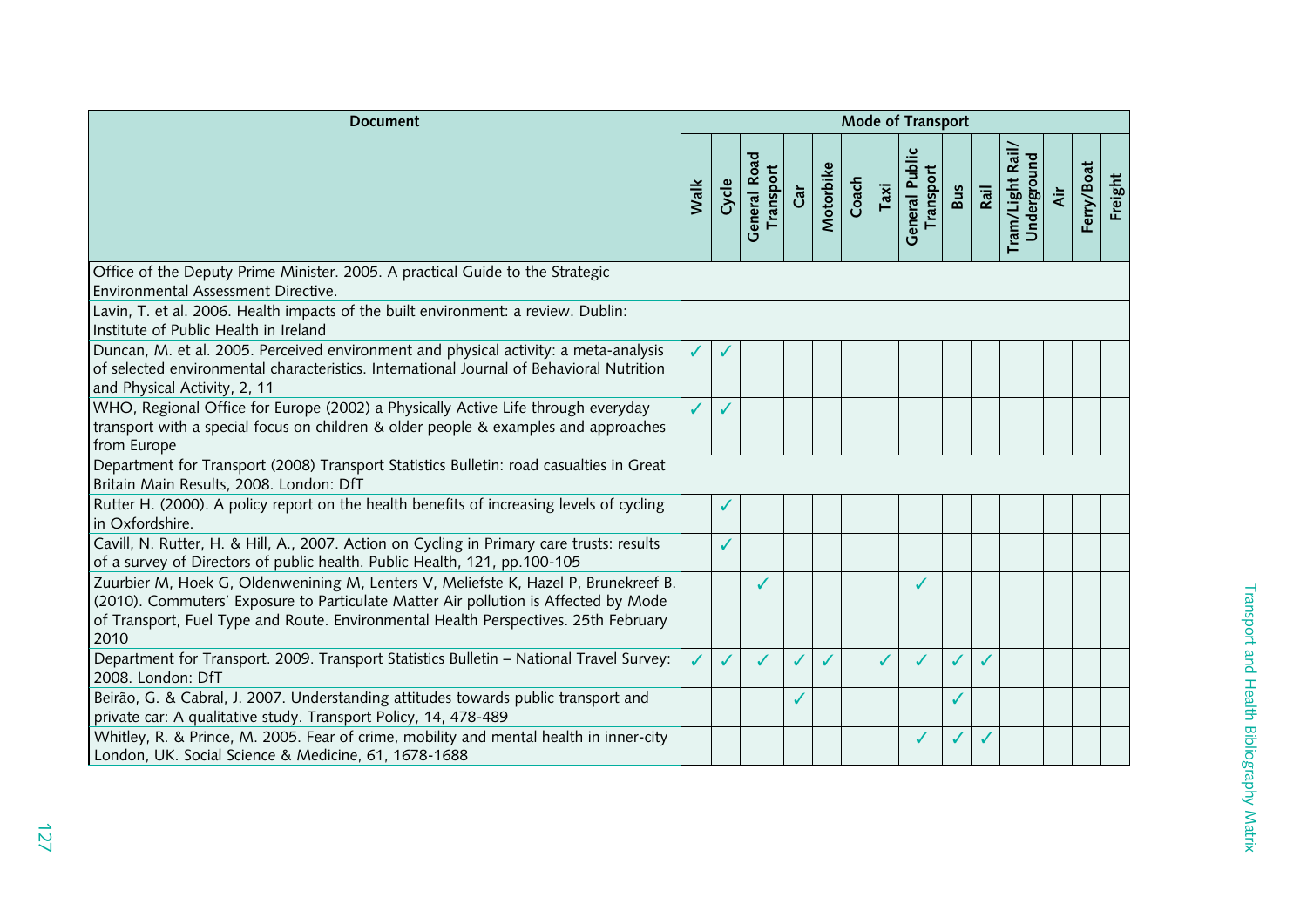| <b>Document</b>                                                                                                                                                                                                                 |      |       |                                  |           |           |       |      | Mode of Transport           |            |      |                                |   |            |       |
|---------------------------------------------------------------------------------------------------------------------------------------------------------------------------------------------------------------------------------|------|-------|----------------------------------|-----------|-----------|-------|------|-----------------------------|------------|------|--------------------------------|---|------------|-------|
|                                                                                                                                                                                                                                 | Walk | Cycle | <b>General Road</b><br>Transport | $\vec{c}$ | Motorbike | Coach | Taxi | General Public<br>Transport | <b>Bus</b> | Rail | Tram/Light Rail<br>Underground | ä | Ferry/Boat | eight |
| Hine, J. 2003. Transport disadvantage and social exclusion in Urban Scotland. Built<br>Environment, 30, 2                                                                                                                       | ✓    | ✓     |                                  |           |           |       |      | ✓                           |            |      |                                |   |            |       |
| Krzyzanowski, M. et al. (Ed.) 2005. Health effects of transport-related air pollution.<br>Denmark: World Health Organization Europe                                                                                             |      |       |                                  | J         |           |       |      |                             |            |      |                                |   |            |       |
| Grant M, Barton H, Coghill N, Bird C. (2009). The Spatial Determinants of Health in<br>Urban Settings. WHO Collaborating Centre for Healthy Urban Environments.<br>University of the West of England, Bristol.                  |      |       |                                  |           |           |       |      |                             |            |      |                                |   |            |       |
| Imperial College, Mott MacDonald & University of Leeds. 2007. Social Inclusion:<br>Transport Aspects (UG320),                                                                                                                   |      |       |                                  |           |           |       |      |                             |            |      |                                |   |            |       |
| Stafford, J. & Pettersson, G., 2002. People's perceptions of personal security and their<br>concerns about crime on public transport, literature review. London: DfT                                                            |      |       |                                  |           |           |       |      |                             |            |      |                                |   |            |       |
| Office National Statistics (2008) Transport Trends: 2008 Edition, DfT. London                                                                                                                                                   |      |       |                                  |           |           |       |      |                             |            |      |                                |   |            |       |
| Mayou, R. et al. 1993. Psychiatric consequences of road traffic accidents. British<br>Medical Journal, 307                                                                                                                      |      |       |                                  |           |           |       |      |                             |            |      |                                |   |            |       |
| Mayou, R. & Bryant, B. 2002. Consequences of road traffic accidents for different<br>types of road user. Injury: International Journal of the Care of the Injured, 34, 197-<br>202                                              |      |       |                                  |           |           |       |      |                             |            |      |                                |   |            |       |
| Andersen, L., Schnohr, P., Schroll, M. and Hein, H. (2000). All-cause mortality<br>associated with physical activity during leisure time, work, sports, and cycling to work.<br>Archives of Internal Medicine, 160, 1621 - 1628 | ✓    |       |                                  |           |           |       |      |                             |            |      |                                |   |            |       |
| Hiscock, R. et al. 2002. Means of transport and ontological security: Do cars provide<br>psycho-social benefits to their users? Transportation Research Part D, 7, 119-135                                                      |      |       |                                  | ✓         |           |       |      |                             |            |      |                                |   |            |       |
| Department for Transport, 2008. Delivering a sustainable transport system: the<br>logistics perspective. London: DfT                                                                                                            |      |       |                                  |           |           |       |      |                             |            |      |                                |   |            |       |
| Rye, T. 2002. Travel Plans: Do they work? Transport Policy, 9, 287-298                                                                                                                                                          |      |       |                                  |           |           |       |      |                             |            |      |                                |   |            |       |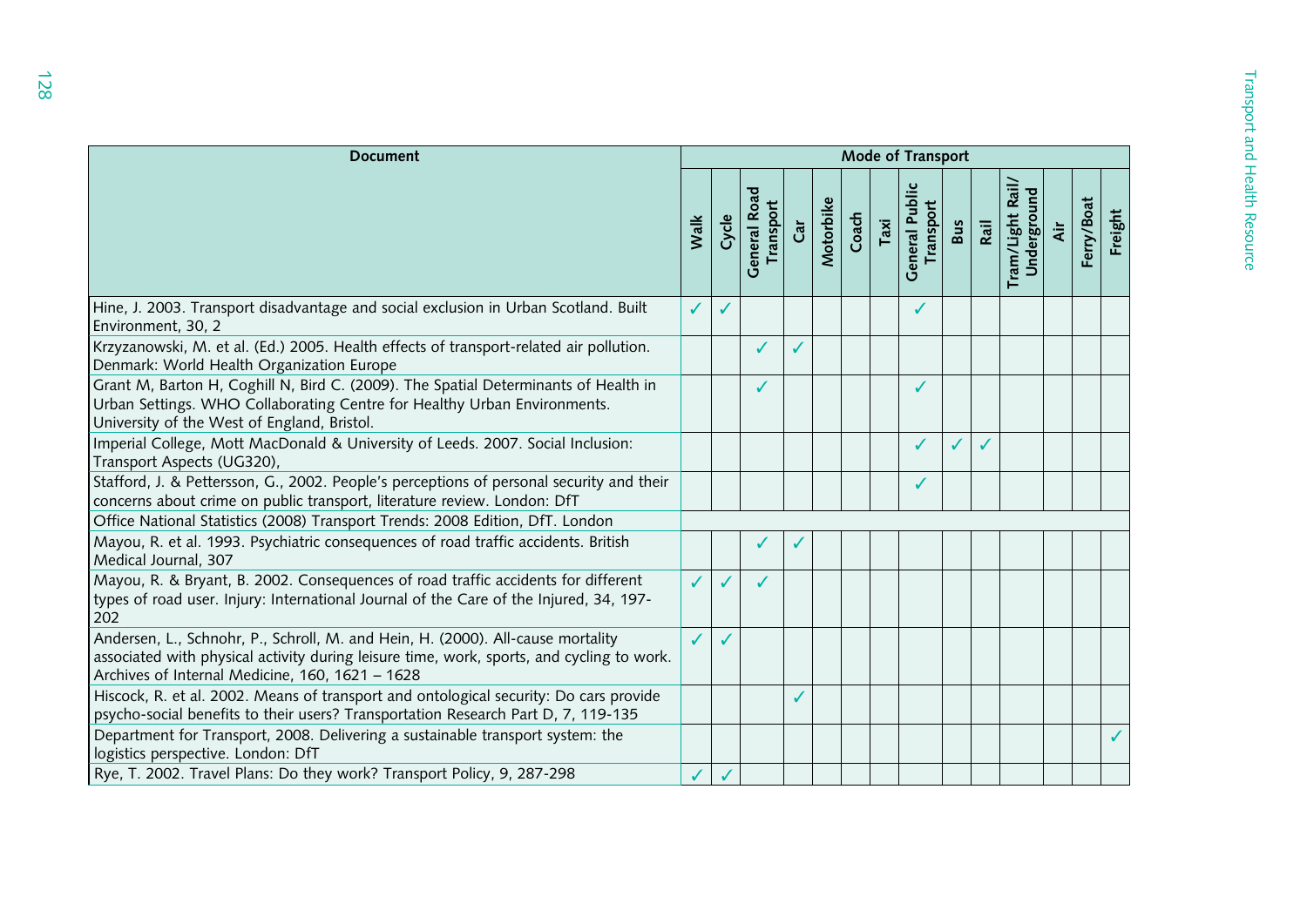| <b>Document</b>                                                                                                                                                                                                               |      |       |                           |     |           |       |      | Mode of Transport                  |     |      |                                 |     |            |         |
|-------------------------------------------------------------------------------------------------------------------------------------------------------------------------------------------------------------------------------|------|-------|---------------------------|-----|-----------|-------|------|------------------------------------|-----|------|---------------------------------|-----|------------|---------|
|                                                                                                                                                                                                                               | Walk | Cycle | General Road<br>Transport | Car | Motorbike | Coach | Taxi | <b>General Public</b><br>Transport | Bus | Rail | Tram/Light Rail/<br>Underground | Äίr | Ferry/Boat | Freight |
| NICE. 2008. Workplace health promotion: how to encourage employees to be<br>physically active. NICE Public Health Guidance 13. London: NICE                                                                                   |      |       |                           |     |           |       |      |                                    |     |      |                                 |     |            |         |
| Department for Transport, 2005. Transport Energy Best Practice. A guide on how to<br>set up and run travel plan networks. London: DfT                                                                                         | ✓    |       |                           |     |           |       |      |                                    |     |      |                                 |     |            |         |
| Department for Transport, 2008. The Essential Guide to Travel Planning. London: DfT                                                                                                                                           |      |       |                           |     |           |       |      |                                    |     |      |                                 |     |            |         |
| Davis, A. 2005. Transport and health - what is the connection? An exploration of<br>concepts of health held by highways committee Chairs in England, Transport Policy,<br>12, 324-333                                         |      |       |                           |     |           |       |      |                                    |     |      |                                 |     |            |         |
| Department for Transport. Personalised travel planning: evaluation of 14 pilots part<br>funded by DfT. Web resource, available at :http://www.dft.gov.uk/pgr/sustainable/<br>travelplans/ptp/personalisedtravelplanningev5774 |      |       |                           |     |           |       |      |                                    |     |      |                                 |     |            |         |
| Department for Transport. (2007). Travel Training Schemes- a review of travel training<br>schemes in England                                                                                                                  |      |       |                           |     |           |       |      |                                    |     |      |                                 |     |            |         |
| Pronk, N. & Kottke, T. 2009. Physical activity promotion as a strategic corporate<br>priority to improve worker health and business performance. Preventive Medicine, 49,<br>316-321                                          |      |       |                           |     |           |       |      |                                    |     |      |                                 |     |            |         |
| Roby, H. 2010. Workplace travel plans: past, present and future. Journal of Transport<br>Geography, 18, 23-30                                                                                                                 |      |       |                           |     |           |       |      |                                    |     |      |                                 |     |            |         |
| Sustrans. 2008. Active travel and healthy workplaces. Information Sheet FH06. Bristol:<br>Sustrans                                                                                                                            | ✓    |       |                           |     |           |       |      |                                    |     |      |                                 |     |            |         |
| Timperio, A. 2004. Perceptions about the local neighborhood and walking and cycling<br>among children. Preventive Medicine, 38, 39-47                                                                                         | ✓    |       |                           |     |           |       |      |                                    |     |      |                                 |     |            |         |
| Health Development Agency (2003) Prevention and reduction of accidental injury in<br>children and older people                                                                                                                |      |       | ✓                         |     |           |       |      |                                    |     |      |                                 |     |            |         |
| Department for Transport (2005). Making residential travel plans work: good practice<br>guidelines for new development.                                                                                                       |      | ✓     | ✓                         |     |           |       |      | ✓                                  |     |      |                                 |     |            |         |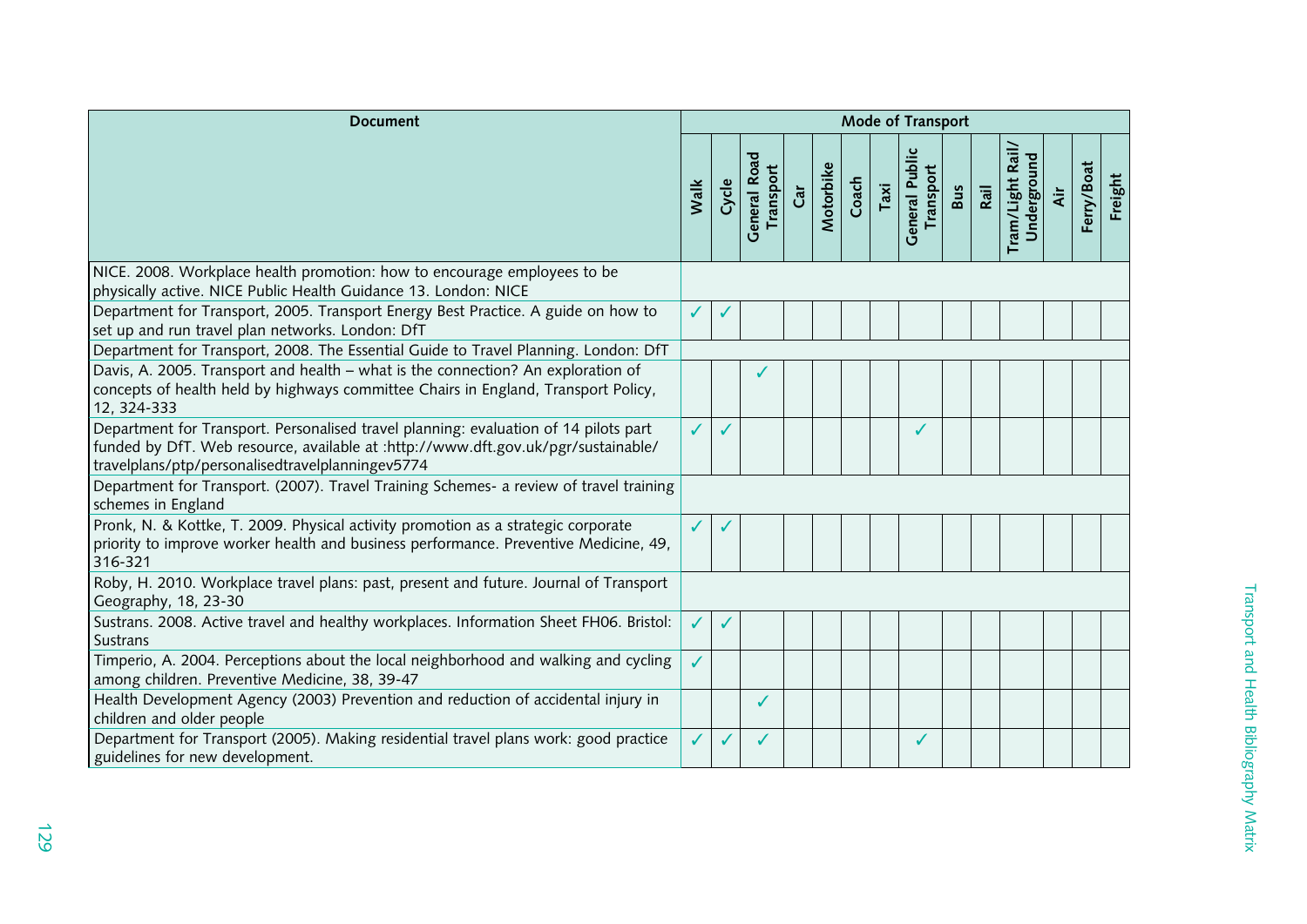| <b>Document</b>                                                                                                                                                                          |      |       |                           |    |           |       |      | <b>Mode of Transport</b>     |     |      |                                 |    |            |       |
|------------------------------------------------------------------------------------------------------------------------------------------------------------------------------------------|------|-------|---------------------------|----|-----------|-------|------|------------------------------|-----|------|---------------------------------|----|------------|-------|
|                                                                                                                                                                                          | Walk | Cycle | General Road<br>Transport | ថិ | Motorbike | Coach | Taxi | 음<br>eneral P<br>ranspo<br>Õ | Bus | Rail | Rail<br>Tram/Light<br>Undergrou | दं | Ferry/Boat | eight |
| Department for Transport. (2008). Making Personal Travel Planning Work:<br>Practitioners' Guide.                                                                                         |      |       |                           |    |           |       |      |                              |     |      |                                 |    |            |       |
| Department for Transport. 2006. High Occupancy Vehicle Lanes. Traffic Advisory<br>Leaflet 3/06. London: DfT                                                                              |      |       |                           |    |           |       |      |                              |     |      |                                 |    |            |       |
| Gardner, B. & Abraham, C. 2007. What drives car use? A grounded theory analysis of<br>commuters' reasons for driving. Transportation Research Part F, 10, 187-200                        |      |       |                           |    |           |       |      |                              |     |      |                                 |    |            |       |
| Ellaway, A. et al. 2003. In the driving seat: psychosocial benefits from private motor<br>vehicle transport compared to public transport. Transportation Research Part F, 6, 217-<br>231 |      |       |                           |    |           |       |      |                              |     |      |                                 |    |            |       |
| Sustrans, (2009). The national cycle network route user monitoring report to end of<br>2008. Bristol: Sustrans                                                                           |      |       |                           |    |           |       |      |                              |     |      |                                 |    |            |       |